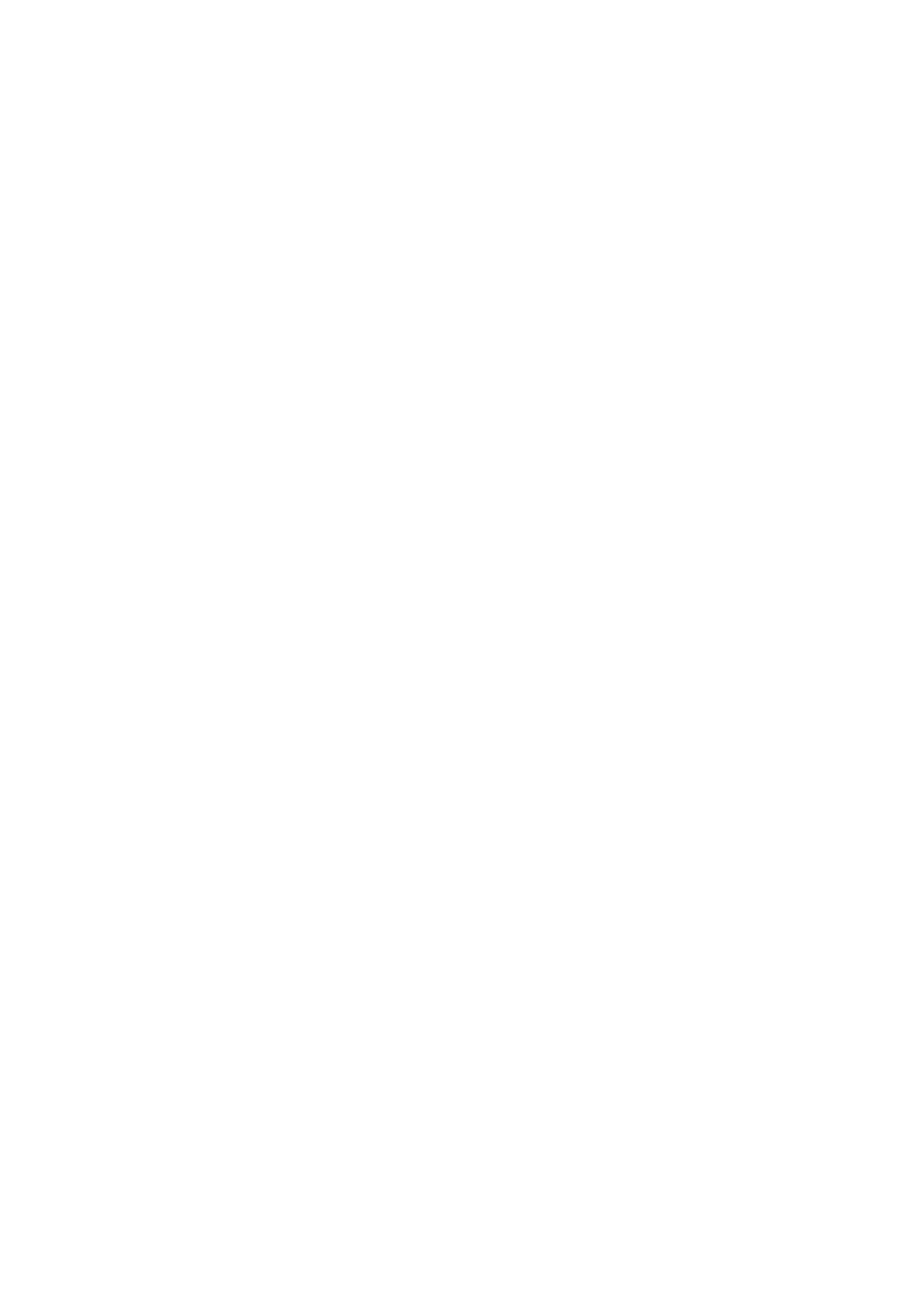# **Contents**

|                        | Abstract                                                 |                                                                                                                                                                                         | $\bf{5}$                                          |
|------------------------|----------------------------------------------------------|-----------------------------------------------------------------------------------------------------------------------------------------------------------------------------------------|---------------------------------------------------|
|                        | Preface                                                  |                                                                                                                                                                                         | 7                                                 |
| $\mathbf{1}$           | 1.1<br>1.2<br>1.3<br>1.4<br>1.5<br>1.6                   | Introduction<br>Motivation<br>Scope                                                                                                                                                     | $9\phantom{.}$<br>9<br>10<br>11<br>12<br>13<br>14 |
| $\bf{2}$               | 2.1<br>$2.2\,$<br>2.3                                    | 15<br>Background and context<br>Ambiguity detection for context-free grammars                                                                                                           | 15<br>16<br>18                                    |
| 3                      | 3.1<br>3.2<br>3.3<br>3.4<br>3.5<br>$3.6\,$<br>3.7<br>3.8 | Current ambiguity detection methods<br>19<br>Cheung and Uzgalis $\dots \dots \dots \dots \dots \dots \dots \dots \dots \dots \dots \dots \dots$<br>21<br>Brabrand, Giegerich and Møller | 19<br>20<br>20<br>22<br>23<br>24<br>26            |
| $\boldsymbol{\Lambda}$ | 4.1<br>4.2<br>4.3                                        | Research method<br>29<br>4.1.1<br>31<br>4.1.2<br>4.1.3<br>31<br>4.1.4<br>33<br>33<br>4.2.1<br>4.2.2                                                                                     | 29<br>29<br>31<br>33<br>34                        |
| 5                      | 5.1<br>5.2                                               | Analysis of AMBER<br>35<br>35                                                                                                                                                           | 36                                                |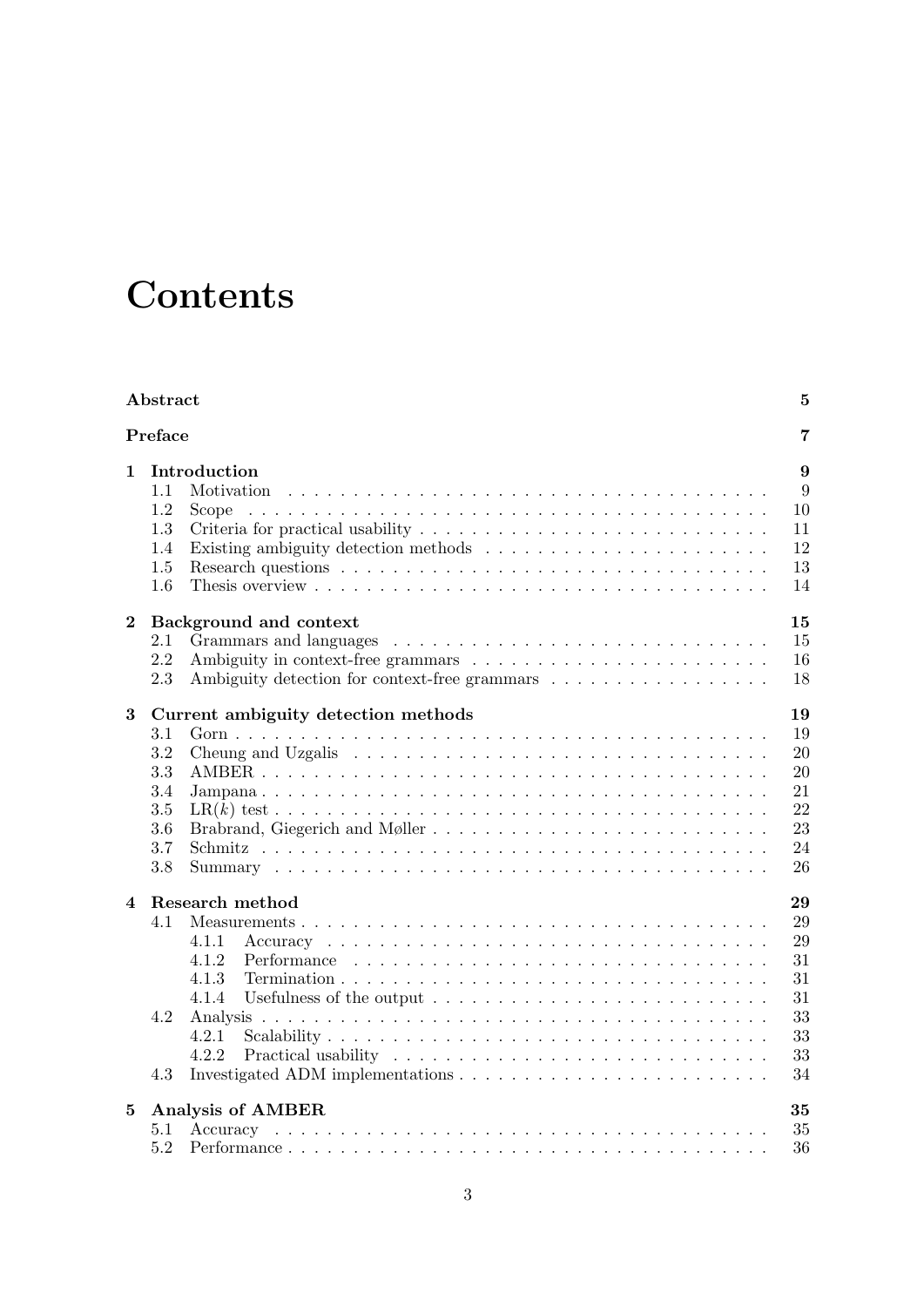|   | 5.3<br>5.4<br>5.5                                        | 37<br>38<br>38 |
|---|----------------------------------------------------------|----------------|
|   |                                                          |                |
| 6 | Analysis of MSTA                                         | 41             |
|   | 6.1                                                      | 41             |
|   | 6.2                                                      | 41             |
|   | 6.3                                                      | 42             |
|   | 6.4                                                      | 42             |
|   | 6.5                                                      | 42             |
| 7 | Analysis of Schmitz' method                              | 45             |
|   | 7.1                                                      | 45             |
|   | 7.2                                                      | 46             |
|   | 7.3                                                      | 46             |
|   | 7.4                                                      | 47             |
|   | 7.5                                                      | 48             |
|   |                                                          |                |
| 8 | Hybrid ADM                                               | 51             |
|   | 8.1                                                      | 51             |
|   | 8.2<br>Filtering of potentially ambiguous grammar subset | 52             |
|   | 8.3                                                      | 52             |
|   | 8.4                                                      | 53             |
|   | 8.5                                                      | 54<br>54       |
|   | 8.6                                                      |                |
| 9 | Summary and conclusions                                  | 57             |
|   | 9.1                                                      | 57             |
|   | 9.2                                                      | 59             |
|   | 9.3                                                      | 61             |
|   |                                                          |                |
|   | 10 Future work                                           | 63             |
|   | <b>Bibliography</b>                                      | 65             |
|   | A Results: AMBER                                         | 69             |
|   |                                                          | 69             |
|   |                                                          | 72             |
|   |                                                          | 77             |
|   |                                                          |                |
|   | <b>B</b> Results: MSTA                                   | 79             |
|   | B.1                                                      | 79             |
|   |                                                          | 81             |
|   |                                                          | 83             |
|   |                                                          |                |
|   | C Results: Schmitz' method                               | 85             |
|   |                                                          | 85             |
|   |                                                          | 88             |
|   | D Grammar collections                                    | 89             |
|   | D.1                                                      | 89             |
|   |                                                          | 96             |
|   |                                                          |                |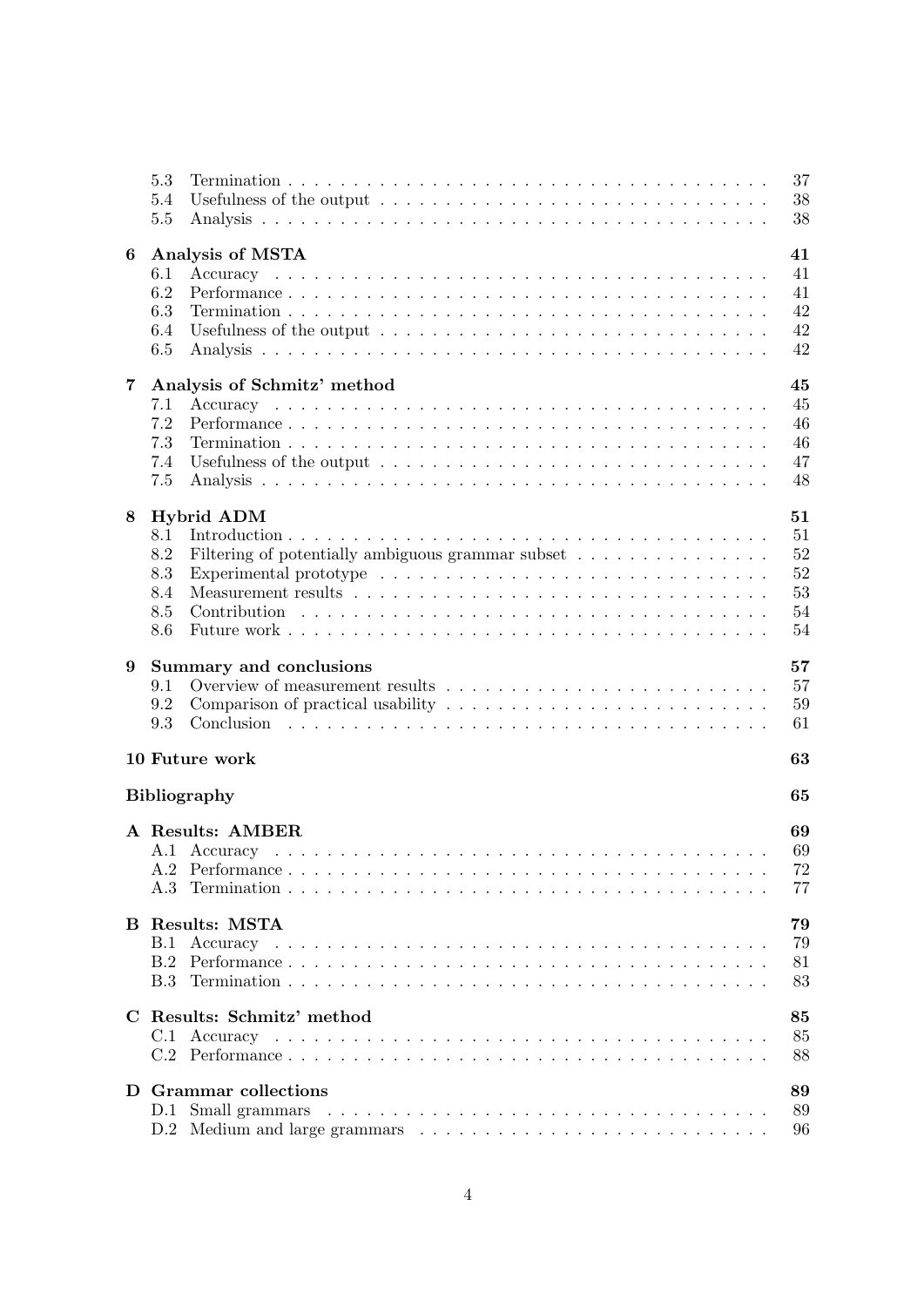# <span id="page-4-0"></span>Abstract

The Meta-Environment enables the creation of grammars using the SDF formalism. From these grammars an SGLR parser can be generated. One of the advantages of these parsers is that they can handle the entire class of context-free grammars (CFGs). The grammar developer does not have to squeeze his grammar into a specific subclass of CFGs that is deterministically parsable. Instead, he can now design his grammar to best describe the structure of his language. The downside of allowing the entire class of CFGs is the danger of ambiguities. An ambiguous grammar prevents some sentences from having a unique meaning, depending on the semantics of the used language. It is best to remove all ambiguities from a grammar before it is used.

Unfortunately, the detection of ambiguities in a grammar is an undecidable problem. For a recursive grammar the number of possibilities that have to be checked might be infinite. Various ambiguity detection methods (ADMs) exist, but none can always correctly identify the (un)ambiguity of a grammar. They all try to attack the problem from different angles, which results in different characteristics like termination, accuracy and performance. The goal of this project was to find out which method has the best practical usability.

In particular, we investigated their usability in common use cases of the Meta-Environment, which we try to represent with a collection of about 120 grammars with different numbers of ambiguity. We distinguish three categories: small (less than 17 production rules), medium (below 200 production rules) and large (between 200 and 500 production rules). On these grammars we have benchmarked three implementations of ADMs: AMBER (a derivation generator), MSTA (a parse table generator used as the  $LR(k)$  test) and a modified Bison tool which implements the ADM of Schmitz. We have measured their accuracy, performance and termination on the grammar collections. From the results we analyzed their scalability (the scale with which accuracy can be traded for performance) and their practical usability.

The conclusion of this project is that AMBER was the most practically usable on our grammars. If it terminates, which it did on most of our grammars, then all its other characteristics are very helpful. The  $LR(1)$  precision of Schmitz was also pretty useable on the medium grammars, but needed too much memory on the large ones. Its downside is that its reports are hard to comprehend and verify.

The insights gained during this project have led to the development of a new hybrid ADM. It uses Schmitz' method to filter out parts of a grammar that are guaranteed to be unambiguous. The remainder of the grammar is then tested with a derivation generator, which might find ambiguities in less time. We have built a small prototype which was indeed faster than AMBER on the tested grammars, making it the most usable ADM of all.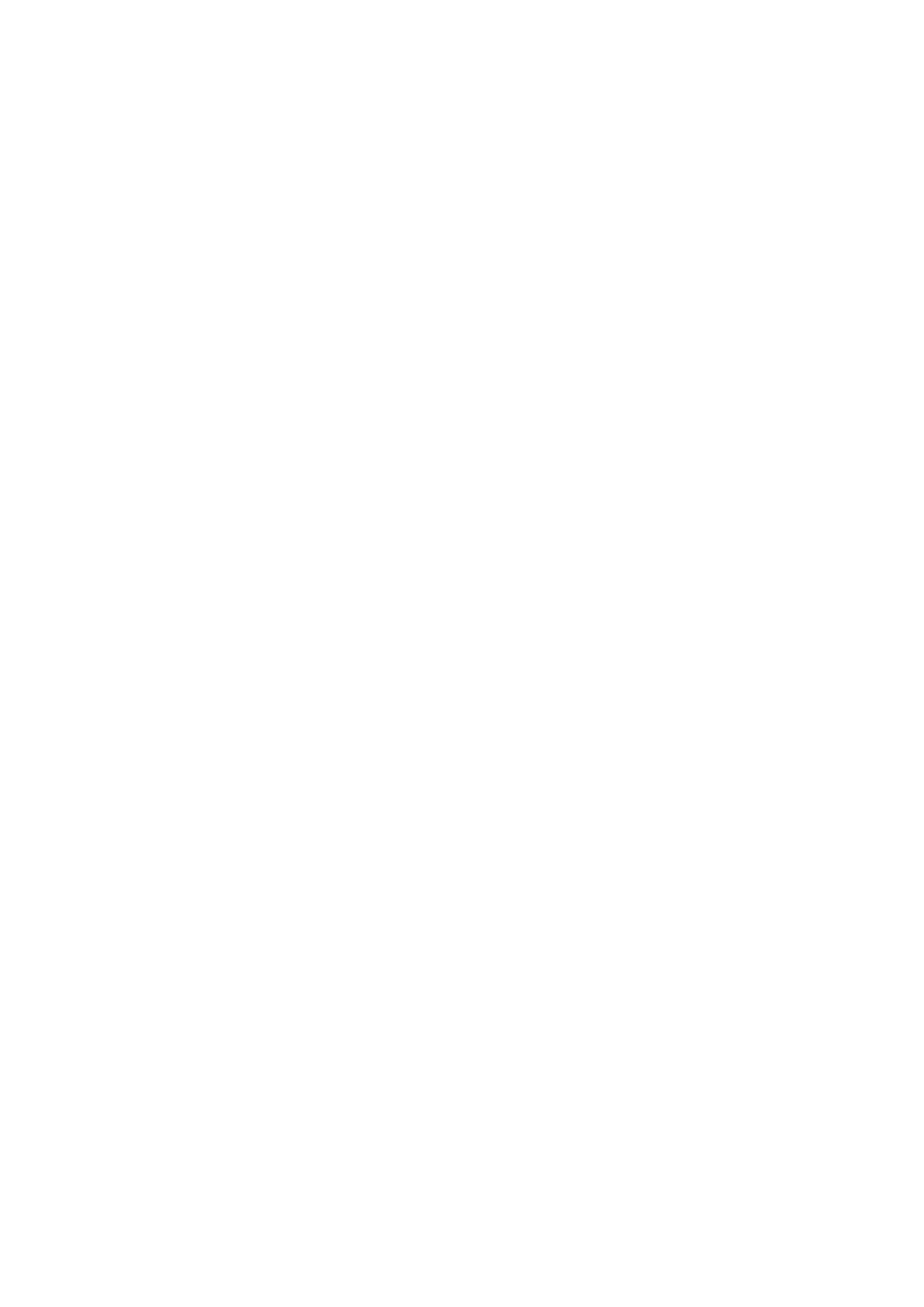# <span id="page-6-0"></span>Preface

This thesis is the result of the research project I did for the one year Master's education in Software Engineering, at the Centrum voor Wiskunde en Informatica in Amsterdam.

I would like to thank Paul Klint for offering me a chance to conduct this project at the CWI, and for his valuable feedback and supervision.

My work would also have been a lot harder without the help of Jurgen Vinju and Rob Economopoulos. I'm very grateful to them for their helpful tips and answers to my questions, and for always having an open door policy.

Also, I thank Jan Heering and Ron Valkering for reviewing the previous versions of this thesis.

Finally I would like to thank Sylvain Schmitz for our insightful e-mail conversations.

Bas Basten Amsterdam, August 2007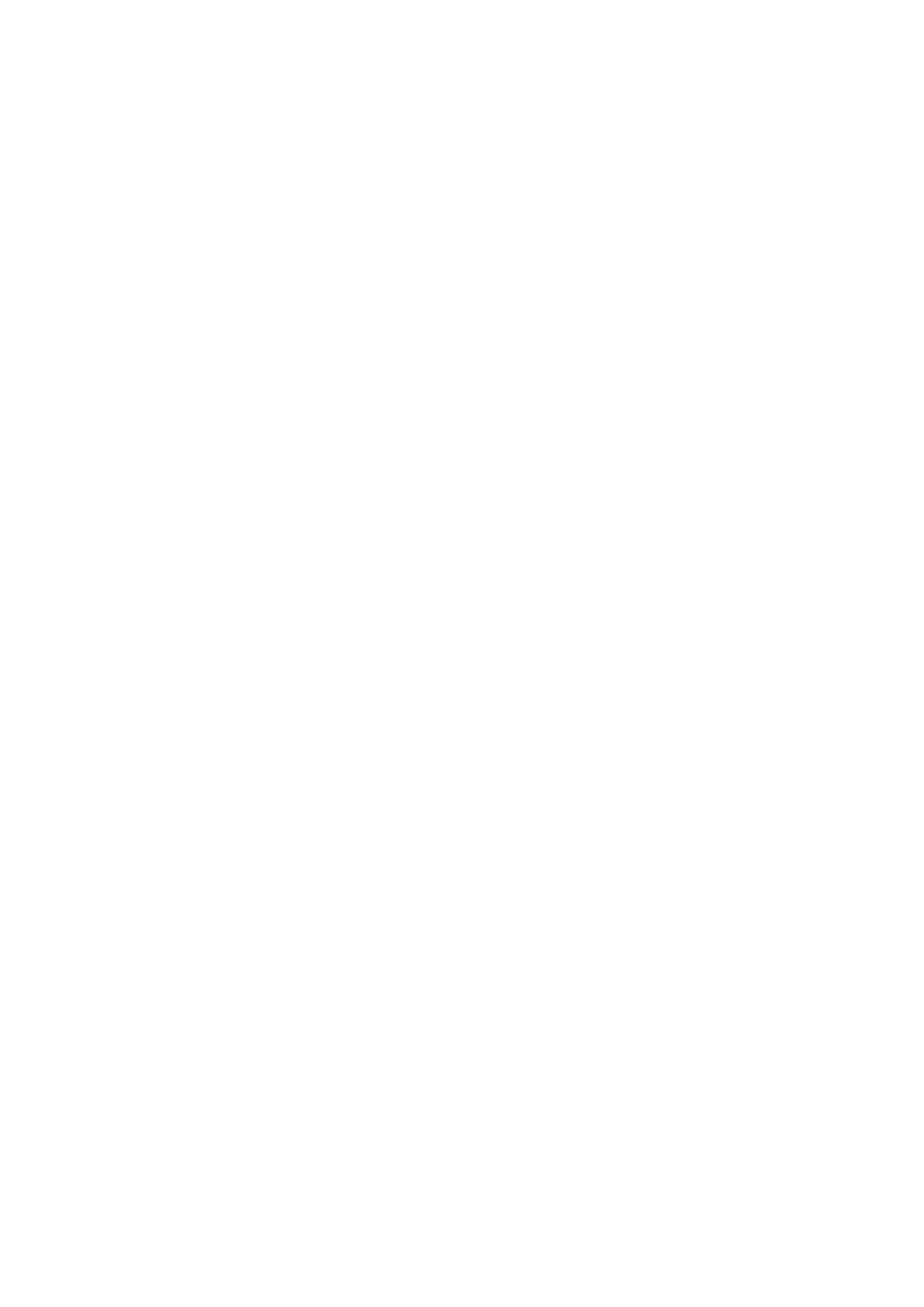# <span id="page-8-0"></span>Chapter 1

# Introduction

### <span id="page-8-1"></span>1.1 Motivation

The use of context-free grammars (CFGs) for syntax definition is already widespread and keeps growing. Partly due to the increasing popularity of Domain Specific Languages and the reverse engineering of source code. Also (S)GLR parsers [\[28\]](#page-66-0) are being used more often, because they are able to handle all classes of CFGs. One of the advantages of this is that the grammar developer can design his grammar to best describe the structure of the intended language. He does not have to squeeze his grammar into  $\text{LALR}(1)$  form to have it accepted by Yacc for instance. The downside of using the entire class of CFGs is the possibility of ambiguities. An ambiguity means that a string which is in the language of a CFG, can be derived from the grammar in more than one way. This usually means that the string has multiple meanings, depending on the semantics of the used language. Using an ambiguous grammar makes it impossible to properly specify certain types of data.

A better solution would be to use an unambiguous grammar in the first place. There can be no confusion about the meaning of a particular string. Neither for the computer nor for the reader/author. However the problem of determining whether a given grammar is ambiguous or not, is undecidable [\[2\]](#page-64-1).

The development of a grammar usually is a cumbersome process for which there is no standardized approach. It is an ad hoc process of trial and error, sometimes called 'grammarware hacking' [\[18\]](#page-65-0). The danger of introducing ambiguities complicates it even more, because the ambiguity of a grammar is usually hard to see. The different derivations of an ambiguous string quickly become too complex to imagine by just reading the individual production rules. This makes it hard to predict the consequences of a modification of the grammar. There are some heuristics however which can be followed to guarantee non unambiguity, but these might result in unwanted string patterns (for instance abundant bracket pairs). And even then there is always the possibility of making mistakes.

To make sure a grammar is unambiguous it needs to be verified afterwards. However searching for ambiguities in a grammar by hand is very hard. It involves constructing and checking complex combinations of production rules. Also the number of cases which have to be checked might be infinite.

An automated ambiguity detection method could be of great help. It relieves the grammar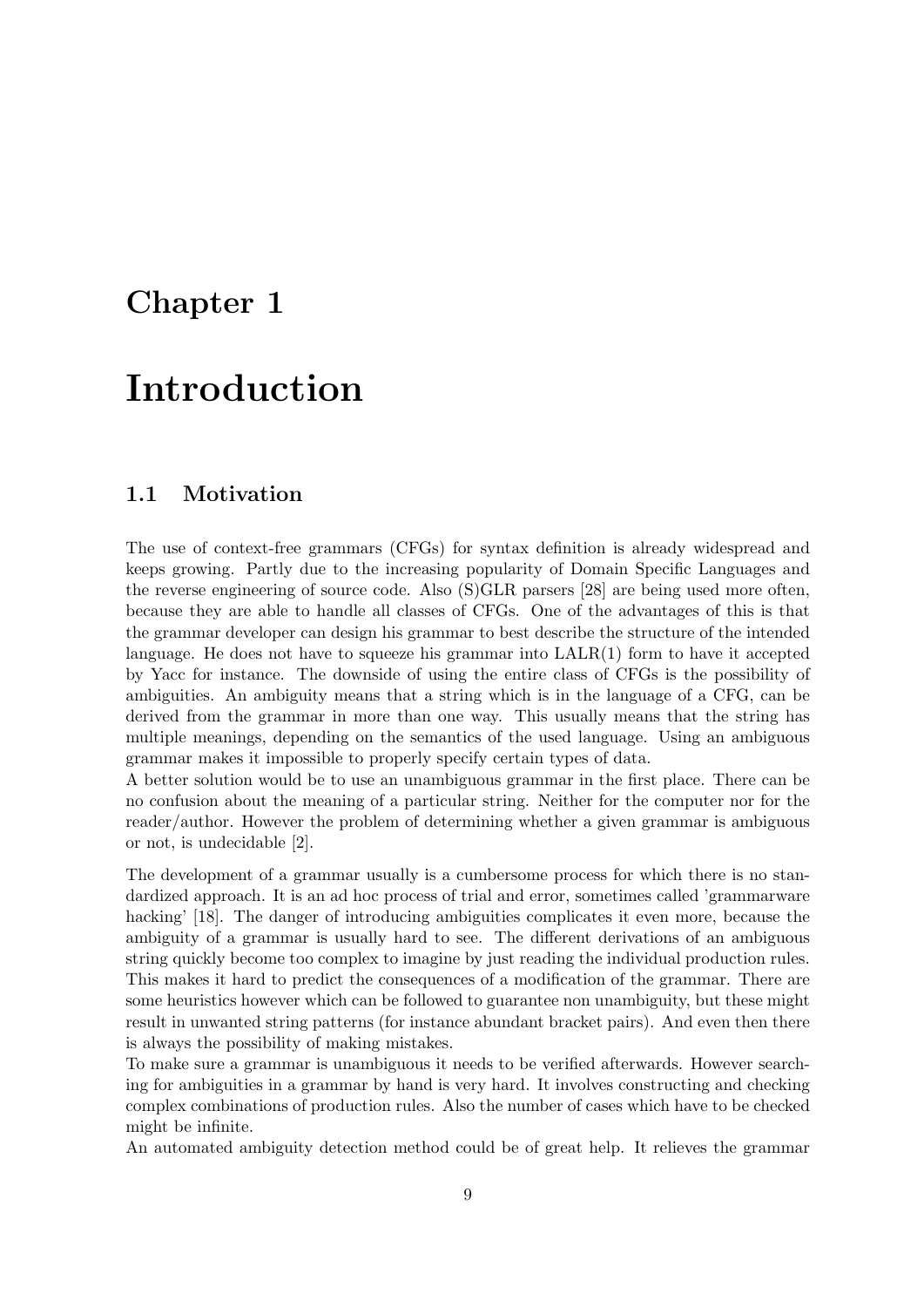developer of this complex, repetitive and time consuming task. Of course there is the possibility that it will run forever too, but it might be able to find more ambiguities in a reasonable amount of time.

Currently, various ambiguity detection methods (ADM) for CFGs exist in literature. They all have different characteristics, because they approach the ambiguity problem in different ways. For instance, some are very accurate but time-consuming, while others are faster but not always correct. All these characteristics influence the practical usability of an ADM. The goal of this project is to explore the various existing methods and to investigate their practical usability. The motivation behind this is to find a suitable ADM for use in the Meta-Environment. The Meta Environment is a framework for language development, source code analysis and source code transformation. It is developed at the Centrum voor Wiskunde en Informatica (CWI) in Amsterdam. The Meta-Environment allows the specification of contextfree grammars using SDF notation (Syntax Definition Formalism). With these grammars a development environment can be created in which source code can be written, parsed, compiled, analyzed, transformed, etc. A useful addition to the Meta-Environment would be an ambiguity detection tool that could aid the grammar developer in writing unambiguous grammars.

### <span id="page-9-0"></span>1.2 Scope

Trying to determine the practical usability of an ADM in general will be very hard. It depends on a lot of different factors. The size of the grammar, the parameters of the method, the computation power of the used PC, the experience of the grammar developer, etc. Carefully considering all these factors will take a lot of time. And still, because the ambiguity problem is undecidable there will always be grammars on which a certain method will fail. Because of the limited time of this research project, we will look at the behavior of the investigated ADMs in common use cases of the Meta-Environment.

The Meta-Environment is mainly used for the reverse engineering of existing source code, and the creation of Domain Specific Languages. For the DSLs a development environment can be generated from a grammar. These grammars are usually developed from scratch, and have an average size of 50-200 production rules.

For reverse engineering, grammars are needed to parse source code of existing industry standard programming languages, like COBOL, Fortran, C, Java, etc. These grammars usually have a maximum size of around 500 production rules. Most of the languages are documented in standards. However, these can almost never be directly converted into a usable grammar for parser generation. The ambiguity of the developed grammar still has to be checked by hand.

An advantage of developing a grammar for an already existing language, is that actual source code also exists. This code has to be accepted by the grammar (without ambiguities), and can be used as a test set. However, this does not rule out the need of an ambiguity detection method. The code of the test set has a unique meaning, but sometimes this cannot be recognized by a CFG parser alone. For a lot of programming languages a type checker is needed to disambiguate the parse trees of a piece of source code. In such a case, the grammar will have to be intentionally ambiguous at some points. An ambiguity detection method that identifies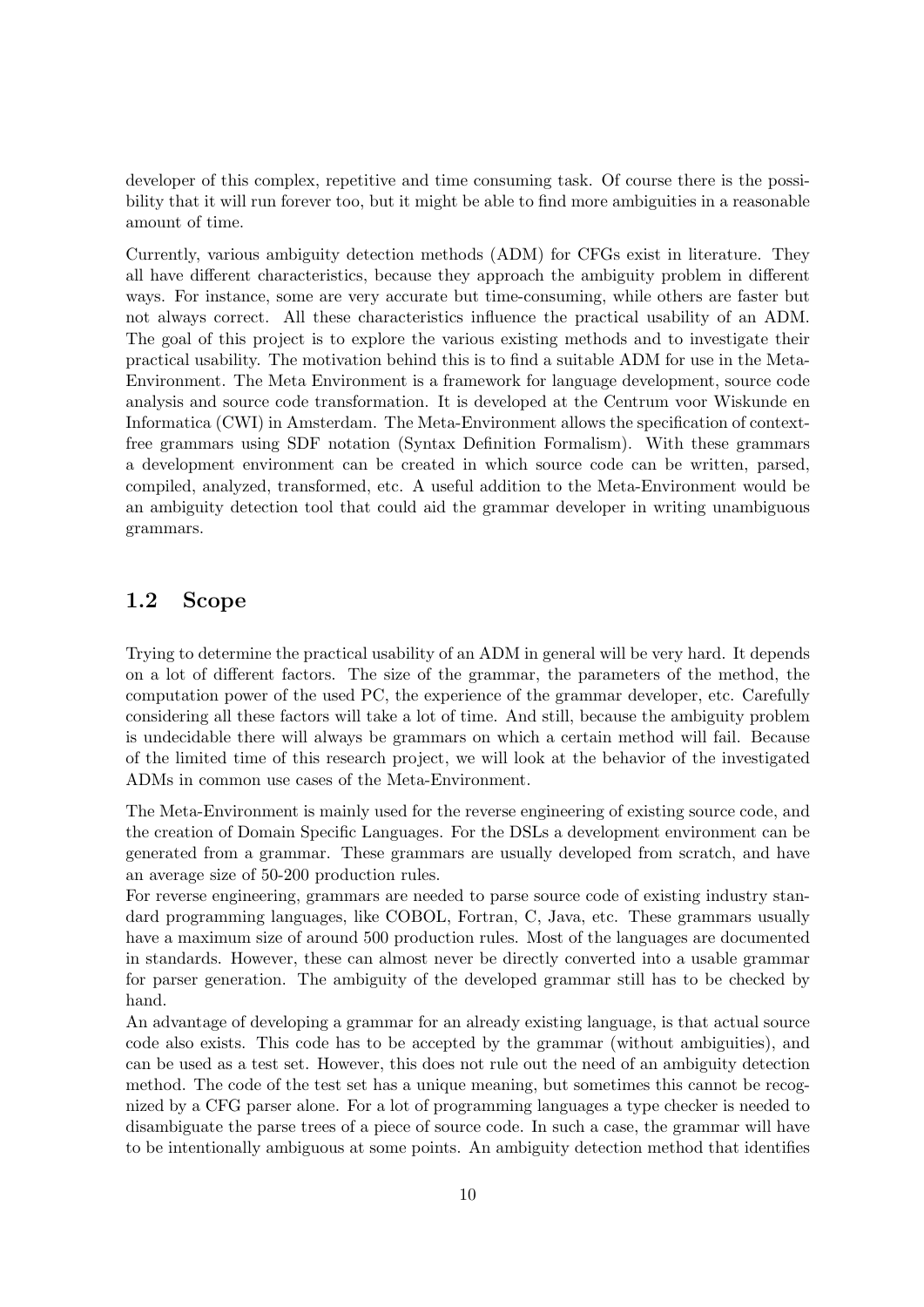the individual cases of ambiguity in a grammar, might then be a better option than writing a complete development toolkit.

We can imagine an ADM being used in multiple ways during the development of a grammar. The first is a quick check after some modifications of the grammar, like the way a compiler can be used to check the type correctness of a piece of code during programming. The second is a more extensive check which is run overnight, by means of a regression test. Finally it could also be used as an acceptance test before the grammar will be taken into use. The quick check would ideally take at most a few minutes, so grammar programming will not be interrupted too much. An overnight check should take at most 15 hours. An acceptable duration for an acceptance test might be a couple of days, because it is not run very often.

The Meta-Environment is used to develop grammars of different sizes. We distinguish two categories: 1) medium grammars with a size of below 200 production rules, which are used in DSL development or reverse engineering, and 2) large grammars with a size between 200 and 500 production rules, mainly used for reverse engineering. For both these categories we will investigate if the current ADMs are practically usable. We will focus on the use of an ADM as a quick check and a more extensive check overnight. We will not look at the use of an ADM as a very long acceptance test, because its time constraints are less strict.

This results in the following 4 use cases. For each of these we will test if the methods are practically usable.

| Use case                             | Grammar size   Time limit |             |
|--------------------------------------|---------------------------|-------------|
| 1. Medium grammars - quick check     | P  < 200                  | $t < 5$ m.  |
| 2. Medium grammars - extensive check | P  < 200                  | $t < 15$ h. |
| 3. Large grammars - quick check      | $200 \leq  P  < 500$      | $t < 5$ m.  |
| 4. Large grammars - extensive check  | $200 \leq  P  < 500$      | $t < 15$ h. |

### <span id="page-10-0"></span>1.3 Criteria for practical usability

The currently existing ADMs all have different characteristics, because they approach the ambiguity problem from different angles. These characteristics influence the practical usability of an ADM. They will be the criteria we will compare the investigated methods against. In this project we will use the following ones:

Termination Because the ambiguity detection problem is undecidable, the search space of some methods can be infinite. On certain grammars they might run forever, but could also take a very long time to terminate. If the ambiguity of a grammar is not known, it is not possible to predict if some methods will terminate on it. Practically it is not possible to run a method forever, so it will always have to be halted after some time. If at that point the method has not yet given an answer, the (un)ambiguity of the tested grammar remains uncertain. To be practically usable, an ADM has to terminate in a reasonable amount of time.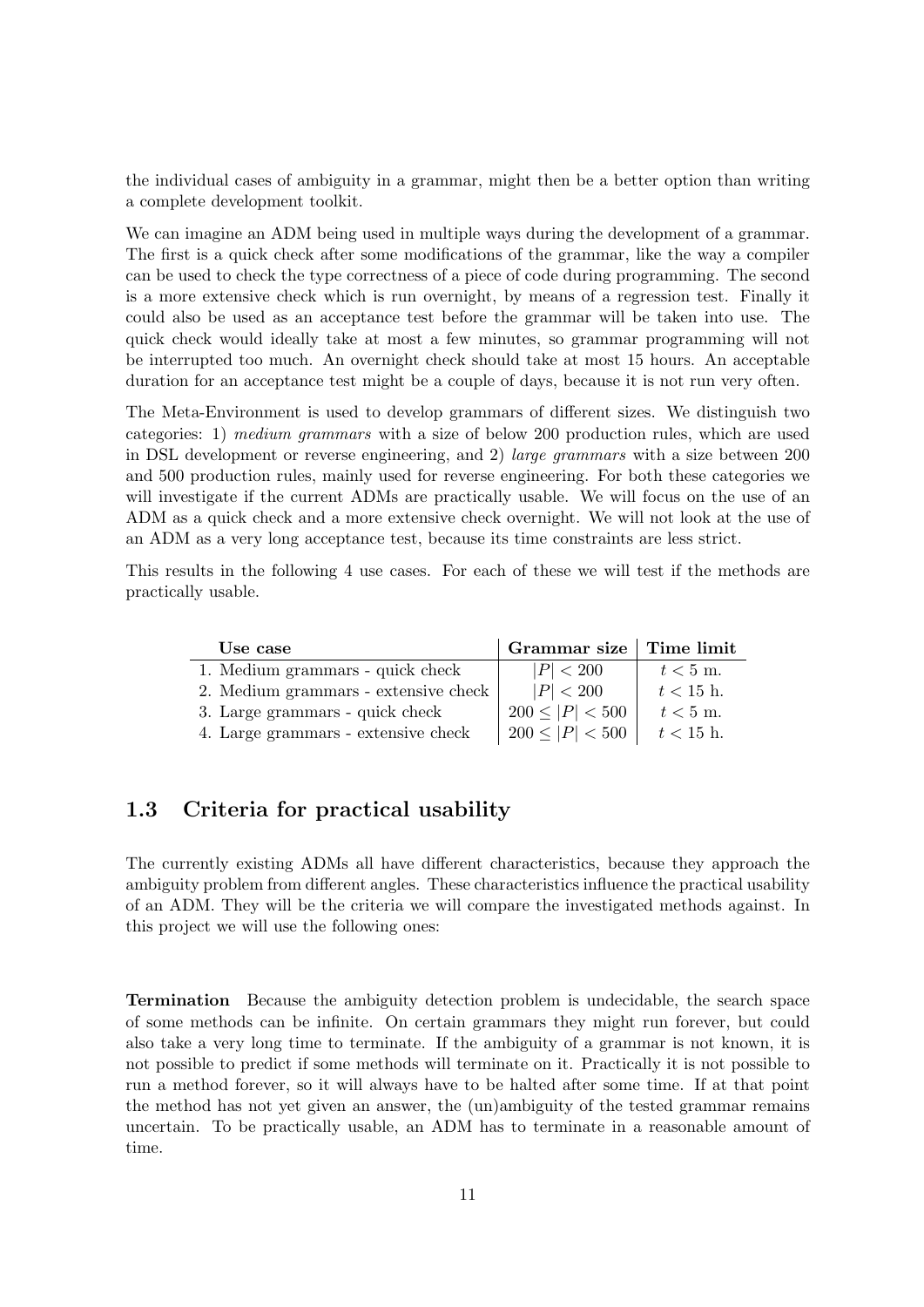Accuracy After a method has terminated it reports if it finds the inspected grammar ambiguous or not. Some existing methods do not always produce the right answer. Every report of these methods will have to be verified by the user. If this is a complex task, then the verification of a lot of potential false reports might take a long time. The amount of correct reports thus has a great impact on the usability of a method.

The accuracy of a method can be determined by the percentage of correct reports. A method that is guaranteed to correctly identify the (un)ambiguity of an arbitrary grammar, is 100% accurate. Because the ambiguity problem is undecidable, a method that always terminates and is 100% correct can never exist. There is a tradeoff between termination and accuracy. Some methods are able to correctly report ambiguity, but run forever if a grammar is unambiguous. Other methods are guaranteed to terminate in finite time, but they report potential false positives or false negatives.

Performance Knowing the worst case complexity of an algorithm tells something about the relation between its input and its number of steps, but this does not tell much about its runtime behavior on a certain grammar. A method of exponential complexity might only take a few minutes on a certain input, but it might also take days or weeks. How well a method performs on an average desktop PC also influences its usability. This criteria is closely related to termination, because it affects the amount of time one should wait before halting a method.

Scalability In the use cases above we saw that an ADM might be used as a quick check or an extensive check. There is usually a trade-off between the performance and accuracy of a method. Accurately inspecting every single possible solution is more time consuming than a more superficial check. The scalability of a method is its possibility to be parametrized to run with higher accuracy in favor of execution time, or vice versa.

Usefulness of the output The goal of an ambiguity detection method is to report ambiguities in a grammar, so they can be resolved. This resolution is not always an easy task. First the cause of the ambiguity has to be understood. Sometimes it is only the absence of a priority declaration, but it can also be a complex combination of different production rules. To aid the grammar developer in understanding the ambiguity it reports should be as clear and concise as possible.

## <span id="page-11-0"></span>1.4 Existing ambiguity detection methods

The following ambiguity detection methods currently exist. They will be described in chapter [3.](#page-18-0)

- Gorn [\[13\]](#page-65-1), 1963
- Knuth's LR $(k)$  test [\[20\]](#page-65-2), 1965
- Cheung and Uzgalis [\[7\]](#page-64-2), 1995
- AMBER [\[25\]](#page-66-1), 2001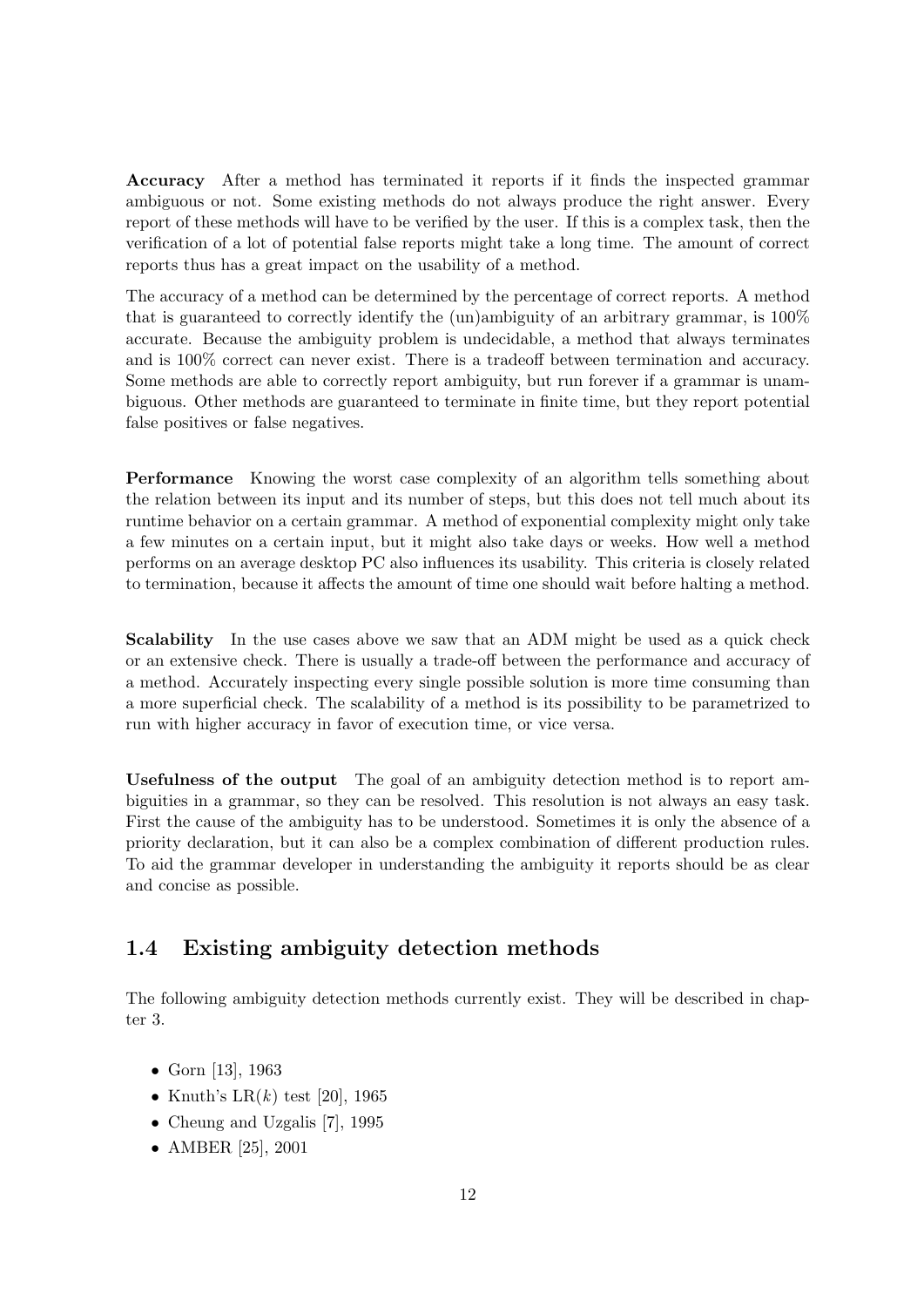- Jampana [\[17\]](#page-65-3), 2005
- Brabrand, Giegerich and Møller [\[6\]](#page-64-3), 2006
- Schmitz [\[23\]](#page-65-4), 2006

Some of these methods are very similar to each other. For others there were no tools available that implement them. Because of this we will only benchmark three tools. An implementation of the  $LR(k)$  test, AMBER and Schmitz. A more extensive motivation for this is given in section [4.3.](#page-33-0)

### <span id="page-12-0"></span>1.5 Research questions

The goal of this project is to compare the practical usability of various existing ambiguity detection methods. The main research question is:

#### What ambiguity detection method has the best practical usability?

In this project we will define the practical usability of an ADM as follows. To be practically usable for a grammar, a method should:

- terminate in an acceptable amount of time
- correctly report the (un)ambiguity of the grammar
- report useful information for the disambiguation of the grammar

To assess the practical usability of the investigated ADMs we will try to determine the extend in which they meet these requirements. To evaluate the termination, accuracy and performance of the ADMs, we will set up a collection of grammars. On these grammars we will benchmark implementations of the methods, and measure these three criteria. The evaluation of the usefulness of the output of the ADMs will be a more theoretical survey. We will then analyze which of the investigated ADMs are practically usable in the use cases stated above.

This results in the following subquestions for this project:

- 1. What is the accuracy of each method on the sample grammars?
- 2. What is the performance of each method on the sample grammars?
- 3. What is the termination of each method on the sample grammars?
- 4. How useful is the output of each method?
- 5. Which methods are practically usable in the stated use cases?

It is important to keep in mind that the collection of grammars can only be used as a sample survey. Our research is thus only empirical. As mentioned before, the behavior of a method depends on a lot of different factors, which we cannot all take into account. That is why we try to focus on average use cases of the Meta-Environment, which we try to represent with our collection of grammars.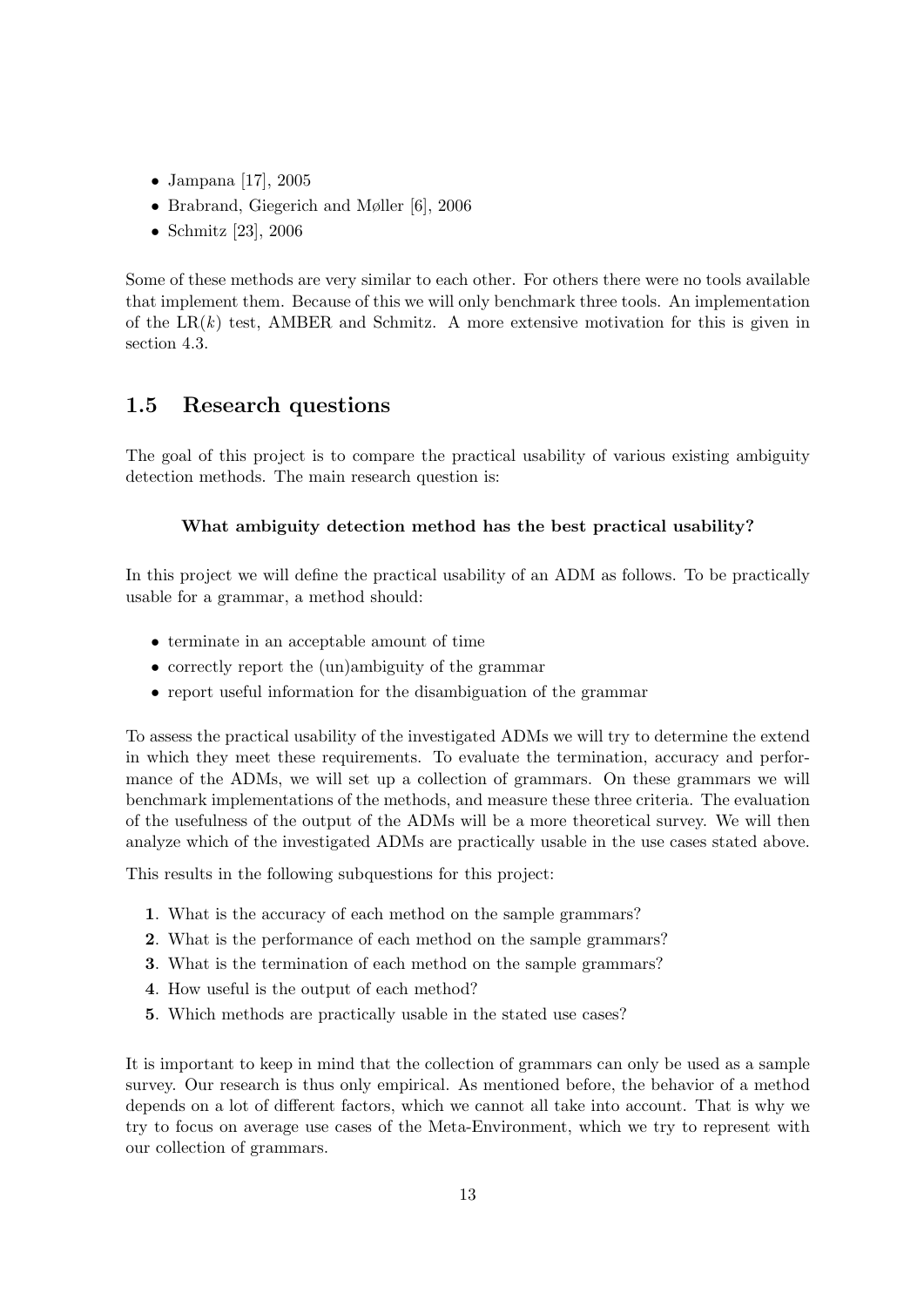It is unlikely that our findings will be valid in all other cases. Still, we might be able to come up with some valuable findings. The outcomes of our tests can prove that certain situations are able to occur. They can be used to verify if a method behaves as expected. Maybe also unexpected outcomes show up, which can give more insight into a method's algorithm. For instance, it might be interesting to consider the possibility of combining two methods, if they turn out to perform well in different situations.

### <span id="page-13-0"></span>1.6 Thesis overview

The remainder of this thesis is set up as follows:

Chapter [2](#page-14-0) contains background information about languages and context-free grammars. It discusses the problem of ambiguity in context-free grammars, and the implications for trying to detect it.

Chapter [3](#page-18-0) gives an overview of the currently available ambiguity detection methods.

Chapter [4](#page-28-0) describes the research method used to measure the above criteria for the investigated ADMs. It also motivates the choice of the tools that implement the investigated methods.

The results of the measurements are presented in appendices [A,](#page-68-0) [B](#page-78-0) and [C.](#page-84-0) They are analyzed in chapters [5,](#page-34-0) [6](#page-40-0) and [7.](#page-44-0) These chapters form the answers to the research questions.

In chapter [8](#page-50-0) we present an idea for a new hybrid ADM, which we developed during this project. It is not part of the main research project.

Chapter [9](#page-56-0) summarizes measurement results and compares the investigated ADMs to each other. It answers the main research question and contains the final conclusion. It also sketches some ideas for future work.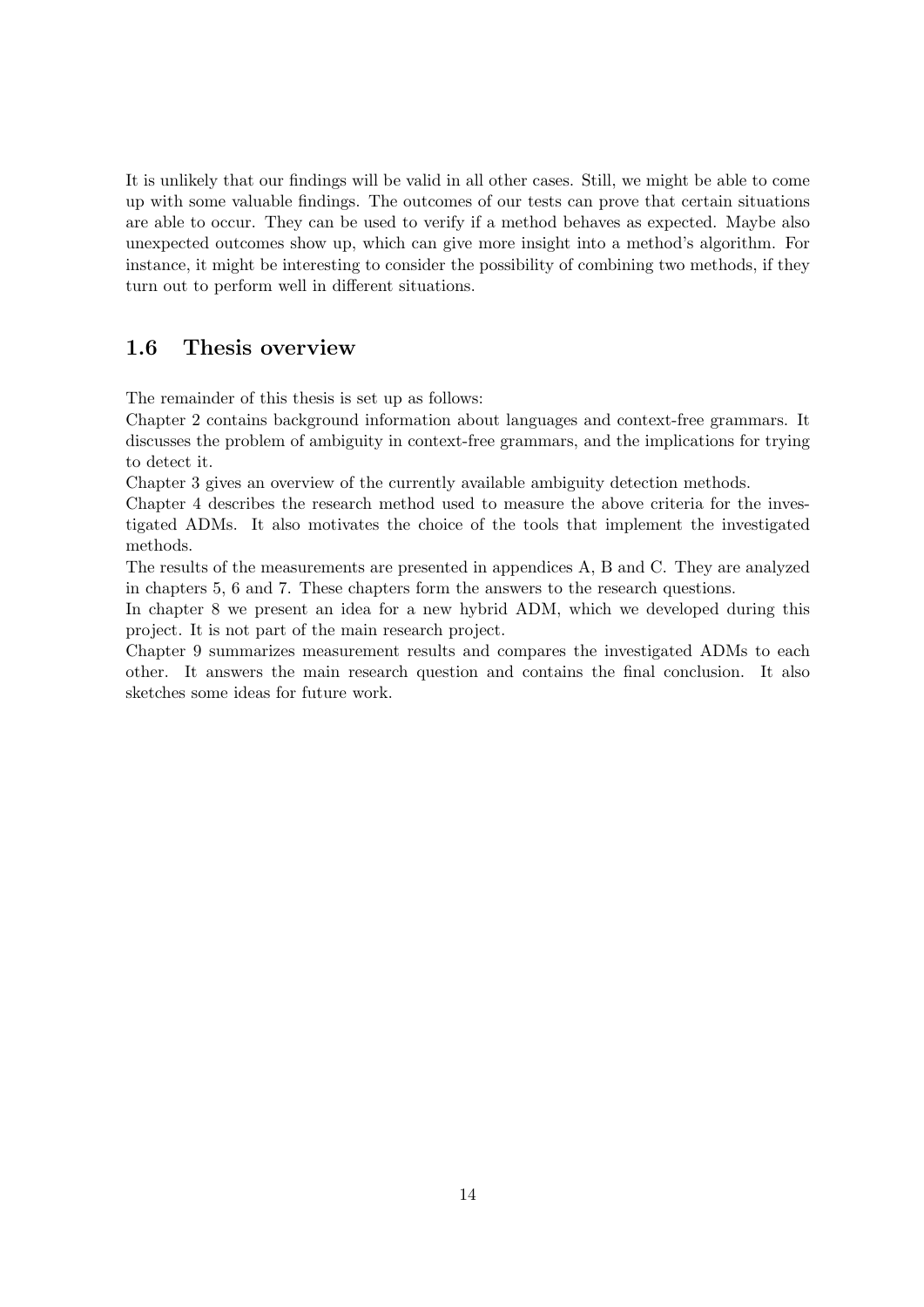## <span id="page-14-0"></span>Chapter 2

# Background and context

#### <span id="page-14-1"></span>2.1 Grammars and languages

This section gives a quick overview of the theory of grammars and languages. At the same time we introduce the notational convention of [\[2\]](#page-64-1) that is used throughout this thesis. For a more detailed introduction we refer to [\[1\]](#page-64-4), [\[2\]](#page-64-1) and [\[14\]](#page-65-5).

A context-free grammar G is a 4-tuple  $(N, \Sigma, P, S)$  consisting of:

- N, a finite set of *nonterminals*
- $\Sigma$ , a finite set of *terminals* (the alphabet)
- P, a finite subset of  $N \times (N \cup \Sigma)^*$ , called the *production rules*
- $S$ , the *start symbol*, an element from N

Usually only the production rules of a grammar are given. The sets of terminals and nonterminals can be derived from them, because of their different notations. The nonterminal on the right-hand side of the first production rule is the start symbol.

The following characters are used to represent different symbols and strings:

- $a, b, \ldots t$  and  $0, 1, \ldots 9$  represent terminals.
- A, B, C,  $\ldots$  T represent nonterminals, S often is the start symbol.
- $\bullet$  U, V,  $\ldots$  Z represent either nonterminals or terminals.
- $\alpha$ ,  $\beta$ , ... represent strings of nonterminals and terminals.
- $u, v, \ldots, z$  represent strings of terminals only.
- $\varepsilon$  represents the empty string.

A production  $(A, \alpha)$  of P is usually written as  $A \to \alpha$ . Another arrow,  $\Rightarrow$ , is used to denote the derivation of *sentential forms*. A sentential form of a grammar is a string in  $(N \cup \Sigma)^*$ , that can be derived from the start symbol in zero or more steps. If  $\alpha\beta\gamma$  is a sentential form of G, and  $\beta \to \delta$  is a production in P, we can write  $\alpha \beta \gamma \Rightarrow \alpha \delta \gamma$  (read  $\alpha \beta \gamma$  directly derives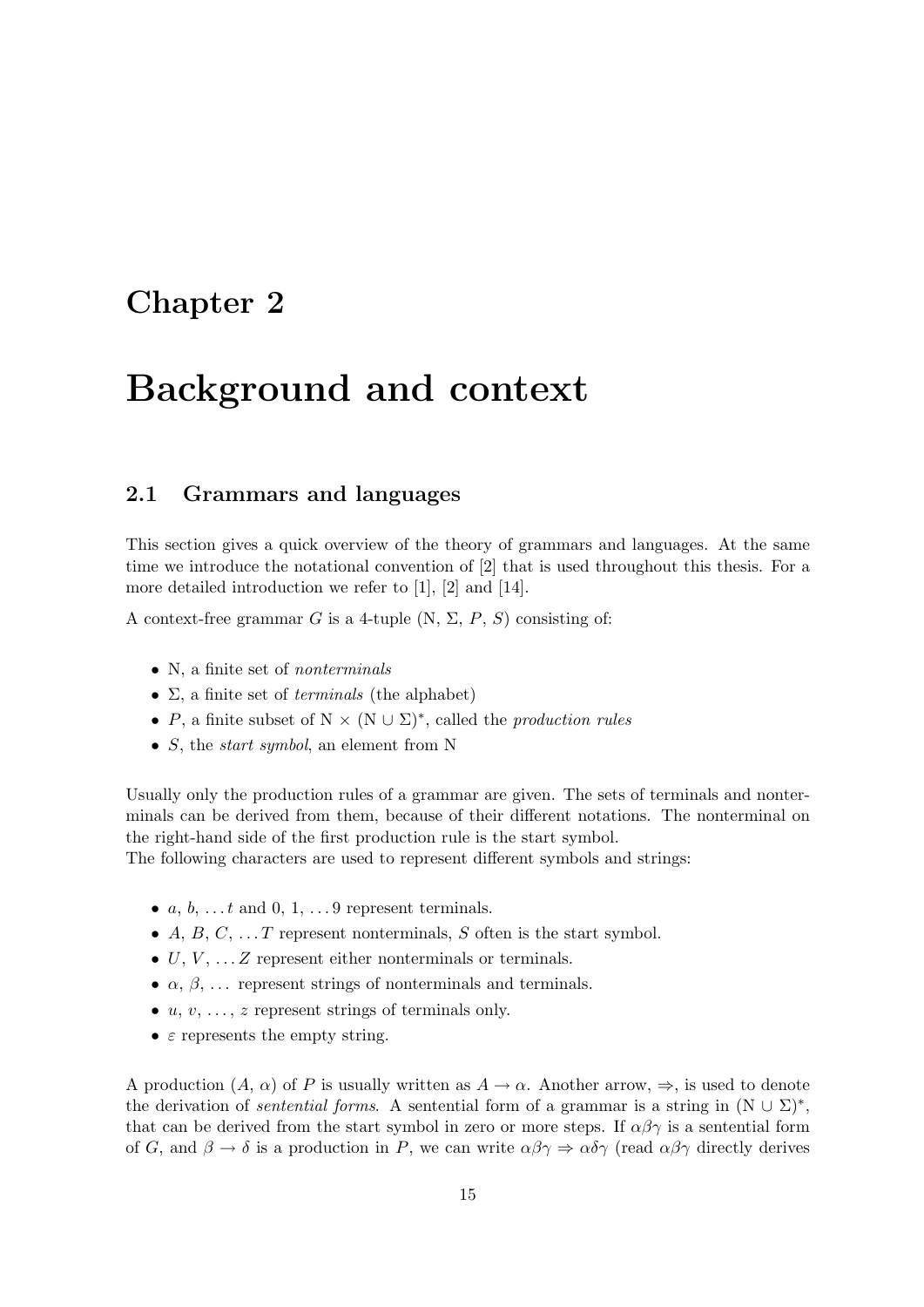$\alpha\delta\gamma$ ). The first sentential form of a grammar is the start symbol.

The derivation of a sentential form can be visualized with a *parse tree*. This is a graph which shows the hierarchy of the used productions. Figure [2.1](#page-15-1) shows two parse trees.

A sentential form consisting only of terminals is called a sentence. The set of all sentences that can be derived from the start symbol of a grammar  $G$  is called the *language* of that grammar, denoted  $L(G)$ .

A grammar is being *augmented* by adding an extra production rule  $S' \rightarrow S\$ . When a parser reduces with this production it knows it can accept the input string. The symbol \$ marks the end of the string.

#### <span id="page-15-0"></span>2.2 Ambiguity in context-free grammars

A grammar is called ambiguous if at least one sentence in its language can be derived from the start symbol in multiple ways. Such a sentence is also called ambiguous. Figure [2.1](#page-15-1) shows two derivation trees of an ambiguous sentence of the following grammar:

$$
E \to E + E |E * E |0 |1 |2 |3 |4 |5 |6 |7 |8 |9.
$$



<span id="page-15-1"></span>Figure 2.1: Example of two parse trees of the sentence  $1 + 2 * 3'$ 

In this thesis methods that detect ambiguities in grammars are investigated. But what exactly is one ambiguity? An ambiguous sentence is called an ambiguity. However, this might not be a useful definition while talking about ADMs. A recursive grammar might produce an infinite number of ambiguous strings. Should an ADM produce them all?

The word 'ambiguity' is also often used with a different meaning. For instance when talking about the famous 'dangling else' ambiguity. In this case it is used to refer to all ambiguous strings that contain a dangling (else-like) tail. It is like some sort of pattern is meant which covers an infinite number of ambiguous strings. Talking about the ambiguities of a grammar in this way is much easier than treating every ambiguous sentence individually.

In the ACCENT manual  $[26]$ , Schröer presents a way to group the ambiguities of a grammar into classes. He defines two classes of ambiguous strings: disjunctive ambiguities and conjunctive ambiguities. A disjunctive ambiguity is a string that has multiple derivations from a particular nonterminal, each starting with different production rules. In other words, two different production rules of a nonterminal can produce the same sentence. For instance:

$$
S \to A \mid B, A \to a, B \to a.
$$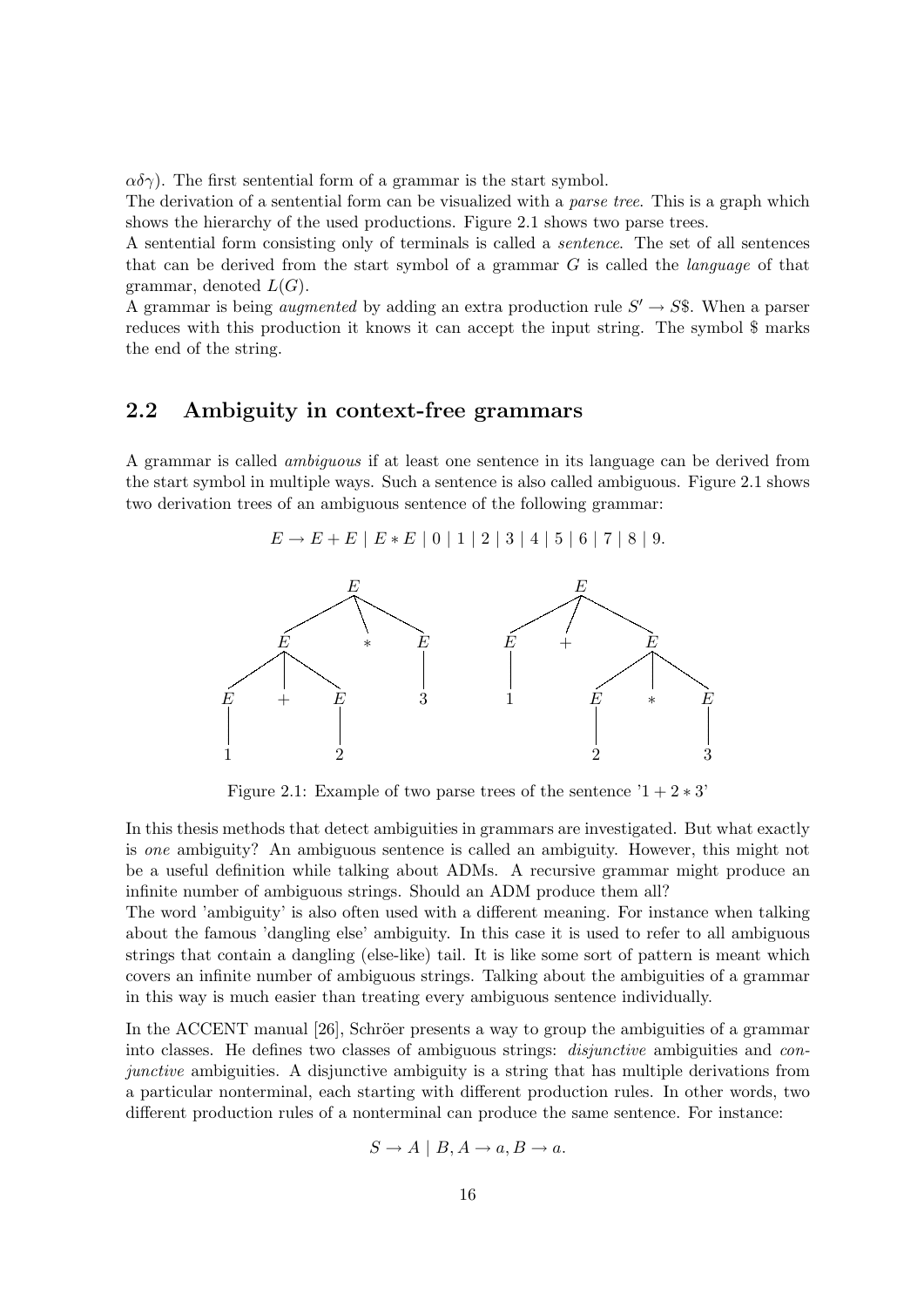In this example the string 'a' can be derived from S, starting with either  $S \to A$  or  $S \to B$ . A conjunctive ambiguity is a string that can be split up in different ways, such that its parts match the symbols of a single production rule. For instance:

$$
S \to AB, A \to a \mid aa, B \to a \mid aa.
$$

In this example the string 'aaa' matches  $S \to AB$  in two ways. It can be split up into 'a' and 'aa' to match A and B respectively, but 'aa' and 'a' also match A and B.

In [\[6\]](#page-64-3) Brabrand, Giegerich and Møller give the same classification, but with different names. A disjunctive ambiguity is called a vertical ambiguity, because two different production rules of the same nonterminal are involved, and these are usually written below each other. A conjunctive ambiguity is called a horizontal ambiguity, because it involves only a single production, which is usually written on one line.

Specifying ambiguities with the definitions of Schröer or Brabrand  $et al$ . makes the number of ambiguities in a grammar finite. An ambiguity can be either a) a pair of production rules of the same nonterminal that can both produce the same string (disjunctive ambiguity), or b) a single production rule that can produce a string using different derivations of its right-hand side (conjunctive ambiguity). Since the number of production rules of a grammar is always finite, the maximum number of ambiguities in a grammar is also finite.

However, this classification might be too coarse-grained. Suppose we added the following production rules to the conjunctively ambiguous grammar mentioned above:

$$
A \to b \mid ba.
$$

The string 'baa' is now also conjunctively ambiguous. But according to the definition, the number of ambiguities in the grammar stays the same. The production  $S \to AB$  still forms the only conjunctive ambiguity, although the derivation of the new string continues from it with different production rules. Does this addition of production rules introduce a new ambiguity, or has it only extended the set of ambiguous strings from the already existing ambiguity?

We could also look at this definition problem from the grammar developer's perspective. He might see an ambiguity as an unwanted phenomenon in a grammar that could be removed by applying a disambiguation construct. In this sense, the number of ambiguities in a grammar is the number of disambiguation rules that have to be applied to completely disambiguate it. ACCENT provides priority declarations to solve disjunctive ambiguities, and a longest or shortest match annotation to solve conjunctive ambiguities. Unfortunately, the disambiguation rules of SDF [\[28\]](#page-66-0) are not capable of solving every ambiguity. Sometimes the production rules will also have to be altered. This definition too is thus not watertight, because it depends on the used disambiguation constructs.

So what definition of an ambiguity should we use when counting the number of ambiguities in a grammar? At this time we have to conclude there is no generally accepted definition. The different ADMs use different definitions.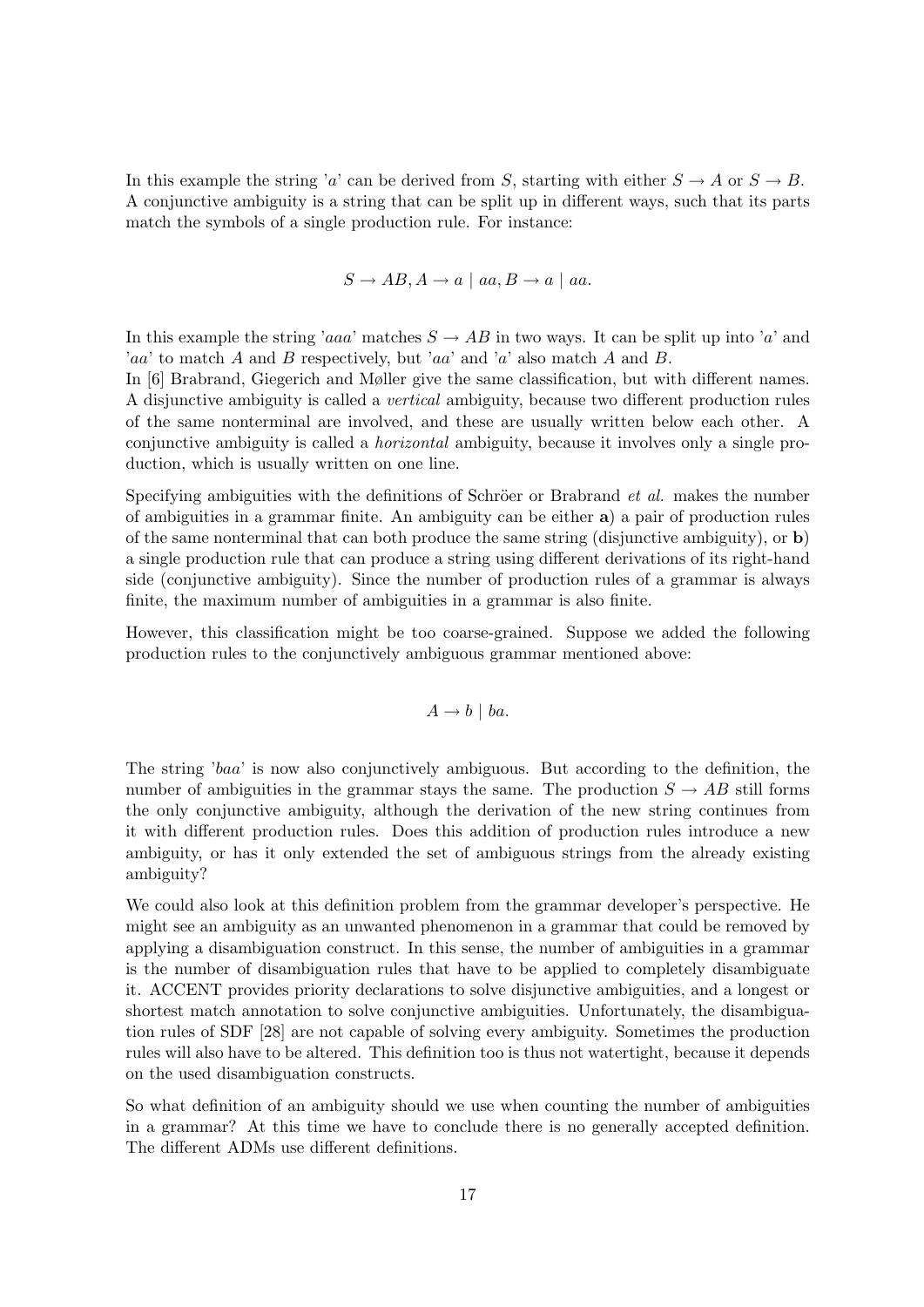## <span id="page-17-0"></span>2.3 Ambiguity detection for context-free grammars

Determining whether a particular CFG is (un)ambiguous is an undecidable problem [\[1\]](#page-64-4). Because of this an ambiguity detection method (ADM) that is guaranteed to identify the (un)ambiguity of a grammar cannot exist. Different approaches are possible to attack the problem, but none can produce the right answer in all cases. It is also not possible to find all individual ambiguities in each grammar. One approach would be to simply start searching the endless number of possible sentences, but for a grammar with an infinite language this would never end. When the searching is broken off after running a certain amount of time, there might still be some undiscovered ambiguities left in the grammar.

To gain faster results heuristics can be used which trade accuracy for performance. They could produce more results in less time, but might also report false positives and/or false negatives. False positives are reports of ambiguities which are not really ambiguities. A false negative is the failure to report an ambiguity that does exist. The problem with these false positives and negatives is that they have to be verified before it is certain they are real ambiguities or not. In some cases this is an undecidable problem on its own, because otherwise the ambiguity problem would be decidable.

Suppose an ambiguity detection algorithm exists that always terminates in finite time. Its reports are not always correct, so it might give false positives or false negatives. Also suppose that all of its reports could be correctly verified to be either true or false in finite time. This algorithm (together with the verification algorithm) would then be able to report all ambiguities in an arbitrary grammar, in finite time. However the ambiguity problem is undecidable so such an algorithm can never exist.

If a method might output false reports then all reports will have to be verified to filter out the real ambiguities. Preferably this is done automatically. The amount of reports that are left for verification by the user greatly influences the usability of a method. One can imagine that verifying a lot of potential false reports can be a complex and time consuming task. An algorithm that only reports potentially false positives is easier to verify than an algorithm with only false negatives. A false negative is the failure to report an ambiguity, so it is the absence of a report. Verifying false negatives thus involves verifying all possible absent reports.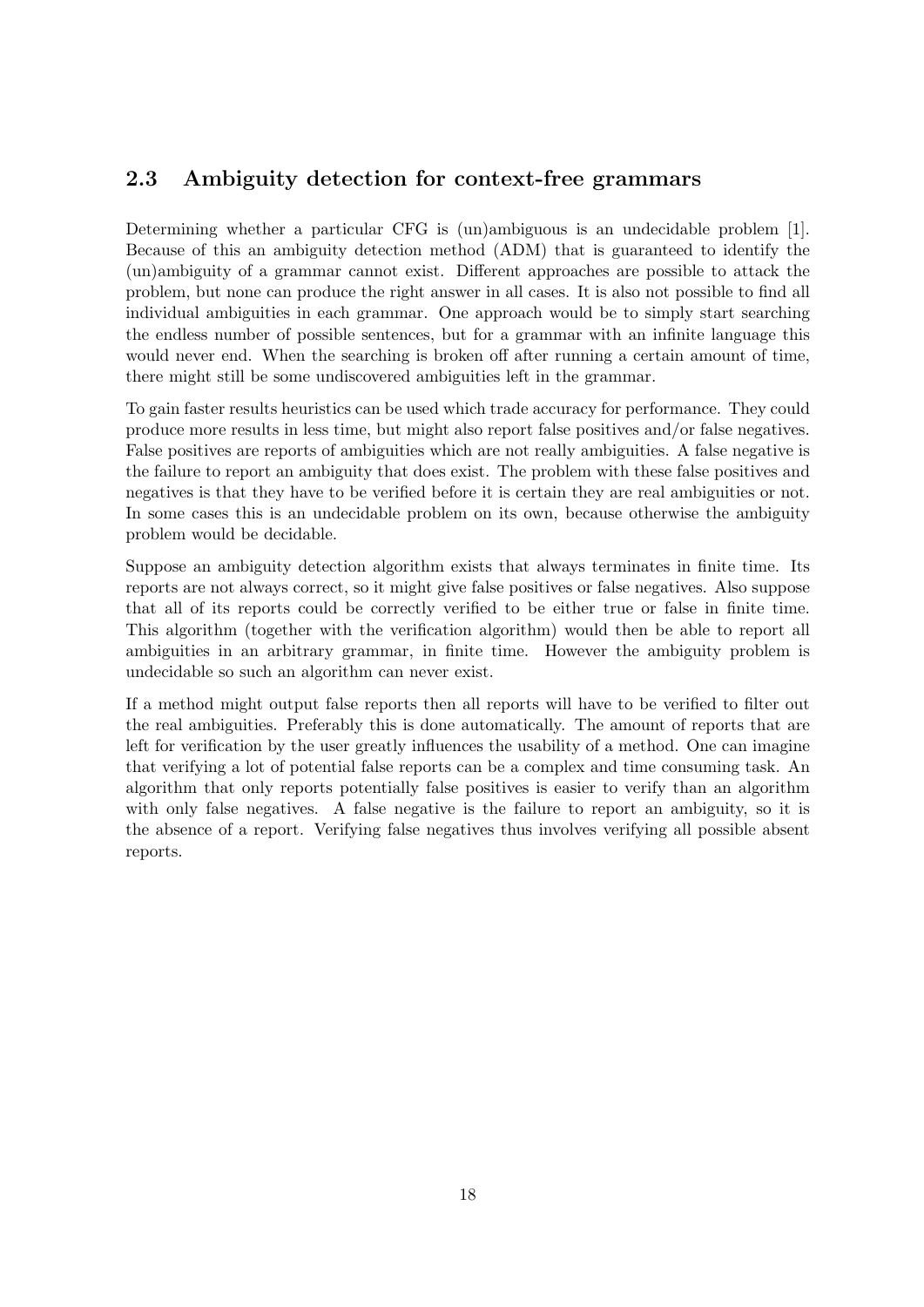## <span id="page-18-0"></span>Chapter 3

# Current ambiguity detection methods

This chapter will describe the currently existing ambiguity detection methods. They are ordered as follows: The first four are (variations of) derivation generators. The fifth is a test for inclusion in an unambiguous grammar class. The last two are both methods that test approximations of the grammar to be able to terminate in finite time.

### <span id="page-18-1"></span>3.1 Gorn

Description In [\[13\]](#page-65-1) Gorn describes a Turing machine that generates all possible strings of a grammar, a so called derivation generator. Upon generation of a new string it searches if it has been generated before. If this is the case then the string has multiple derivations and it is ambiguous.

The algorithm is a simple breadth first search of all possible derivations of the grammar. Starting with the start symbol, it generates new sentential forms by expanding all nonterminals with their productions. Strings containing only terminals (the sentences) are compared to previously generated strings. Strings containing nonterminals are expanded to the next derivation level.

Termination For an unambiguous recursive grammar this method will never terminate. In this case the number of derivation levels is infinite. The method does terminate on non recursive grammars. These grammars are usually not very useful however, because their language is finite.

Correctness If the method finds an ambiguous string then this report is 100% correct. The two (or more) derivations can prove this. The method is thus capable of correctly identifying ambiguities in a grammar. However it is not always capable of reporting non-ambiguity, because of its possible nontermination. Running the method forever is impossible so it will always have to be halted at some point. At that moment there might still be an undiscovered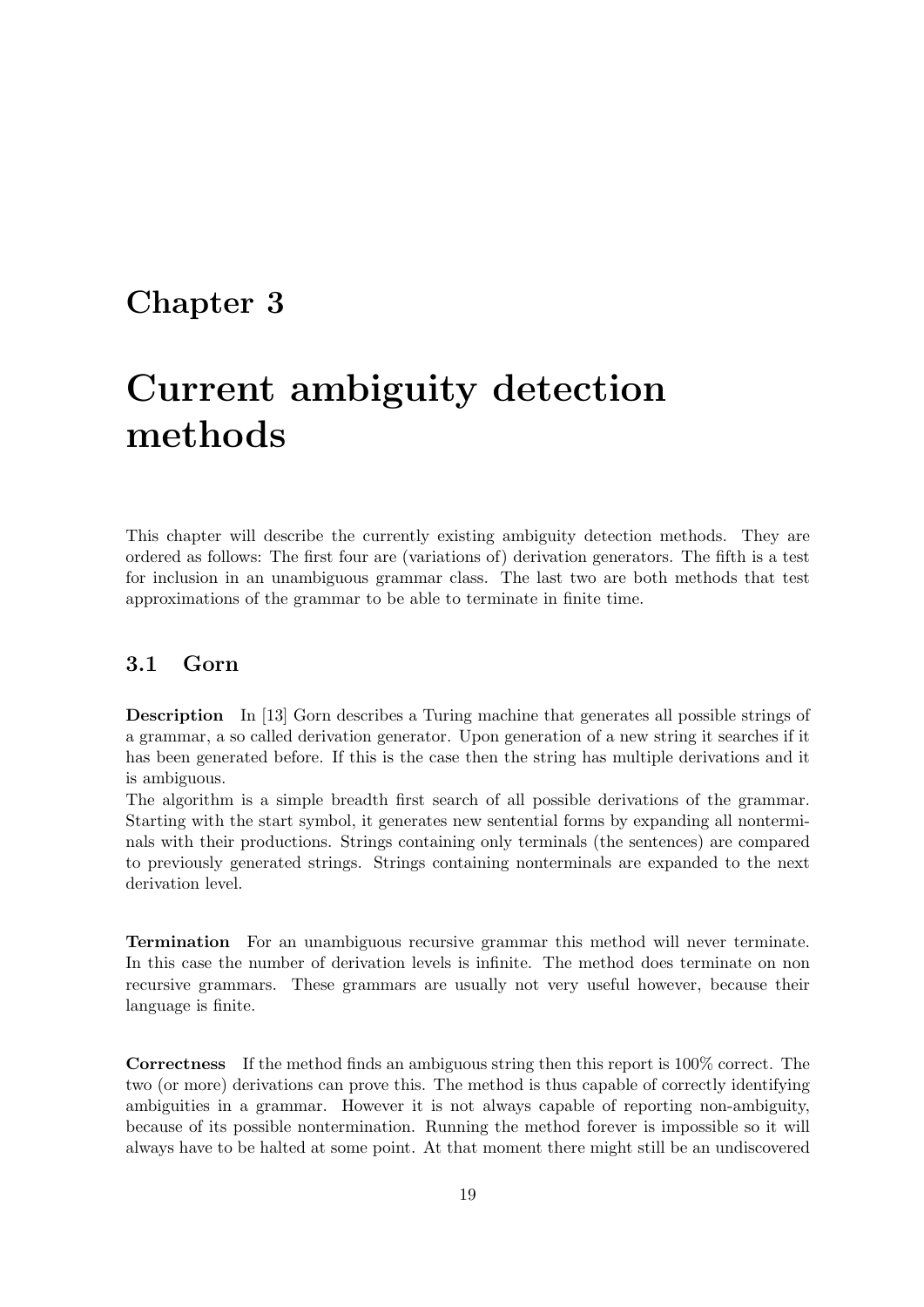ambiguity left in the grammar. If the method has not found another ambiguity yet, it will remain uncertain whether the grammar is ambiguous or not.

### <span id="page-19-0"></span>3.2 Cheung and Uzgalis

Description The method of Cheung and Uzgalis [\[7\]](#page-64-2) is a breadth-first search with pruning of all possible derivations of a grammar. It could be seen as an optimization of Gorn's method. It also generates all possible sentential forms of a grammar and checks for duplicates. However it also terminates the expansion of sentential forms under certain conditions. This happens when a sentential form cannot result in an ambiguous string or when a similar form is also being searched. To detect this it compares the terminal pre- and postfixes of the generated sentential forms. For instance, searching a sentential form is terminated when all other forms have different terminal pre- and postfixes, and the 'middle' part (what remains if the terminal pre- and postfixes are removed) has already been expanded on its own before. In this way certain repetitive expansion patterns are detected and are searched only once.

The following example is an unambiguous grammar with an infinite number of derivations, for which this methods terminates and correctly reports non-ambiguity:

$$
S \to A \mid B, \quad A \to aA \mid a, \quad B \to bB \mid b.
$$

The first level of expansion will result in strings  $A'$  and  $B'$ . The second expansion generates strings 'aA', 'a', 'bB' and 'b'. At this point the expansion of all derivations can be stopped, because they would only repeat themselves. The sentential forms  $(aA'$  and  $bB'$ ) have different terminal prefixes, and their 'middle' parts  $(A'$  and 'B') have already been expanded during the second expansion. The ADM thus terminates and reports non-ambiguity.

Termination Because the method stops expanding certain derivations, it is possible that it terminates on recursive grammars. However, this does not always have to be the case.

Correctness Just like Gorn this method is able to correctly detect ambiguity. In addition it can also detect non-ambiguity for some grammars with an infinite language. If all search paths of the grammar are terminated before an ambiguous string is found, the grammar is not ambiguous. In [\[8\]](#page-64-5) the author proves the pruning is always done in a safe way, so no ambiguities are overlooked.

### <span id="page-19-1"></span>3.3 AMBER

**Description** AMBER is an ambiguity detection tool developed by Schröer [\[25\]](#page-66-1). It uses an Earley parser [\[11\]](#page-64-6) to generate all possible strings of a grammar and checks for duplicates. All possible paths through the parse automaton are systematically followed which results in the generation of all derivations of the grammar. Basically this is the same as Gorn's method. However, the tool can also be parametrized to use some variations in the search method. For instance there is the ellipsis option to compare all generated sentential forms to each other,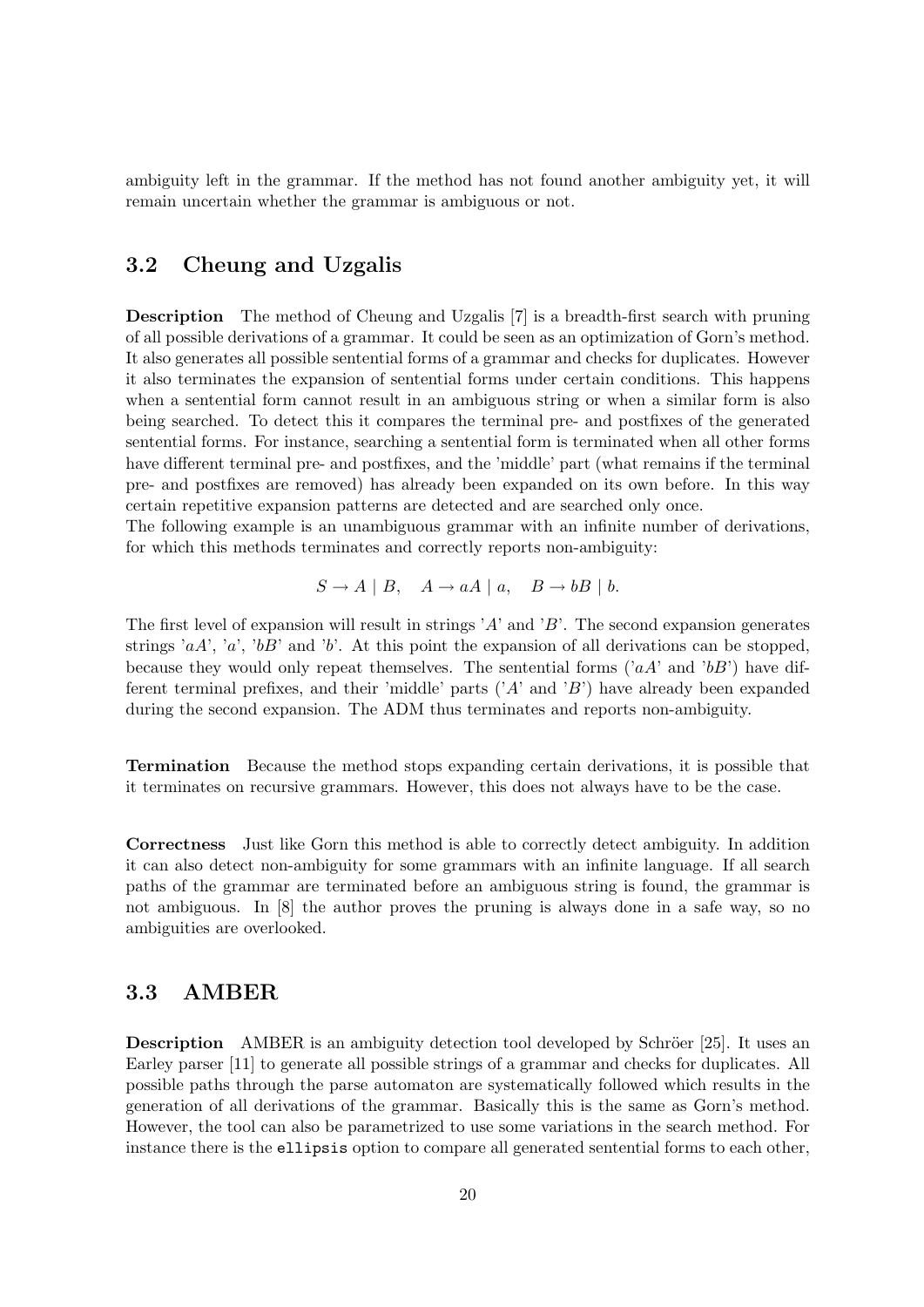in stead of only the ones consisting solely of terminals. This way it might take less steps to find an ambiguous string.

It is also possible to bound the search space and make the searching stop at a certain point. One can specify the maximum length of the generated strings, or the maximum number of strings it should generate. This last option is useful in combination with another option that specifies the percentage of possible expansions to apply each step. This will result in a random search which will reach strings of greater length earlier.

Termination AMBER will not terminate on recursive grammars unless a maximum string length is given.

Correctness With its default parameters this method can correctly identify ambiguities, but it cannot report non-ambiguity (just like Gorn). This also holds when it compares the incomplete sentential forms too. In the case of a bounded search or a random search, the method might report false negatives, because it overlooks certain derivations.

Scalability This method is scalable in two ways: 1) Sentential forms holding nonterminals can also be compared, and 2) the percentage of possible derivations to expand each level is adjustable. The first option might result in ambiguities being found in fewer steps. The correctness of the reports remains the same. In the second case the longer strings are searched earlier, but at the price of potential false positives.

### <span id="page-20-0"></span>3.4 Jampana

Description Jampana also investigated ambiguity detection methods for his Master's project. In his thesis [\[17\]](#page-65-3) he presents his own ambiguity detection method. It is based on the assumption that all ambiguities of a grammar in Chomsky Normal Form (CNF) will occur in derivations in which every live production is used at most once. (The live productions of a CNF grammar are those of the form  $A \to BC$ .) His algorithm consists of searching those derivations for duplicate strings (like Gorn), after the input grammar is converted to CNF.

Termination This ADM is guaranteed to terminate on every grammar. The set of derivations of a CNF grammar with no duplicate live productions is always finite.

Correctness Unfortunately Jampana's assumption about the repetition of the application of productions is incorrect. If it was true then the number of strings that had to be checked for ambiguity is finite, and the CFG ambiguity problem would become decidable. Failing to search strings with repetitive derivations will leave ambiguities undetected, so this algorithm might report false negatives.

This can be shown with the following simple expression grammar:

$$
E \to E + E \mid a
$$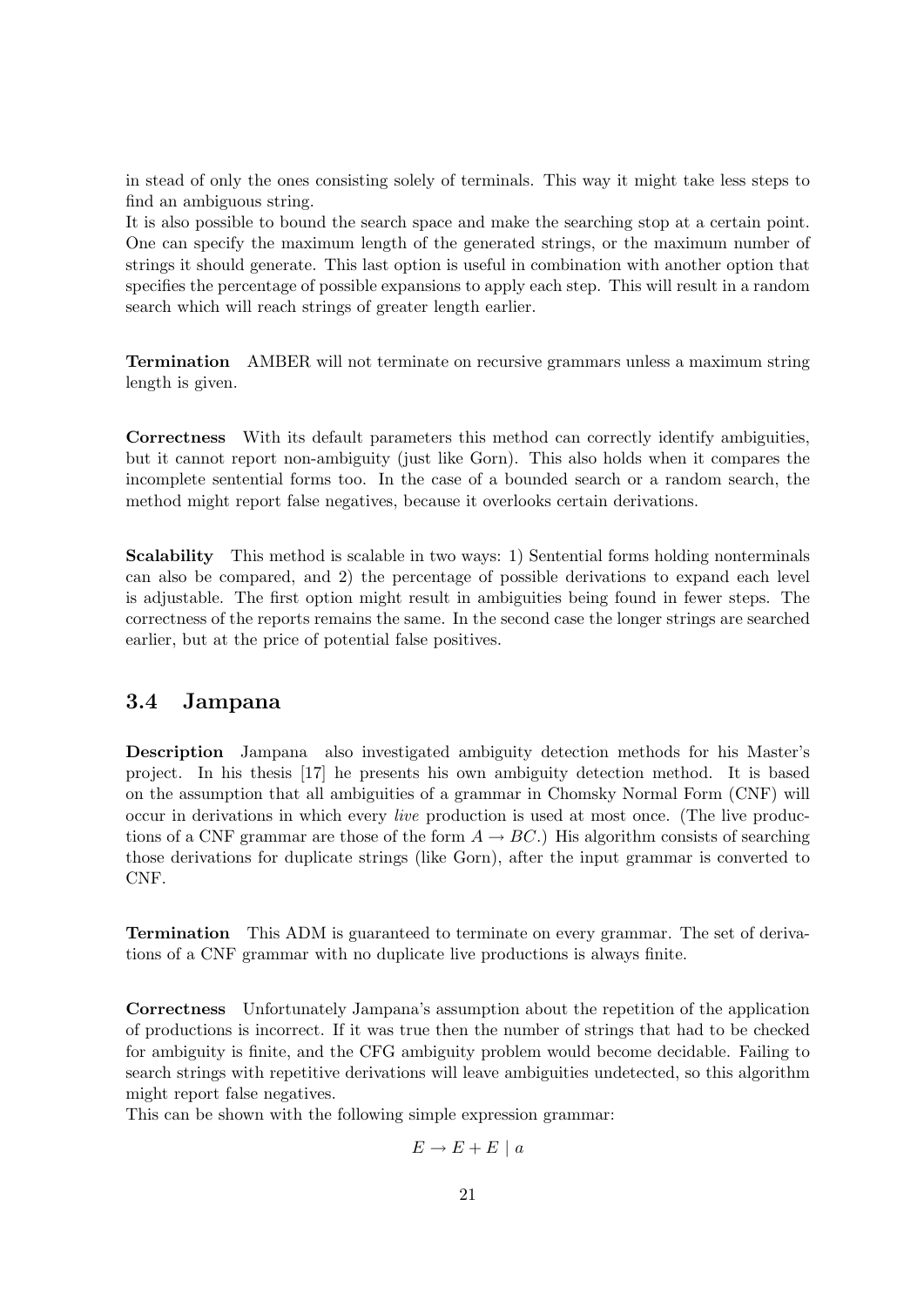which looks like this when converted to CNF:

$$
E \to EO \mid a, \quad O \to PE, \quad P \to +
$$

The live productions here are  $E \to EO$  and  $O \to PE$ . The strings that do not use a live production more than once are: 'a' (Figure [3.1.](#page-21-1)a) and 'a+a' (Figure 3.1.b). These strings are not ambiguous, but the grammar is. The shortest ambiguous string for this grammar uses a live production twice:  $a + a + a'$ . Its different derivation trees are shown in figures [3.1.](#page-21-1)c and [3.1.](#page-21-1)d.



<span id="page-21-1"></span>Figure 3.1: Examples to clarify Jampana's ADM

Scalability Like AMBER, this method can also be optimized by comparing the sentential forms that still contain nonterminals.

#### <span id="page-21-0"></span>3.5  $LR(k)$  test

**Description** Knuth is the author of the  $LR(k)$  parsing algorithm, which he describes in [\[20\]](#page-65-2).  $LR(k)$  parsing is a bottom-up parsing technique that makes decisions based on k input symbols of lookahead. A parse table is used to look up the action to perform for the current lookahead, or the next state to go to after the reduction of a nonterminal. The possible actions are shifting an input symbol, reducing with a production rule, accepting the input string or reporting an error.

The class of grammars that can be deterministically parsed with this algorithm are called  $LR(k)$  grammars. This means there is a value of k for which a parse table can be constructed of the grammar, without conflicts. A conflict is an entry in the parse table where multiple actions are possible in a state for the same lookahead. These are either shift/reduce or reduce/reduce conflicts. A conflict means there is no deterministic choice to be made at a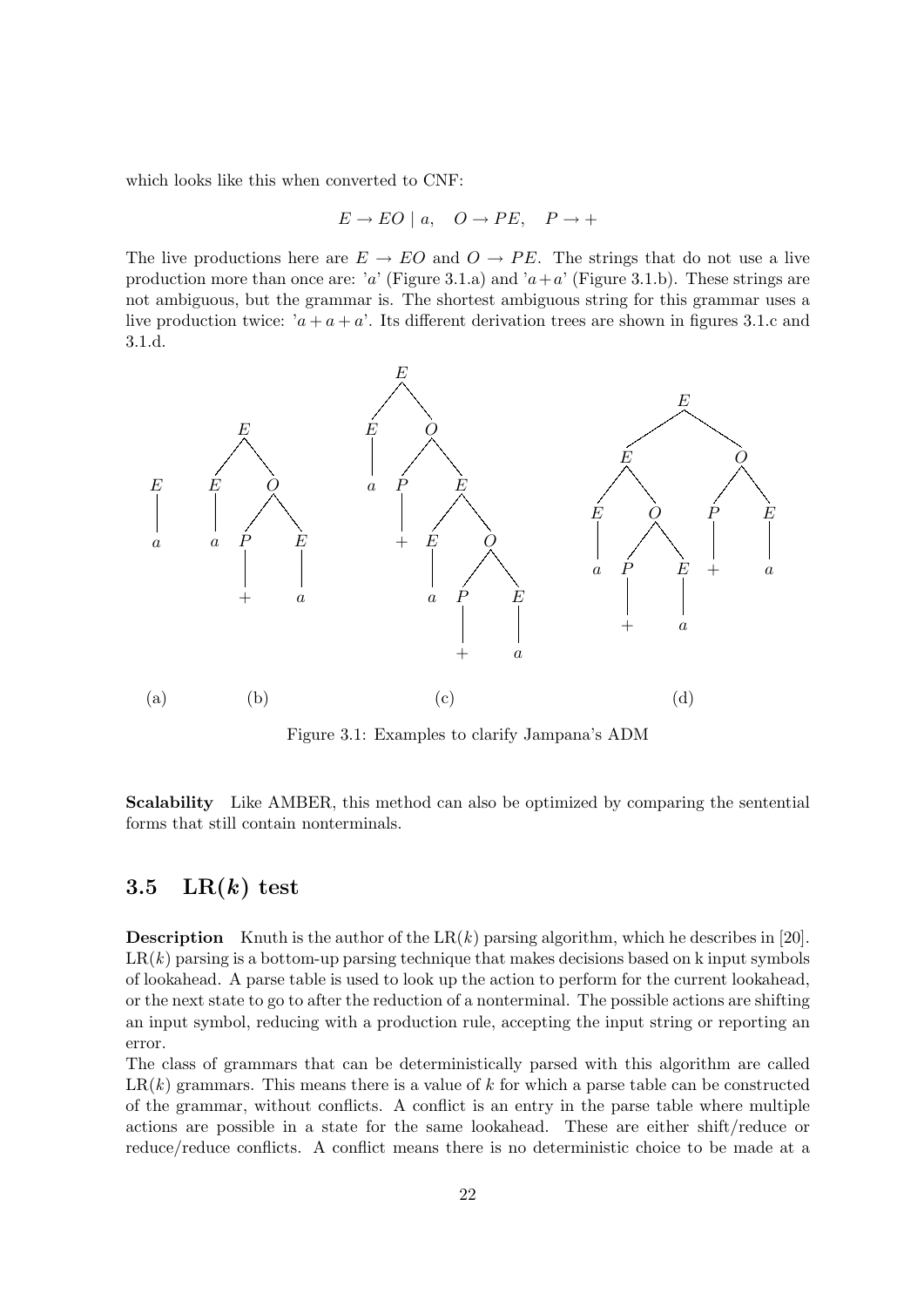certain point during parsing.

A parse table without conflicts will always result in a single derivation for every string in the language of the grammar. So if a grammar is  $LR(k)$  then it is unambiguous. Unfortunately the class of  $LR(k)$  grammars is smaller than the class of unambiguous grammars. If a grammar is not  $LR(k)$  this is no guarantee for ambiguity.

Testing if a grammar is in the  $LR(k)$  class can be done by generating its parse table for a certain value of k. If the parse table contains no conflicts then the grammar is  $LR(k)$ . This test can also be used as an ambiguity detection method. It can be used to look for a value of k for which a parse table can be generated without conflicts. It will have to be applied with increasing  $k$ . If a  $k$  is found for which the test passes then the grammar is known to be unambiguous.

**Termination** If the input grammar is  $LR(k)$  for some value of k, then the test will eventually pass. If the grammar is not  $LR(k)$  for any k, then the search will continue forever.

**Correctness** The  $LR(k)$  test can only report non-ambiguity, because in the case of an ambiguous grammar it does not terminate. It also does not terminate on unambiguous grammars that are not  $LR(k)$ . If it does terminate then its report about the unambiguity of a grammar is 100% correct.

### <span id="page-22-0"></span>3.6 Brabrand, Giegerich and Møller

Description The method of Brabrand, Giegerich and Møller [\[6\]](#page-64-3) searches for the individual cases of horizontal and vertical ambiguities in a grammar. All individual productions are searched for horizontal ambiguities and all combinations of productions of the same nonterminal are searched for vertical ambiguities. In their paper they describe horizontal and vertical ambiguity not in terms of a grammar but in terms of languages. Two productions form a vertical ambiguity when the intersection of their languages is non-empty. A production forms a horizontal ambiguity when it can be split up in two parts whose languages overlap. So instead of the actual productions this method checks their languages.

The languages of the productions are approximated to make the intersection and overlap problems decidable. The method is actually a framework in which various approximation techniques can be used and combined. The authors use an algorithm by Mohri and Nederhof  $[22]$  for demonstration. It extends the original language into a language that can be expressed with a regular grammar. This is called a conservative approximation, because all strings of the original language are also included in the regular one. When the regular approximations have been constructed their intersection or overlap is computed. If the resulting set is non-empty then a horizontal or vertical ambiguity is found.

Termination Because the intersection and overlap problems are decidable for regular languages, these operations will always terminate.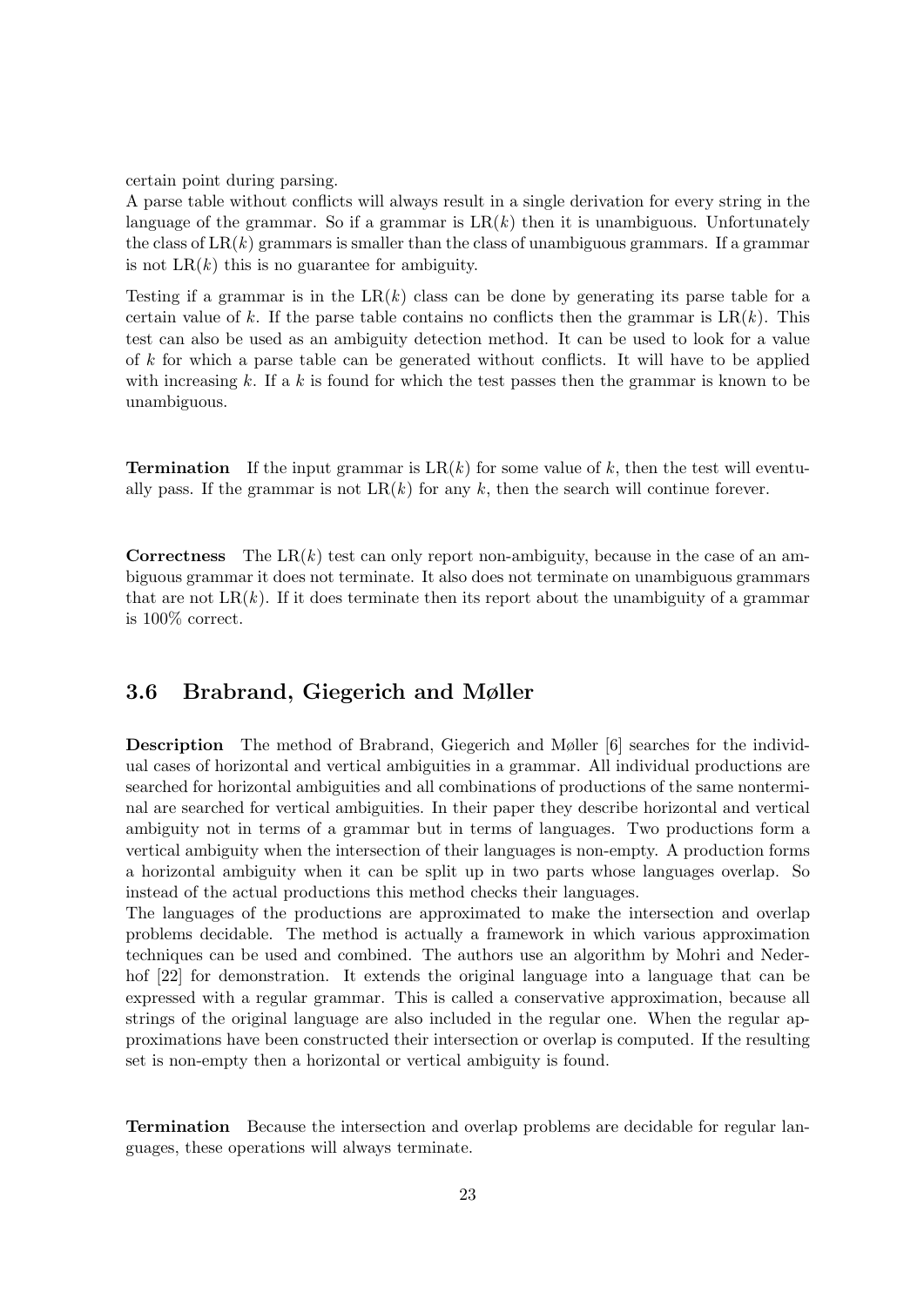Correctness Because of the regular approximation, the intersections or overlaps might contain strings that are not in the original language. Because the regular languages are bigger than the original languages, they might contain more ambiguous strings. In such cases the algorithm thus report false positives. It will never report false negatives because there are no strings removed. All ambiguous strings in the original language are also present in the approximations and they will always be checked.

Grammar unfolding can be applied to decrease the number of false positives. All nonterminals in the right-hand sides of the productions can be substituted with their productions to create a new and bigger set of productions. These new productions might have smaller approximated regular languages, which might result in smaller intersections and overlaps. The unfolding can be applied multiple times to increase the accuracy even more. Unfortunately there are also grammars for which repetitive unfolding will never gain better results.

Scalability This method clearly gains performance by sacrificing accuracy. Because of the regular approximation its search space becomes bounded and the algorithm will always terminate. The languages of the productions are extended to a form in which they can be searched more easily, but the downside is that extra ambiguous strings might be introduced. By choosing the right approximation algorithm the accuracy and performance can be scaled.

#### <span id="page-23-0"></span>3.7 Schmitz

Description In [\[23\]](#page-65-4) Schmitz describes another ambiguity detection method that uses approximations to create a finite search space. It is also a framework in which various approximation techniques can be used and combined. The algorithm searches for different derivations of the same string in an approximated grammar.

It starts by converting the input grammar into a bracketed grammar. For every production two terminals are introduced:  $d_i$  (derivation) and  $r_i$  (reduction), where i is the number of the production. They are placed respectively in front and at the end of every production rule, resulting in a new set of productions. The language of this grammar holds a unique string for every derivation of the original grammar. With a homomorphism every bracketed string can be mapped to its corresponding string from the original language. When multiple bracketed strings map to the same string, that string has multiple derivations and is ambiguous. The bracketed grammar cannot be ambiguous, because the  $d_i$  and  $r_i$  terminals always indicate what production rule the included terminals should be parsed with. The following grammar

$$
E \to E + E \mid a
$$

looks like this in bracketed form:

$$
E \to d_1 \ E + E \ r_1 \mid d_2 \ a \ r_2
$$

The goal of the ambiguity detection method is to find different bracketed strings that map to the same unbracketed string. To do this a position graph is constructed. This graph contains a node for every position in every sentential form of the bracketed grammar. Their labels are of form  $a \cdot +a$ . The edges of the graph are the valid transitions between the positions.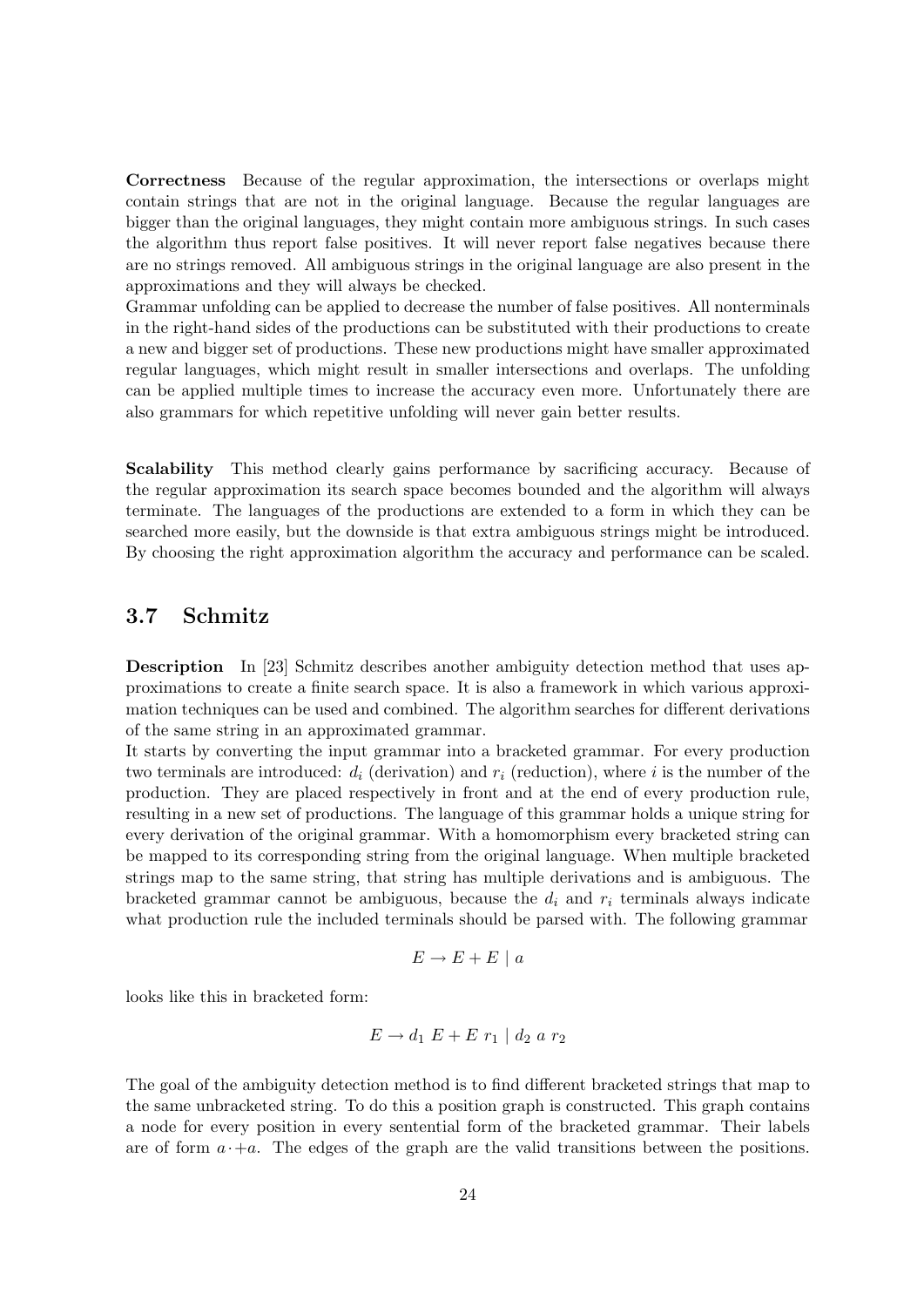There are three types of transitions: shifts (of terminals or nonterminals from the original grammar), derivations and reductions. The shift edges are labeled with their respective terminals or nonterminals. The derivations are labeled with  $d_i$  symbols and the reductions with  $r_i$  symbols. Figure [3.2](#page-24-0) shows an example of the first part of the derivation graph for the above grammar.



<span id="page-24-0"></span>Figure 3.2: Example position graph

The graph has two sets of special nodes: the start nodes  $(q_s)$  and the end nodes  $(q_f)$ . The start nodes are all nodes with the position at the beginning of a string and the end nodes are nodes with the position dot at the end.

Every path through this graph from a start node to an end node corresponds to a bracketed string, which is formed by the labels of the followed edges. If two different paths that correspond to the same unbracketed string can be found then the input grammar is ambiguous. Unfortunately, if the language of the input grammar is infinite, then so is its position graph. Finding an ambiguity in it might take forever.

Termination The position graph can be made finite using equivalence relations between the positions. The nodes of the position graph will then represent the equivalence classes of positions, in stead of the individual positions. With the right equivalence relation the number of equivalence classes will be finite and the position graph will also be finite. Searching for ambiguities will then always terminate.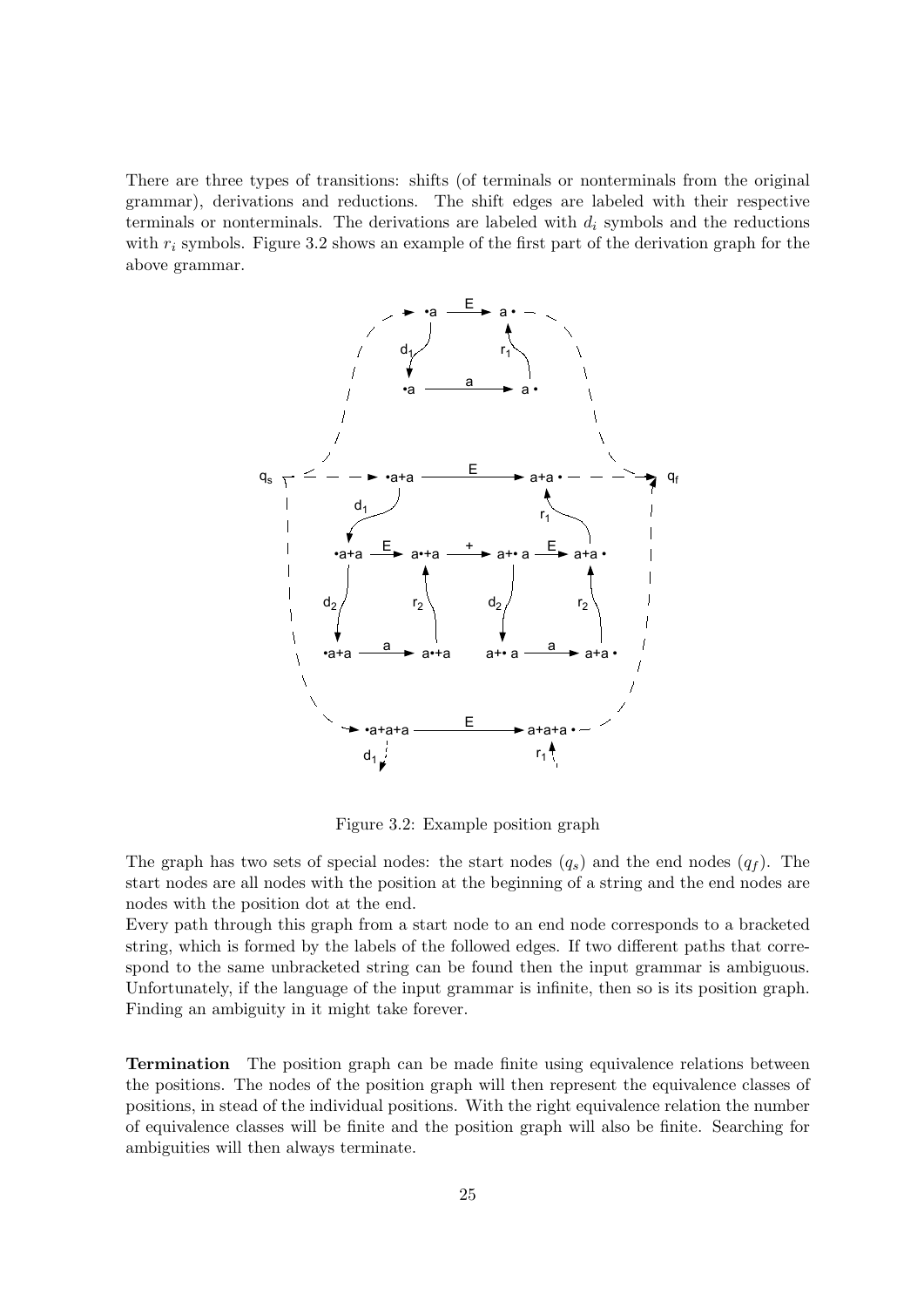Correctness The application of the equivalence relations will also result in a new set of edges. For every edge in the previous graph there will be an edge in the reduced graph that connects the equivalence classes of the individual positions it was connected to.

The consequence of the alteration of the position graph is that the bracketed and unbracketed grammars are also altered. Transitions that can be followed from one equivalence class to another might originally not exist between two individual positions of those classes. It is like there are extra transitions added to the first position graph. This corresponds to the addition of extra productions to the bracketed and also the unbracketed grammar. The language of the input grammar is thus also extended, but conservatively. All strings of the original language are also included in the new approximated language. Just as in the method of Brabrand et al. there might be extra ambiguous strings introduced, which will result in false positives. Because the approximation is conservative there can be no false negatives.

Scalability Now that the position graph is finite the searching for two different paths with the same unbracketed string can be done in finite time. The size of the graph depends on the chosen equivalence relation. The number of false positives is usually inversely proportional to the size of the graph. According to Schmitz 'the relation item $_0$  is reasonably accurate'. With the item<sub>0</sub> relation all positions that are using the same production and are at the same position in that production are equal. The resulting new positions are the  $LR(0)$  items of the grammar.

The position graph is then very similar to the  $LR(0)$  parsing automaton for the input grammar. The main difference is that it generates all strings that could be parsed by an  $LR(0)$ parser without a stack. During normal LR parsing the next state after a reduction is determined by a lookup in the goto table with the reduced nonterminal and the state on top of the stack. This is the state from where the derivation of the reduced nonterminal was started. The item corresponding to this state is of form  $A \to \alpha \cdot B\beta$ . After the reduction of the nonterminal B it is only allowed to go to the state that corresponds with  $A \to \alpha B \cdot \beta$ . The position graph however allows a derivation transition to every state with an item with the dot right after the B. So if there would also be a production  $C \to B\gamma$ , then it is possible to go from position  $A \to \alpha \cdot B\beta$  to  $C \to B \cdot \gamma$  by shifting a B. This makes it possible to parse the first half of a string with one part of a production rule, derive and reduce a nonterminal, and then parse the remaining half with the end of another production rule.

Just like item<sub>0</sub> there is also the relation item<sub>k</sub>, where k is a positive integer. These result in the positions being the LR(k) items of the grammar. The number of  $LR(k)$  items usually grows with increasing  $k$ , and thus also the size of the position graph. The original bracketed positions are divided into more equivalence classes. This results in less extra transitions and also less extra potentially ambiguous strings. Searching a bigger position graph however takes more time and space. The accuracy and performance of this method can thus be scaled by choosing the right equivalence relation.

#### <span id="page-25-0"></span>3.8 Summary

The following table captures the important properties of the described methods: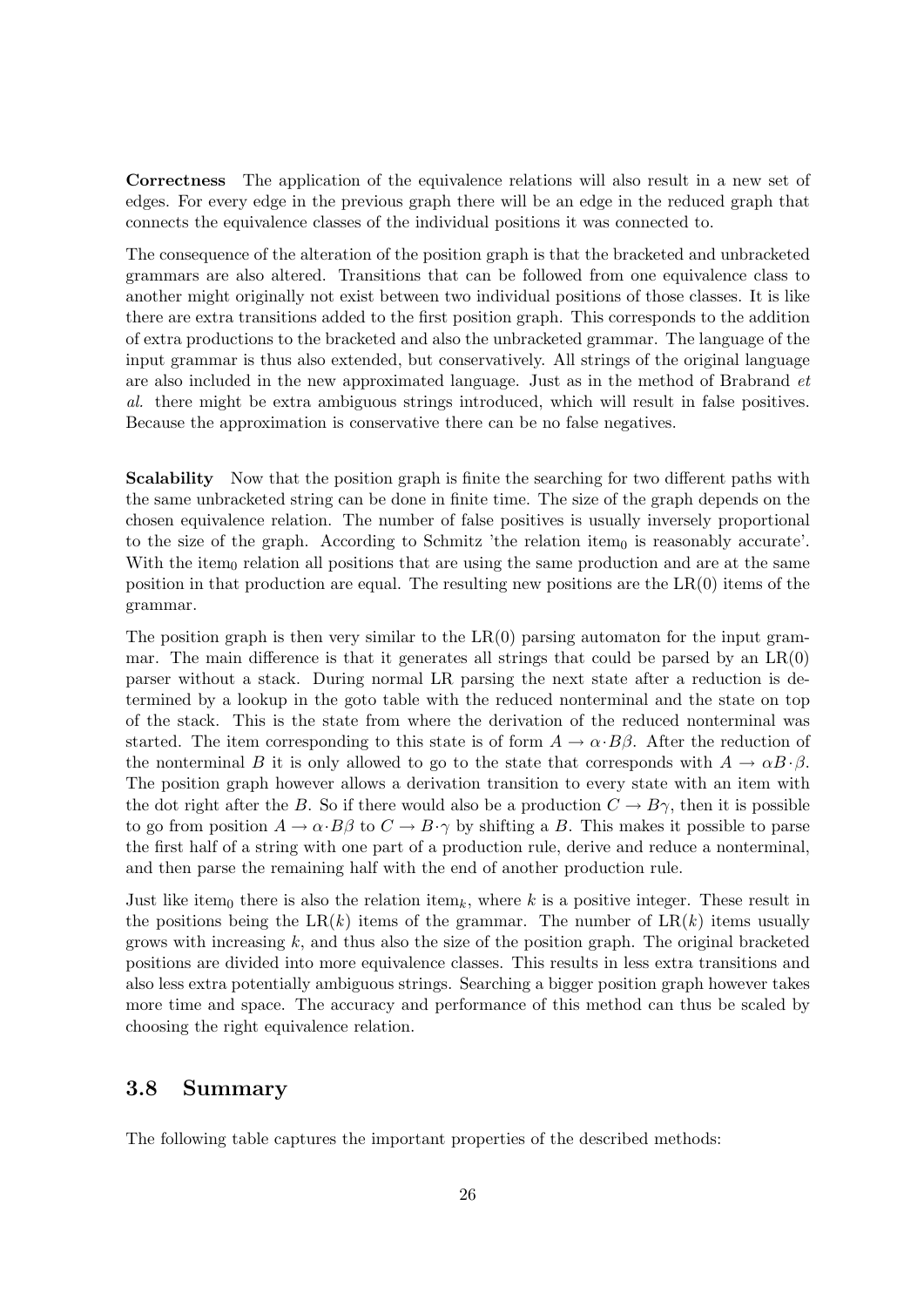| Scalable                      | $\overline{a}$          | $\overline{\rm{no}}$    | yes <sup>2</sup>        | $\overline{\mathrm{a}}$ | $\overline{\mathbf{a}}$ | yes <sup>3</sup>      | yes <sup>4</sup>        |
|-------------------------------|-------------------------|-------------------------|-------------------------|-------------------------|-------------------------|-----------------------|-------------------------|
| False negatives               |                         | $\overline{a}$          | I                       | yes                     | $\frac{1}{2}$           | $\frac{1}{2}$         | $\overline{\mathbf{a}}$ |
| False positives               | $\overline{\mathbf{n}}$ | $\overline{\rm{10}}$    | $\overline{a}$          | $\overline{\mathbf{a}}$ |                         | yes                   | yes                     |
| non-ambiguity<br>Decides      | no <sup>4</sup>         | $y$ es                  | $\mathrm{no}^1$         | $y$ es                  | $y$ es                  | $y$ es                | $y$ es                  |
| ambiguity<br>Decides          | yes                     | yes                     | yes                     | yes                     | $\overline{\mathbf{n}}$ | yes                   | yes                     |
| ion<br>Guaranteed<br>terminat | $\beta$                 | $\overline{\mathrm{a}}$ | $\overline{\mathrm{a}}$ | yes                     | $\overline{\mathrm{a}}$ | yes                   | yes                     |
| Method                        | $1.$ Gorn $\,$          | 2. Cheung               | $3.$ AMBER              | 4. Jampana              | 5. $LR(k)$ test         | 6. Brabrand $et\ al.$ | 7. Schmitz              |

1except for non-recursive grammars  $^2$ nr. or % of derivations; checking of sentential forms holding nonterminals

 $^1$  except for non-recursive grammars<br> $^2$ nr. or % of derivations; checking of sentential forms holding nonterminals<br> $^3$  with approximation technique; level of grammar unfolding<br> $^4$  with equivalence relation 3with approximation technique; level of grammar unfolding

4with equivalence relation

Table 3.1: Summary of existing ambiguity detection methods Table 3.1: Summary of existing ambiguity detection methods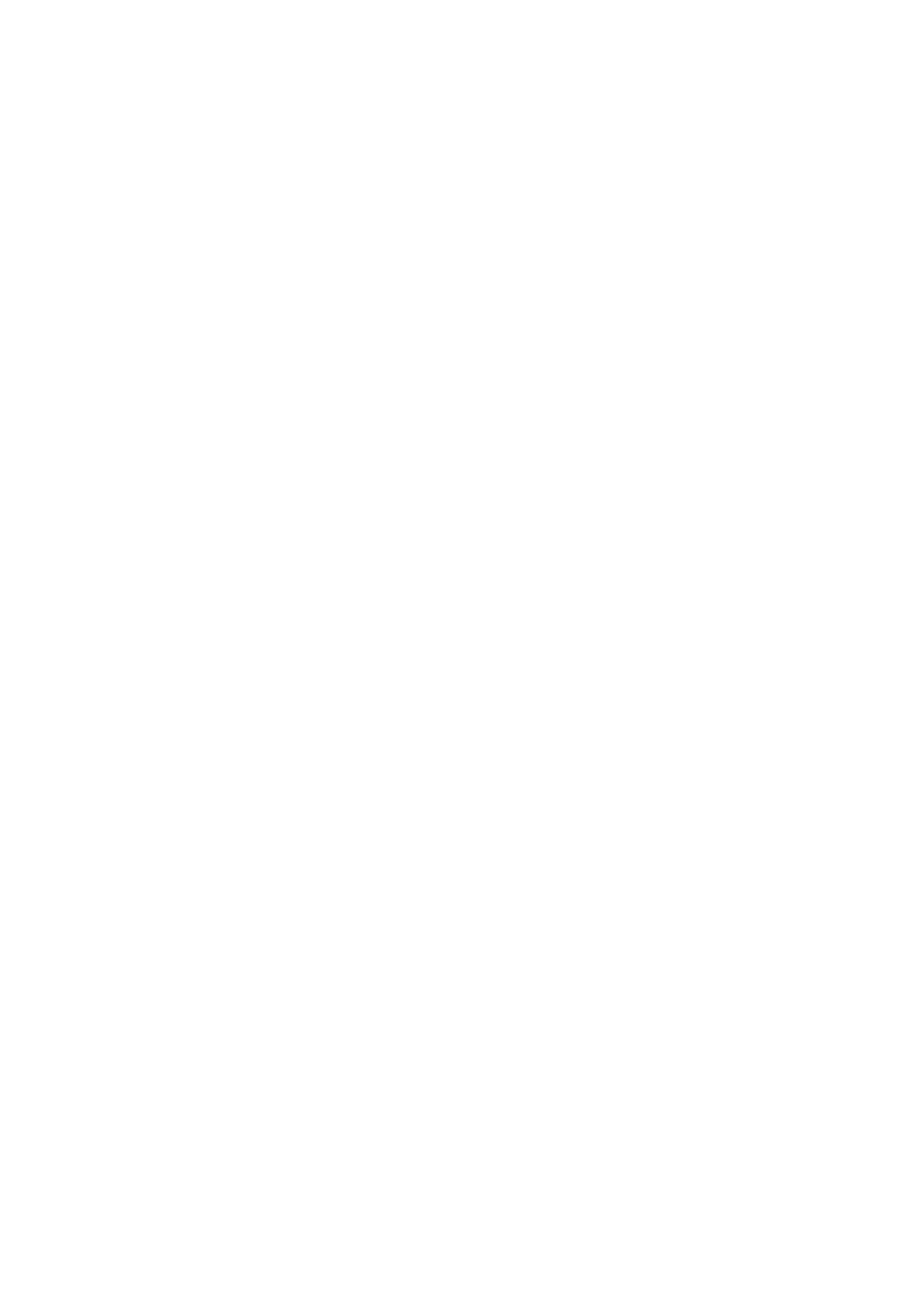## <span id="page-28-0"></span>Chapter 4

# Research method

In section [1.3](#page-10-0) we described the various criteria with which the ambiguity detection methods will be compared. In this chapter we will describe how we will measure these criteria and analyze the results. Also the choice for the investigated ADM implementations is explained.

#### <span id="page-28-1"></span>4.1 Measurements

For our measurements we have set up 2 collections of grammars. The first contains 84 ambiguous and unambiguous grammars with a maximum size of 17 production rules. We call this the collection of small grammars. The second collection contains grammars of reallife programming languages, which we call the medium and large grammars. It contains 5 unambiguous grammars for HTML, SQL, Pascal, C and Java. Their respective sizes are 29, 79, 176, 212 and 349 production rules (in BNF notation). For 4 of them we have also created 5 ambiguous versions. According to section [1.2,](#page-9-0) the HTML, SQL and Pascal grammars are medium grammars, and those of C and Java are large grammars. Both collections are included in appendices [D.1](#page-88-1) and [D.2.](#page-95-0)

The termination, accuracy and performance of an ADM are closely related. To measure the accuracy of a method it first has to terminate. How long this takes is determined by its termination and performance. The collection of small grammars is set up to measure the accuracy of an ADM separately of its termination and performance.

The termination and performance of an ADM are more relevant in relation to real-life grammars, so we will measure them on the collection of medium and large grammars.

The next sections describe in more detail how each criteria will be measured.

#### <span id="page-28-2"></span>4.1.1 Accuracy

Definition The accuracy of a method is the percentage of correct reports. It is calculated by dividing the number of correct reports by the total number of reports. It can only be calculated for cases in which a method terminates. Here the word report can have multiple meanings. It could mean a report about the entire grammar being ambiguous or unambiguous,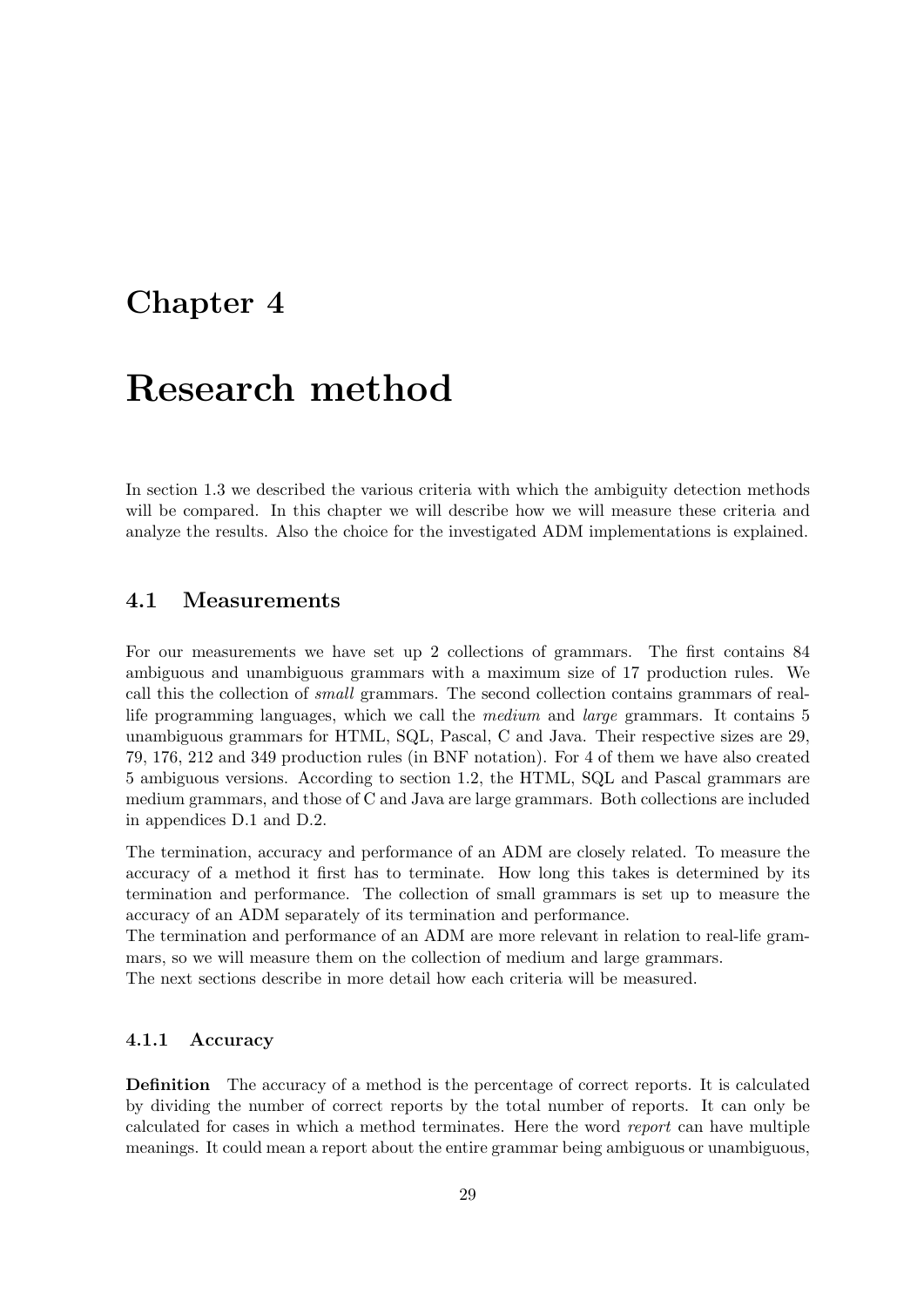or a report that pinpoints the individual ambiguities in a grammar. We would like to measure the accuracy of an ADM on both of these levels.

Measurement We will try to measure the accuracy of an ADM independent of its termination and performance. We will do this on the collection of small grammars, to minimize the computation time and memory usage. The small grammars are collected from literature and known ambiguities in programming languages. This way various cases that are known to be difficult or unsolvable for certain methods are tested and compared with the other methods. Also a lot of common grammar 'mistakes' are included.

We will run the tools on these grammars and verify if they correctly report (un)ambiguity on the grammar level. Not all ADMs are able to report both ambiguity and unambiguity. To make a better comparison, we will calculate the accuracy separately for ambiguous and unambiguous grammars.

Unfortunately, measuring the amount of correct reports on the lower level might be too complicated for this project. As described in section [2.2](#page-15-0) the meaning of the word ambiguity is not always clear. The investigated ADMs all have different ways of reporting an ambiguity, because they approach the ambiguity problem from different angles. This definition problem brings two difficulties: 1) how to specify the ambiguities in a grammar, and 2) how to relate an ambiguity report of an ADM to an actual ambiguity?

Because we have no common 'ambiguity unit', it is not possible to count the exact number of ambiguities in our grammars. However, to only get an idea of the degree of ambiguity of our grammars, we could choose a practicable definition and count the number of ambiguities with it. We have chosen to count the number of disjunctive and conjunctive ambiguities of all grammars. A pair of production rules of the same nonterminal that can produce the same string, is counted as one disjunctive ambiguity. A production rule which parts can match different parts of an ambiguous string is counted as a conjunctive ambiguity.

This also enables us to verify the results of AMBER, solving part of the second difficulty. However we will not try to verify the ambiguities as reported by MSTA and Schmitz. Except in the special situation in which a method reports ambiguities for an unambiguous grammar. Then we know these are all false.

The number of disjunctive and conjunctive ambiguities of a grammar could be used as an indication of the degree of ambiguity of the grammars. We could compare it to the number of ambiguity reports that Schmitz' method gives on a grammar. This way we might be able to tell something about the usefulness of the reports. For instance, if a grammar contains 6 ambiguities and an ADM gives only one report, this report is not likely to indicate all causes of ambiguity with much detail. On the other hand, if an ADM gives a lot more reports than the number of ambiguities in the grammar, this too might not be very helpful. Every report will have to be verified by the user. It makes no difference if the report is a false positive or a duplicate report of an already found ambiguity.

Verification Practically it is not possible to know of all our grammars if they are ambiguous or not. However most of these grammars are designed to demonstrate special properties of grammars or ambiguity detection methods. Others contain known ambiguities of existing programming languages. The (un)ambiguity of the used grammars has already been proven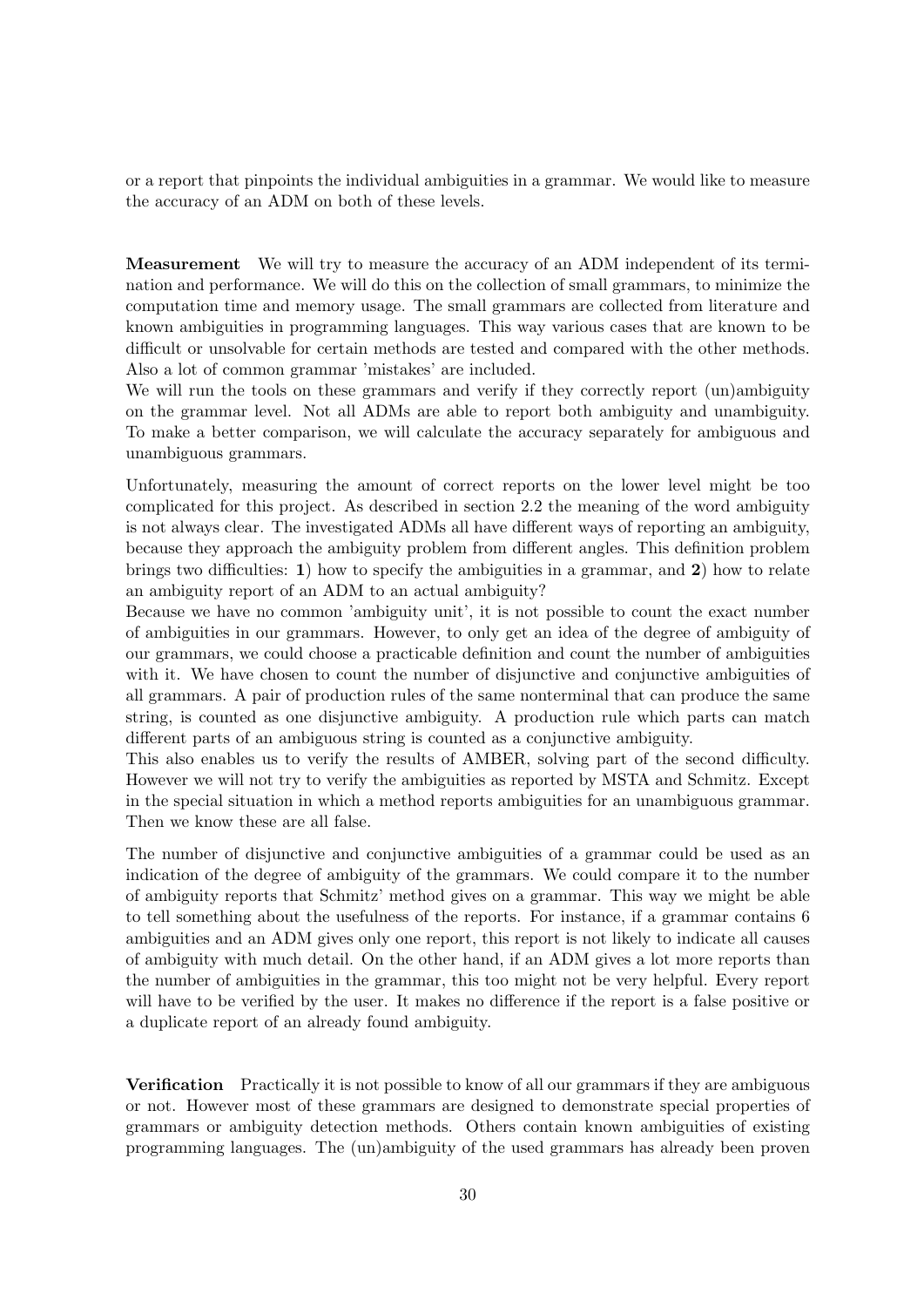in most cases. Still, if our initial conception of a grammar would be wrong we hope one of the (accurate) methods will show this.

#### <span id="page-30-0"></span>4.1.2 Performance

Definition We will express the performance of an ADM on a certain grammar in two ways: 1) the time it takes to complete its calculation on a certain PC, and 2) the maximum amount of virtual memory it needs.

Measurement Our goal is to test if a method is suitable for use with an average sized grammar on an average PC. As the average PC we will use a workstation at the CWI: an AMD Athlon 64 3500 with 1024 MB of RAM (400DDR) running Fedora Core 6. As average grammars we will use the collection of medium and large grammars.

With the **time** utility, we measure the elapsed real time an ADM tool uses to check a grammar. The amount of virtual memory of the tools process is measured every second with the ps utility, executed from a bash script.

Verification To minimize the influence on the running time of a tool, the memory usage is not measured continuously. The maximum amount of memory we will find might thus not be 100% accurate. Also if a program run ends in less than a second, we cannot measure its memory usage. However it is unlikely that the program will allocate gigabytes of memory in this short time.

#### <span id="page-30-1"></span>4.1.3 Termination

Definition Not every ADM is guaranteed to terminate on all grammars. On some grammars they do terminate, but they might take a very long time. Practically they have to be halted after some time. We will measure if the investigated ADMs successfully terminate within the time constraints of the use cases (section [1.2\)](#page-9-0).

Measurement This criteria will be analyzed from the performance measurements. All measurements will be limited to 15 hours, the time allowed for an extensive overnight regression test. For each medium and large grammar, we will test if the ADM tool successfully terminates within 5 minutes or within 15 hours.

#### <span id="page-30-2"></span>4.1.4 Usefulness of the output

Definition The usefulness of a report that identifies a specific ambiguity in a grammar, is not as formally expressible as the accuracy or performance of a method. Whether a message is useful for the reader depends for a great deal on the knowledge and intelligence of that reader. However there are also certain criteria which make it easier for every user to understand the reported ambiguity.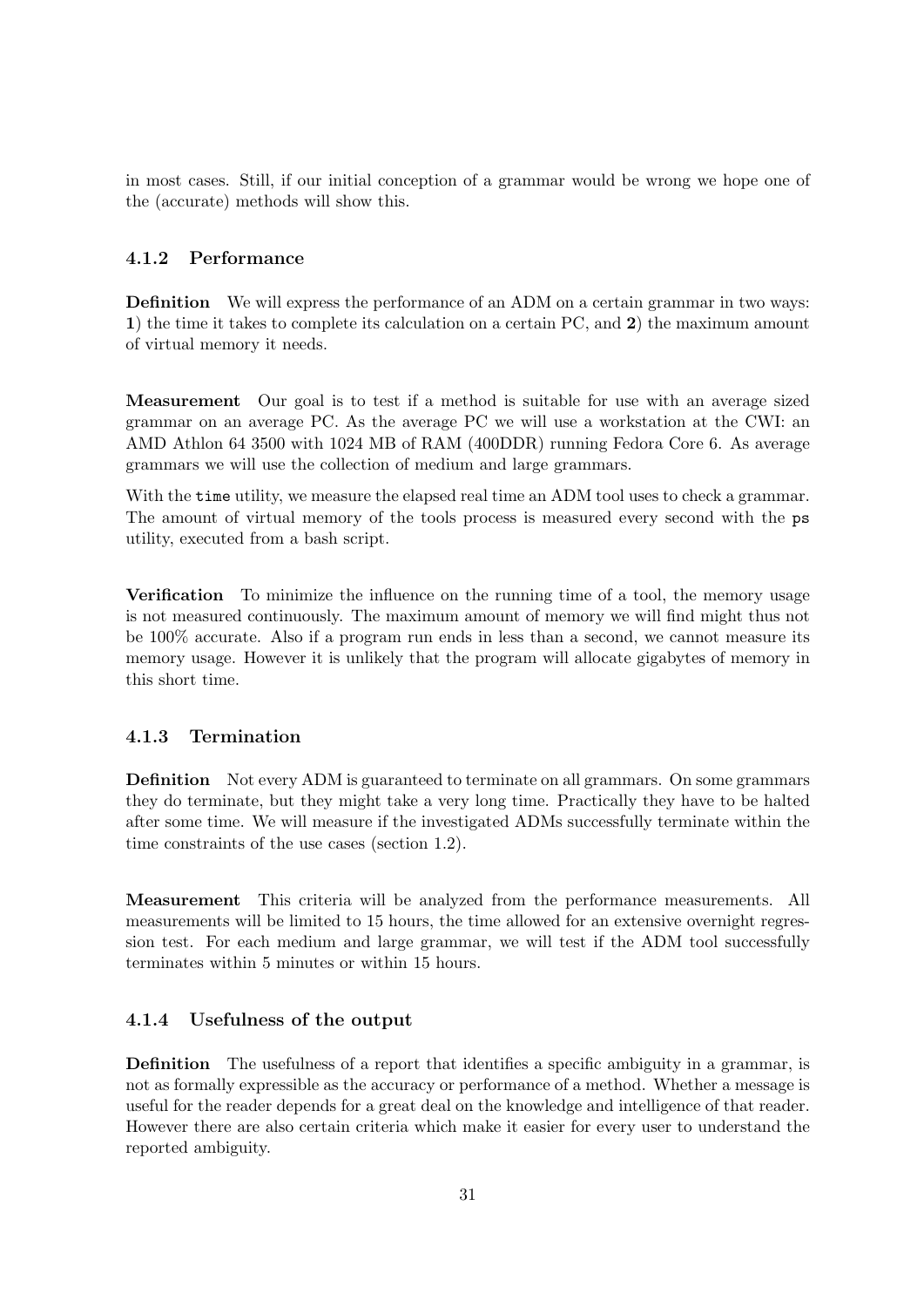Horning [\[15\]](#page-65-7) describes seven characteristics of a good error message from a parser. Yang, Michaelson, Trinder and Wells [\[29\]](#page-66-3) also describe seven properties of good error messages from a compiler. Several of them overlap with those of Horning.

Most of these characteristics are also applicable to ambiguity reports. However some are more dependent on the way an ADM is implemented, and are not direct properties of the method itself ('Good error messages will . . . be restrained and polite' [\[15\]](#page-65-7)). From the characteristics of Horning and Yang et al. we have distilled five characteristics that the output of an ADM should have to enable its implementation to produce useful ambiguity reports:

- Correct: the reported ambiguity should really exist in the examined grammar.
- Grammar-oriented: it should report an ambiguity in terms of the grammar, not in terms of the used algorithm.
- Localizing: a report should pinpoint the exact locations in the grammar that cause the ambiguity.
- Succinct: a report should maximize useful information and minimize non-useful information.

Some of these characteristics depend on other characteristics. If a report is not correct or grammar-oriented, it can never be localizing or succinct.

Unfortunately we have no definition of what an ambiguity exactly is (section [2.2\)](#page-15-0). This makes it also difficult to determine how well the output of a method meets the above characteristics. However, something that will definitely clarify an ambiguity report, is the presentation of an ambiguous example string. Preferably together with the different derivation trees and production rules involved. If there are various different example strings for the same 'ambiguity' then the shortest one is preferred. Also, the most specific report would state the lowest nonterminal in the dependency graph for which the string is ambiguous. If a string is ambiguous for a certain nonterminal, then it is also ambiguous (with some context) for the nonterminals higher up in the dependency graph. Reporting the lowest nonterminal also results in derivation trees with the smallest size. For an example see figure [4.1.](#page-31-0)



<span id="page-31-0"></span>Figure 4.1: Two example derivation of an ambiguous substring. If 'ab' is ambiguous for A, then 'cabc' is also ambiguous for  $S$ . The smallest possible derivation tree is (b).

Measurement As mentioned in section [4.1.1](#page-28-2) we cannot measure the correctness of the reports. However, we are able to assess the other characteristics. Because most of them are dependent on the correctness of the reports, we assume that they are indeed correct.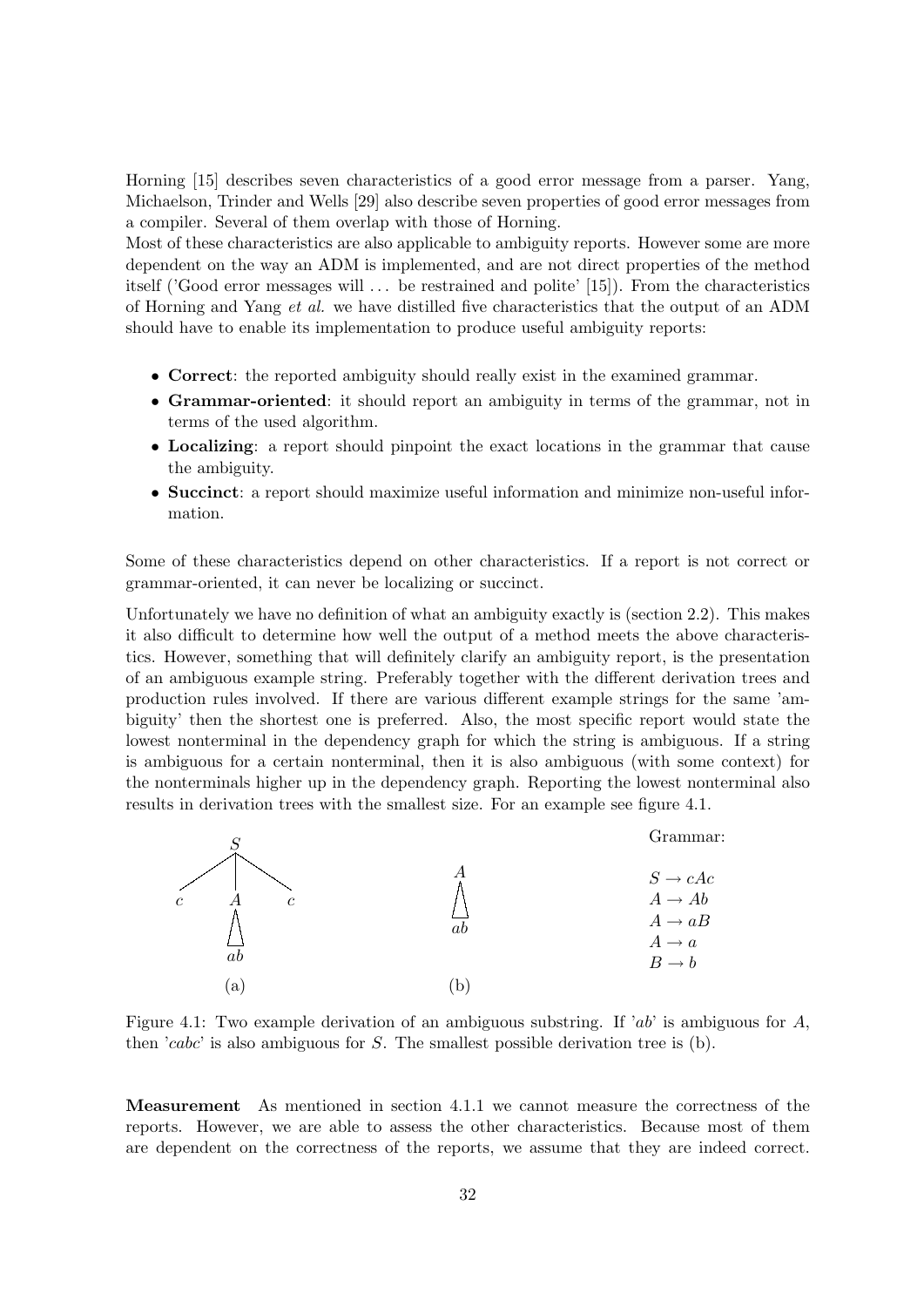We also look if the given reports contain ambiguous example strings, derivations or involved production rules, and if these are as short as possible.

Verification Section [2.2](#page-15-0) explains we have no exact definition of an individual ambiguity. This complicates determining the degree in which an ambiguity report is localizingor succinct. Our measurements will have a certain degree of subjectivity.

## <span id="page-32-0"></span>4.2 Analysis

#### <span id="page-32-1"></span>4.2.1 Scalability

The scalability of a method is the scale with which the level of accuracy and performance can be interchanged. For the scalable methods we will compare the accuracy, performance and termination of their various precisions, on the collection of medium and large grammars (appendix [D.2\)](#page-95-0). We will then try to assess the scale with which their performance can be traded for accuracy.

#### <span id="page-32-2"></span>4.2.2 Practical usability

From results of the measurements stated above, we will analyze whether the investigated ADMs are practically usable in the use cases stated in section [1.2.](#page-9-0) For each ADM we will try to determine the critical properties that will be most decisive for this. We then try to assess if they are high enough in contrast to the constraints of each use case.

We will assume that there is a high chance that a tested grammar will be ambiguous the first time it is tested. Especially in the Meta-Environment, where the grammar developer does not have to mould his grammar into a class that is deterministically parseable. Therefore we will mainly focus on how usable the ADMs are for the ambiguous versions of the medium and large grammars.

Verification Initially we wanted to take medium and large unambiguous grammars in SDF format and translate these to the various input formats of the investigated tools. The translation would have to include the conversion of the different disambiguation constructs SDF offers, to guarantee that the grammars would remain unambiguous. Unfortunately, this turned out to be not so straightforward. The priority declarations of SDF and Yacc have different semantical meanings [\[5\]](#page-64-7), and the parse tree filters [\[19\]](#page-65-8) of SDF are not supported at all by Yacc. We then chose to take grammars already in Yacc format, which is also easily translated to AMBER's input format. Some of them included a few shift/reduce or reduce/reduce conflicts, which we solved by removing certain productions. The modifications, together with the introduced ambiguities, are stated in appendix [D.2.](#page-95-0)

If a grammar is converted by Yacc into a parse table with no conflicts, the grammar is  $LALR(1)$ . This class of grammars is a subclass of  $LR(1)$ . All our medium and large grammars are thus also  $LR(1)$ , which makes our comparison less fair. The  $LR(k)$  test will certainly pass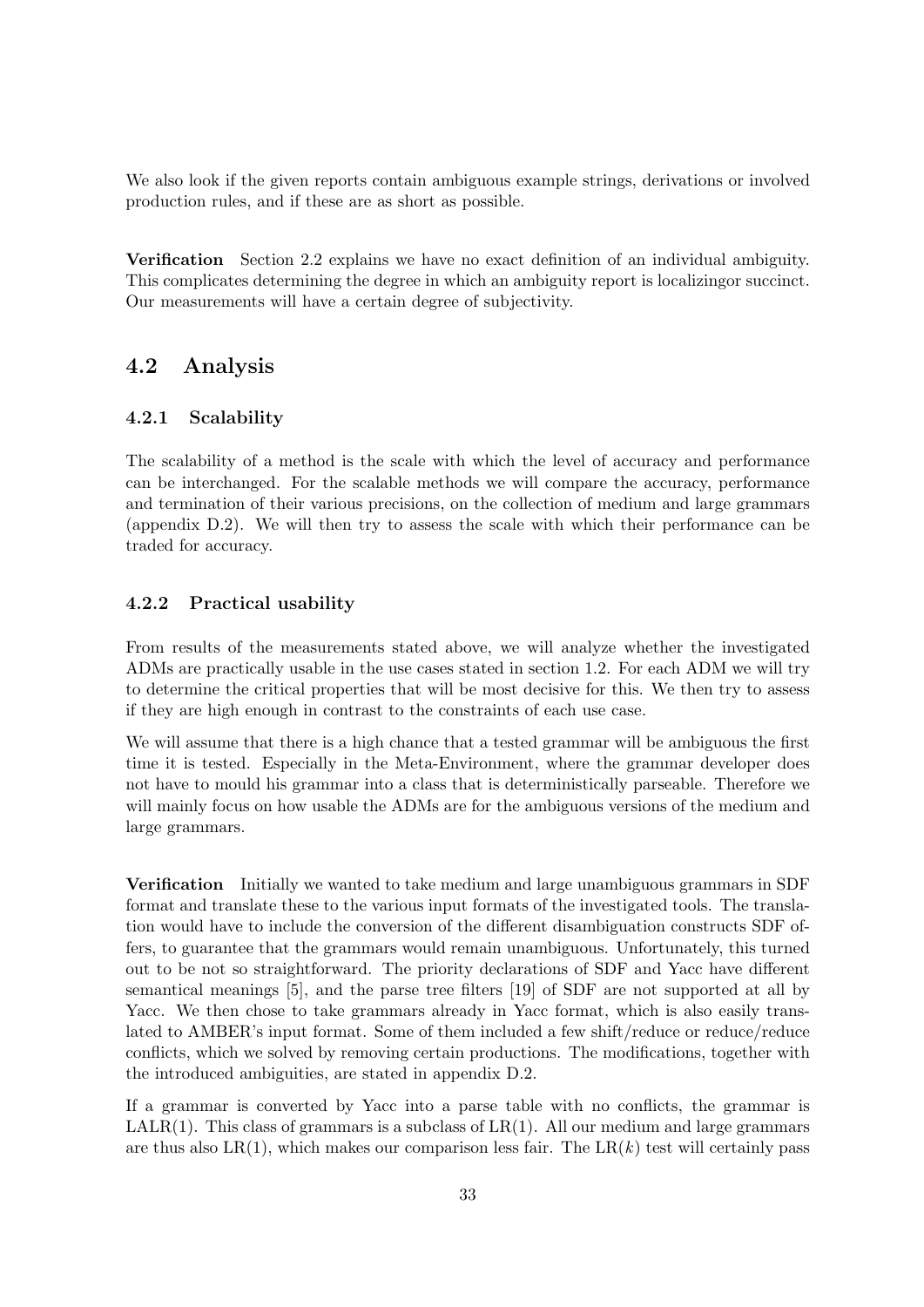on them the first time, and also Schmitz'  $LR(1)$  precision is proven to find no ambiguities in  $LR(1)$  grammars. However, the ambiguous versions are not  $LR(1)$  of course, but they are still close. Large parts of their production rules would still be deterministically parseable. SDF grammars are usually not designed with deterministic parsing in mind. They would probably come less close to being  $LR(1)$ . Using them would make for a better comparison.

### <span id="page-33-0"></span>4.3 Investigated ADM implementations

In chapter [3](#page-18-0) the currently existing ambiguity detection methods are described. From these seven methods we will only benchmark implementations of three of them. The main reason is that there were no more tools available at the time of this project. Implementing new tools would take too much time of this relatively short project.

Looking at the described methods, the first four are very alike. They are all derivation generators with different optimizations. From these we will only investigate AMBER. Its algorithm is very similar to Gorn's. The ADM of Jampana is again very similar to AMBER (having the same optimizations). He included the source code of his implementation in his thesis [\[17\]](#page-65-3), but we choose not to use it. Because it only searches a very limited amount of derivations it is very likely to produce false negatives. To search these derivations AMBER can be used as well.

We benchmark two different precisions of AMBER. The first is its default method of searching and comparing. It generates all sentences (of only terminals) of a grammar up to a given length, and checks for duplicates. The second method also checks if the intermediate sentential forms (containing nonterminals) have been generated before. It is called the ellipsis mode. AMBER can also be parametrized to consider only a predefined percentage of derivations at each level, which it selects randomly. We will not test this mode. Because it gives random results it is hard to evaluate it.

For the LR(k) test we used MSTA [\[21\]](#page-65-9), an LR(k) parser generator by Vladimir Makarov. There are a lot of free parser generators available in the Internet, but MSTA seemed to be the only true  $LR(k)$  one with adjustable k. At first it reported some ambiguous grammars as being  $LR(k)$ . But after a series of bugreports and quick fixes by the author it produced no unexpected results anymore.

In [\[16\]](#page-65-10), Hunt III, Szymanski and Ullman present an  $LR(k)$  test that is faster than constructing the complete parse tables. Unfortunately, there was no implementation available of it.

The two youngest ADMs (Schmitz and Brabrand) both use conservative approximations. They guarantee termination of the searching, and never return false negatives. It would be very interesting to compare them with each other. Unfortunately only Schmitz made his implementation publicly available.

He has extended GNU Bison [\[9\]](#page-64-8) with an ambiguity checker that implements his algorithm. It can be used with three precisions: using  $LR(0)$ ,  $SLR(1)$  or  $LR(1)$  items. In this order their precision increases. A more detailed description of this tool is given in [\[24\]](#page-65-11).

Both MSTA and Schmitz' modified Bison tool use the Yacc input format. AMBER uses the ACCENT [\[26\]](#page-66-2) input format, which is very similar to Yacc (apart from the priority declarations, but we will not use these).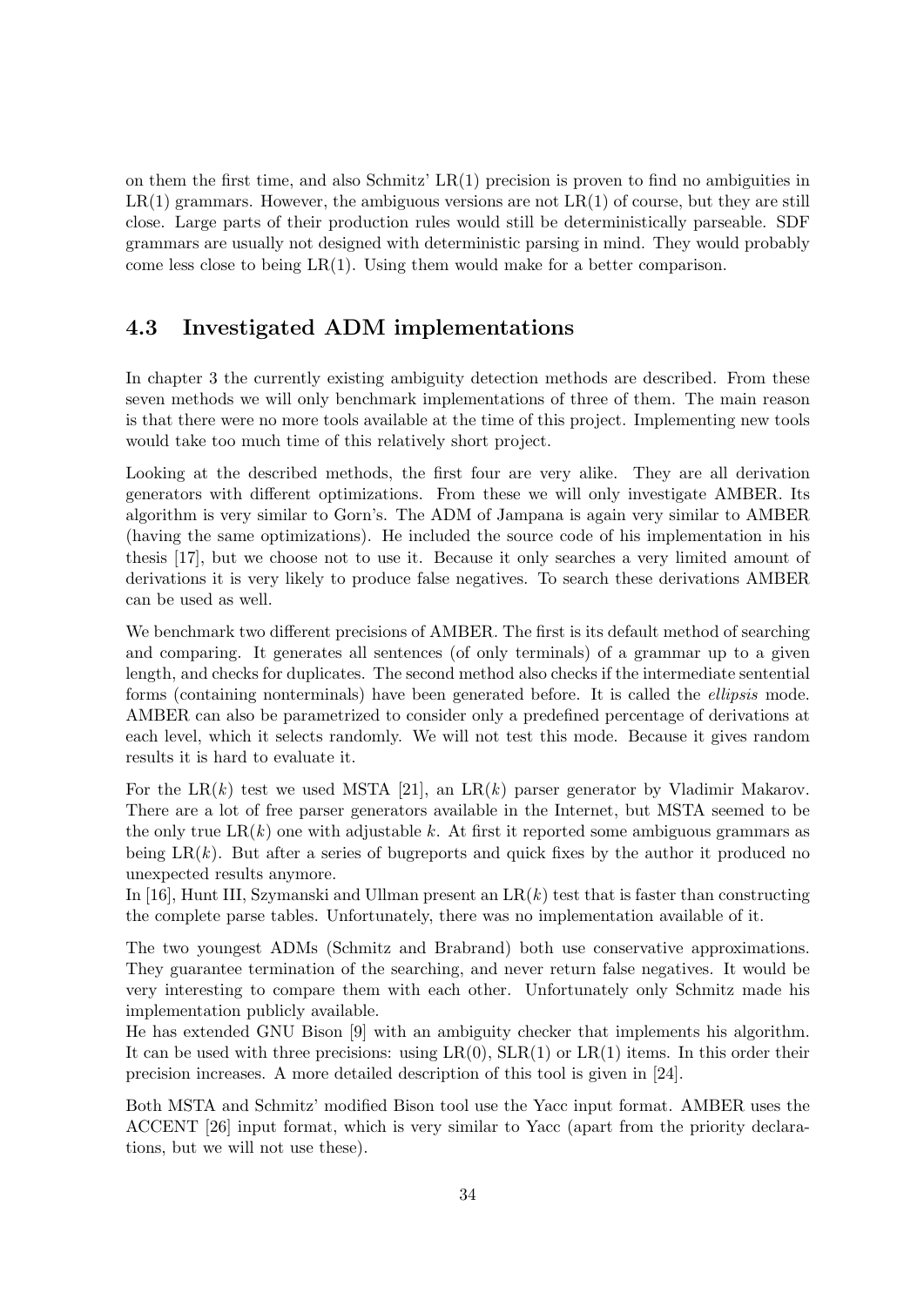# <span id="page-34-0"></span>Chapter 5

# Analysis of AMBER

Being a derivation generator, AMBER is only able to determine the ambiguity of a grammar. For a recursive unambiguous grammar it will run forever. It gives no false positives or negatives. AMBER is the only method for which we also verified its reports on the ambiguity level. We ran it in default and in ellipsis mode (in ellipsis mode the sentential forms containing nonterminals are also compared). The results of the measurements are included in appendix [A.](#page-68-0)

#### <span id="page-34-1"></span>5.1 Accuracy

Ambiguous small grammars - grammar level Tables [A.1](#page-68-2) and [A.2](#page-69-0) show the number of ambiguity reports AMBER gives for the ambiguous grammars, in default and ellipsis mode. The first thing that catches the eye is that in all ambiguous grammars at least one ambiguous string is found. AMBER correctly reported all grammar to be ambiguous. This is just as expected, provided that the tool would be given enough time. In default mode all grammars took a maximum of 0.01 seconds to find the first ambiguity, except grammar 55, which took 56.37 seconds. In ellipsis mode all grammars took below 1 second, but grammar 55 took 277.24 seconds. The accuracy on the grammar level of both modes of AMBER is 100%, for our collection of small ambiguous grammars.

Unambiguous small grammars - grammar level Table [A.3](#page-70-0) presents the results of running AMBER on the small grammars that are not ambiguous. The table shows that it found no ambiguities in all grammars, at least not in strings up to a certain length. The maximum string length that was searched is shown in columns 3 and 5. These lengths vary because the durations of the different tests varied. During the benchmarking we ordered the test results by duration. The grammar that took the least time on its previous test, was run first. A maximum string length of 80 was chosen for the default mode, and 50 for ellipsis mode (the default mode was faster in most cases).

These results look as expected, because there were no false positives. However, we cannot be certain that AMBER would never report an ambiguity of a length greater than our checks.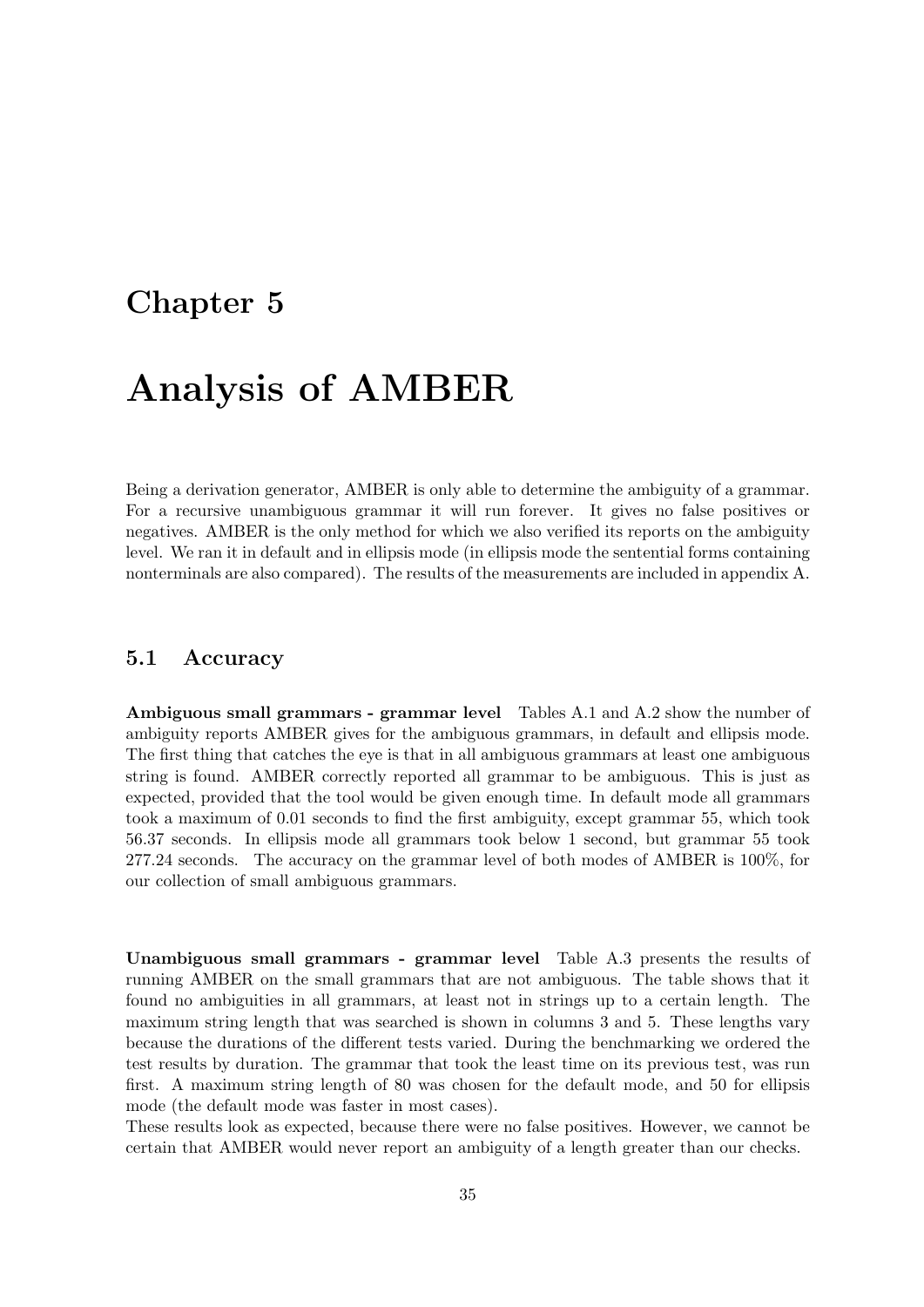Ambiguous small grammars - ambiguity level Columns 4 and 6 show the difference between the number of disjunctive and conjunctive ambiguities found by AMBER and our own inspection. In most cases AMBER is able to find all ambiguities. For the grammars that have three production rules that each are disjunctively ambiguous with each other (marked with <sup>a</sup>), AMBER reports only two ambiguities. Three production rules can be combined into three different pairs, thus forming three disjunctive ambiguities. If two of them would be resolved using ACCENT's priority declaration, the third one would automatically be resolved too, because the priorities work transitively. Therefore AMBER chooses to report only two ambiguities. This is clearly a case of defining ambiguities from the grammar developer's perspective (see section [2.2\)](#page-15-0).

In some cases AMBER also reports more ambiguities (marked with  $\bar{b}$ ). This is because it uses a different definition of a conjunctive ambiguity. We counted the production rules that could produce a conjunctively ambiguous string, as being just one ambiguity. But with AMBER, every subdivision of the right-hand side of a production rule that can lead to a conjunctive ambiguous string, is reported as a separate ambiguity. For instance, in the grammar

$$
S \rightarrow AAA, A \rightarrow a \mid aa,
$$

the first production rule can be split up in two ways to match parts of the string 'aaaa':  $1$ ) into 'A' and 'AA', which match as shown in (a) and (b) of figure [5.1,](#page-35-1) and 2) into 'AA' and  $'A'$ , which match as shown in (c) and (d).



<span id="page-35-1"></span>Figure 5.1: Derivations of conjunctive ambiguous string 'aaaa'

In the cases where the investigated grammar included a cyclic production (of form  $A \to A$ ) this was also reported as an extra ambiguity, but with an empty example tree (marked with  $c$ ). Another unexpected output was generated for grammars 67 and 68 (marked with  $d$ ). These each include the following production rules  $S \to SS$  and  $S \to \varepsilon$ . This combination seems to trigger the ellipsis mode to report an example derivation tree of infinite length. It starts outputting a tree in which the production  $S \to SS$  is applied to its own members over and over again, seemingly without end. Because of this the program did not end, and no measurement could be made.

#### <span id="page-35-0"></span>5.2 Performance

Computation time Tables [A.4](#page-72-0) and [A.5](#page-73-0) show the results of the time measurements on the medium and large grammars in default and ellipsis mode. The results of measuring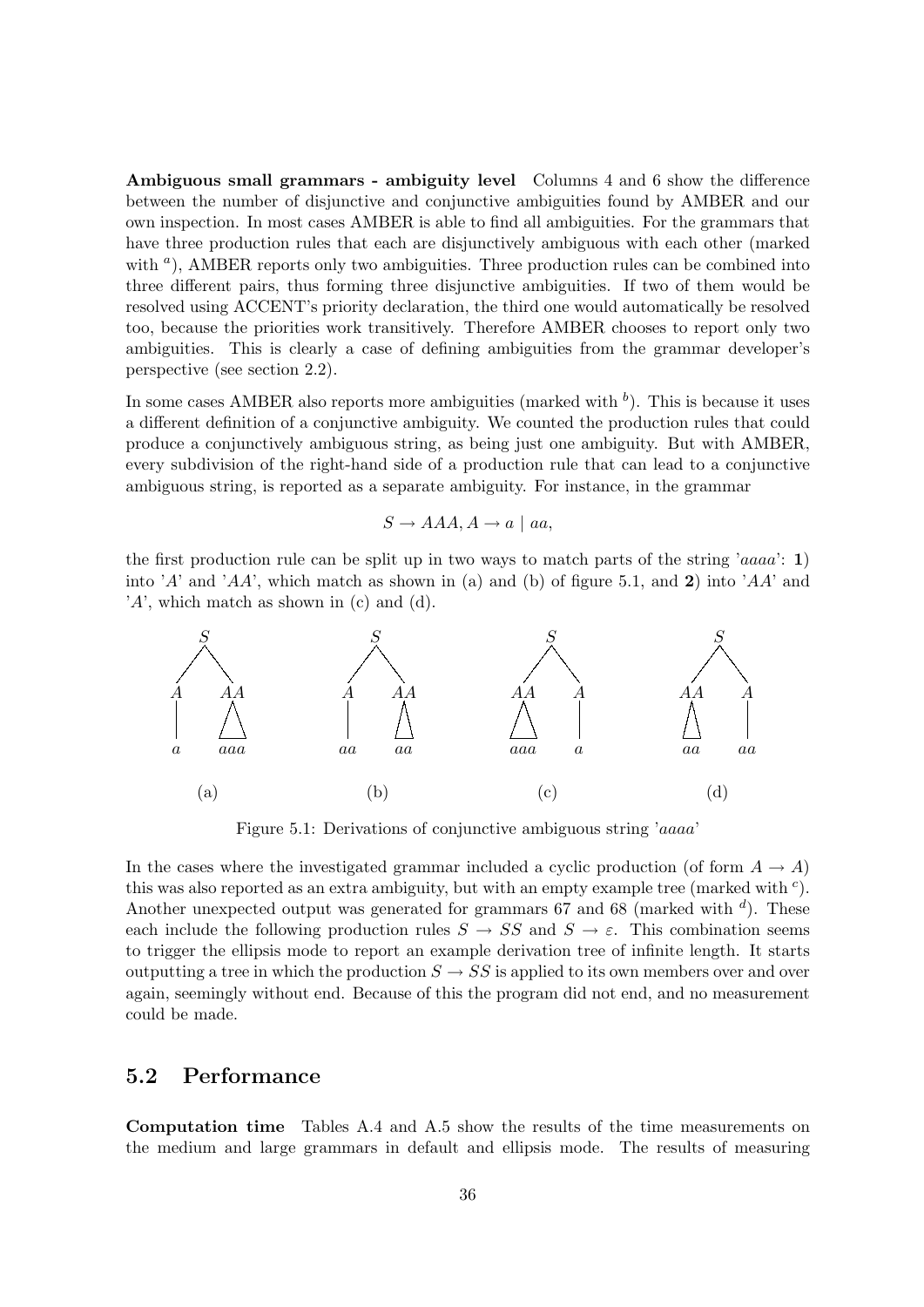the unambiguous grammars are also visualized in figures [A.1](#page-71-0) and [A.2.](#page-71-1) The table shows the duration of testing a grammar for each individual string length. Testing a grammar is stopped if it is reported ambiguous, or if the total duration of the tests of all string lengths exceeded 15 hours.

The duration of generating and checking derivations of increasing length growed exponentially. This can be explained by the number of derivations growing also exponentially by increasing string length. The duration seems also to increase (a little) with the size of the grammars, except for the C grammar. Checking it for ambiguous strings with a maximum length of 7 took 6 hours in default mode, while checking the Java grammar with length 11 took just 2 hours.

For all string lengths of all grammars the ellipsis mode took more time than the default mode. Also checking the strings containing nonterminals for duplicates, is obviously more work.

Memory usage The results of the memory measurements on the unambiguous medium and large grammars are shown in tables [A.6](#page-74-0) and [A.6.](#page-74-0) Cells that read a '-' indicate the memory could not be measured because the program ran in less than one second. The memory consumption looks to be dependent on the size of the grammar, but only with a very small increase.

It is interesting to see that the memory usage is not dependent on the maximum string length. AMBER needs no extra memory to generate and check more derivations. This could be explained by the fact that it performs a depth-first search of all derivations.

Both tables show that there were no significant differences in the memory consumption of both modes. Generating extra derivations only takes more time, not memory. The extra derivations that the ellipsis mode generates only affects its computation time.

#### 5.3 Termination

Columns 3 and 5 of table [A.8](#page-76-0) show for all medium and large grammars the time both modes needed to terminate. These values are the sum of the durations of all consecutive runs with increasing string lengths. Columns 4 and 6 show the maximum string length that was checked. On all unambiguous grammars both modes did never terminate, which is as expected. The default mode terminated withing 15 hours on 17 of the 20 ambiguous grammars, the ellipsis mode on 16. The last column shows which of the two versions terminated the fastest. The default mode was fastest in 15 cases, the ellipsis mode in 2 cases.

Both modes were not able to find the introduced ambiguity in grammars C.2 and Java.1. C.2 contains a dangling-else that will only appear in ambiguous strings with a minimum length of 14. When we extrapolate the time measurements of the default mode, it would need around 750.000 years to check all strings of this length!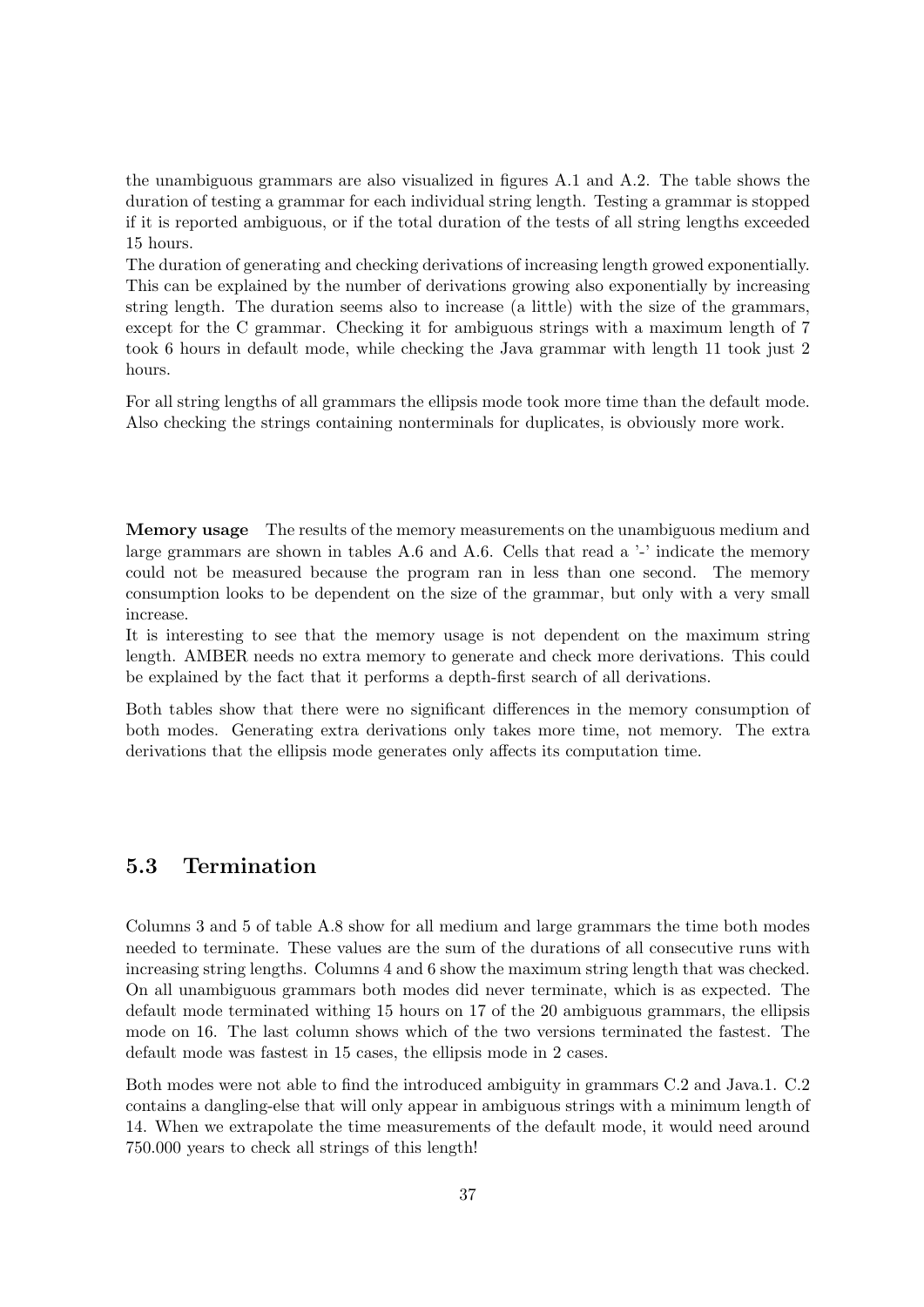#### 5.4 Usefulness of the output

A derivation generator like AMBER has detected an ambiguity, when it has found two derivations for the same string. This information holds enough information to construct a userfriendly report:

- Correct: the derivations prove the found string is ambiguous.
- Grammar-oriented: the derivations are made out of production rules.
- Localizing: the derivations include the involved production rules.
- Succinct: if the common tops are taken from the derivation trees this results in the shortest possible string and derivations. However, it is uncertain if more derivations exist for the same string.

#### 5.5 Analysis

**Scalability** In ellipsis mode AMBER should be able to find more ambiguities while given a smaller length parameter. It checks the sentential forms containing nonterminals for duplicates, which might be smaller than their expanded sentences. Our measurements have indeed demonstrated this. Looking at the last column of table [A.8,](#page-76-0) the ellipsis mode always took a smaller or equal string length to terminate than the default mode. But the default mode was much faster in most cases. For most grammars the ellipsis mode was no improvement over the default mode.

Of our grammars, the length of most ambiguous sentential forms with nonterminals, did not differ much from those without nonterminals. Most of the nonterminals could obviously derive a string of only one terminal. Checking sentential forms that contain nonterminals becomes redundant then, because they could be expanded into terminal strings of about the same length.

By our definition, AMBER is not really scalable by using the default or ellipsis mode. The performance of both modes might differ, but their accuracy is the same. Which one of the two will terminate faster depends on the tested grammar. Maybe heuristics could be developed to predict if the checking of nonterminal sentential forms will be useful for a grammar. It should not be hard to compute for each nonterminal of a grammar, the minimal length of the terminal strings that it could derive. If a large number of nonterminals can derive strings of only one terminal, then the default mode of AMBER would probably find ambiguities faster than the ellipsis mode. More research is needed here.

Usability If AMBER finds a grammar ambiguous then this is 100% correct. On the ambiguity level its accuracy is also nearly 100%. Its reports are very useful in locating the sources of ambiguity in a grammar. An example of an ambiguous string and its derivations provide a grammar-oriented, localizing and succinct report. The only deciding factor for practical usability in the use cases is its termination. For unambiguous grammars it will never terminate. How long it takes to terminate on ambiguous grammars is determined by its performance,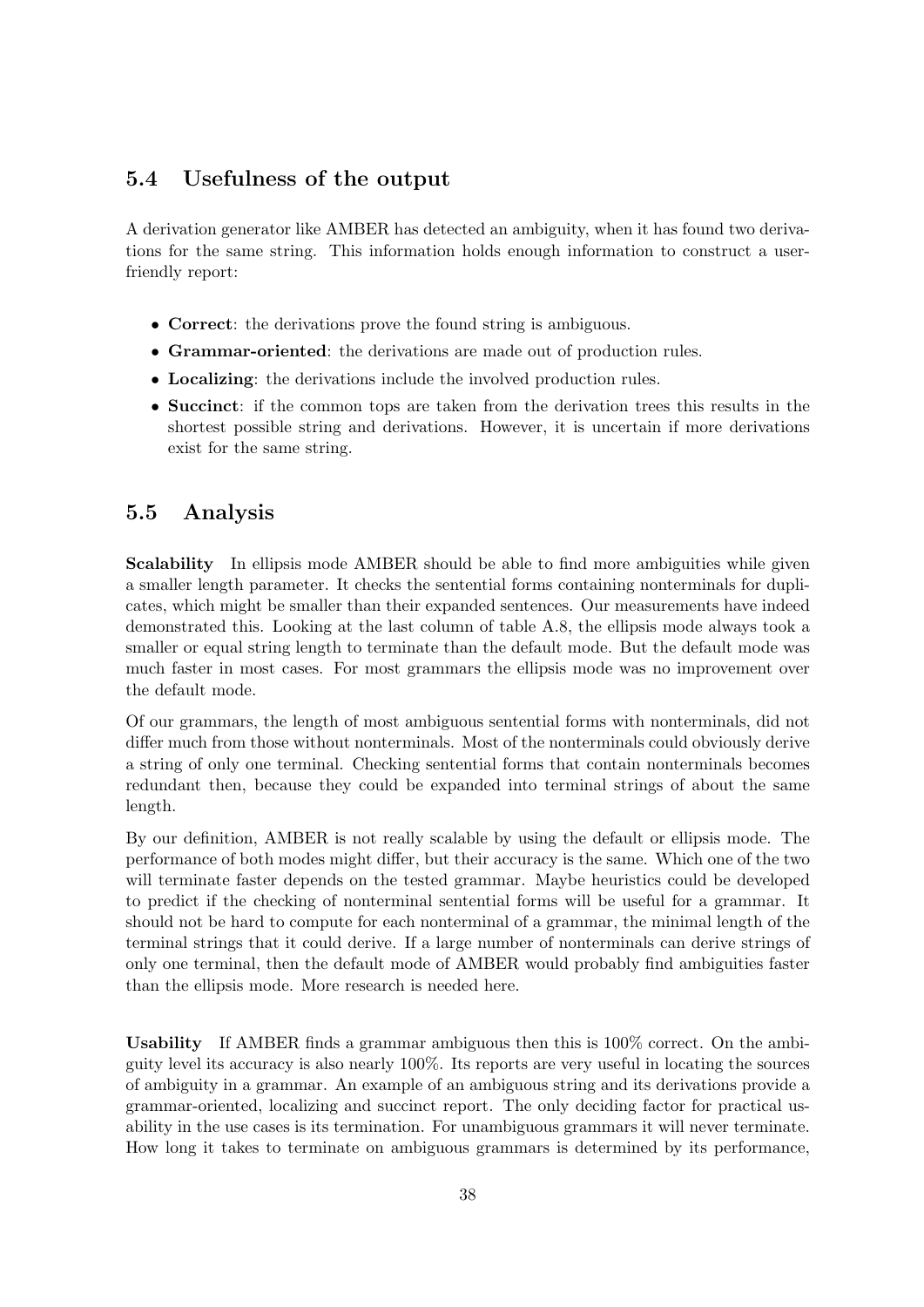and only its computation time. The memory consumption of AMBER is very low, and grows only marginally with the tested string length. All tests remained under 7 MB.

|                      | Default                | Ellipsis |                        |  |
|----------------------|------------------------|----------|------------------------|--|
| Grammarsize          | $t < 5m$ . $t < 15h$ . |          | $t < 5m$ . $t < 15h$ . |  |
| P  < 200             | 10                     | 10       | 10                     |  |
| $200 \leq  P  < 500$ |                        |          |                        |  |

<span id="page-38-0"></span>Table 5.1: Termination summary of AMBER on medium and large ambiguous grammars (Each category contained 10 grammars)

Table [5.1](#page-38-0) shows the number of ambiguous medium and large grammars of our collection that both modes of AMBER were able to terminate on. The ellipsis mode terminated within 5 minutes on all medium grammars. The default mode on all but one. Grammar SQL.1 took just under 1 hour, which is easily within the time limit of the extensive checks (15 hours).

The C and Java grammars could not all be checked within both time limits. The default mode terminated on 6 of the 10 grammars within 5 minutes. The ellipsis mode on only 5 (we also included the measurements on grammars C.1 and C.4, which both took 5.5 minutes). Also not all grammars could be checked within 15 hours. The default mode failed on 1 C and 1 Java grammar, and ellipsis mode on 1 C and 2 Java grammars. Whether this is due to the size and structure of the grammars or the introduced ambiguities is hard to tell.

Both modes were thus practically usable in the tests for use cases 1 and 2, but less in use cases 3 and 4. The default mode did better on the majority of the grammars, because of its higher performance.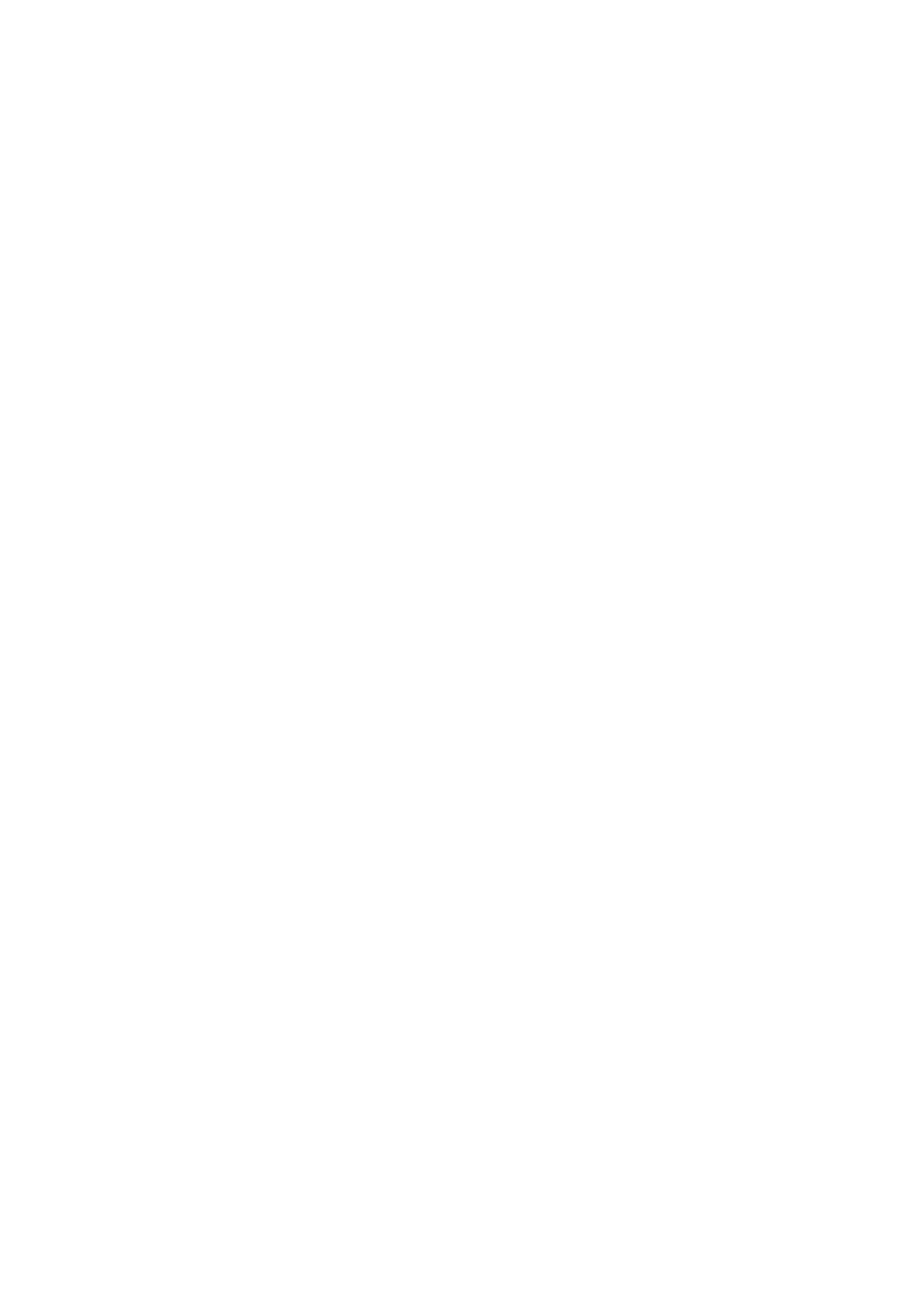### <span id="page-40-0"></span>Chapter 6

# Analysis of MSTA

We used MSTA as the LR $(k)$  test. It tests grammars for inclusion in the LR $(k)$  class, and is thus only able to determine the unambiguity of grammars. The measurement results of MSTA are included in appendix [B.](#page-78-0)

#### 6.1 Accuracy

Ambiguous small grammars - grammar level Table [B.1](#page-78-1) presents the outcomes of the  $LR(k)$  test for the small ambiguous grammars. For all grammars the  $LR(k)$  test failed for all tested values of  $k$ . The second columns show the maximum value of  $k$  with which the  $LR(k)$  test was run on each grammar. Just as with the measurements of AMBER on the unambiguous grammars, these results cannot be used to conclude that MSTA will never find a suitable k for each of these grammars. However, ambiguous grammars are never  $LR(k)$  so the test should never pass on them. Our measurements are thus as expected.

Unambiguous small grammars - grammar level Table [B.2](#page-79-0) shows the measurements of MSTA on the unambiguous small grammars. 27 of the 36 grammars passed the  $LR(k)$  test, which is 75%. The accuracy on these grammars is 100%. In the other 9 cases the grammars are apparently not  $LR(k)$  for the maximum values of k that we tested. However, we can't be certain that there are no larger values of k for which the grammars are  $LR(k)$ .

#### 6.2 Performance

Computation time The performance of MSTA was measured on the collection of medium and large grammars. The timing results are shown in table [B.3.](#page-80-0) The duration of the tests increased with the size of the grammar and the value of  $k$ . But not in a very predictable way. Adding production rules to the grammars did not increase the duration of the tests in a uniform way. For instance, grammars SQL.3 and SQL.5 take much more time to test than the other SQL grammars. Also, testing grammar C.2 is 1.5 times as expensive as the other C grammars, for  $k = 3$ .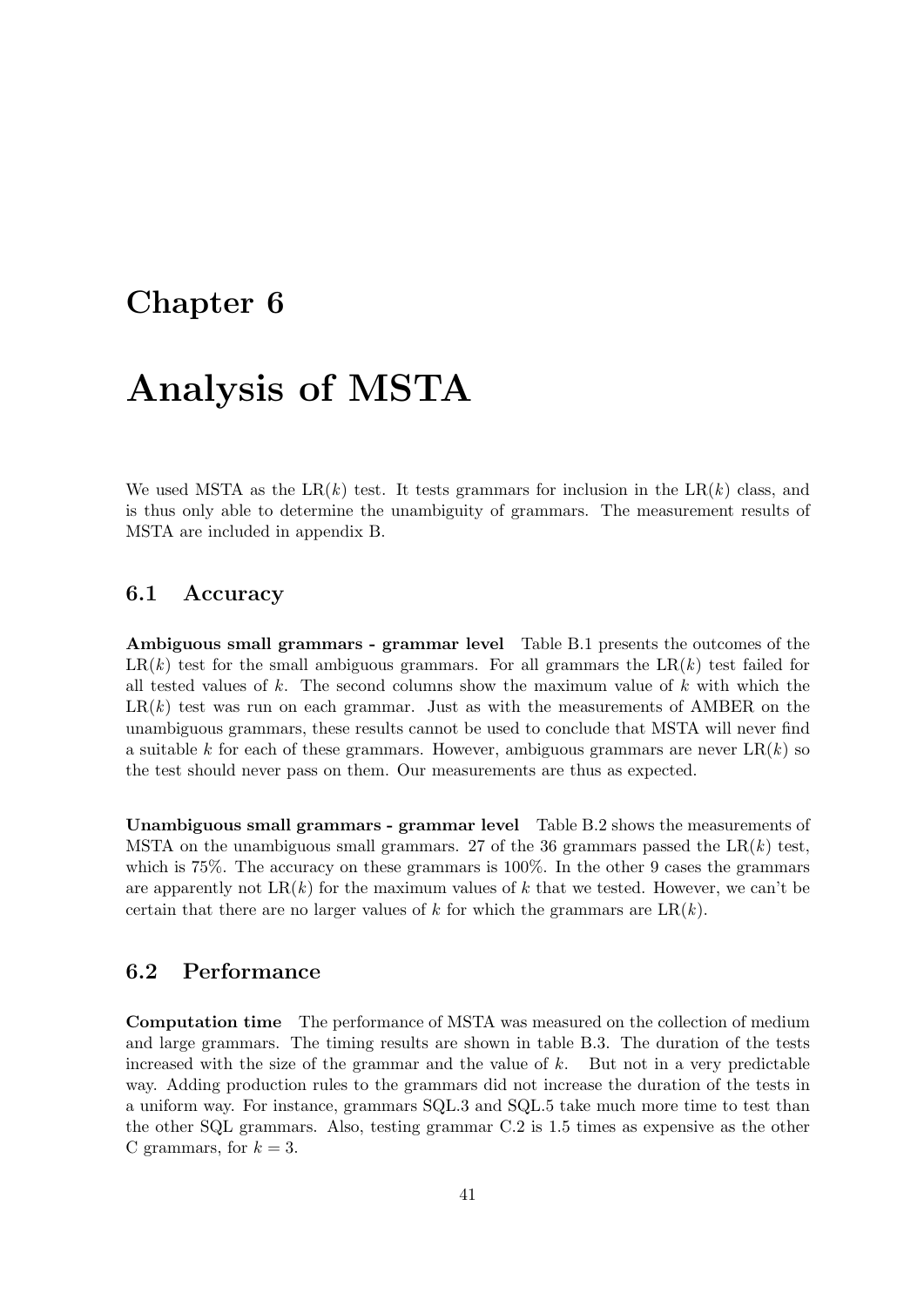Memory usage The memory consumption on the medium and large grammars is shown in table [B.4.](#page-81-0) Cells that read a '-' indicate that the memory could not be measured because the program ran in less than one second. In general the memory usage also increased with higher numbers of production rules and higher values for  $k$ . But again, not in a uniform way. For instance, testing the Pascal grammars for  $k = 3$  takes about twice as much memory as the C grammars.

For all tests the memory consumption is fairly low. Just as with AMBER, the computation time reaches an unpractical level faster than the memory consumption. The value of  $k$  is more responsible for the increase in both time and memory, than the number of production rules, which is as expected. The amount of  $LR(k)$  -items usually grows exponentially with increasing k, but only linearly with the number of production rules.

#### 6.3 Termination

Table [B.5](#page-82-0) shows the termination times of MSTA on the medium and large grammars. It didn't terminate on the ambiguous grammars within 15 hours, which is as expected. For all unambiguous grammars it terminated within seconds. It turned out that all these grammars are  $LR(1)$ , which can be explained because they were gathered in Yacc format. Yacc expects its grammars to be in the  $\text{LALR}(1)$  class, which is a subclass of  $\text{LR}(1)$ . This does not make a very fair comparison, but as explained earlier in section [4.2](#page-32-0) we were not able to convert grammars from SDF format.

#### 6.4 Usefulness of the output

The  $LR(k)$  test is not an actual ambiguity detection method. It is a test to determine if a grammar belongs to a certain class, which is a subclass of the unambiguous grammars. It can be used to determine the ambiguity on the grammar level, but it is not designed to find individual ambiguities.

If a grammar is found not to be  $LR(k)$  for a certain k, then this is detected by the conflicts in the parse table. To understand these conflicts, knowledge is needed about the working of an LR parser. They are not always very comprehensible, as can be seen by the numerous posts about them on the comp.compilers newsgroup.

They certainly are not grammar-oriented. Therefore they are also not very localizing and succinct.

#### 6.5 Analysis

**Scalability** The accuracy and performance of the  $LR(k)$  test cannot be traded, so it is not scalable.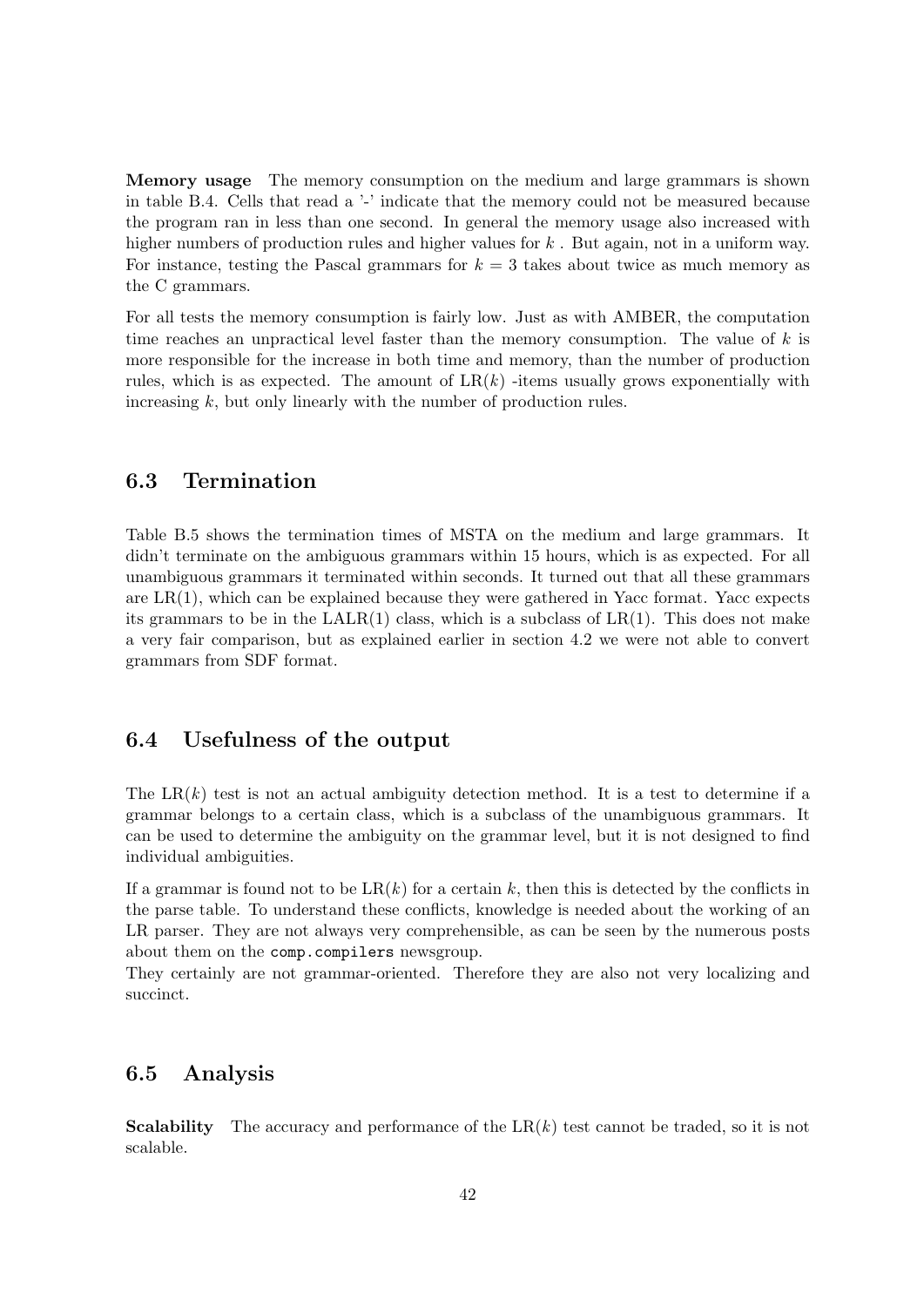Usability Contrary to AMBER, MSTA is only able to decide the non-ambiguity of a grammar. If it does so then it is 100% correct. However, it will never terminate on grammars that are not  $LR(k)$ . The rightmost column of table [B.5](#page-82-0) shows the values of k that we were able to test within 15 hours. For the ambiguous medium grammars the maximum value of k was 6. For the large grammars this value was only 3. According to [\[14\]](#page-65-0), the chances are minimal that a grammar that is not  $LR(k)$  for  $k = 1$ , will be  $LR(k)$  for higher values of k. The exponential performance is thus acceptable, because testing for higher values of k will probably be useless.

The LR $(k)$  test was thus only able to test a medium or large grammar for low values of k. If it terminated then this was within the time limits of both use cases. However, it the input grammar is not  $LR(k)$ , then the test will probably not be very useful. It cannot correctly decide whether the input grammar is ambiguous or not. Its reports also do not help much with finding the sources of ambiguity in the grammar.

In [\[14\]](#page-65-0) Grune and Jacobs also mention that experience shows that a grammar that is designed to best describe a language without concern for parsing, is virtually never suitable to generate a linear-time parser automatically. This means that a grammar designed with the Metaenvironment is unlikely to be  $LR(k)$ . Even if the tested grammar is unambiguous, the  $LR(k)$ test would probably not be useful in the Meta-Environment.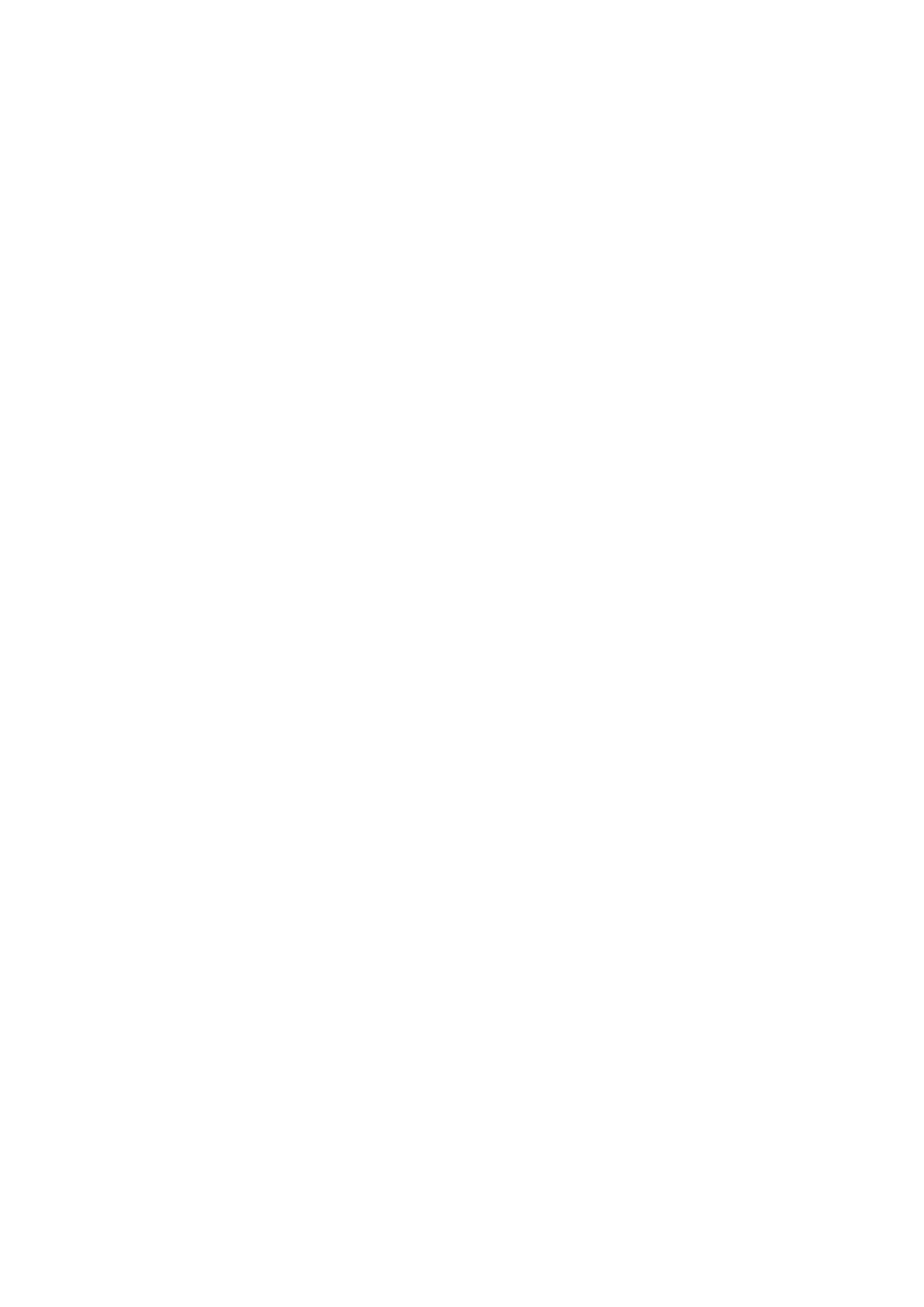### <span id="page-44-0"></span>Chapter 7

# Analysis of Schmitz' method

The method of Schmitz is the only one we investigated that allows false positives. Because of its conservative approximation it is guaranteed to report no false negatives. It can decide the ambiguity and non-ambiguity of grammars. The measurement results of Schmitz are included in appendix [C.](#page-84-0)

#### 7.1 Accuracy

Ambiguous small grammars - grammar level On the grammar level Schmitz' algorithm should never report non-ambiguity when a grammar is ambiguous. Table [C.1](#page-84-1) shows the results of our measurements on the small grammars that are ambiguous. The last three columns mention the number of potential ambiguities that were reported using the three precisions that the tool currently supports. Every precision reported ambiguity for every grammar, which is as expected. The accuracy on the ambiguous grammars is thus 100% for each precision. The table also shows that every higher precision reports a lower or equal number of potential ambiguities on all grammars. This is also as expected. The sets of  $LR(0)$ and  $SLR(1)$  items of a grammar are of equal size, but the  $SLR(1)$  position graph contains less transitions. Just as in an  $SLR(1)$  parse table, the shift and reduce actions are constrained by the look-ahead. The number of  $LR(1)$  items of a grammar is considerably larger, resulting in more fine-grained transitions.

Unambiguous small grammars - grammar level Table [C.2](#page-85-0) shows the results of the measurements on the unambiguous small grammars. In the case where there were no ambiguities reported, the cells are left blank. Just as with the ambiguous grammars, the higher precisions reported less potential ambiguities than the lower ones, on all grammars. The higher precisions also reported non-ambiguity in more cases. On the collection of unambiguous small grammars, the  $LR(0)$ ,  $SLR(1)$  and  $LR(1)$  precisions have an accuracy of respectively 61%, 69%, and 86%.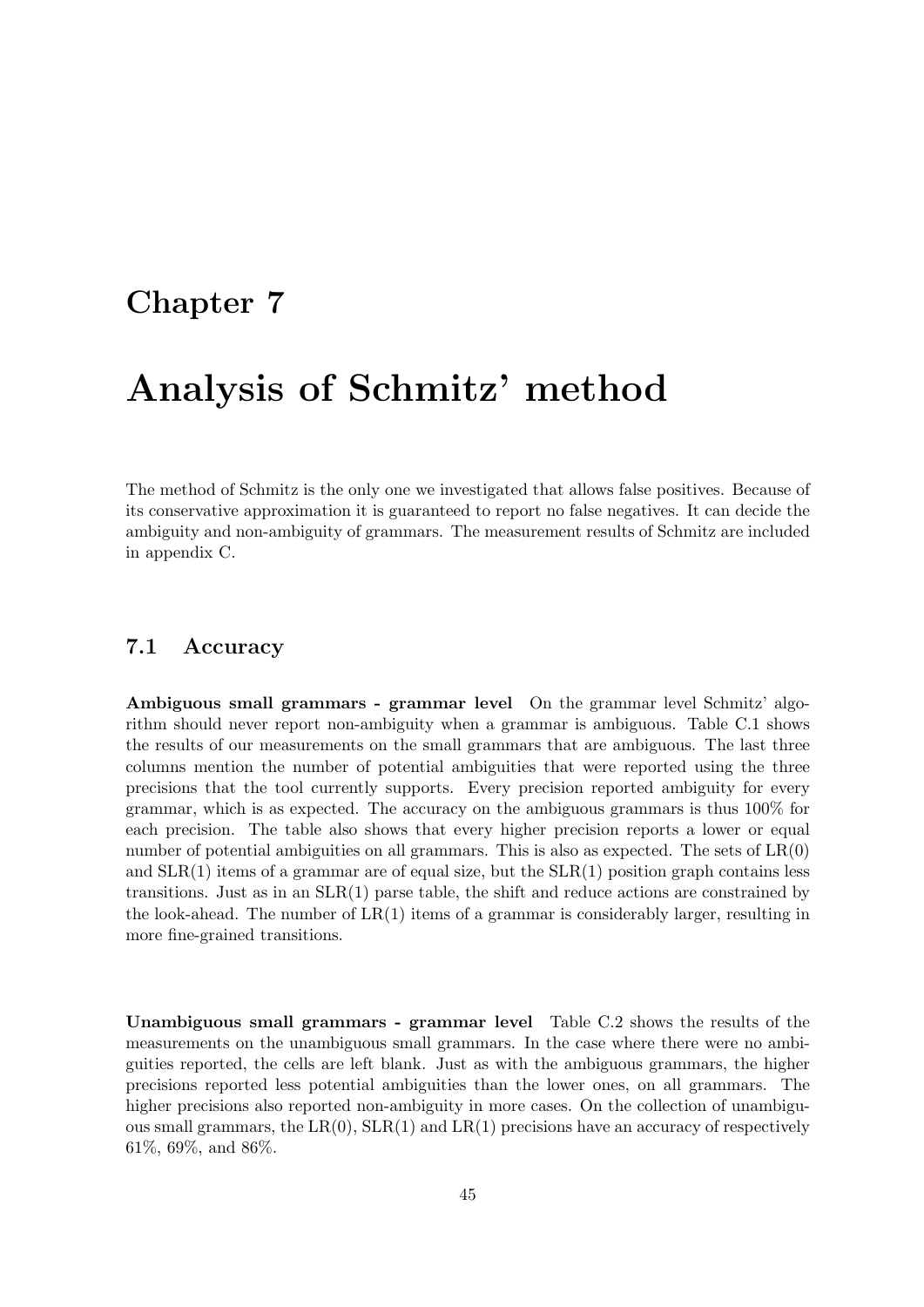Medium and large grammars - grammar level The results of the measurements on the medium and large grammars are shown in table [C.3.](#page-86-0) No measurements could be made with precision  $LR(1)$  for the grammars C.5, Java.2 and Java.4, because the program ran out of memory.

Again all precisions were correct on all ambiguous grammars. Also the number of reported potential ambiguities is inversely proportional with the level of precision. But not necessarily proportional with the grammar size. All Pascal and Java grammars, and some of the C grammars, trigger a large amount of reports in contrast to the other ones.

The LR(1) precision was the only one to correctly reports all unambiguous grammars to be unambiguous. Could this be because these grammars are actually  $LR(1)$ , as reported by MSTA? If we compare the measurements of MSTA and Schmitz  $LR(1)$  on the unambiguous small grammars, there are also no cases in which Schmitz reports potential ambiguities in  $LR(1)$  grammars. In [\[23\]](#page-65-1) Sylvain Schmitz indeed proves that  $LR(1)$  grammars will be found unambiguous with  $LR(1)$  precision. Our results are thus as expected.

#### <span id="page-45-0"></span>7.2 Performance

The results of the performance measurements of Schmitz' method are shown in table [C.4.](#page-87-0) For nearly all grammars the duration of the  $LR(0)$  and  $SLR(1)$  tests stayed below 1 second. In these cases the memory consumption could not be measured (the cells read '-'). In the other cases the program needed around 60 MB.

Also the LR(1) test of the HTML, SQL and Pascal grammars were very fast, they stayed under 4 seconds. Running  $LR(1)$  on the C and Java grammars took considerably more time. For these grammars the amount of memory that was needed exceeded the amount of physical RAM of the used PC. The operating system started swapping to the hard disk, which caused a big drop in performance. The grammars C.5, Java.2 and Java.4 took even more memory than is supported by the operating system (3GB) and the program crashed. The tests on grammars C.3 and C.4 only stayed 50MB below this limit.

The  $SLR(1)$  precision was faster than  $LR(0)$  in nearly all cases. The number of nodes in the position graph of both precisions is equal, but the SLR(1) graph contains less valid transitions. They are the same as those of the  $LR(0)$  graph, but constrained by look-ahead. Less paths will have to be considered when searching this graph, explaining the higher performance.

Contrary to the other two methods, the memory consumption is the critical factor here, in stead of time. The tool of Schmitz uses a breadth first search to find two paths that generate the same string. Therefore all combinations of paths will have to be stored in memory.

#### 7.3 Termination

Table [7.1](#page-46-0) summarizes the termination of Schmitz' tool on the medium and large grammars. It shows that all precisions successfully terminate within 5 minutes, on all ambiguous and unambiguous medium grammars. The  $LR(0)$  and  $SLR(1)$  also terminated on all large grammars within 5 minutes. Because of its high memory consumption, the  $LR(1)$  precision failed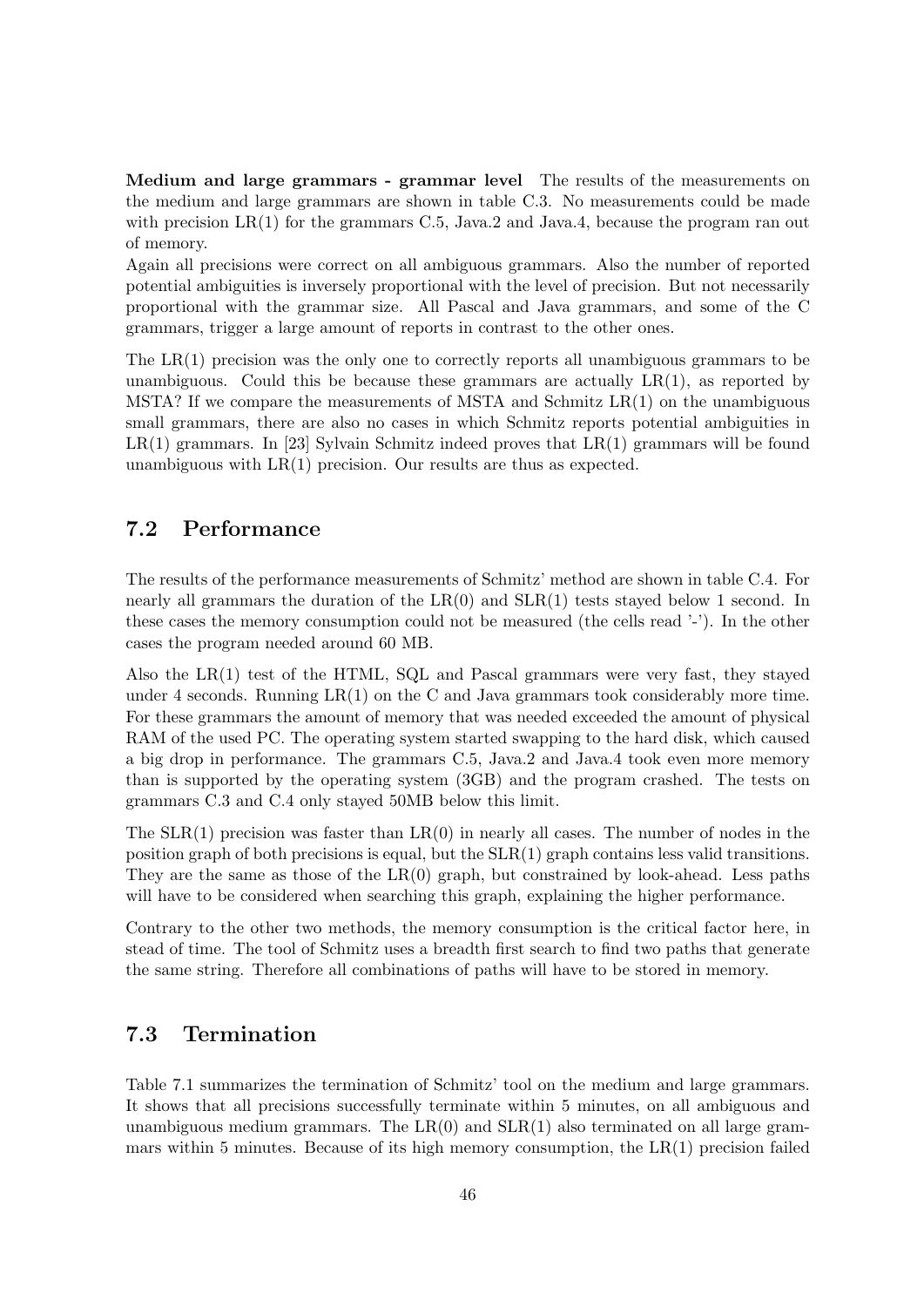|                      |                | $LR(0)$ precision |                | $SLR(1)$ precision | $LR(1)$ precision |                |
|----------------------|----------------|-------------------|----------------|--------------------|-------------------|----------------|
| Grammarsize          | $t < 5m$ .     | $t < 15$ h.       | $t<5$ m.       | $t < 15$ h.        | $t < 5m$ .        | $t < 15$ h.    |
| Unambiguous $(3)$    |                |                   |                |                    |                   |                |
| P  < 200             | 3              | 3                 | 3              | 3                  | 3                 | 3              |
| $200 \leq  P  < 500$ | $\overline{2}$ | $\overline{2}$    | $\mathfrak{D}$ | 2                  |                   | $\overline{2}$ |
| Ambiguous (10)       |                |                   |                |                    |                   |                |
| P  < 200             | 10             | 10                | 10             | 10                 | 10                | 10             |
| $200 \leq  P  < 500$ | 10             | 10                | 10             | 10                 | $\overline{2}$    |                |

<span id="page-46-0"></span>Table 7.1: Termination summary of Schmitz method on medium and large ambiguous grammars

to do the same on most of these grammars. However, if it did not run out of virtual memory, its termination time remained widely below the limit of 15 hours. Grammar Java.1 took the longest with 1 hour and 20 minutes.

#### 7.4 Usefulness of the output

This method detects a potential ambiguity by the existence of two paths through the position graph, that correspond to the same string in the approximated language (see section [3.7\)](#page-23-0). All paths through the position graph will start at position  $S' \to S\$ , and end at  $S' \to S\$ . Because the two paths are different they split up and rejoin at certain points. At the moment two paths join it is certain that a potential ambiguity is found. From then on, both paths can always be continued to  $S' \to S \cdot \$  in the same way.

The current implementation only reports the position the two paths are at, just before they rejoin. The next transitions of both paths that lead to the common position, are either two reduces or a shift and a reduce. So there is a reduce/reduce or a shift/reduce conflict, just like in a LR parser.

Let us take grammar 2 of the collection of small grammars as an example. One of the ambiguities of grammar 2 is the + operator having no associativity. The string  $a+a+a'$  has two derivation trees, shown in figure [7.1.](#page-47-0) Figure [7.2](#page-47-1) shows the reports of the  $LR(1)$  precision of Schmitz on grammar 2. The first report corresponds to the shift/reduce conflict that would be encountered by a parser, when it has reached the second +. Choosing to shift would result in parse tree (a), while reducing first would result in parse tree (b).

These reports are clearly not very grammar-oriented. However, they mention the production rules that might appear in the derivation of an ambiguous string. Still, this is not as localizing and succinct as the derivation trees given by a AMBER for instance.

At the time an ambiguity is found, there might be more useful information available in the state of the algorithm. For instance the two paths might be used to construct the complete derivations. However, Schmitz has not yet found a way to generate comprehensible ambiguity reports from them. The main problem is that the generated string is included in the approximated language, but does not necessarily have to be included in the original language. It can be easily verified whether the generated string is included in the original language, but if it is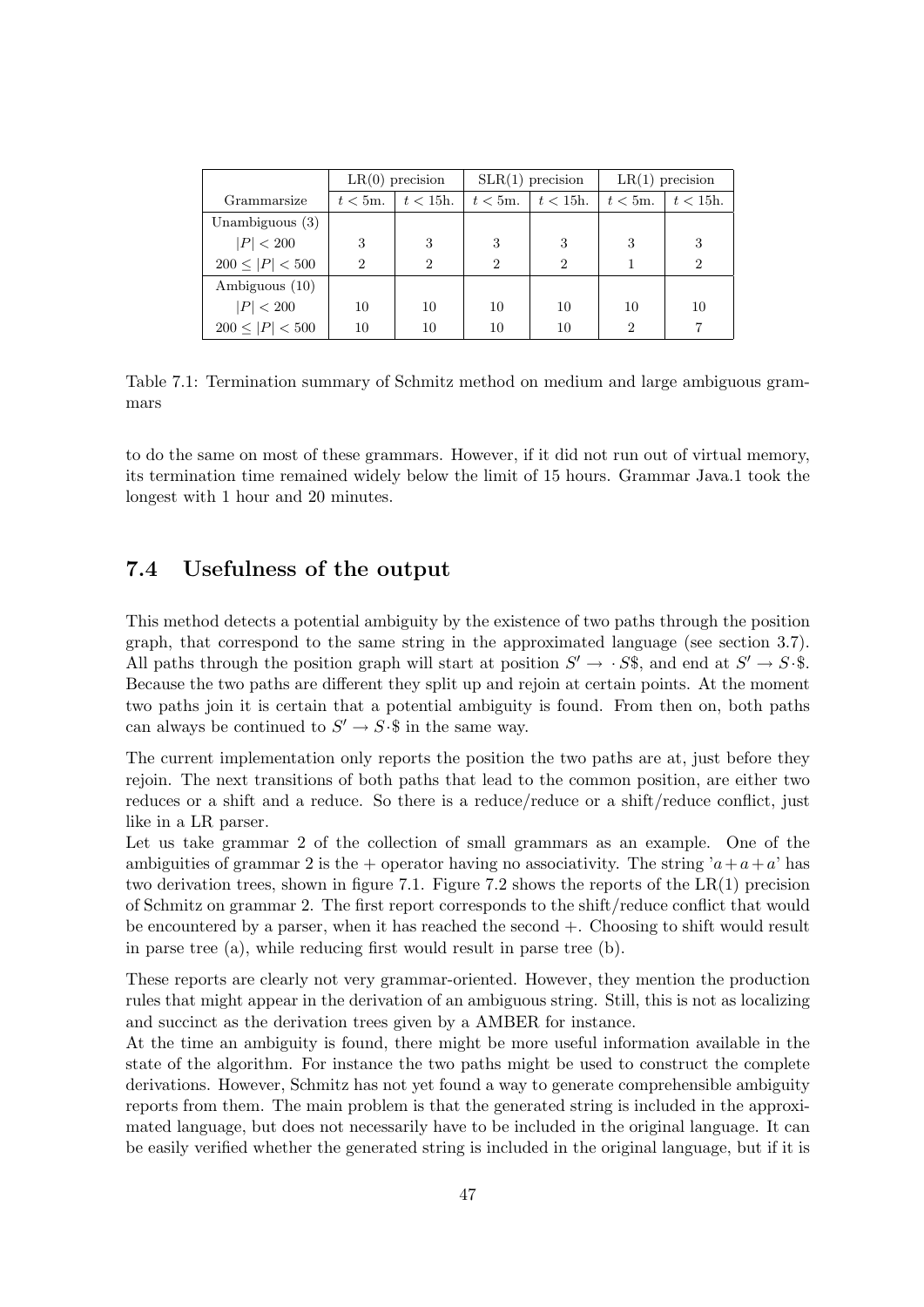

Figure 7.1: Example of two parse trees of the sentence ' $a + a + a$ ', of grammar 2

4 potential ambiguities with LR(1) precision detected:

<span id="page-47-0"></span> $(E -> E + E, E -> E + E . )$  $(E \rightarrow E * E , , E \rightarrow E * E , + E )$  $(E -> E . * E , E -> E * E . )$  $(E \rightarrow E : * E , E \rightarrow E + E . )$ 

<span id="page-47-1"></span>Figure 7.2: Output of Schmitz LR(1) on grammar 2.

not, this does not mean that the report is a false positive. It still might indicate an existing ambiguity. Because of the approximation, it could be a 'shortcut' for a longer ambiguous string in the original language. For instance, the string corresponding to the first report of figure [7.2](#page-47-1) is ' $E + E$ '. Determining if a report is a false one, will be undecidable in some cases. Because else Schmitz would have found an algorithm that decides an undecidable problem (see section [2.3\)](#page-17-0).

#### 7.5 Analysis

**Scalability** Looking at the accuracy and performance, we see that the  $SLR(1)$  precision is superior to  $LR(0)$  in both areas. It finds less or equal ambiguities in all grammars, using less computation time and memory. It seems only sensible to compare  $SLR(1)$  and  $LR(1)$  to each other.

 $LR(1)$  obviously has the best accuracy on our grammars, while  $SLR(1)$  has the best performance. The accuracy on the unambiguous grammars of  $SLR(1)$  is reasonably high (69%), although the number of reports on the Pascal, C and Java grammars seems too impractical.  $LR(1)$  has an accuracy of 86% on the grammar level (unambiguous grammars), and produces a more reasonable amount of reports (although we do not know how accurate they are). However, the downside is that on the larger grammars it might need too much memory.

When its memory consumption remained low enough to avoid swapping,  $LR(1)$  offered the best accuracy for a low price in performance. In the other cases, SLR(1) would be the only sensible alternative of the tested implementation. However, its number of reports might be too high, considering their low usefulness. The scalability of the tool is probably too coarse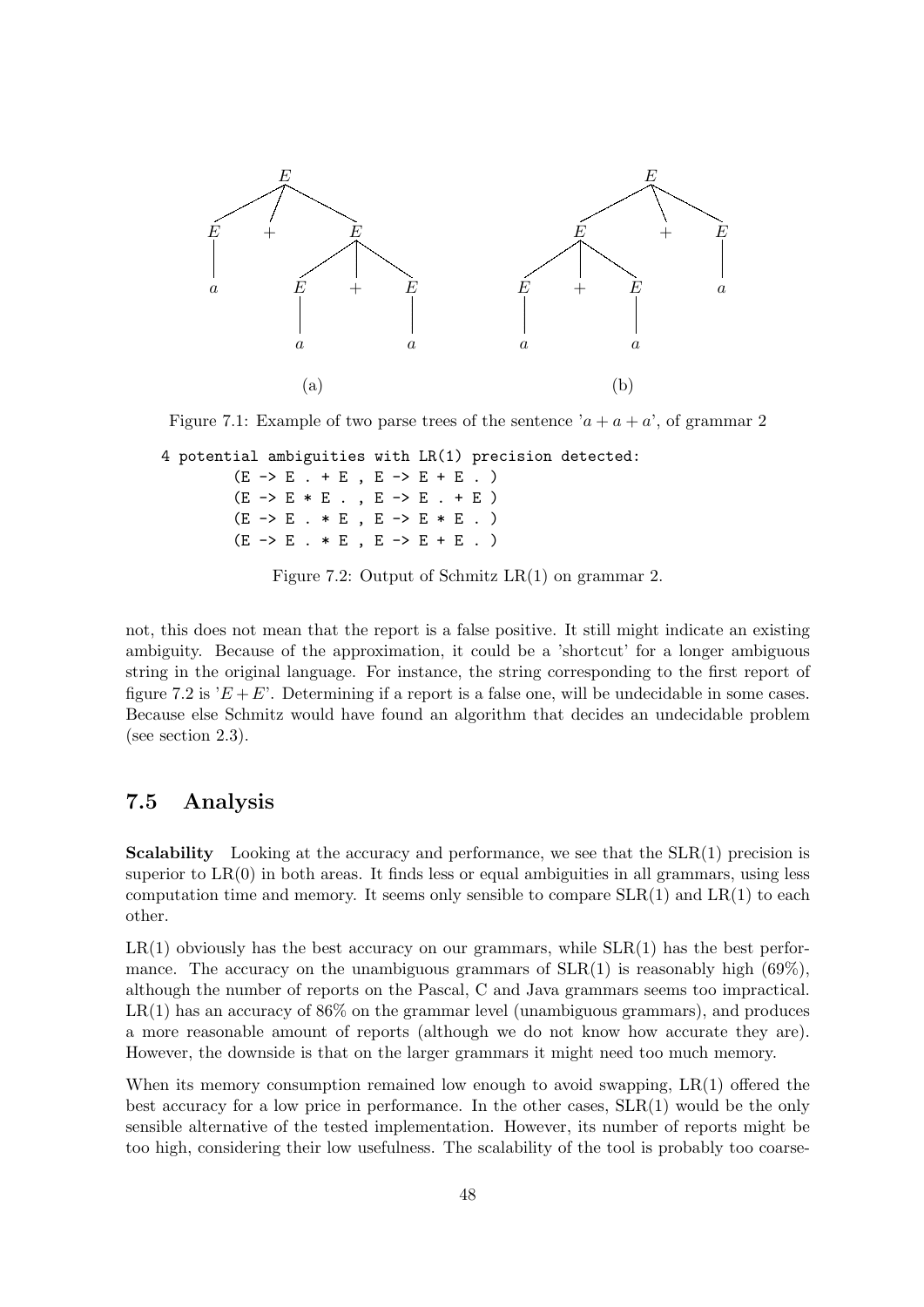grained. Another precision with an accuracy between those of  $SLR(1)$  and  $LR(1)$  might be more helpful when  $LR(1)$  fails. In [\[24\]](#page-65-2) Schmitz draws the same conclusion and mentions this precision might be LALR(1).

Usability To be useful, a method first needs to terminate in an acceptable amount of time. We saw that the  $LR(0)$  and  $SLR(1)$  precisions terminated within the limits of all four use cases. The termination score of  $LR(1)$  was  $100\%$  in use cases 1 and 2, 70% in use case 4, and only 20% in use case 3. During the tests in which it did terminate in this last case, it needed to swap memory to the hard disk. It is arguable whether to allow this behaviour for a quick check. Also on two of the tests of use case 4 that it successfully terminated on, its memory consumption came very close to the 3GB limit of the operating system.

After a method has successfully terminated, its correctness of its report is important. If a grammar is ambiguous then Schmitz' method is guaranteed to report this. It is thus important that it will not give too much false positives on unambiguous grammars. The accuracy of the  $LR(0)$ ,  $SLR(1)$  and  $LR(1)$  precisions on our unambiguous small grammars is respectively 61%, 69%, and 86%.

A report does not only have to be correct, but it also has to help the user in disambiguating his grammar. The usefulness of Schmitz' output is not very comprehensible, because this method is fairly new. The conservative approximation makes it terminate in finite time, but the downside is that the ambiguity reports become hard to comprehend.

The big challenge is now to make a synthesis of all these results, and determine the practical usability of Schmitz' method. Unlike the analysis of the other two ADMs, the situation is less clear here. On nearly all criteria this method is not perfect. Which criteria (or combination) is the most decisive in determining its practical usability? Coming up with an absolute score might no be possible. However, determining which precision was most usable in which use case is something we can do:

Of the three precisions,  $LR(1)$  did best in use cases 1 and 2. It offered a high accuracy for low performance. But because of its low termination score, it was certainly not usable in use case 3.  $SLR(1)$  is the only sensible alternative of the tested tool. However, its number of reports on the C and Java grammars might be too impractical, given their low usefulness. None of the precisions of the current implementation of Schmitz' method might thus have been practically usable in use case 3. For the same reasons,  $SLR(1)$  might also not have been very useful in use case 4. It is questionable whether the termination of  $LR(1)$  was high enough to make it the best option for this use case. Obviously, more research is needed here.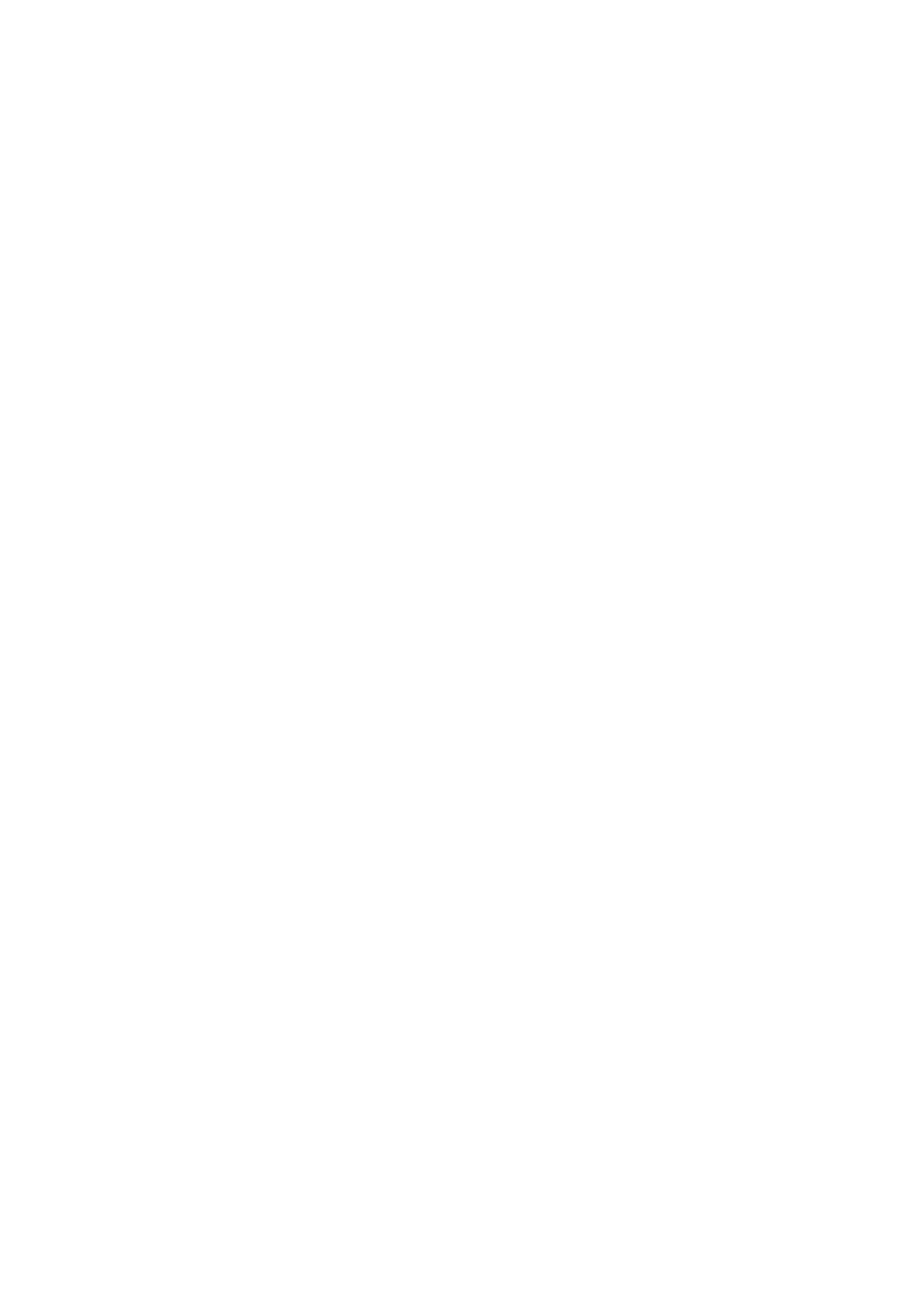### <span id="page-50-0"></span>Chapter 8

# Hybrid ADM

While searching for a way to verify the reports of Schmitz' method, we have come up with a new hybrid ADM. It is a combination of Schmitz' method and a derivation generator. Because it was not not in the scope of this research project, it is still in its early development phase. In this intermezzo chapter we present our idea and demonstrate some measurement results from an experimental prototype.

#### 8.1 Introduction

The idea is to use a derivation generator to investigate the potential ambiguities of a report from Schmitz' method in more detail. The potential ambiguities are used to filter out a potentially ambiguous subset of the grammar. This subset is then searched for real ambiguities with a derivation generator. Because only a subset of the grammar is checked, less derivations have to be generated. If the investigated grammar is ambiguous, it might be reported in less time compared to a normal derivation generator. Also, Schmitz' method is able to detect the unambiguity of a grammar, while a derivation generator would run forever. If Schmitz' method reports the investigated grammar to be unambiguous (which is then 100% correct), there is no need to run a derivation generator at all.

The method consists of three parts:

- 1. Schmitz' method is run on the grammar with a certain precision (preferably the highest).
- 2. From the reported potential ambiguities, a potentially ambiguous grammar subset is filtered.
- 3. The potential ambiguous subset is searched for ambiguities with a derivation generator.

Steps 1 and 3 are pretty straightforward. Step 2 is explained in the next section.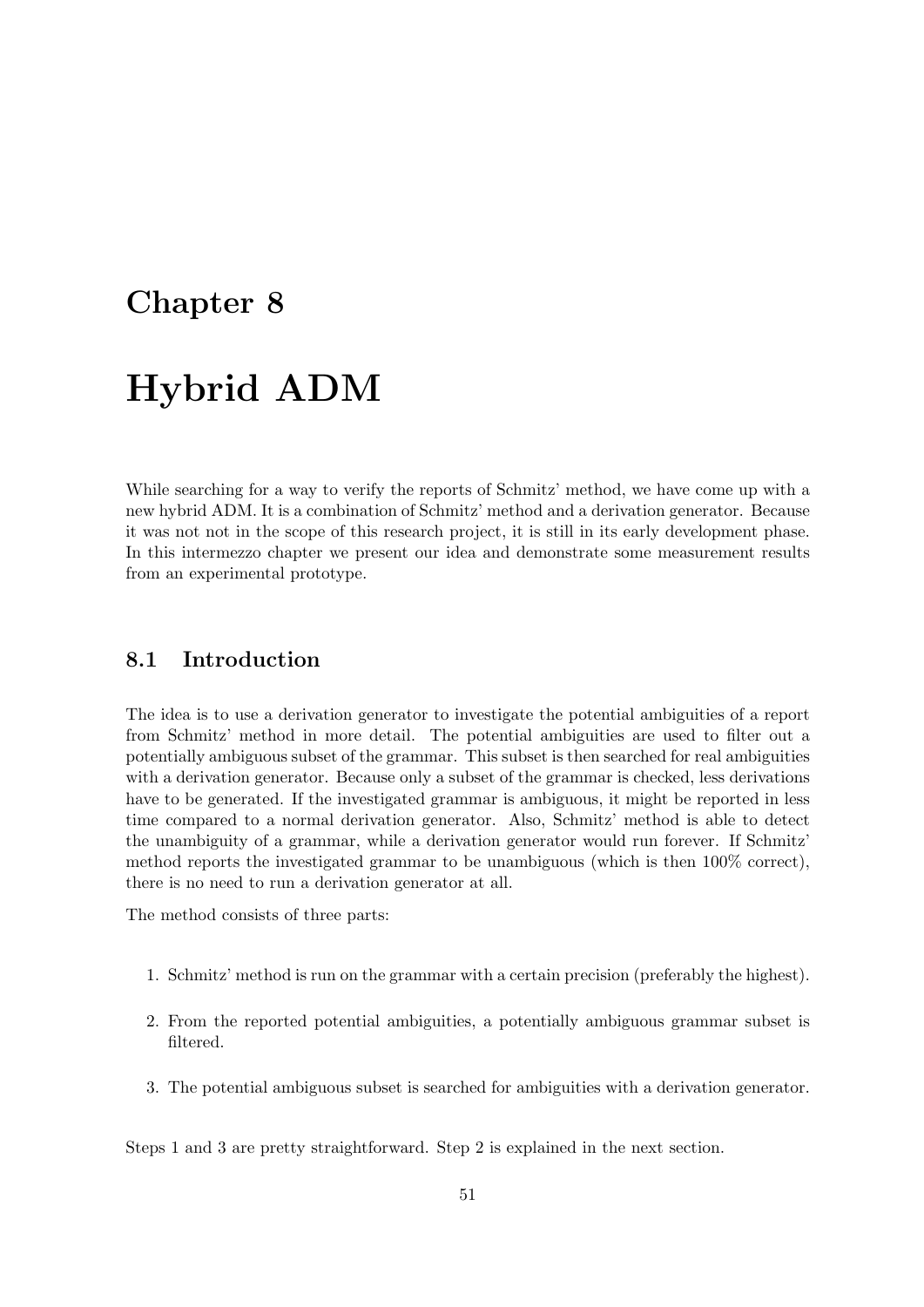#### 8.2 Filtering of potentially ambiguous grammar subset

Schmitz' method detects a potential ambiguity by the existence of an ambiguous string in the language of the approximated input grammar. This string is ambiguous for the start symbol of the approximated grammar, and substrings of it might be ambiguous for nonterminals lower in the dependency graph (for an example see figure [4.1\)](#page-31-0). We will call these nonterminals (including the start symbol) the potentially ambiguous nonterminals. By replacing the start symbol of a grammar by a potentially ambiguous nonterminal, a potentially ambiguous subset of the grammar is acquired. It accepts all derivations of the potentially ambiguous nonterminal. For each reported potential ambiguity we try to find the potentially ambiguous nonterminal that is the lowest in the dependency graph of the grammar.

Schmitz' method makes a breadth first search through the position graph, to find two different paths that produce the same string (see section [3.7\)](#page-23-0). These paths both start in  $q_s$ , and follow the same transitions until they split up. If they rejoin again later on, then an ambiguous string in the approximated language is found. From then on they follow the same positions to  $q_f$ . The lowest nonterminal that the generated string is ambiguous for, can be found by traversing the paths backwards from the split point and forwards from the join point, until a  $d_i$  (derive) and  $r_i$  (reduce) transition of the same nonterminal are found. Unfortunately, as described in section [3.7](#page-23-0) (Scalability part), the  $d_i$  transitions do not have to match the  $r_i$ transitions in the approximated grammar. However, both paths will at least always derive from and reduce to the start symbol.

If a potentially ambiguous nonterminal is found, its potentially ambiguous grammar subset is checked with a derivation generator. It will generate all possible derivations of the nonterminal, and checks them for duplicates. In the worst case the potentially ambiguous nonterminal is the start symbol, and the whole grammar is potentially ambiguous. Checking it would be the same as applying a derivation generator without filtering, and no performance gain can be made. However, each level that this nonterminal appears lower in the dependency graph might exponentially decrease the number of derivations to search.

If Schmitz' method finds multiple potential ambiguities, then for each of these the corresponding potentially ambiguous nonterminal has to be extracted. What to do with these multiple nonterminals has yet to be investigated further. Checking them all in sequence might become more expensive than checking the entire grammar only once, especially if they depend on each other. Another option is to select a nonterminal that depends on all nonterminals, and do only one search with the derivation generator. This will always be faster or just as fast as checking the entire grammar from the start symbol.

The filtering process might also be applied incrementally to decrease the potentially ambiguous subset even further. The left out production rules do not interfere the approximation of the potentially ambiguous nonterminal, and an even smaller subset might be acquired.

#### 8.3 Experimental prototype

We have modified the Bison tool of Schmitz, to filter out the potentially ambiguous subset of a grammar as described above. For this we had to continue the paths from the join points to  $q_f$ .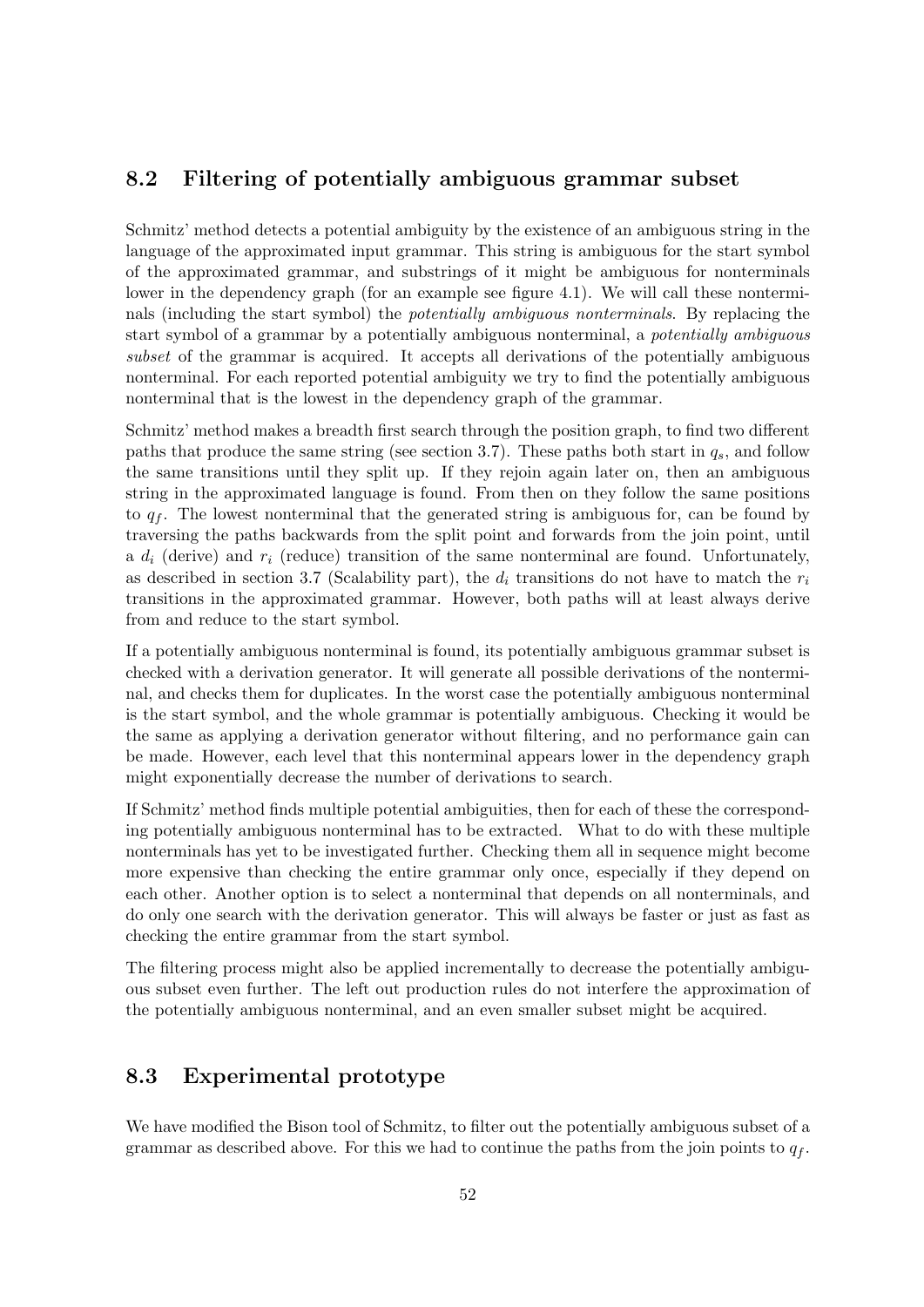The original version terminated two paths at a join point, because then it is already certain a potential ambiguity is found. For each potential ambiguity, we traverse its paths in both directions to find the potentially ambiguous nonterminal. If multiple potentially ambiguous subsets are found then we select the smallest subset of the grammar which includes all these subsets. We then apply this filtering process again until the potentially ambiguous subset does not change anymore. Finally we use AMBER to search the subset for ambiguous strings.

| Grammar  | AMBER default     |                     | Hybrid ADM |                |                   |                   |                     |                   | Improvement |                |
|----------|-------------------|---------------------|------------|----------------|-------------------|-------------------|---------------------|-------------------|-------------|----------------|
|          |                   |                     | Schmitz    |                | AMBER default     |                   | Total               |                   |             |                |
|          | Time <sup>1</sup> | Length <sup>2</sup> | Prec.      | Runs           | Time <sup>1</sup> | Time <sup>1</sup> | Length <sup>2</sup> | Time <sup>1</sup> | Time        | Length         |
| SOL.1    | 3478.18           | 15                  | LR(1)      | $\overline{2}$ | 1.06              | 2355.38           | 11                  | 2356.44           | 1.5x        | 4              |
| Pascal.3 | 53.11             | 11                  | LR(1)      | $\mathbf{2}$   | 7.59              | 48.60             | 7                   | 56.19             | 0.95x       | $\overline{4}$ |
| C.1      | 60.29             | 5                   | SLR(1)     | $\mathbf{2}$   | 1.19              | 0.22              | 3                   | 1.41              | 43x         | $\overline{2}$ |
| C.2      | 22946.773         | 14                  | SLR(1)     | $\overline{2}$ | 1.30              | 8338.183          | 11                  | 8339.48           | 2.8x        | 3              |
| C.4      | 60.57             | 5                   | SLR(1)     | 3              | 21.94             | 53.42             | 3                   | 22.28             | 2.7x        | $\overline{2}$ |
| C.5      | 1622.29           | 6                   | SLR(1)     | 3              | 15.25             | 7.12              | 5                   | 22.37             | 73x         |                |
| Java.1   | 7594.874          | 13                  | SLR(1)     | $\mathbf{2}$   | 48.08             | 7160.374          | 13                  | 7208.45           | 1.1x        | $\theta$       |
| Java.3   | 7562.72           | 11                  | SLR(1)     | $\overline{2}$ | 50.08             | 7111.20           | 11                  | 7161.28           | 1.1x        | $\theta$       |

#### 8.4 Measurement results

<sup>1</sup>Termination time in seconds.

<sup>2</sup>Minimal string length needed to find an ambiguity.

<sup>3</sup>Time measurement up to string length 7.

<span id="page-52-0"></span><sup>4</sup>Time measurement up to string length 11.

Table 8.1: Differences in termination time on medium and large grammars between AMBER (default) and our hybrid ADM.

To test the potential performance gain over AMBER, we checked the ambiguous medium and large grammars with our new prototype (only the ones for which AMBER default took over one minute). The results are shown in table [8.1.](#page-52-0) Columns 2 and 3 show the termination time and needed string length of AMBER default, of our original measurements. The next 6 columns show the results of our hybrid prototype. It shows which precision of Schmitz' method we ran, how often, and the total computation time the runs needed for the original algorithm and the filtering of the potentially ambiguous subsets. The ambiguities in the C.2 and Java.1 grammars appear at a string length that would take too long to actually test. Therefore we only tested these grammars up to a lower string length.

Columns 7 and 8 show the termination time and needed string length of AMBER default on the filtered subsets of the grammars. It was always faster than on the entire grammar. Also the needed string length was shorter in 6 of the 8 cases. For all grammars the potentially ambiguous nonterminal was indeed lower in the dependency graph than the start symbol, resulting in less derivations to check.

Column 9 shows the total time of running both Schmitz and AMBER. Column 10 shows the factor with which our method was faster than running AMBER default alone. On all but one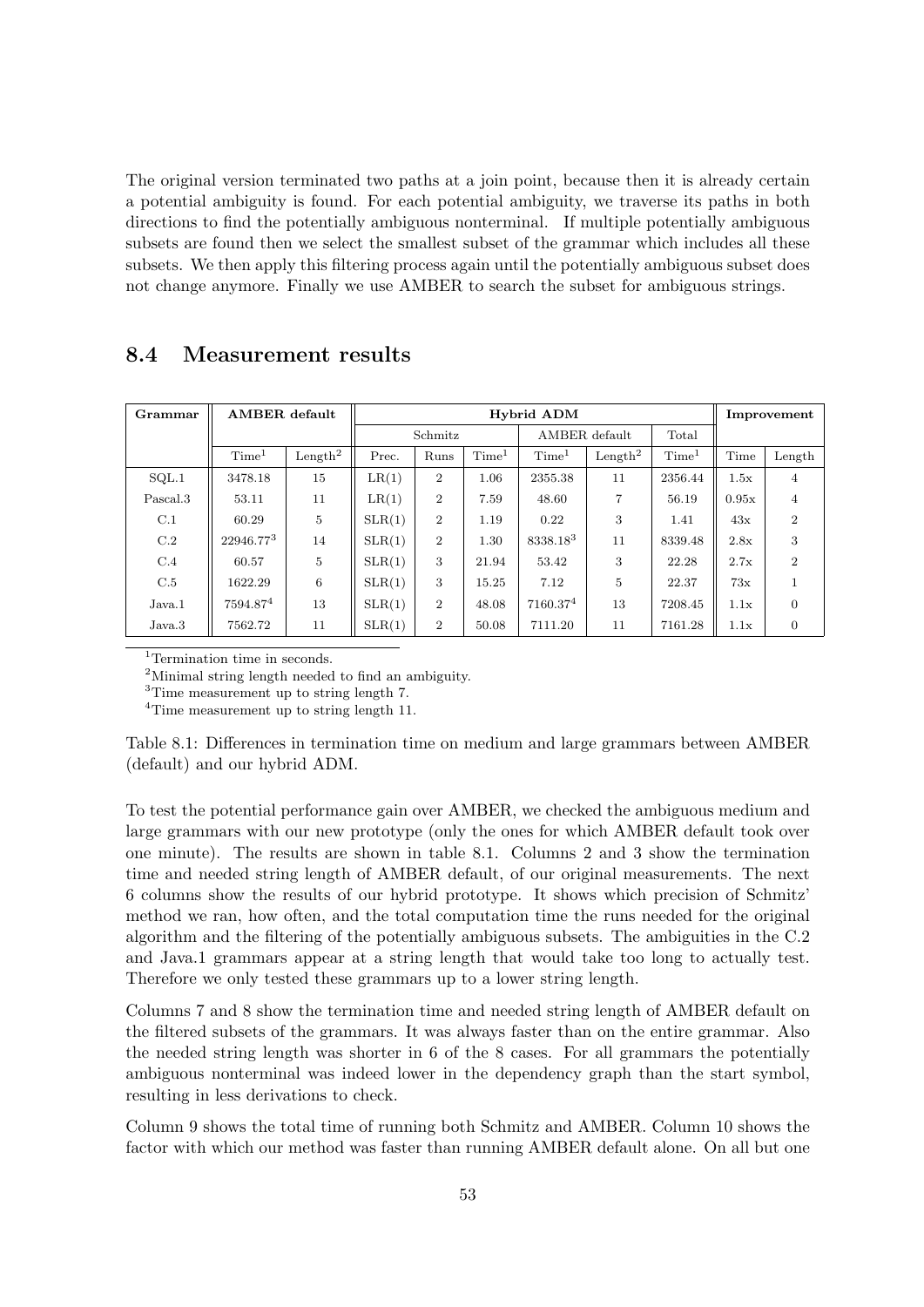grammar it was faster, with the biggest improvement on grammar C.5 (73x). On grammar Pascal.3 AMBER was 5 seconds faster, but Schmitz' method took 8 seconds, undoing this gain.

The timing results of Schmitz' method are higher than those of the original method (appendix [7.2\)](#page-45-0), because of the continuations of the paths to  $q_f$  and searching them for the potentially ambiguous nonterminal. The continuations of the paths also took more memory (about twice as much), and the  $LR(1)$  precision could not be used for the large C and Java grammars. Therefore we used SLR(1) instead. Despite the high number of potential ambiguities reported by the SLR(1) precision, it found a much more reasonable amount of potentially ambiguous nonterminals. It turned out that most of the potential ambiguities corresponded to the same nonterminal. Also, on grammars C.4 and C.5 the potentially ambiguous subset could be reduced even further by applying our filter with SLR(1) precision again.

In all cases, running Schmitz and filtering its reports took below 1 minute. This is only a small amount of time compared to what can be gained by running AMBER on a subgrammar. The only downside of the filtering is that the memory consumption of  $LR(1)$  becomes even bigger. However, despite its high number of potential ambiguities, SLR(1) reported only a low number of potentially ambiguous nonterminals, and could sometimes be applied incrementally. Still, we expect that using a higher precision of Schmitz' method will result in the smallest potentially ambiguous subset.

#### 8.5 Contribution

We have presented a new hybrid ambiguity detection method, which is a combination of Schmitz' ADM and a derivation generator. It can be used to verify the potential ambiguities reported by Schmitz, or to speed up the search process of a derivation generator. Our contribution is the use of Schmitz' ADM to filter out parts of the grammar that are guaranteed to be unambiguous.

It has the best characteristics of both methods. It is able to detect both ambiguity and unambiguity. In the first case this answer is always correct. In the second case the potential ambiguities of Schmitz are verified with 100% accuracy. A derivation generater also gives the most comprehensible ambiguity reports, which locate the exact source of ambiguity. If the grammar is indeed ambiguous the computation time of the derivation generator can be shortened several factors, because of the subset filtering. Running Schmitz method usually takes only a small amount of extra time, but it can exponentially shorten the computation time of the derivation generator.

#### 8.6 Future work

Because of the limited time of this project, and this subject not being in the initial scope, we were not able to do a thourough investigation of the possibilities of this combination. We have built a small prototype to show its potential gain, but more research is needed to optimize it further. More ways have to be explored to filter more detailed information out of Schmitz'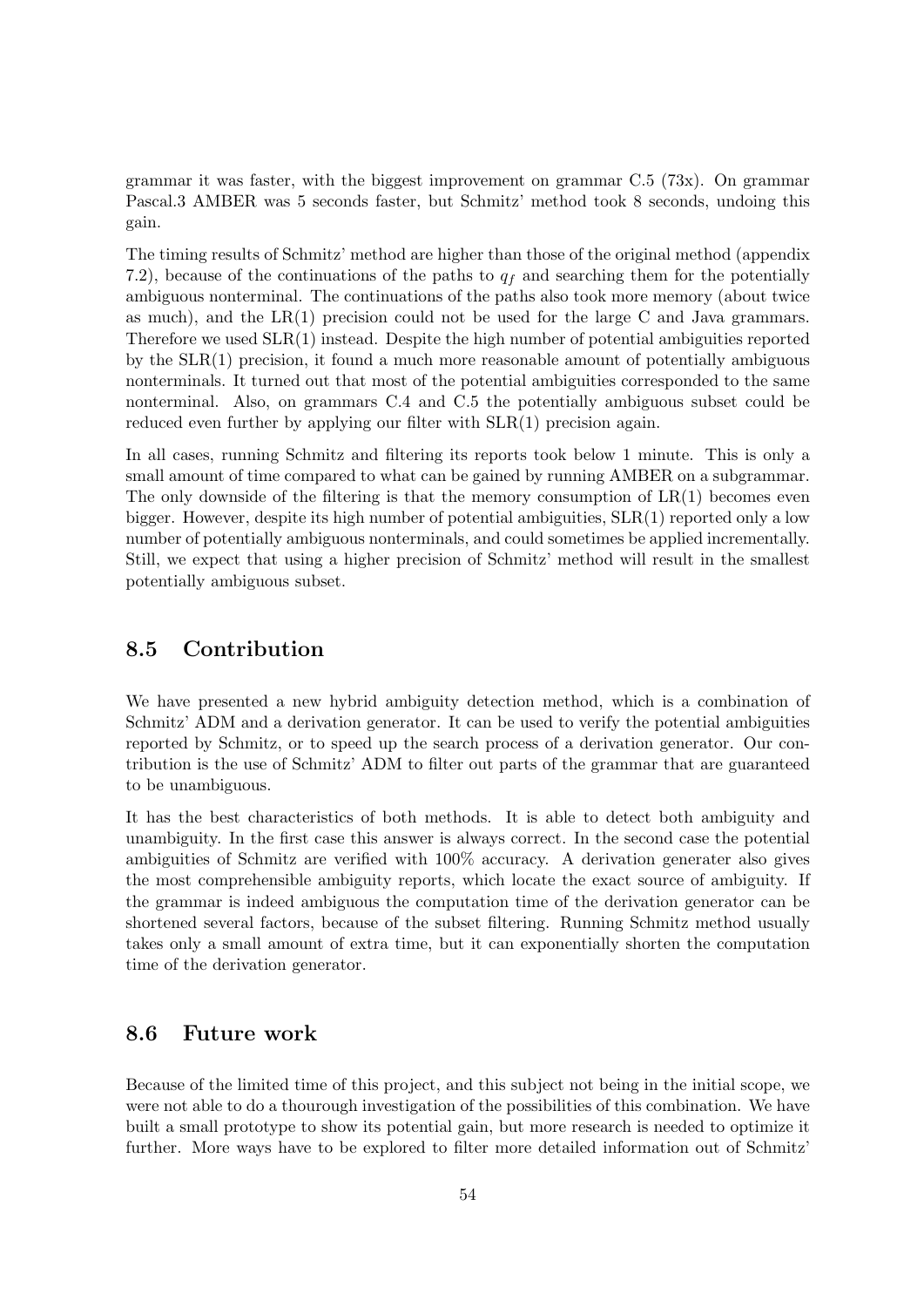algorithm, to find even smaller subsets. For instance, we now define the potentially ambiguous subset with a nonterminal, but it could also be a single production of the nonterminal. Also a proof has to be constructed to show that no ambiguities are overlooked.

The current idea uses Schmitz as a coarse-grained filter, and a derivation generator as a very intensive check. Maybe more stages of filtering can be developed, which gradually exclude small unambiguous portions of the grammar.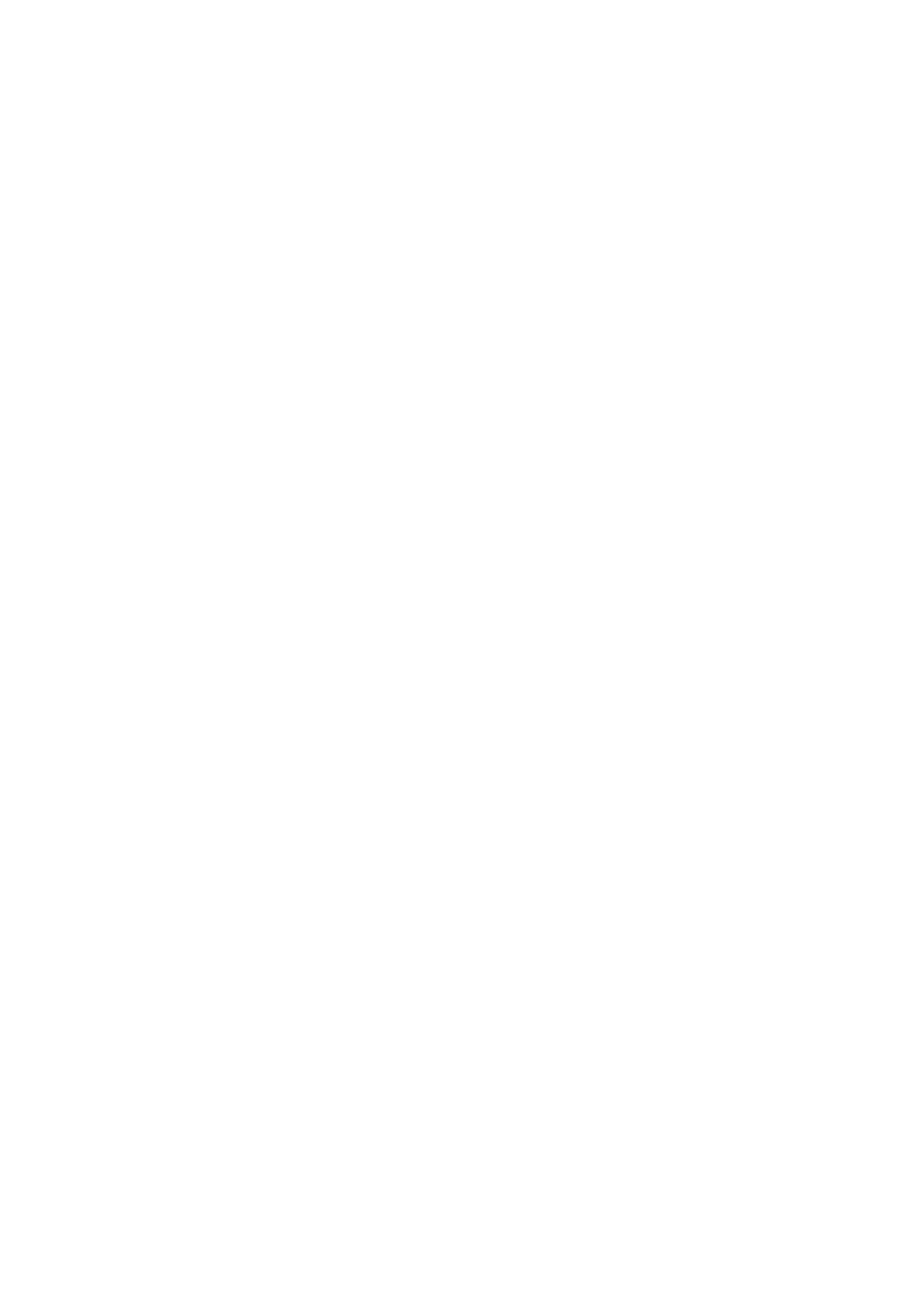### Chapter 9

## Summary and conclusions

In this project three implementations of ambiguity detection methods where investigated: AMBER [\[25\]](#page-66-0) (a derivation generator), MSTA [\[21\]](#page-65-3) (a parse table generator used as  $LR(k)$ test) and a modified Bison tool that implements the ADM of Schmitz [\[23\]](#page-65-1). The goal was to find out which ADM has the best practical usability in common use cases of the Meta-Environment. For this we have set up a collection of sample grammars of different sizes, with which we benchmark the implementations of the ADMs. We try to answer the following research questions:

- 1. What is the accuracy of each method on the sample grammars?
- 2. What is the performance of each method on the sample grammars?
- 3. What is the termination of each method on the sample grammars?
- 4. How useful is the output of each method?
- 5. Which methods are practically usable in the stated use cases?

Chapters [5,](#page-34-0) [6](#page-40-0) and [7](#page-44-0) answered all these questions for each investigated ADM individually. In this chapter we will compare the results of all ADMs and try to answer the main research question. It ends with ideas for future work.

#### 9.1 Overview of measurement results

Table [9.1](#page-57-0) summarizes the measurement results on our collections of small, medium and large grammars. It shows that AMBER was always correct on our ambiguous small grammars and that its reports are very useful. Also its memory consumption was very low in all situations. Its only two problems are that it never terminates on unambiguous grammars and that it might take very long to terminate on ambiguous grammars. It was not able to terminate on all ambiguous grammars with a size between 200 and 500 production rules within the time limits of all use cases. However, both modes terminated on nearly all grammars below 200 production rules, within 5 minutes. The default mode was the fastest of the two in most situations.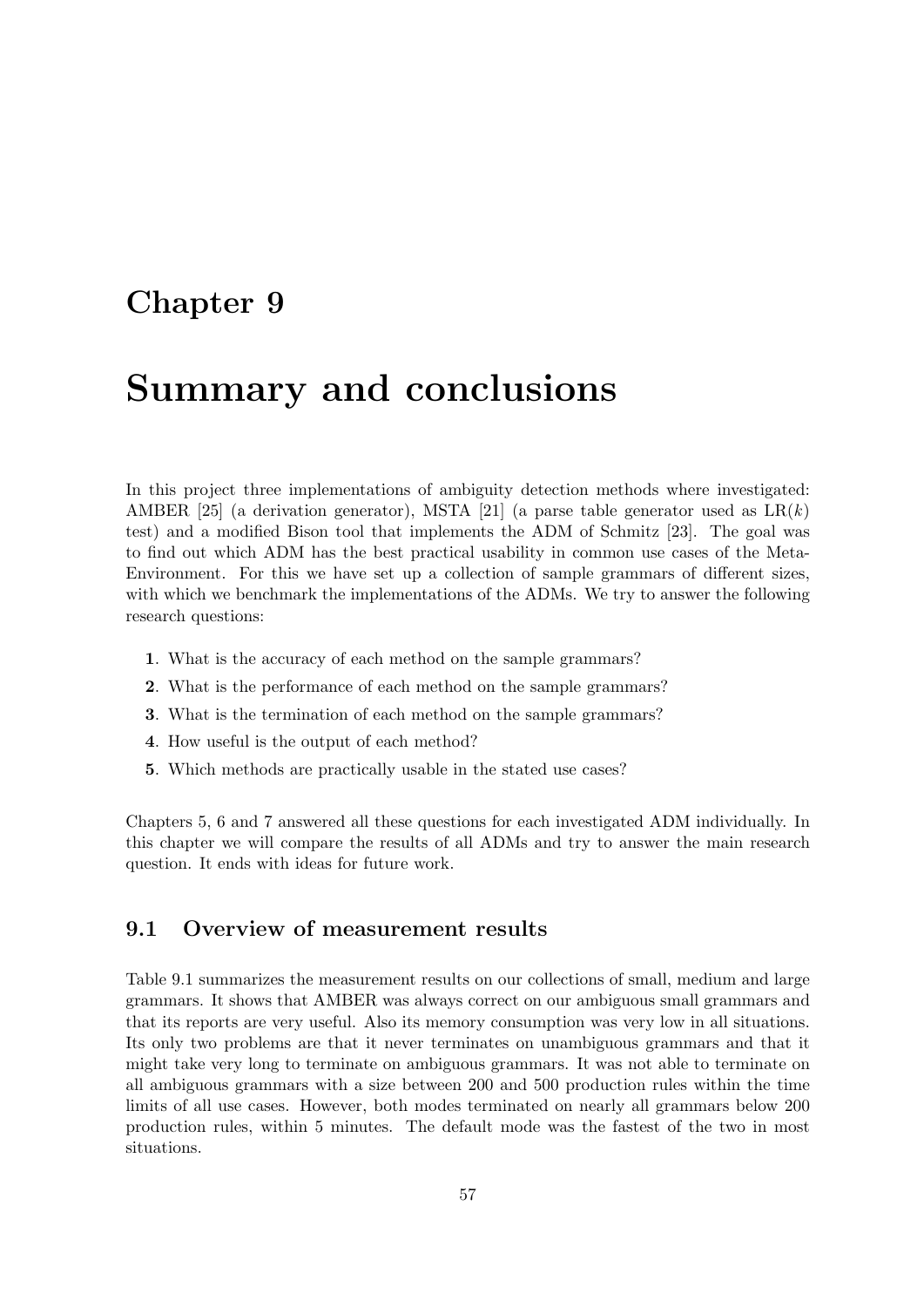|                                   | <b>AMBER</b> |          | <b>MSTA</b>              | Schmitz   |           |           |
|-----------------------------------|--------------|----------|--------------------------|-----------|-----------|-----------|
|                                   | Default      | Ellipsis |                          | LR(0)     | SLR(1)    | LR(1)     |
|                                   | mode         | mode     |                          | precision | precision | precision |
| Accuracy (grammar level)          |              |          |                          |           |           |           |
| $\bullet$ ambiguous               | 100%         | 100%     | n.a.                     | 100%      | 100%      | 100%      |
| $\bullet$ unambiguous             | n.a.         | n.a.     | $100\%$ <sup>1</sup>     | 61%       | 69%       | 86%       |
| Performance <sup>2</sup>          |              |          |                          |           |           |           |
| • computation time                |              |          |                          | $++$      | $++$      | $++$      |
| • memory consumption              | $++$         | $++$     |                          | $++$      | $++$      |           |
| Termination (unambiguous)         |              |          |                          |           |           |           |
| $\bullet$ use case 1              | $0\%$        | $0\%$    | 100%                     | 100%      | 100%      | 100%      |
| $\bullet$ use case 2              | $0\%$        | $0\%$    | 100%                     | 100%      | 100%      | 100%      |
| $\bullet$ use case 3              | $0\%$        | $0\%$    | 100%                     | 100%      | 100%      | 50%       |
| $\bullet$ use case 4              | $0\%$        | $0\%$    | 100%                     | 100%      | 100%      | 100%      |
| Termination (ambiguous)           |              |          |                          |           |           |           |
| $\bullet$ use case 1              | 90%          | 100\%    | $0\%$                    | 100%      | 100%      | 100%      |
| $\bullet$ use case 2              | 100%         | 100%     | 0%                       | 100%      | 100%      | 100%      |
| $\bullet$ use case 3              | 60%          | 50%      | $0\%$                    | 100%      | 100%      | 20%       |
| $\bullet$ use case 4              | 80%          | 70%      | $0\%$                    | 100%      | 100%      | 70%       |
| Usefulness of output <sup>2</sup> |              |          |                          |           |           |           |
| $\bullet$ grammar-oriented        |              | $++$     |                          |           |           |           |
| $\bullet$ localizing              | $++$         |          | $\overline{\phantom{0}}$ |           |           |           |
| $\bullet$ succinct                |              | $++$     |                          |           |           |           |

<sup>1</sup>MSTA terminated on 75% of the unambiguous small grammars.

<sup>2</sup>Scores range from  $-$  – to  $++$ 

<span id="page-57-0"></span>

| Table 9.1: Summary of measurement results |  |  |  |
|-------------------------------------------|--|--|--|
|-------------------------------------------|--|--|--|

MSTA terminated on 75% of the small unambiguous grammars and on all medium and large unambiguous grammars. If it terminates it is 100% correct. However, it never terminated on the ambiguous grammars. This fact, together with its incomprehensible reports, makes it the least usable ADM of the three.

Schmitz' method was 100% correct on the ambiguous small grammars, because of its conservative approach. On the unambiguous grammars, each higher precision had a higher accuracy. Each higher precision also produced a lower or equal amount of ambiguity reports on all grammars.

The  $LR(0)$  and  $SLR(1)$  precisions needed very little computation time and memory. On the grammars below 200 production rules this was also the case for  $LR(1)$ . However, on most of the larger ambiguous grammars its memory consumption became too high and it started swapping. It sometimes needed even more than is supported by the OS and the program crashed. In the cases that it did terminate, it produced the least amount of ambiguity reports. The report count of the other two precisions seemed too impractical in most cases, because they are hard to verify.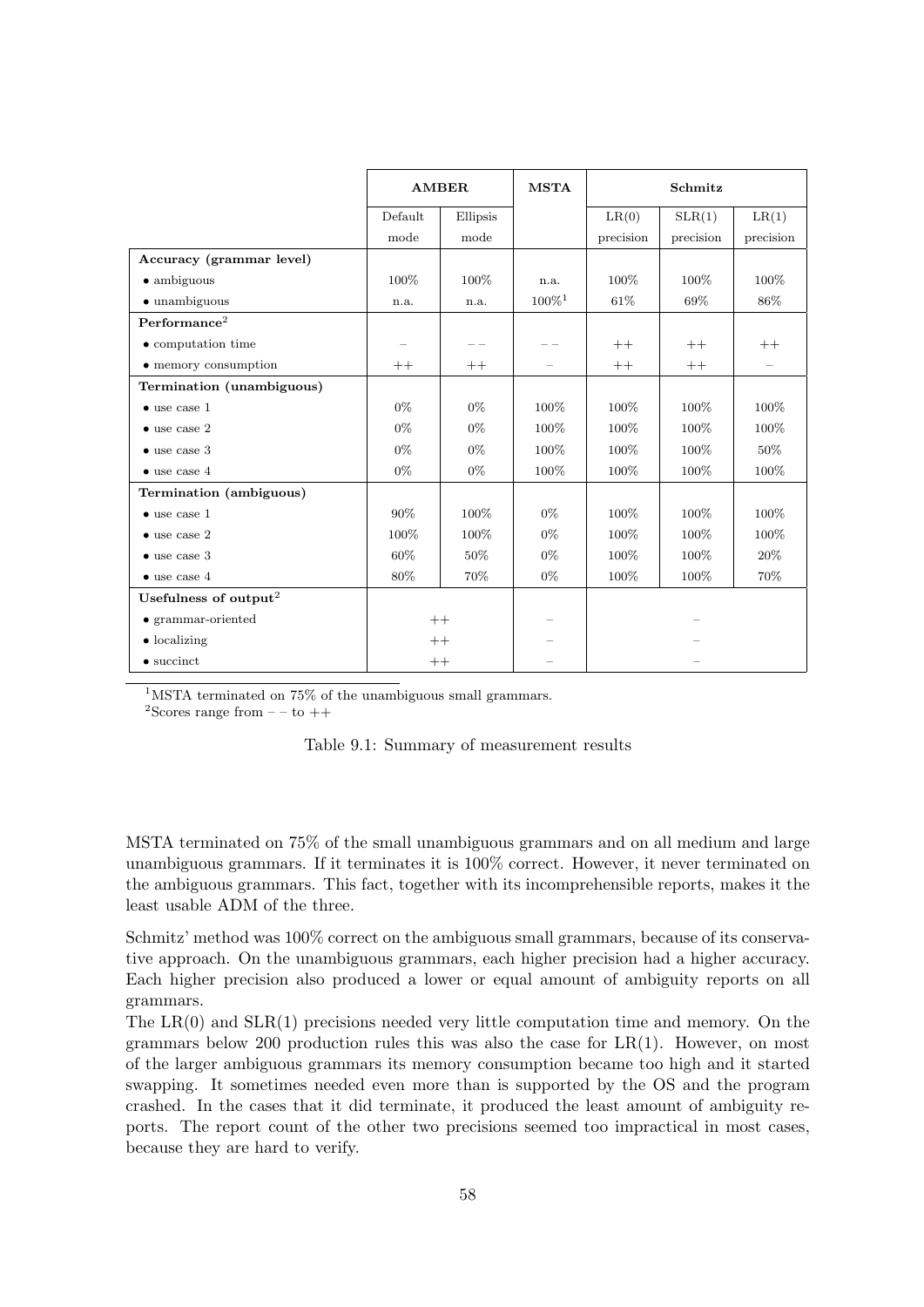#### 9.2 Comparison of practical usability

In the analysis chapters we have determined the practical usability of each individual ADM. We can now determine which ADM was most practically usable in each of the following use cases:

| Use case                             | $\mid$ Grammar size $\mid$ Time limit |             |
|--------------------------------------|---------------------------------------|-------------|
| 1. Medium grammars - quick check     | P  < 200                              | $t < 5$ m.  |
| 2. Medium grammars - extensive check | P  < 200                              | $t < 15$ h. |
| 3. Large grammars - quick check      | $200 \leq  P  < 500$                  | $t < 5$ m.  |
| 4. Large grammars - extensive check  | $200 \leq  P  < 500$                  | $t < 15$ h. |

We will assume that there is a high chance that a grammar developed with the Meta-Environment will be ambiguous the first time it is checked. Therefore we will compare the practical usability of the investigated ADMs on our collection of medium and large ambiguous grammars. But first, it is very important to keep in mind this thesis is about methods that try to solve an undecidable problem. There will always be grammars for which there is no proper solution. Whether a method is usable in a certain situation depends for a great deal on the tested grammar, so an ADM that is useful in every situation can never exist. The findings on our grammar collections may thus only have a limited range.

Use cases 1 and 2 On all medium grammars (size  $<$  200 production rules), AMBER was the most practically usable. The default mode terminated within 5 minutes on 9 of the 10 grammars, and the ellipsis mode on all 10. The default mode was faster in most cases. If AMBER terminates then its reports are 100% accurate and very helpful in resolving the ambiguity.

Of Schmitz' method, the  $LR(1)$  precision was the most usable in use cases 1 and 2. It also terminated within 5 minutes on all ambiguous grammars, but its reports are not very comprehensible. Therefore it was not as usable as AMBER.

Use case 3 For the large grammars there seems to be no ADM that is really usable as a quick check. It looks like they become too large to make the investigated methods terminate within 5 minutes. None of the precisions of Schmitz' tool was really usable in this case. LR(1) only terminated on 20% of the ambiguous grammars, because it needed to swap memory to the hard disk. The SLR(1) precision terminated on all grammars, but its number of (incomprehensible) reports looks too impractical. The default mode of AMBER might be the most usable here, with a termination score of 60%.

Use case 4 Because of its less strict time limit of this use case, the ADMs successfully terminated on a lot more ambiguous grammars. The default mode of AMBER in 80% and Schmitz' LR $(1)$  in 70%. Because of the same reasons as in use cases 1 and 2, AMBER was the most practically usable ADM here.

These results are summarized in table [9.2.](#page-60-0) It shows that the  $LR(k)$  test (in the form of MSTA) was the least usable of the three. The reason for this is that it never terminates on grammars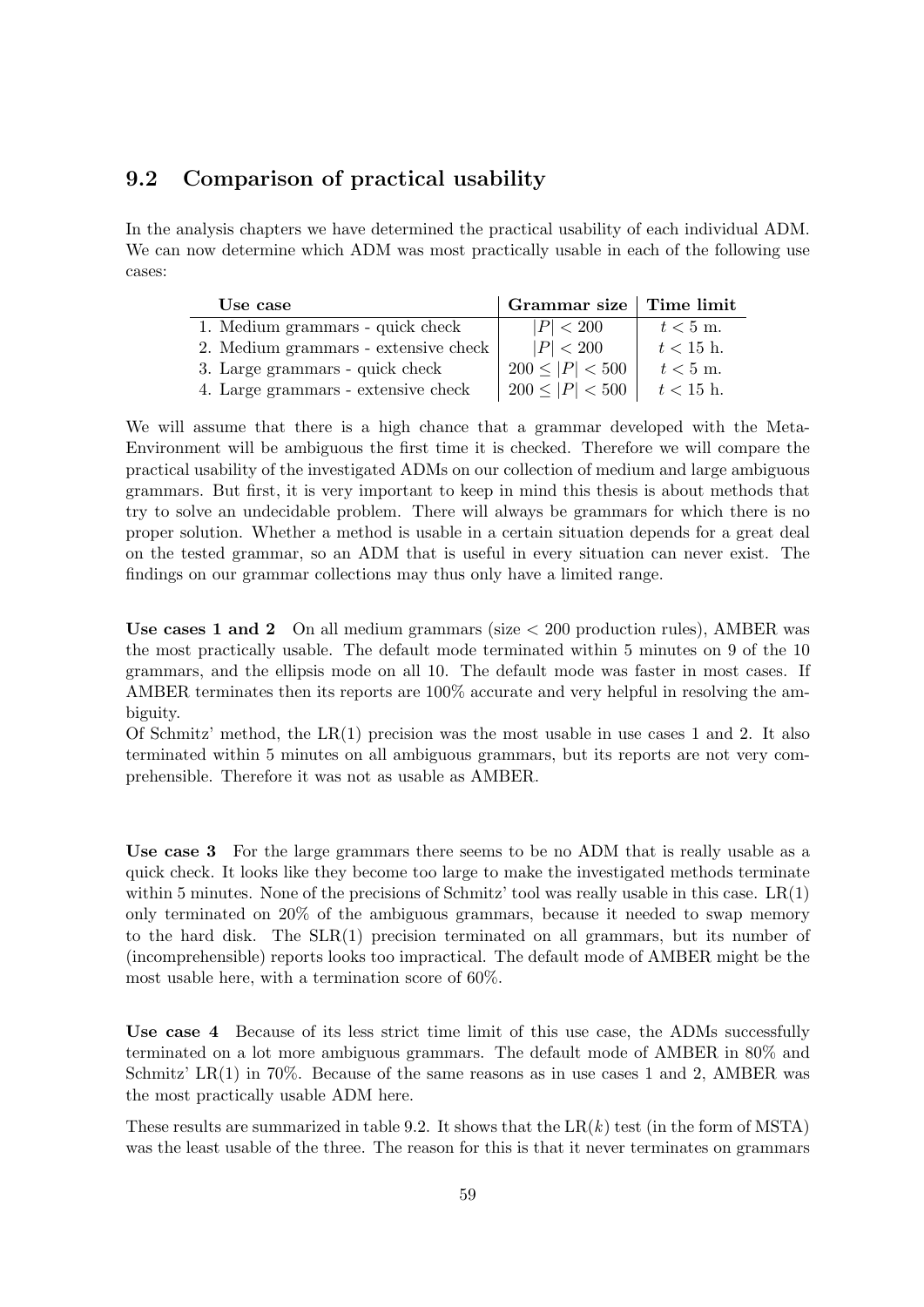that are not  $LR(k)$ . The chance that a grammar developed with the Meta-Environment is  $LR(k)$  is very low. Also, its reports are not designed to indicate the sources of ambiguity in a grammar. With a slightly lower performance but higher accuracy, Schmitz LR(1) outweighed the LR(k) test for  $k = 1$ . Only in the case a grammar is LR(k) for  $k > 1$ , the LR(k) test is sure to prove this. However, according to [\[14\]](#page-65-0), the chances for this are minimal. If Schmitz  $LR(1)$  memory consumption is not too high, the  $LR(k)$  test will probably not be an option anymore.

AMBER was the most practically usable of the three investigated ADMs on the grammars of our use cases. In chapter [8](#page-50-0) we showed that the prototype of our new hybrid ADM was faster than the default mode of AMBER, on the medium and large grammars that AMBER default originally need more than 1 minute for. Grammar C.5 could even be tested within 5 minutes. All its other characteristics are of course the same as AMBER, with the exception that it is also able to detect the unambiguity of grammars, with the accuracy of the used precision of Schmitz. Therefore we can conclude that the hybrid ADM was the most usable in all our tested use cases.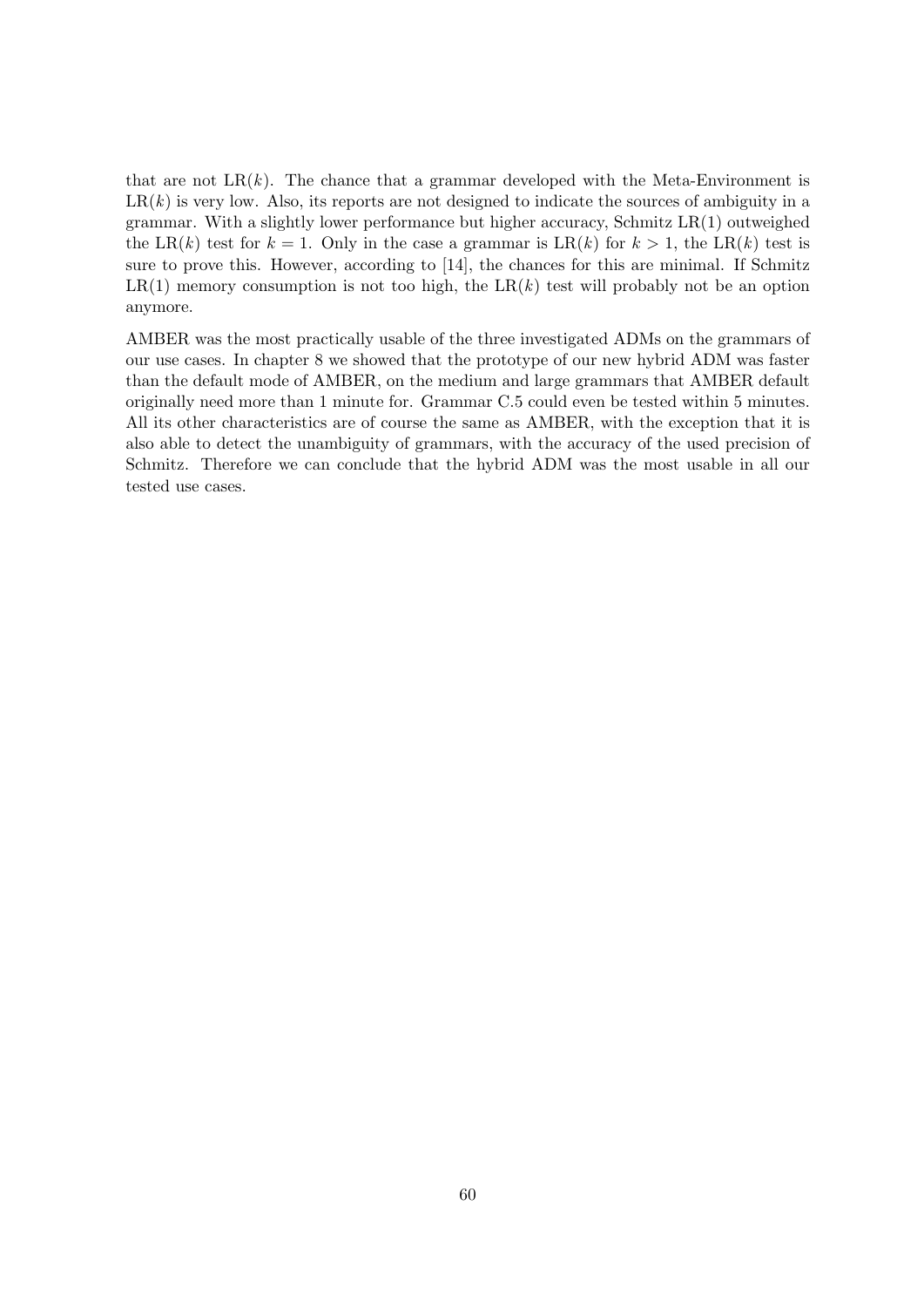#### 9.3 Conclusion

| Use case       |                      | <b>AMBER</b> |         | <b>MSTA</b> | Schmitz |           |           |           |
|----------------|----------------------|--------------|---------|-------------|---------|-----------|-----------|-----------|
|                |                      |              | Default | Ellipsis    |         | LR(0)     | SLR(1)    | LR(1)     |
| Nr             | Grammar size         | Time limit   | mode    | mode        |         | precision | precision | precision |
|                | P  < 200             | $t < 5m$ .   | $+++$   | $+++$       |         | $+/-$     | $^{+}$    | $++$      |
| $\overline{2}$ | P  < 200             | $t < 15h$ .  | $+++$   | $+++$       |         | $+/-$     | $^{+}$    | $++$      |
| 3              | $200 \leq  P  < 500$ | $t < 5m$ .   | $+/-$   | $+/-$       |         |           |           |           |
| 4              | $200 \leq  P  < 500$ | $t < 15h$ .  | $++$    | $^{+}$      |         |           |           | $+/-$     |

Usability scores range from  $---$  to  $+++$ 

<span id="page-60-0"></span>Table 9.2: Usability on ambiguous grammars of investigated ADMs in use cases

In this project we have investigated which ambiguity detection method was most usable in common use cases of the Meta-Environment. We have tested if the methods were usable as a quick check (termination within 5 minutes) or as an extensive overnight check (termination within 15 hours) on grammars of different sizes. It is important to keep in mind that the usability of an ADM depends for a large part on the tested grammar. Our findings may thus not be easily extended to other grammars of the same size.

Table [9.2](#page-60-0) summarizes the practical usability of the investigated ADMs on our grammars of the use cases. AMBER was the most usable method in all cases. In use cases 1, 2 and 4 it was very usable, but its performance prevented it from terminating on some grammars within the time limit of use case 3. This and its nontermination on unambiguous grammars are its biggest problems. All its other characteristics were excellent.

The LR(1) precision of Schmitz was also pretty usable on the medium grammars. Its only drawback was that its reports are hard to comprehend. For most of the large grammars its memory consumption was too high. The SLR(1) precision did always finish in a couple of seconds, but its high number of reports seemed too impractical in most cases.

The  $LR(k)$  test (MSTA) was the least usable of the three, because it never terminates on grammars that are not  $LR(k)$ .

The insights gained during this project have led to the development of a new hybrid ADM. It uses Schmitz' method to filter out parts of a grammar that are guaranteed to be unambiguous. The remainder of the grammar is then tested with a derivation generator, which might find ambiguities in less time. The method is also able to detect the unambiguity of a grammar, while a normal derivation generator would run forever. We have built a small prototype which was indeed faster than AMBER on the tested grammars, making it the most usable ADM of all.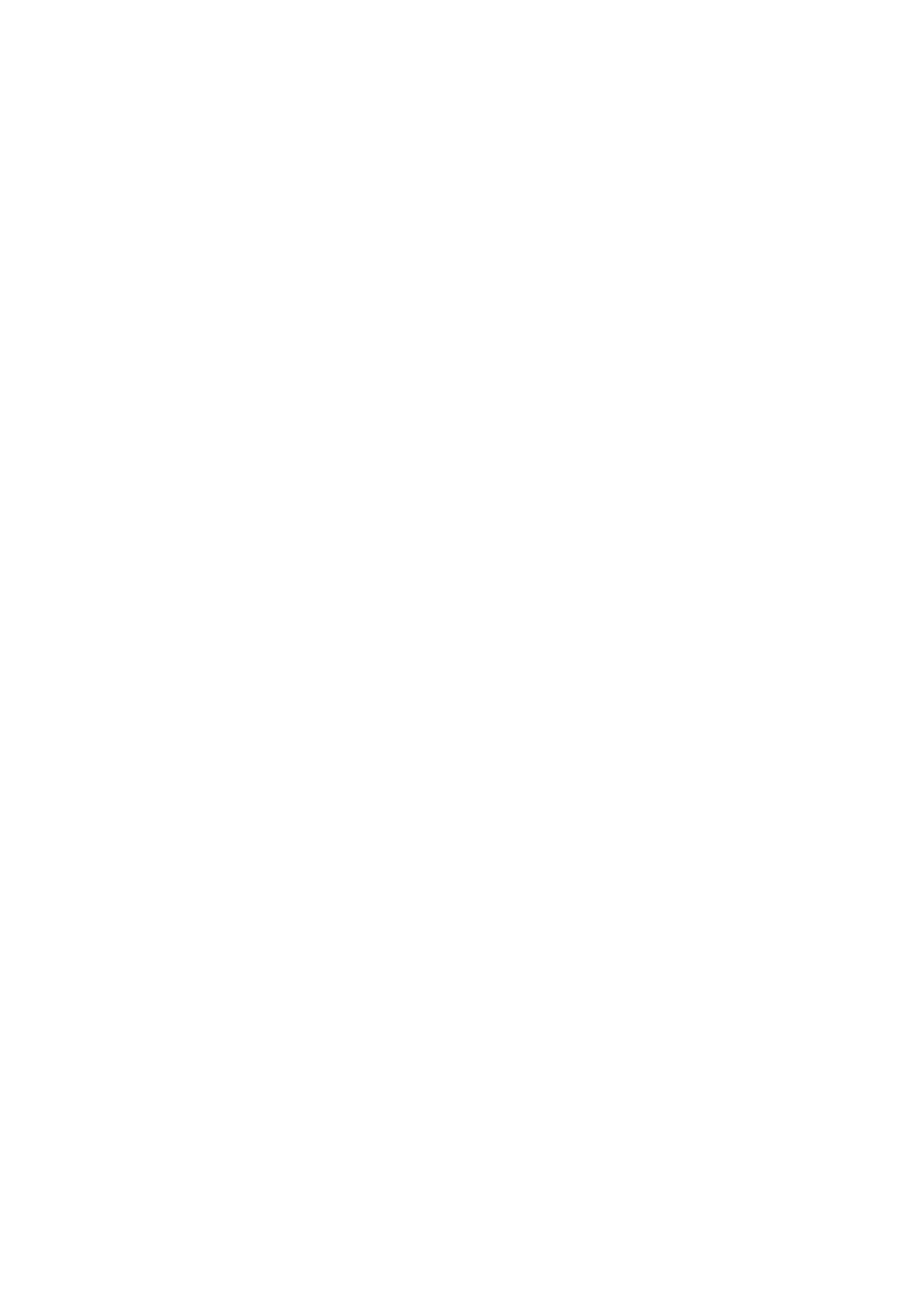### Chapter 10

## Future work

The initial goal of this project was to find a suitable ADM for the Meta-Environment. We started with making a comparison of the practical usability of the existing methods. This turned out to be enough work to fill up the entire amount of given time. A lot of interesting areas are left to explore.

Usability experiments For all investigated ADMs, we have measured various characteristics that influence their practical usability. For some of these characteristics we were able to measure absolute values, for others we applied a more subjective grading. Also it was not always clear how all characteristics should be combined. For instance, we were not fully able to determine the practical usability of the method of Schmitz in use case 3. Usability experiments might be performed to gather more accurate requirements for an ADM.

Meta-Environment We did not get to comparing the ADMs against all distinctive features of the Meta-Environment. More tests will have to be performed with grammars that are aimed at an SGLR parser. They are probably less close to being  $LR(k)$ , which might give different results for the  $LR(k)$  test and Schmitz' method. Also more performance measurements would have to be done to get an impression of the costs of checking grammars without a separate lexical syntax definition. For they will generally contain more production rules.

There can also be looked into how the different disambiguation constructs of SDF can be taken into account while checking for ambiguities. A method should of course not mention any ambiguities that are already resolved by the user. AMBER turns an Earley parser into a derivation generator, but this can also be done with the SGLR parser of the Meta-Environment. An SGLR parse table includes the priority and associativity declarations and follow restrictions, which will then be respected while generating derivations. The other parse tree filters of SDF might be applied after the generator has found an ambiguous string.

Schmitz' method is effectively also a search through a parse table (depending on the used equivalence relation), and might also be applied to the SGLR parse tables. The current  $SGLR$  parser uses  $SLR(1)$  parse tables, so using them would become comparable to the current SLR(1) precision of Schmitz method. On our grammar collection it often produced a lot of potential ambiguities. However, it might still be useful with our hybrid ADM, to filter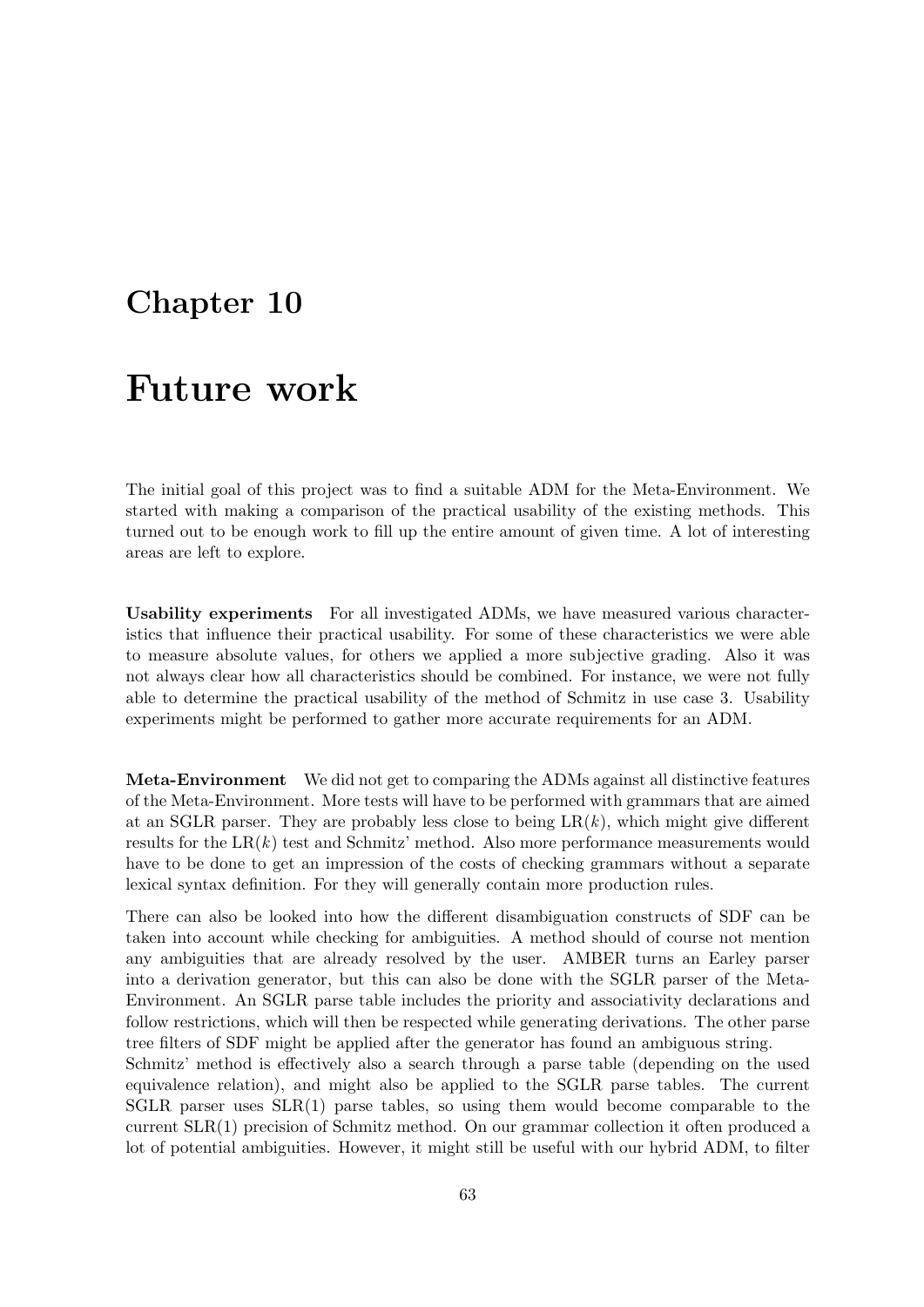out potentially ambiguous grammar subsets.

Hybrid ADM Our idea for the combination of Schmitz' method and a derivation generator, as described in chapter [8,](#page-50-0) also opens up a new area of research. More work is needed to fully explore its possibilities.

Schmitz' method Schmitz' tool and AMBER both search a parse table for (potentially) ambiguous strings. Their difference between storing all paths in memory or doing a depth first search shows off in their computation time and memory consumption. Schmitz  $LR(1)$ precision needed too much memory on our large grammars, which might be avoided if a depth first search was used. This will also make it more usable for our hybrid ADM, which needs even more memory for the continuations of the ambiguous paths. Its computation time will probably grow, but the question is how much.

Other ADMs Our overview of the currently available ADMs is not complete. Not all existing methods have been measured. It would be interesting to see if the method of Cheung and Uzgalis would be an improvement of AMBER. Will the premature termination of derivation trees lead to a substantial improvement in accuracy and performance? Also the approximating ADM of Brabrand, Giegerich and Møller looks promising. How well will it behave in comparison to the ADM of Schmitz?

Ambiguity definition But maybe first of all, more fundamental research might be done to find a proper definition for the source of an ambiguity in a grammar (see section [2.2\)](#page-15-0). The ambiguity of a grammar can then be expressed more formally. This might lead to more insight into the probability of false reports of the approximating methods.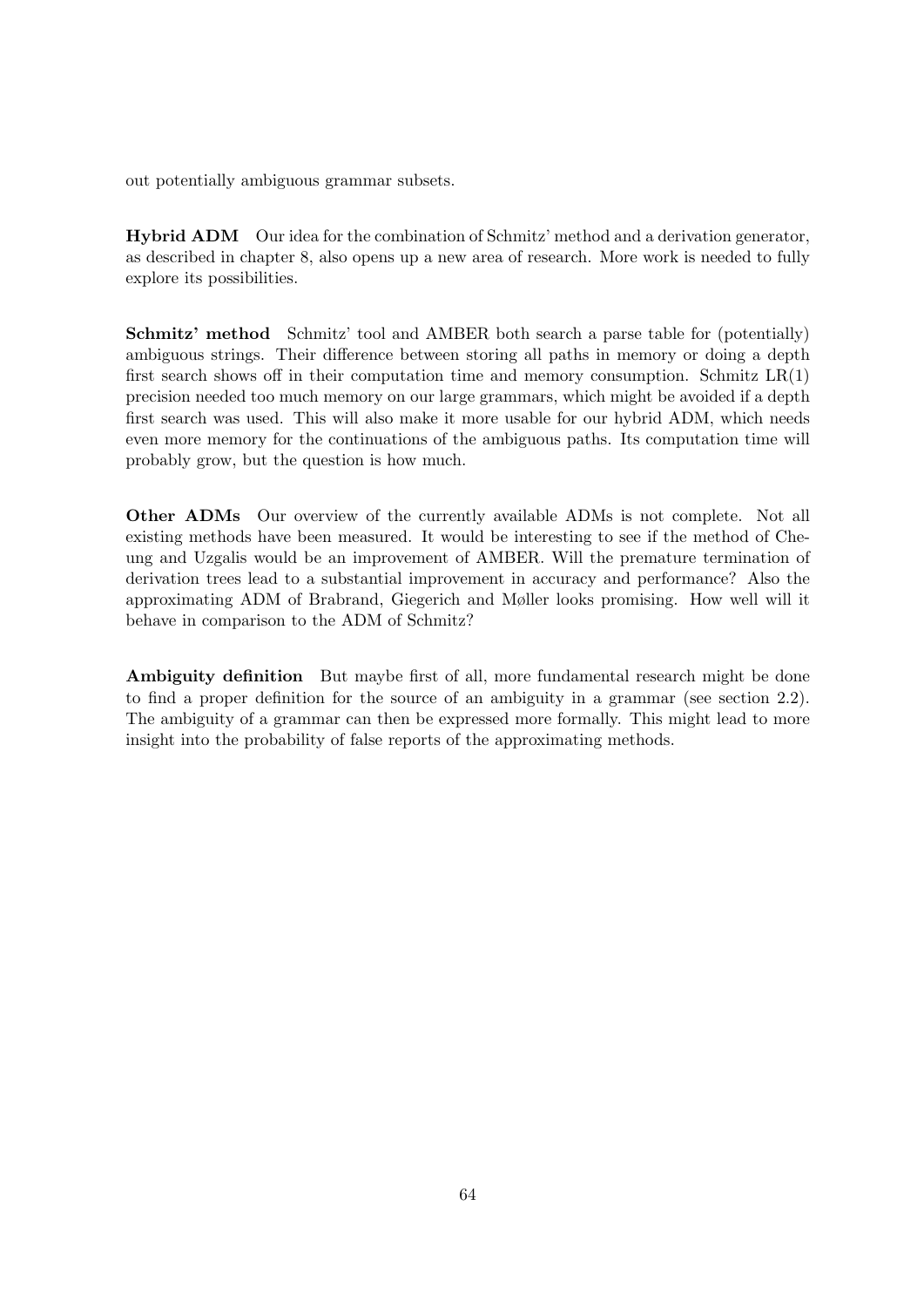# Bibliography

- [1] Alfred V. Aho, Ravi Sethi, and Jeffrey D. Ullman. Compilers: principles, techniques, and tools. Addison-Wesley Longman Publishing Co., Inc., Boston, MA, USA, 1986.
- [2] Alfred V. Aho and Jeffrey D. Ullman. The Theory of Parsing, Translation, and Compiling. Prentice Hall Professional Technical Reference, 1972.
- [3] John Aycock and R. Nigel Horspool. Schrödinger's token. Software: Practice  $\mathcal C$  Experience, 31(8):803–814, 2001.
- [4] Sylvie Billot and Bernard Lang. The structure of shared forests in ambiguous parsing. In ACL'89, pages 143–151. ACL Press, 1989. [http://www.aclweb.org/anthology/](http://www.aclweb.org/anthology/P89-1018) [P89-1018](http://www.aclweb.org/anthology/P89-1018).
- [5] Eric Bouwers, Martin Bravenboer, and Eelco Visser. Grammar engineering support for precedence rule recovery and compatibility checking. In A. Sloane and A. Johnstone, editors, Seventh Workshop on Language Descriptions, Tools, and Applications (LDTA'07), pages 82–96, Braga, Portugal, March 2007. [http://swerl.tudelft.nl/twiki/pub/](http://swerl.tudelft.nl/twiki/pub/Main/TechnicalReports/TUD-SERG-2007-004.pdf) [Main/TechnicalReports/TUD-SERG-2007-004.pdf](http://swerl.tudelft.nl/twiki/pub/Main/TechnicalReports/TUD-SERG-2007-004.pdf).
- [6] Claus Brabrand, Robert Giegerich, and Anders Møller. Analyzing ambiguity of contextfree grammars. In Miroslav Balík and Jan Holub, editors, *Proc. 12th International* Conference on Implementation and Application of Automata, CIAA '07, July 2007. <http://www.brics.dk/~brabrand/grambiguity/>.
- [7] Bruce S. N. Cheung and Robert C. Uzgalis. Ambiguity in context-free grammars. In SAC '95: Proceedings of the 1995 ACM symposium on Applied computing, pages 272–276, New York, NY, USA, 1995. ACM Press. <http://doi.acm.org/10.1145/315891.315991>.
- [8] B.S.N. Cheung. A Theory of automatic language acquisition. PhD thesis, University of Hong Kong, 1994.
- [9] Charles Donnely and Richard Stallman. Bison version 2.1, September 2005. [http:](http://www.gnu.org/software/bison/manual/) [//www.gnu.org/software/bison/manual/](http://www.gnu.org/software/bison/manual/).
- [10] Robin D. Dowell and Sean R. Eddy. Evaluation of several lightweight stochastic contextfree grammars for rna secondary structure prediction. BMC Bioinformatics, 5:71, 2004. <http://www.citebase.org/abstract?id=oai:biomedcentral.com:1471-2105-5-71>.
- [11] Jay Earley. An efficient context-free parsing algorithm. Communications of the ACM, 13(2):94–102, 1970. <http://doi.acm.org/10.1145/362007.362035>.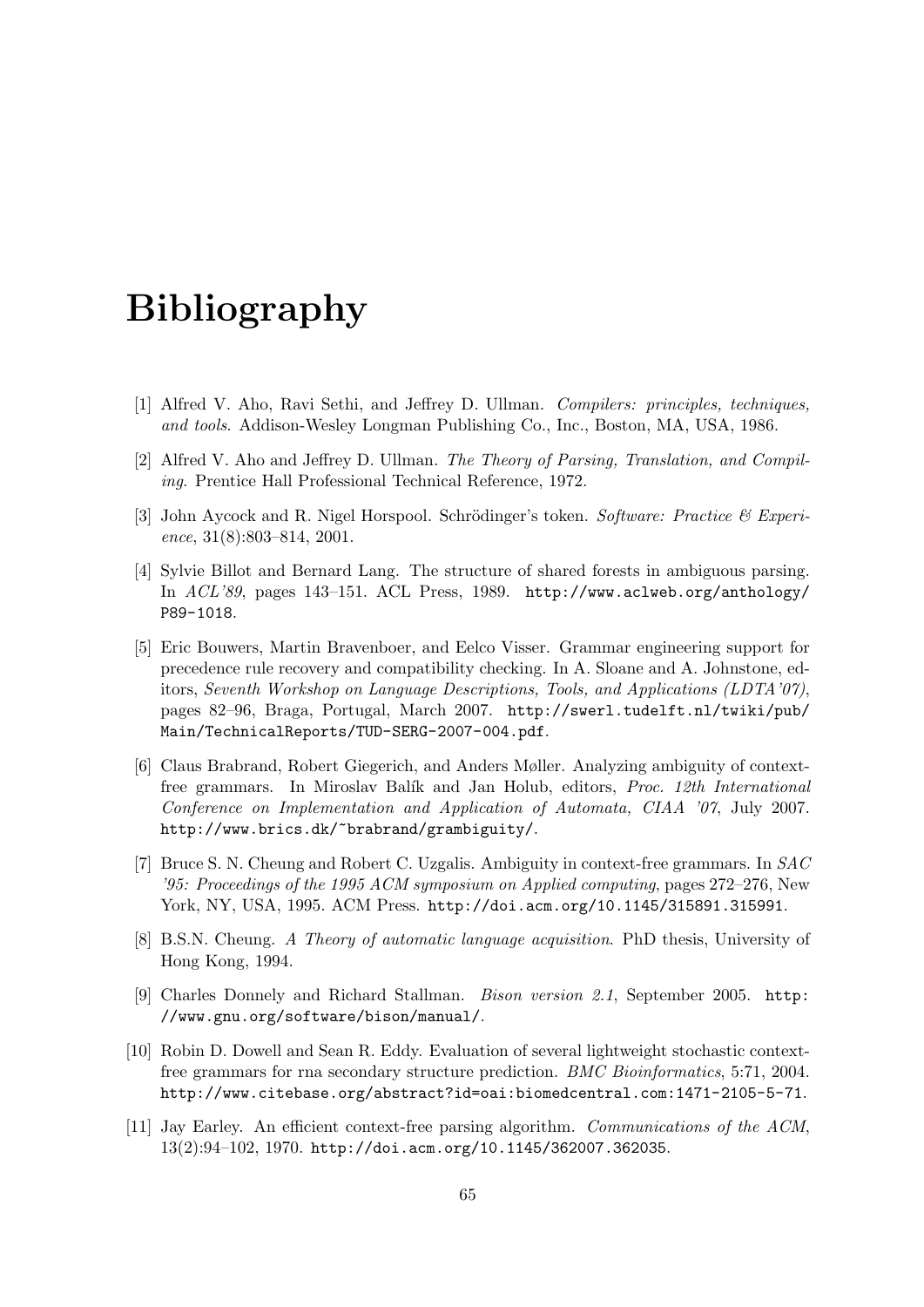- [12] Giorgios Robert Economopoulos. Generalised LR parsing algorithms. PhD thesis, Royal Holloway, University of London, August 2006. [http://homepages.cwi.nl/~economop/](http://homepages.cwi.nl/~economop/new/thesis/publishedThesis.pdf) [new/thesis/publishedThesis.pdf](http://homepages.cwi.nl/~economop/new/thesis/publishedThesis.pdf).
- [13] Saul Gorn. Detection of generative ambiguities in context-free mechanical languages. J. ACM, 10(2):196–208, 1963. <http://doi.acm.org/10.1145/321160.321168>.
- <span id="page-65-0"></span>[14] D. Grune and C. J. H. Jacobs. Parsing techniques a practical guide. Ellis Horwood Limited, Chichester, England, 1990.
- [15] James J. Horning. What the compiler should tell the user. In Compiler Construction, An Advanced Course, 2nd ed., pages 525–548, London, UK, 1976. Springer-Verlag.
- [16] Harry B. Hunt III, Thomas G. Szymanski, and Jeffrey D. Ullman. On the complexity of LR(k) testing. Communications of the ACM,  $18(12):707-716$ , 1975. [http://doi.acm.](http://doi.acm.org/10.1145/361227.361232) [org/10.1145/361227.361232](http://doi.acm.org/10.1145/361227.361232).
- [17] Saichaitanya Jampana. Exploring the problem of ambiguity in context-free grammars. Master's thesis, Oklahoma State University, July 2005. [http://e-archive.library.](http://e-archive.library.okstate.edu/dissertations/AAI1427836/) [okstate.edu/dissertations/AAI1427836/](http://e-archive.library.okstate.edu/dissertations/AAI1427836/).
- [18] Paul Klint, Ralf Lämmel, and Chris Verhoef. Toward an engineering discipline for grammarware. ACM Transactions on Software Engineering Methodology, 14(3):331–380, 2005. <http://doi.acm.org/10.1145/1073000>.
- [19] Paul Klint and Eelco Visser. Using filters for the disambiguation of context-free grammars. In G. Pighizzini and P. San Pietro, editors, ASMICS Workshop on Parsing Theory, Technical Report 126-1994, pages 89-100. Università di Milano, 1994. <http://citeseer.ist.psu.edu/klint94using.html>.
- [20] Donald E. Knuth. On the translation of languages from left to right. Information and Control, 8(6):607–639, 1965.
- <span id="page-65-3"></span>[21] Vladimir Makarov. MSTA (syntax description translator), May 1995. [http://cocom.](http://cocom.sourceforge.net/msta.html) [sourceforge.net/msta.html](http://cocom.sourceforge.net/msta.html).
- [22] Mehryar Mohri and Mark-Jan Nederhof. Regular approximations of context-free grammars through transformation. In Jean-Claude Junqua and Gertjan van Noord, editors, Robustness in Language and Speech Technology, chapter 9, pages 153–163. Kluwer Academic Publishers, 2001. <http://citeseer.ist.psu.edu/mohri00regular.html>.
- <span id="page-65-1"></span>[23] Sylvain Schmitz. Conservative ambiguity detection in context-free grammars. In Lars Arge, Christian Cachin, Tomasz Jurdziński, and Andrzej Tarlecki, editors, *ICALP'07:* 34th International Colloquium on Automata, Languages and Programming, volume 4596 of Lecture Notes in Computer Science, pages 692–703. Springer, 2007.
- <span id="page-65-2"></span>[24] Sylvain Schmitz. An experimental ambiguity detection tool. In A. Sloane and A. Johnstone, editors, Seventh Workshop on Language Descriptions, Tools, and Applications (LDTA'07), Braga, Portugal, March 2007. [http://www.i3s.unice.fr/~mh/RR/2006/](http://www.i3s.unice.fr/~mh/RR/2006/RR-06.37-S.SCHMITZ.pdf) [RR-06.37-S.SCHMITZ.pdf](http://www.i3s.unice.fr/~mh/RR/2006/RR-06.37-S.SCHMITZ.pdf).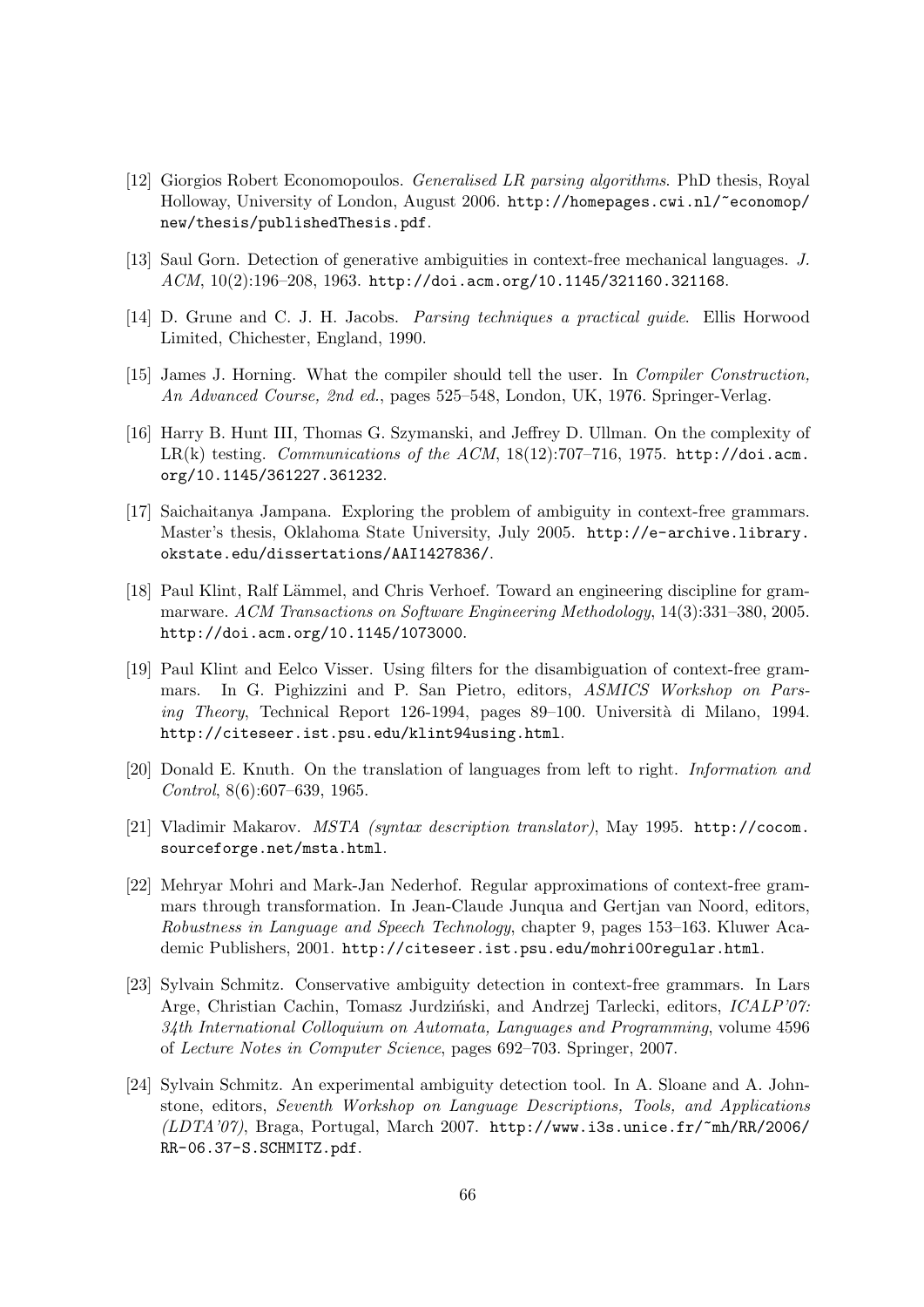- <span id="page-66-0"></span>[25] Friedrich Wilhelm Schröer. AMBER, an ambiguity checker for context-free grammars. Technical report, compilertools.net, 2001. [http://accent.compilertools.net/Amber.](http://accent.compilertools.net/Amber.html) [html](http://accent.compilertools.net/Amber.html).
- [26] Friedrich Wilhelm Schröer. ACCENT, a compiler compiler for the entire class of context-free grammars, second edition. Technical report, compilertools.net, 2006. [http:](http://accent.compilertools.net/Accent.html) [//accent.compilertools.net/Accent.html](http://accent.compilertools.net/Accent.html).
- [27] Mikkel Thorup. Controlled grammatic ambiguity. ACM Trans. Program. Lang. Syst., 16(3):1024–1050, 1994. <http://doi.acm.org/10.1145/177492.177759>.
- [28] Mark G. J. van den Brand, Jeroen Scheerder, Jurgen J. Vinju, and Eelco Visser. Disambiguation filters for scannerless generalized lr parsers. In CC '02: Proceedings of the 11th International Conference on Compiler Construction, pages 143–158, London, UK, 2002. Springer-Verlag.
- [29] J. Yang, J. Wells, P. Trinder, and G. Michaelson. Improved type error reporting. In M. Mohnen and P. Koopman, editors, Proceedings of 12th International Workshop on Implementation of Functional Languages, pages 71–86. Aachner Informatik-Berichte, 2000.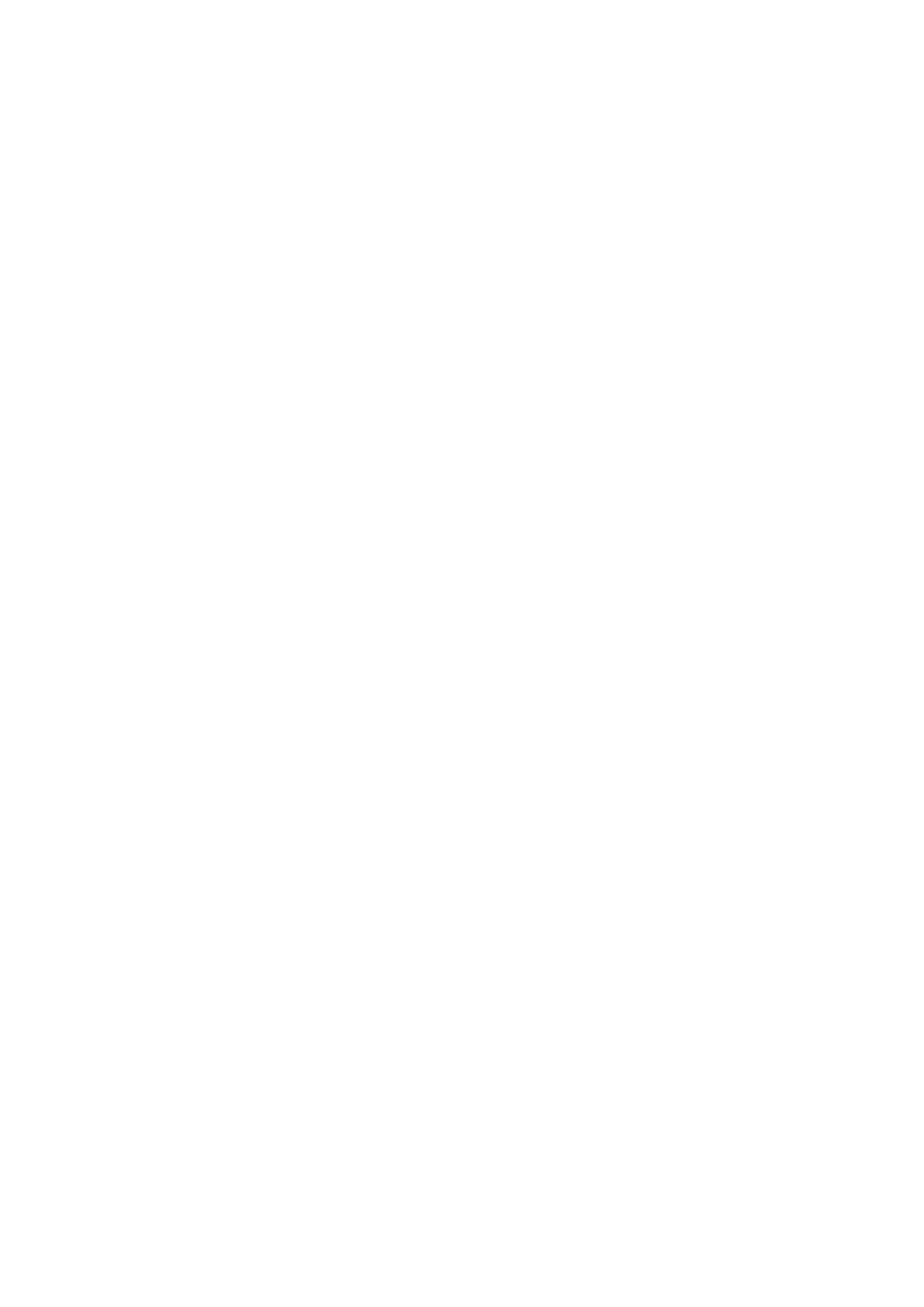# Appendix A Results: AMBER

#### A.1 Accuracy

|                |                | Default          |                            | Ellipsis       |                        |
|----------------|----------------|------------------|----------------------------|----------------|------------------------|
| Grammar        | # A            | Reports          | Delta                      | Reports        | Delta                  |
| $\mathbf{1}$   | 3              | $\,3$            |                            | 3              |                        |
| $\sqrt{2}$     | 3              | 3                |                            | 3              |                        |
| 3              | $\overline{2}$ | $\overline{2}$   |                            | $\overline{2}$ |                        |
| $\overline{4}$ | $\mathbf{1}$   | $\mathbf{1}$     |                            | $\mathbf{1}$   |                        |
| $\bf 5$        | 3              | $\overline{2}$   | $-1^{\rm a}$               | $\overline{2}$ | $\mbox{-}1^{\mbox{a}}$ |
| $\overline{6}$ | $\overline{2}$ | $\overline{2}$   |                            | $\overline{2}$ |                        |
| 10             | $\overline{2}$ | $\overline{2}$   |                            | $\overline{2}$ |                        |
| 11             | $\overline{5}$ | 5                |                            | $\overline{5}$ |                        |
| 12             | $\overline{4}$ | $\overline{4}$   |                            | $\overline{4}$ |                        |
| $13\,$         | $\overline{2}$ | $\overline{2}$   |                            | $\overline{2}$ |                        |
| 14             | 6              | 6                |                            | 6              |                        |
| 18             | $\mathbf{1}$   | $\,1$            |                            | $\mathbf 1$    |                        |
| 21             | 6              | $6\phantom{1}6$  |                            | 6              |                        |
| 22             | $\overline{5}$ | $\overline{5}$   |                            | $\overline{5}$ |                        |
| 23             | $\mathbf{1}$   | $\overline{2}$   | 1 <sup>b</sup>             | $\overline{2}$ | 1 <sup>b</sup>         |
| 25             | $\overline{2}$ | $\overline{2}$   |                            | $\overline{2}$ |                        |
| $27\,$         | $\overline{2}$ | $\overline{2}$   |                            | $\overline{2}$ |                        |
| 29             | $\mathbf{1}$   | $\mathbf{1}$     |                            | $\mathbf{1}$   |                        |
| $30\,$         | $\overline{2}$ | $\overline{2}$   |                            | $\overline{2}$ |                        |
| 31             | $\overline{5}$ | $\overline{5}$   |                            | $\overline{5}$ |                        |
| 32             | $\overline{4}$ | $\overline{4}$   |                            | $\overline{4}$ |                        |
| $33\,$         | $\overline{2}$ | $\boldsymbol{2}$ |                            | 3              | 1 <sup>c</sup>         |
| 34             | 8              | $\overline{7}$   | $\mathbf{-1}^{\mathrm{a}}$ | 8              | 0 <sup>ac</sup>        |
| 38             | 6              | $\boldsymbol{6}$ |                            | $\sqrt{6}$     |                        |

Table A.1: Number of ambiguities found by AMBER on ambiguous small grammars (cont'd below)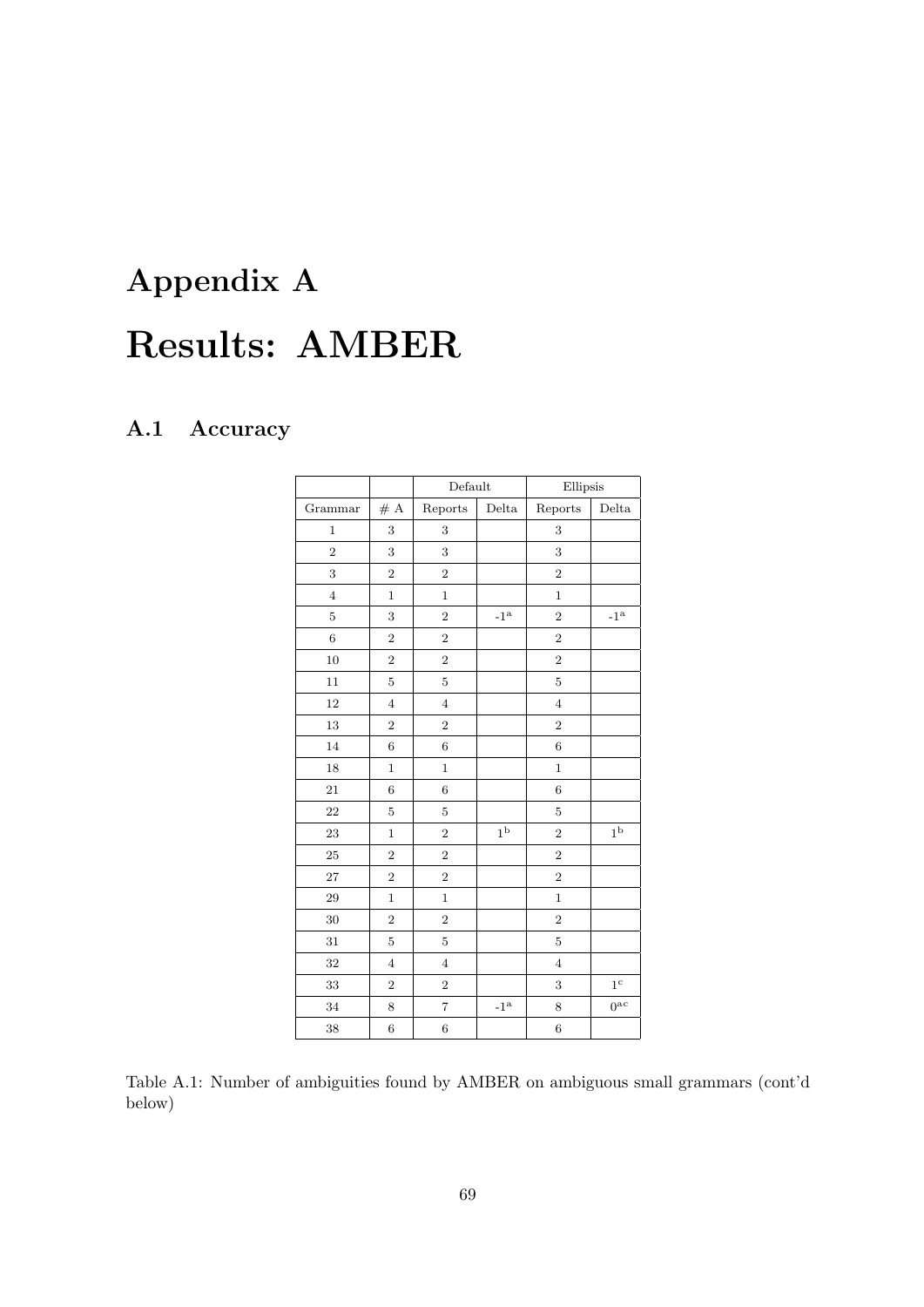|         |                  | Default        |                | Ellipsis              |                |
|---------|------------------|----------------|----------------|-----------------------|----------------|
| Grammar | $\#$ A           | Reports        | Delta          | Reports               | Delta          |
| 39      | $\mathbf 1$      | $\mathbf{1}$   |                | $\mathbf{1}$          |                |
| 41      | $\mathbf{1}$     | $\mathbf{1}$   |                | $\mathbf{1}$          |                |
| 42      | $\overline{4}$   | $\overline{4}$ |                | $\overline{4}$        |                |
| 43      | $\mathbf 1$      | $\overline{2}$ | 1 <sup>b</sup> | $\overline{2}$        | 1 <sup>b</sup> |
| 44      | 3                | $\overline{4}$ | $1^{\rm b}$    | $\overline{4}$        | $1^{\rm b}$    |
| 46      | 3                | 3              |                | 3                     |                |
| 48      | $\mathbf{1}$     | $\mathbf{1}$   |                | $\mathbf{1}$          |                |
| 49      | $\overline{5}$   | 8              | 3 <sup>b</sup> | 8                     | 3 <sup>b</sup> |
| 50      | $\overline{1}$   | $\mathbf{1}$   |                | $\mathbf{1}$          |                |
| $51\,$  | $\overline{1}$   | $\mathbf{1}$   |                | $\mathbf{1}$          |                |
| 52      | $\mathbf{1}$     | $\mathbf{1}$   |                | $\mathbf{1}$          |                |
| 53      | $\mathbf{1}$     | $\mathbf 1$    |                | $\mathbf 1$           |                |
| 55      | $\mathbf{1}$     | $\mathbf{1}$   |                | $\mathbf{1}$          |                |
| 56      | $\overline{1}$   | $\mathbf{1}$   |                | $\mathbf{1}$          |                |
| $59\,$  | $\mathbf 1$      | $\mathbf{1}$   |                | $\mathbf{1}$          |                |
| 60      | 3                | 3              |                | 3                     |                |
| $61\,$  | $\mathbf{1}$     | $\mathbf{1}$   |                | $\mathbf{1}$          |                |
| 62      | $\mathbf{1}$     | $\mathbf{1}$   |                | $\mathbf{1}$          |                |
| $63\,$  | 3                | 3              |                | 3                     |                |
| 64      | $\overline{2}$   | $\overline{2}$ |                | $\overline{2}$        |                |
| 66      | $\mathbf{1}$     | $\mathbf{1}$   |                | $\mathbf{1}$          |                |
| 67      | $\overline{5}$   | $\bf 5$        |                | $\char`_{\mathbf{d}}$ |                |
| 68      | $\boldsymbol{6}$ | $\,$ 6 $\,$    |                | $\mathbf{d}$          |                |
| 84      | $\overline{1}$   | $\,1$          |                | $\,1$                 |                |

 $a<sup>a</sup>$ missed a disjunctive ambiguity

 $b$ <sup>b</sup> extra conjunctive ambiguities because of different definition  $c$ <sup>o</sup> extra report of cyclic production

<sup>d</sup>no results because of infinite example derivation tree in report

Table A.2: Number of ambiguities found by AMBER on ambiguous small grammars (cont'd)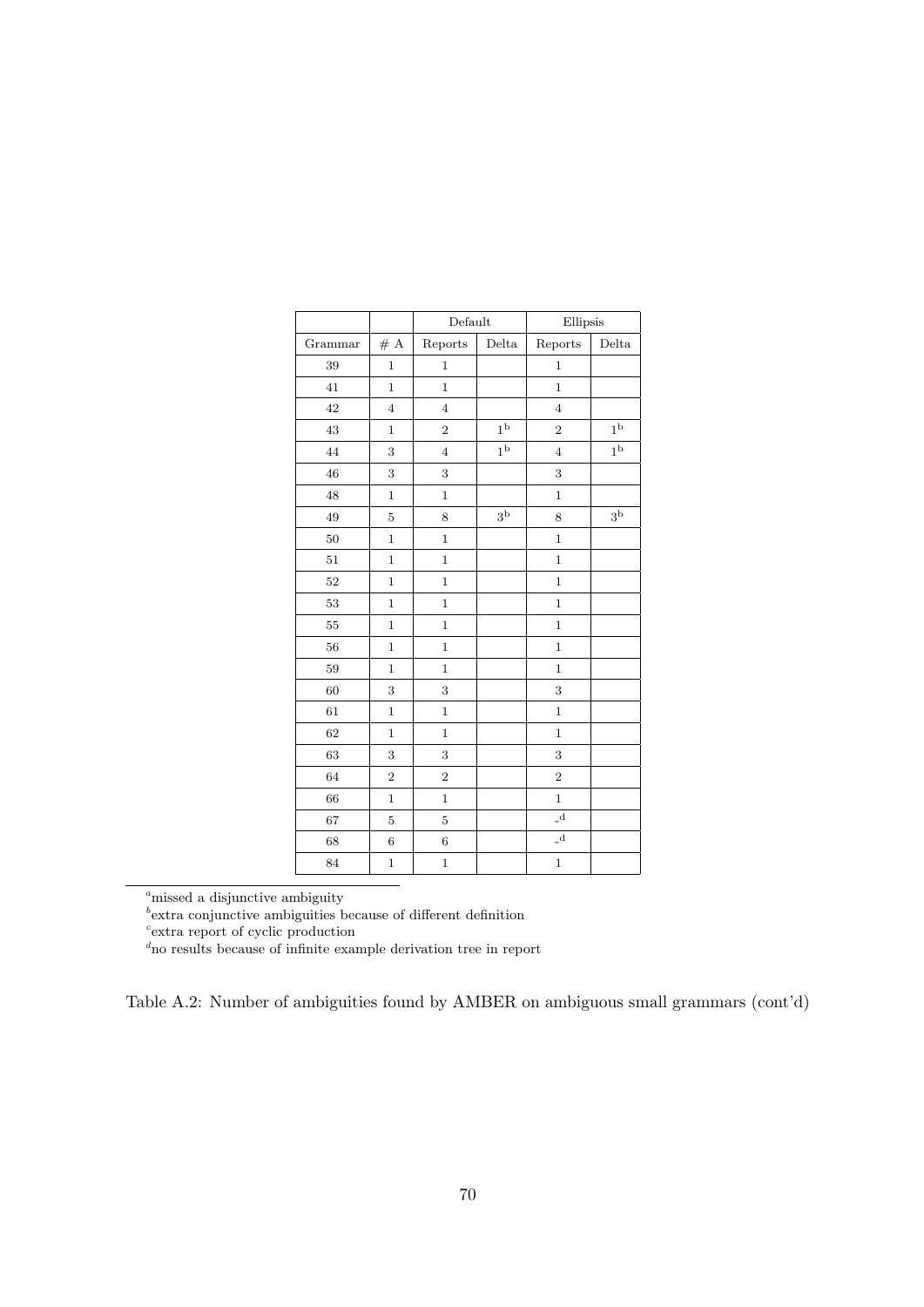|                  | Default          |            | Ellipsis         |            |  |
|------------------|------------------|------------|------------------|------------|--|
| Grammar          | Reports          | Max length | Reports          | Max length |  |
| $\overline{7}$   | $\overline{0}$   | 77         | $\boldsymbol{0}$ | 50         |  |
| 8                | $\boldsymbol{0}$ | 28         | $\boldsymbol{0}$ | 29         |  |
| $\boldsymbol{9}$ | $\boldsymbol{0}$ | 80         | $\boldsymbol{0}$ | 26         |  |
| 15               | $\boldsymbol{0}$ | 32         | $\boldsymbol{0}$ | 17         |  |
| 16               | $\boldsymbol{0}$ | 80         | $\boldsymbol{0}$ | $35\,$     |  |
| 17               | $\boldsymbol{0}$ | 55         | $\boldsymbol{0}$ | 19         |  |
| 19               | $\boldsymbol{0}$ | 39         | $\overline{0}$   | 17         |  |
| 20               | $\boldsymbol{0}$ | 80         | $\boldsymbol{0}$ | 50         |  |
| 24               | $\boldsymbol{0}$ | 19         | $\boldsymbol{0}$ | $13\,$     |  |
| 26               | $\boldsymbol{0}$ | 80         | $\boldsymbol{0}$ | $50\,$     |  |
| 28               | $\boldsymbol{0}$ | 44         | $\boldsymbol{0}$ | $31\,$     |  |
| 35               | $\boldsymbol{0}$ | 80         | $\boldsymbol{0}$ | 50         |  |
| 36               | $\boldsymbol{0}$ | 80         | $\boldsymbol{0}$ | 50         |  |
| 37               | $\overline{0}$   | 80         | $\boldsymbol{0}$ | 50         |  |
| 40               | $\boldsymbol{0}$ | 80         | $\boldsymbol{0}$ | 50         |  |
| 45               | $\boldsymbol{0}$ | 39         | $\boldsymbol{0}$ | 39         |  |
| 47               | $\boldsymbol{0}$ | 41         | $\boldsymbol{0}$ | 23         |  |
| 54               | $\boldsymbol{0}$ | 80         | $\boldsymbol{0}$ | 50         |  |
| 57               | $\boldsymbol{0}$ | 80         | $\boldsymbol{0}$ | 50         |  |
| 58               | $\overline{0}$   | 80         | $\overline{0}$   | $50\,$     |  |
| 65               | $\boldsymbol{0}$ | 80         | $\boldsymbol{0}$ | 50         |  |
| 69               | $\boldsymbol{0}$ | 23         | $\boldsymbol{0}$ | 17         |  |
| 70               | $\boldsymbol{0}$ | 20         | $\overline{0}$   | 18         |  |
| 71               | $\boldsymbol{0}$ | 20         | $\boldsymbol{0}$ | 20         |  |
| 72               | $\boldsymbol{0}$ | 25         | $\boldsymbol{0}$ | 17         |  |
| 73               | $\overline{0}$   | 34         | $\boldsymbol{0}$ | 20         |  |
| 74               | $\boldsymbol{0}$ | 30         | $\boldsymbol{0}$ | 24         |  |
| 75               | $\boldsymbol{0}$ | 80         | $\boldsymbol{0}$ | 50         |  |
| 76               | $\boldsymbol{0}$ | 15         | $\boldsymbol{0}$ | 15         |  |
| 77               | $\mathbf{0}$     | 32         | $\boldsymbol{0}$ | 21         |  |
| 78               | $\boldsymbol{0}$ | 80         | $\boldsymbol{0}$ | 50         |  |
| 79               | $\boldsymbol{0}$ | 80         | $\boldsymbol{0}$ | $50\,$     |  |
| 80               | $\boldsymbol{0}$ | 80         | $\boldsymbol{0}$ | $50\,$     |  |
| 81               | $\boldsymbol{0}$ | 28         | $\boldsymbol{0}$ | 29         |  |
| 82               | $\boldsymbol{0}$ | 80         | $\boldsymbol{0}$ | 50         |  |
| 83               | $\boldsymbol{0}$ | 80         | $\boldsymbol{0}$ | $50\,$     |  |

Table A.3: Number of ambiguities found by AMBER on unambiguous small grammars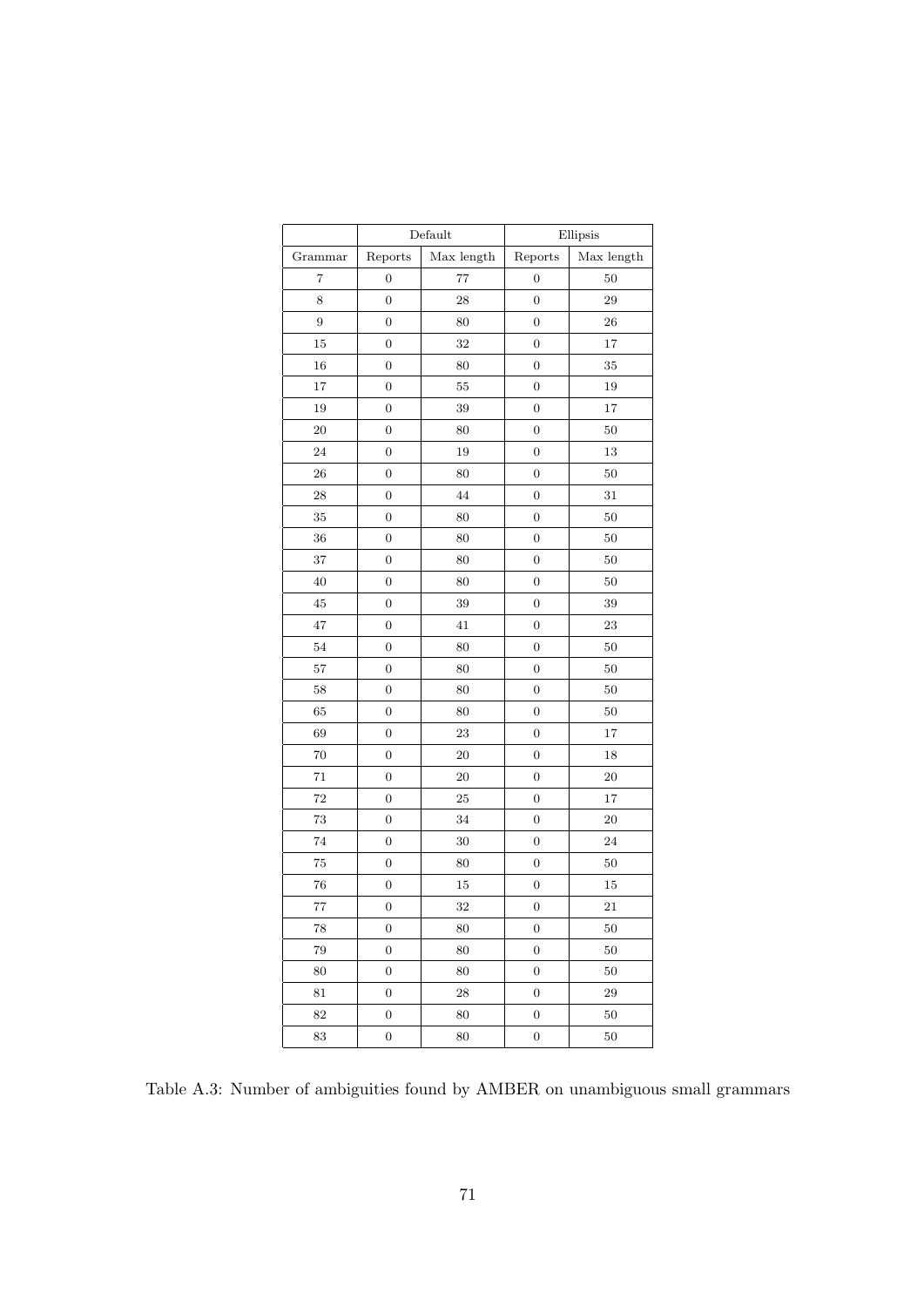#### A.2 Performance



Figure A.1: Computation time of AMBER default on unambiguous medium and large grammars

<span id="page-71-0"></span>

<span id="page-71-1"></span>Figure A.2: Computation time of AMBER ellipsis on unambiguous medium and large grammars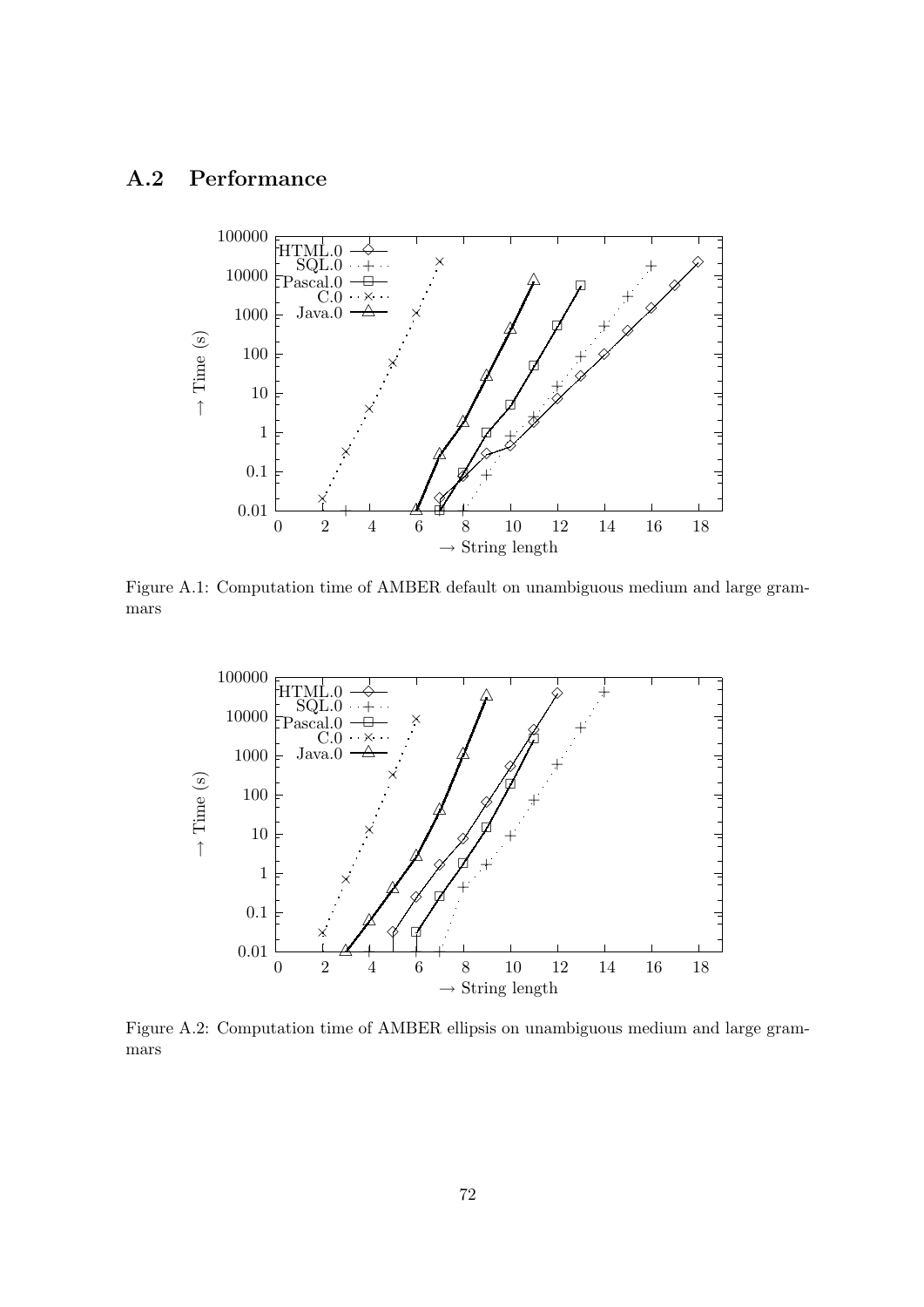| 19                | aborted  |          |                |           |          |          |          |          |          |          |          |          |          |              |           |              |                  |       |         |                 |          |        |                 |          |          |
|-------------------|----------|----------|----------------|-----------|----------|----------|----------|----------|----------|----------|----------|----------|----------|--------------|-----------|--------------|------------------|-------|---------|-----------------|----------|--------|-----------------|----------|----------|
| $18$              | 20942.39 |          |                |           |          |          |          |          |          |          |          |          |          |              |           |              |                  |       |         |                 |          |        |                 |          |          |
| 17                | 5349.68  | aborted  |                |           |          |          |          |          |          |          |          |          |          |              |           |              |                  |       |         |                 |          |        |                 |          |          |
| 16                | 1389.58  | 17170.48 |                |           |          |          |          |          |          |          |          |          |          |              |           |              |                  |       |         |                 |          |        |                 |          |          |
| $\frac{15}{2}$    | 359.86   | 2905.44  | 2890.60        |           |          |          |          |          |          |          |          |          |          |              |           |              |                  |       |         |                 |          |        |                 |          |          |
| 14                | 94.38    | 487.39   | 486.57         |           |          |          |          | aborted  |          |          |          |          |          |              |           |              |                  |       |         |                 |          |        |                 |          |          |
| 13                | 25.46    | 82.91    | 82.02          |           |          |          |          | 5341.73  |          |          |          |          |          |              |           |              |                  |       |         |                 |          |        |                 |          |          |
| 12                | 6.73     | 14.69    | 14.44          |           |          |          |          | 497.30   |          |          |          |          |          |              |           |              |                  |       |         | $_{aborted}$    | aborted  |        |                 |          |          |
| $\Box$            | 1.69     | 2.47     | 3.42           |           |          |          | 3.32     | 47.34    |          |          | 47.73    |          |          |              |           |              |                  |       |         | 7121.46         | 7156.42  |        | 7127.93         |          |          |
| $\overline{10}$   | 0.44     | 0.79     | 0.87           |           |          |          | $0.75$   | 4.66     |          |          | 4.36     |          |          |              |           |              |                  |       |         | 407.68          | 410.42   |        | 407.71          |          |          |
| $\circ$           | 0.27     | 0.08     | 0.15           |           |          | 0.15     | 0.15     | 0.93     | 0.51     |          | 0.91     |          |          |              |           |              |                  |       |         | 25.73           | 25.28    |        | 24.40           | 24.41    |          |
| ${}^{\circ}$      | $0.07$   | $0.01\,$ | 0.03           |           |          | 0.03     | 0.03     | 0.09     | 0.11     |          | 0.09     | 0.09     | 0.10     | aborted      |           | $_{aborted}$ |                  |       |         | $1.76\,$        | 2.46     |        | 2.36            | 1.64     |          |
| $\overline{z}$    | 0.02     | $0.01\,$ | $0.01$         | 0.00      |          | 0.00     | $0.01$   | $0.01$   | $0.01$   | 0.02     | 0.02     | $0.01\,$ | $0.01$   | 39<br>21728. |           | 22<br>21761  |                  |       |         | 0.26            | 0.25     |        | 0.26            | 0.26     | 0.27     |
| $\circ$           | 0.00     | $0.00$   | 0.02           | 0.00      | 0.00     | $0.01\,$ | $0.01\,$ | 0.00     | 0.00     | $0.01\,$ | 0.00     | $0.01\,$ | $0.01\,$ | 1116.63      |           | 1123.14      |                  |       | 1542.41 | $0.01\,$        | $0.03$   |        | 0.03            | $0.03$   | $0.03\,$ |
| <b>LO</b>         | 0.00     | 0.00     | $0.01\,$       | 0.00      | 0.00     | 0.00     | 0.00     | 0.00     | 0.00     | 0.00     | 0.00     | 0.00     | 0.00     | 57.98        | 57.07     | 57.67        |                  | 57.10 | 75.20   | 0.00            | $0.01\,$ |        | $0.01$          | $0.01\,$ | $0.01\,$ |
| 4                 | 0.00     | 0.00     | 0.01           | 0.00      | $0.01\,$ | 0.00     | 0.00     | 0.00     | 0.00     | 0.00     | 0.00     | 0.00     | 0.00     | 3.94         | 2.88      | 4.39         |                  | 3.12  | 4.27    | 0.00            | 0.00     |        | $0.01$          | $0.01\,$ | $0.01\,$ |
| S                 | $0.00$   | $0.01\,$ | $0.01\,$       | $_{0.00}$ | 0.00     | 0.00     | $0.01$   | 0.00     | 0.00     | $0.00$   | 0.00     | 0.00     | 0.00     | 0.32         | 0.32      | 0.33         | 0.33             | 0.33  | 0.39    | $0.00$          | 0.00     |        | 0.00            | $0.00$   | $0.00$   |
| $\mathbf{\Omega}$ | 0.00     | 0.00     | $0.01\,$       | 0.00      | $0.01\,$ | 0.00     | 0.00     | 0.00     | 0.00     | 0.00     | 0.00     | 0.00     | 0.00     | 0.02         | 0.02      | 0.02         | 0.02             | 0.02  | 0.02    | 0.00            | 0.00     |        | $0.01\,$        | 0.00     | 0.00     |
| $\overline{ }$    | 0.00     | 0.00     | $0.01\,$       | 0.00      | 0.00     | $0.00$   | 0.00     | 0.00     | $0.00$   | 0.00     | 0.00     | 0.00     | 0.00     | 0.00         | 0.00      | $0.00$       | 0.00             | 0.00  | 0.00    | 0.00            | 0.00     | 0.00   | 0.00            | 0.00     | 0.00     |
| Grammar           | HTML.0   | SGL.0    | $_{\rm SQL.1}$ | $SGL.2$   | SGL.3    | SGL.4    | SGL.5    | Pascal.0 | Pascal.1 | Pascal.2 | Pascal.3 | Pascal.4 | Pascal.5 | C.0          | $\rm C.1$ | C.2          | $C.\overline{3}$ | C.4   | c.5     | $_{\rm Java.0}$ | Java.1   | Java.2 | $_{\rm Java.3}$ | Java.4   | Java.5   |

Table A.4: Computation time (s) of AMBER (default) on medium and large grammars Table A.4: Computation time (s) of AMBER (default) on medium and large grammars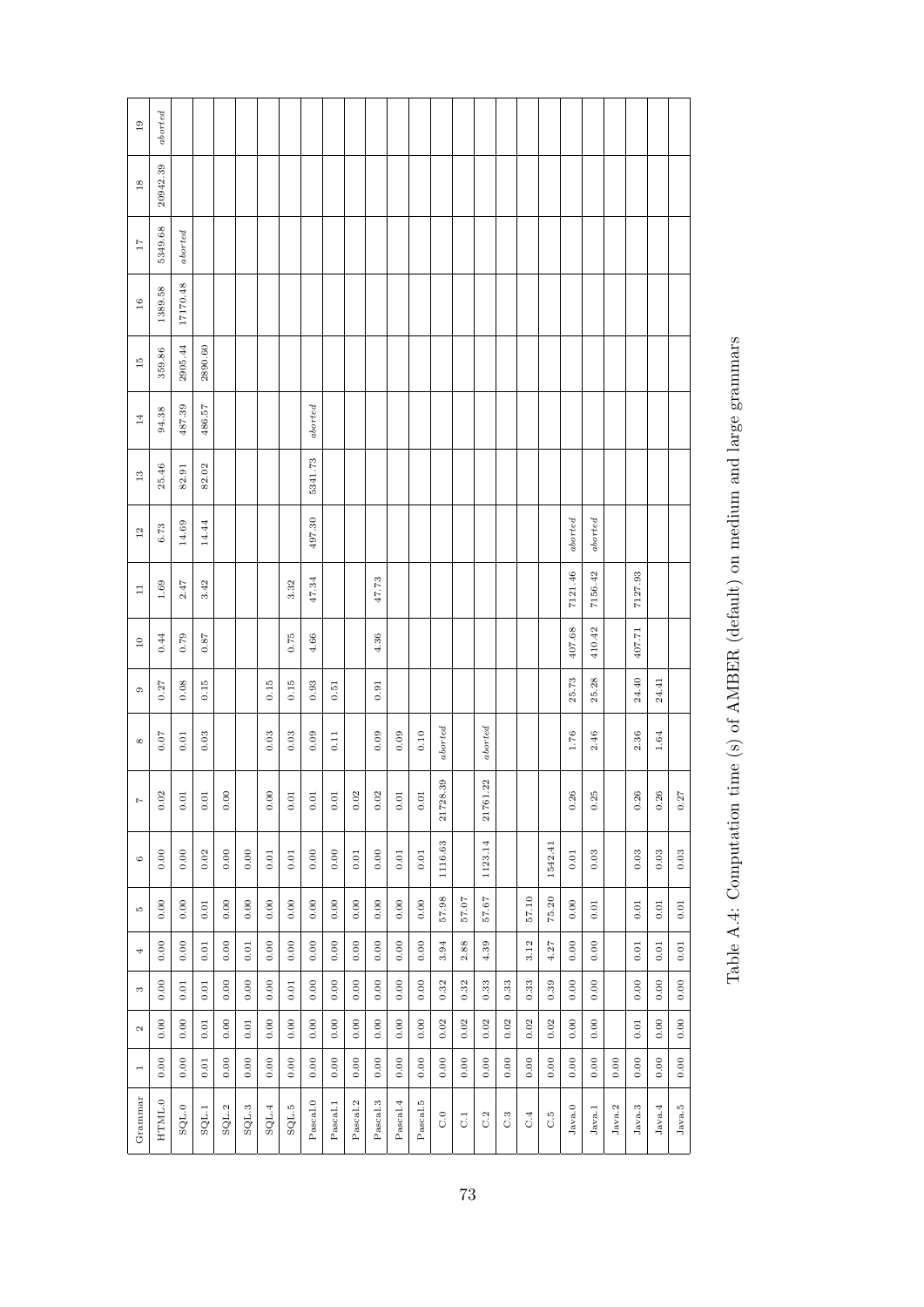| Ξ                        |              | aborted        |          |           |       |          |                |              |          |          |           |          |          |              |           |                  |                  |           |          |                                   |                 |        |          |          |          |
|--------------------------|--------------|----------------|----------|-----------|-------|----------|----------------|--------------|----------|----------|-----------|----------|----------|--------------|-----------|------------------|------------------|-----------|----------|-----------------------------------|-----------------|--------|----------|----------|----------|
| 14                       |              | 41467.48       |          |           |       |          |                |              |          |          |           |          |          |              |           |                  |                  |           |          |                                   |                 |        |          |          |          |
| 13                       | $_{abotted}$ | 5002.53        |          |           |       |          |                | $_{aborted}$ |          |          |           |          |          |              |           |                  |                  |           |          |                                   |                 |        |          |          |          |
| 12                       | 37321.08     | 599.28         |          |           |       |          |                | 38923.78     |          |          |           |          |          |              |           |                  |                  |           |          |                                   |                 |        |          |          |          |
| $\Xi$                    | 4315.23      | 74.00          |          |           |       |          |                | 2585.31      |          |          | 2590.55   |          |          |              |           |                  |                  |           |          |                                   |                 |        |          |          |          |
| $\overline{10}$          | 506.88       | 8.91           |          |           |       |          |                | 179.32       |          |          | 180.80    |          |          |              |           |                  |                  |           |          | aborted                           | aborted         |        | aborted  |          |          |
| $\circ$                  | 60.48        | $1.66\,$       | 1.97     |           |       | 1.20     | 1.72           | 13.97        | 14.46    |          | 13.51     |          |          |              |           |                  |                  |           |          | 31127.91                          | 30928.09        |        | 31002.34 | 31194.74 |          |
| ${}^{\circ}$             | 7.26         | 0.44           | 0.28     |           |       | 0.26     | 0.28           | 1.73         | 1.28     |          | 1.77      | 1.15     | 1.27     |              |           |                  |                  |           |          | 1026.78                           | 1033.68         |        | 1040.76  | 1037.37  |          |
| $\overline{1}$           | 1.53         | $0.01\,$       | 0.04     | 0.04      |       | 0.04     | 0.04           | 0.25         | 0.25     | 0.25     | 0.25      | $0.25\,$ | 0.25     | $_{aborted}$ |           | aborted          |                  |           |          | 38.01                             | 38.82           |        | 37.57    | 38.18    |          |
| $\circ$                  | 0.24         | 0.01           | $0.01\,$ | 0.00      | 0.01  | $\!0.01$ | 0.01           | 0.03         | 0.03     | 0.03     | $0.04\,$  | 0.03     | 0.03     | 8505.67      |           | 8448.39          |                  |           | 10622.85 | 2.64                              | 3.11            |        | 3.09     | 2.10     |          |
| <b>LO</b>                | 0.03         | 0.00           | $0.01\,$ | 0.00      | 0.01  | $0.01$   | 0.01           | 0.00         | 0.00     | 0.01     | 0.00      | 0.00     | 0.00     | 321.62       | 321.74    | 322.60           |                  | 320.83    | 388.67   | 0.39                              | 0.98            |        | 0.38     | $0.17$   | 0.39     |
| 4                        | 0.00         | 0.01           | 0.00     | 0.00      | 0.01  | $0.01\,$ | 0.00           | 0.00         | 0.00     | 0.00     | 0.00      | 0.00     | 0.00     | 12.75        | 12.38     | 12.91            |                  | 11.99     | 13.98    | 0.06                              | 0.06            |        | 0.06     | $0.06$   | $0.06$   |
| $\infty$                 | $0.00\,$     | $0.00\,$       | 0.00     | $_{0.00}$ | 0.00  | $0.00\,$ | $0.01\,$       | 0.00         | $0.01\,$ | 0.00     | $_{0.00}$ | 0.00     | 0.00     | $0.70\,$     | $0.55\,$  | $\bf{0.96}$      | $\,0.52$         | 0.44      | 0.54     | $\rightarrow$<br>$\overline{0}$ . | 0.02            |        | $0.37\,$ | $0.02\,$ | 0.02     |
| $\boldsymbol{\omega}$    | 0.00         | 0.00           | 0.00     | $0.01\,$  | 0.00  | 0.00     | 0.00           | 0.00         | 0.00     | 0.00     | 0.00      | 0.00     | 0.00     | 0.03         | 0.03      | 0.04             | 0.04             | $0.04$    | 0.04     | 0.00                              | 0.01            |        | 0.00     | $0.01$   | $0.01$   |
| $\overline{\phantom{a}}$ | 0.00         | 0.00           | 0.00     | 0.00      | 0.00  | 0.00     | 0.00           | 0.00         | 0.00     | 0.00     | 0.00      | 0.00     | 0.00     | 0.00         | 0.00      | 0.00             | 0.00             | 0.00      | 0.00     | 0.00                              | 0.00            | 0.10   | 0.00     | 0.01     | $0.01\,$ |
| Grammar                  | HTML.0       | $\text{SQL}.0$ | SQL.1    | SQL.2     | SQL.3 | SQL.4    | $\text{SQL}.5$ | Pascal.0     | Pascal.1 | Pascal.2 | Pascal.3  | Pascal.4 | Pascal.5 | $_{\rm C.0}$ | $\vec{C}$ | $C.\overline{2}$ | $C.\overline{3}$ | $\rm C.4$ | C.5      | $_{\rm Java.0}$                   | $_{\rm Java.1}$ | Java.2 | Java.3   | Java.4   | Java.5   |

Table A.5: Computation time (s) of AMBER (ellipsis) on medium and large grammars Table A.5: Computation time (s) of AMBER (ellipsis) on medium and large grammars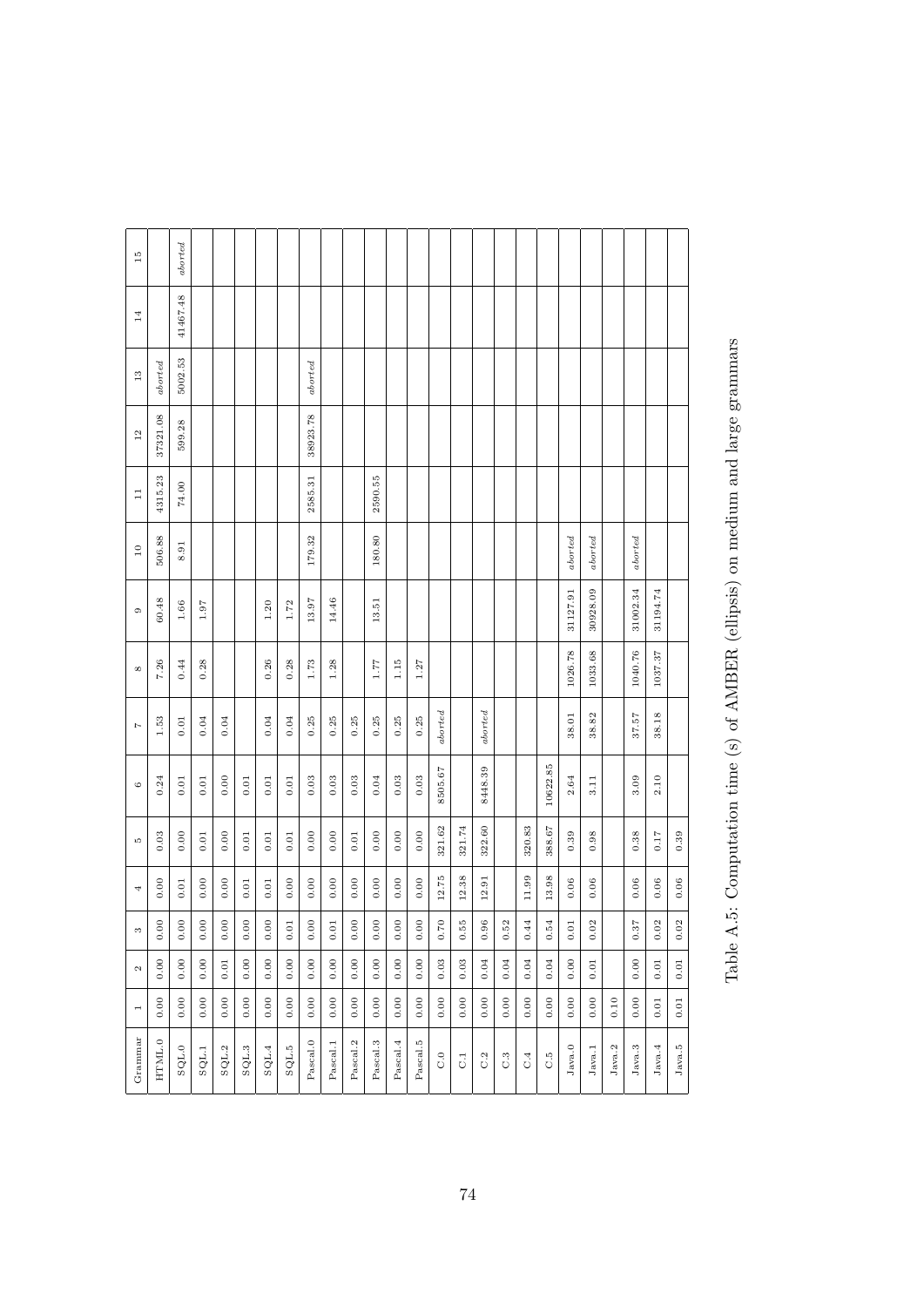| Length          | HTML.0 | $\mathrm{SQL.0}$ | Pascal.0 | $\rm C.0$ | Java.0 |
|-----------------|--------|------------------|----------|-----------|--------|
| $\mathbf 1$     |        |                  |          |           |        |
| $\,2$           |        |                  |          |           |        |
| 3               |        |                  |          |           |        |
| $\overline{4}$  |        |                  |          | 6252      |        |
| $\overline{5}$  |        |                  |          | 6252      |        |
| $6\phantom{1}6$ |        |                  |          | 6252      |        |
| $\overline{7}$  |        |                  |          | 6252      |        |
| $\,$ 8 $\,$     |        |                  |          |           | 6520   |
| 9               |        |                  |          |           | 6524   |
| $10\,$          |        |                  | 6192     |           | 6524   |
| 11              | 5992   | 6060             | 6192     |           | 6520   |
| 12              | 5992   | 6064             | 6192     |           |        |
| 13              | 5996   | 6064             | 6192     |           |        |
| 14              | 5996   | 6060             | 6204     |           |        |
| $15\,$          | 5996   | 6060             |          |           |        |
| $16\,$          | 5992   | 6064             |          |           |        |
| 17              | 5996   |                  |          |           |        |
| 18              | 5996   |                  |          |           |        |

Table A.6: Memory usage (KB) of AMBER (default) on unambiguous medium and large grammars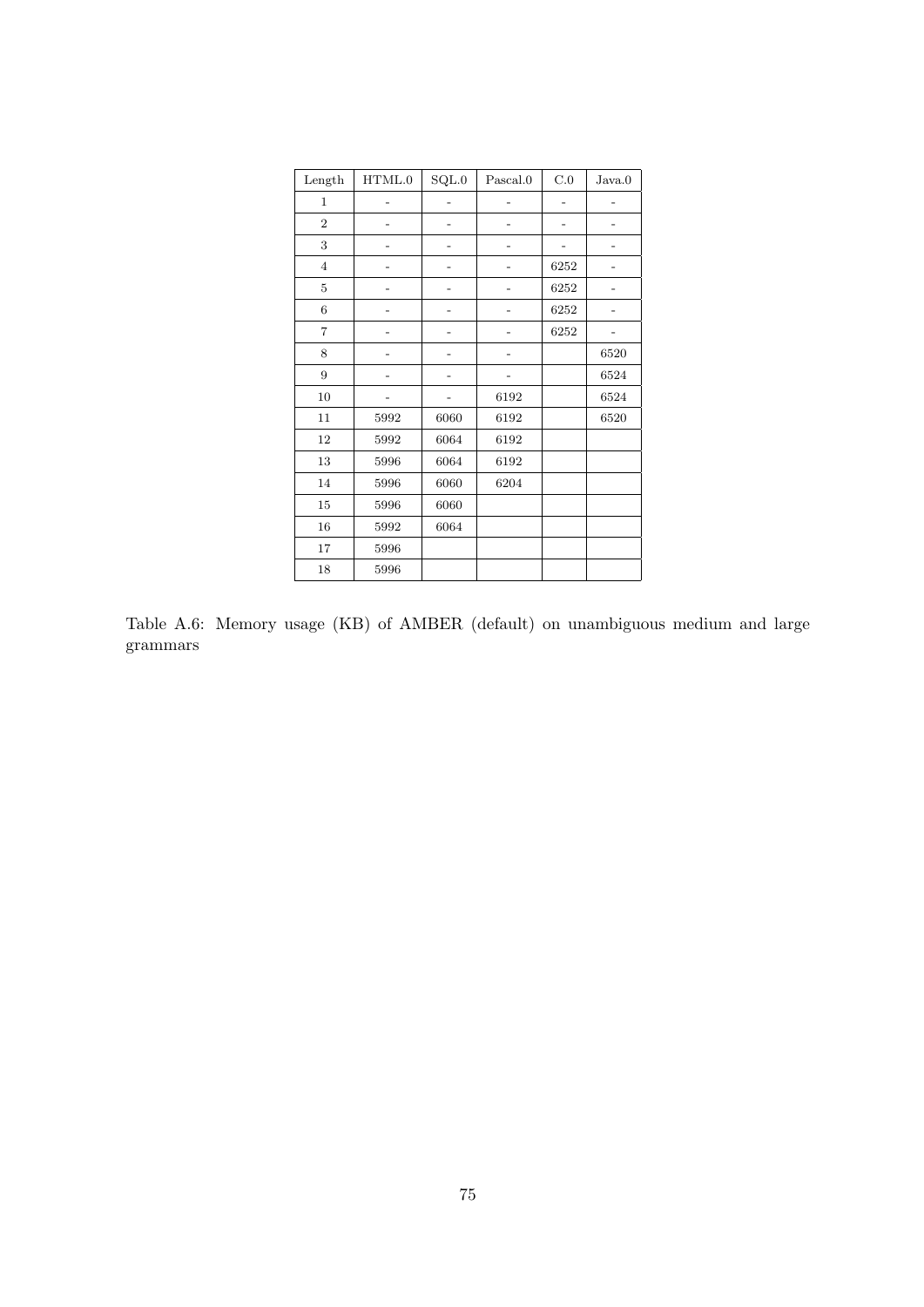| Length         | HTML.0           | SQL.0            | Pascal.0         | C.0              | Java.0           |
|----------------|------------------|------------------|------------------|------------------|------------------|
| $\mathbf{1}$   | $\boldsymbol{0}$ | $\overline{0}$   | $\boldsymbol{0}$ | 0                | $\boldsymbol{0}$ |
| $\overline{2}$ | $\mathbf{0}$     | $\overline{0}$   | $\boldsymbol{0}$ | $\boldsymbol{0}$ | $\boldsymbol{0}$ |
| 3              | $\boldsymbol{0}$ | $\overline{0}$   | $\overline{0}$   | $\boldsymbol{0}$ | $\boldsymbol{0}$ |
| $\overline{4}$ | $\mathbf{0}$     | $\overline{0}$   | $\boldsymbol{0}$ | 6252             | $\overline{0}$   |
| 5              | $\boldsymbol{0}$ | $\boldsymbol{0}$ | $\overline{0}$   | 6256             | $\boldsymbol{0}$ |
| 6              | $\mathbf{0}$     | $\boldsymbol{0}$ | $\boldsymbol{0}$ | 6256             | 6524             |
| $\overline{7}$ | 5996             | $\boldsymbol{0}$ | $\boldsymbol{0}$ |                  | 6520             |
| 8              | 5992             | $\boldsymbol{0}$ | 6192             |                  | 6520             |
| 9              | 5992             | 6064             | 6196             |                  | 6524             |
| 10             | 5996             | 6064             | 6196             |                  |                  |
| 11             | 5996             | 6060             | 6192             |                  |                  |
| 12             | 5996             | 6064             | 6204             |                  |                  |
| 13             |                  | 6060             |                  |                  |                  |
| 14             |                  | 6072             |                  |                  |                  |

Table A.7: Memory usage (KB) of AMBER (ellipsis) on unambiguous medium and large grammars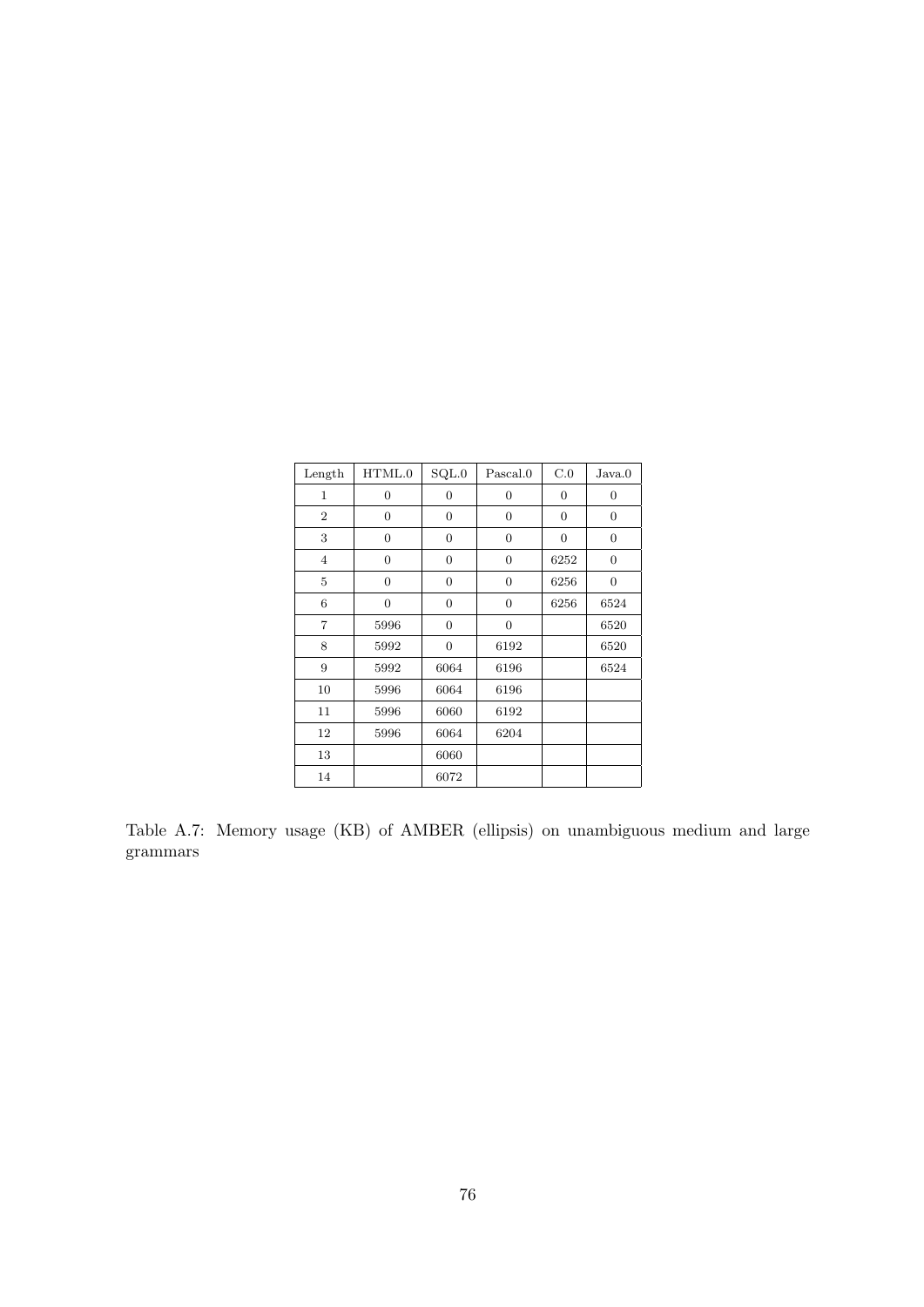## A.3 Termination

| Grammar          | Ambig.        |           | Default        | Ellipsis  | Fastest        |                          |
|------------------|---------------|-----------|----------------|-----------|----------------|--------------------------|
|                  |               | Time(s)   | Max length     | Time(s)   | Max length     |                          |
| HTML.0           | no            | $>15$ h.  | 18             | $>$ 15 h. | 12             | $\overline{\phantom{a}}$ |
| SQL.0            | no            | $>$ 15 h. | 16             | $>$ 15 h. | 13             |                          |
| SQL.1            | yes           | 3478.18   | 15             | 2.31      | 9              | Ellipsis                 |
| $\mathrm{SQL.2}$ | yes           | 0.00      | $\overline{7}$ | 0.05      | $\overline{7}$ | Default                  |
| SQL.3            | yes           | 0.02      | 6              | 0.03      | 6              | Default                  |
| SQL.4            | yes           | 0.19      | 9              | 1.53      | 9              | Default                  |
| SQL.5            | yes           | 4.28      | 11             | 2.07      | 9              | Ellipsis                 |
| Pascal.0         | no            | $>$ 15 h. | 13             | $>15$ h.  | 11             |                          |
| Pascal.1         | yes           | 0.63      | 9              | 16.03     | 9              | Default                  |
| Pascal.2         | yes           | 0.03      | $\overline{7}$ | 0.29      | $\overline{7}$ | Default                  |
| Pascal.3         | yes           | 53.11     | 11             | 2786.92   | 11             | Default                  |
| Pascal.4         | yes           | 0.11      | 8              | 1.43      | 8              | Default                  |
| Pascal.5         | yes           | 0.12      | 8              | 1.55      | 8              | Default                  |
| C.0              | $\mathbf{no}$ | $>15$ h.  | $\overline{7}$ | $>15$ h.  | $6\phantom{1}$ |                          |
| C.1              | yes           | 60.29     | $\overline{5}$ | 334.70    | 5              | Default                  |
| C.2              | yes           | $>15$ h.  | $\overline{7}$ | $>$ 15 h. | 6              |                          |
| C.3              | yes           | 0.35      | 3              | 0.56      | 3              | Default                  |
| C.4              | yes           | 60.57     | 5              | 333.30    | 5              | Default                  |
| C.5              | yes           | 1622.29   | 6              | 11026.08  | 6              | Default                  |
| Java.0           | no            | $>15$ h.  | 11             | $>15$ h.  | 9              |                          |
| Java.1           | yes           | $>15$ h.  | 11             | $>15$ h.  | 9              | $\overline{\phantom{0}}$ |
| Java.2           | yes           | 0.00      | $\mathbf{1}$   | 0.00      | $\mathbf{1}$   | $\overline{a}$           |
| Java.3           | yes           | 7562.72   | 11             | $>15$ h.  | 9              | Default                  |
| Java.4           | yes           | 26.36     | $\overline{9}$ | 32272.65  | 9              | Default                  |
| Java.5           | yes           | 0.32      | $\overline{7}$ | 0.48      | 5              | Default                  |

Table A.8: Termination time (s) of AMBER on medium and large grammars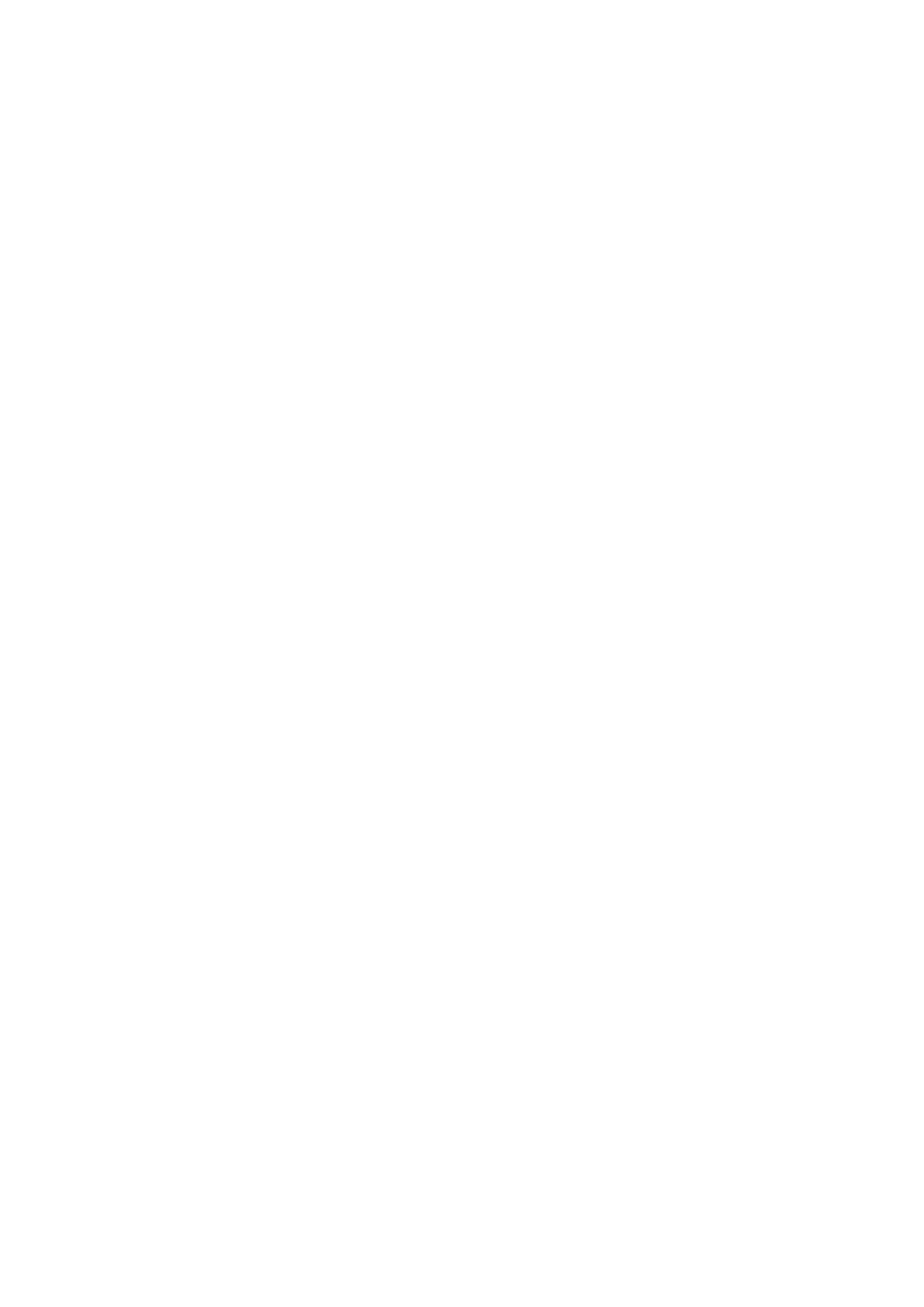# Appendix B Results: MSTA

### B.1 Accuracy

| Grammar        | Report                    |
|----------------|---------------------------|
| $\mathbf{1}$   | not LR(k) for $k < 12$    |
| $\overline{2}$ | not LR $(k)$ for $k < 12$ |
| 3              | not LR $(k)$ for $k < 15$ |
| $\overline{4}$ | not LR $(k)$ for $k < 51$ |
| 5              | not LR $(k)$ for $k < 51$ |
| 6              | not LR(k) for $k < 32$    |
| 10             | not LR $(k)$ for $k < 13$ |
| 11             | not LR $(k)$ for $k < 10$ |
| 12             | not LR(k) for $k < 9$     |
| 13             | not LR $(k)$ for $k < 10$ |
| 14             | not LR $(k)$ for $k < 11$ |
| 18             | not LR(k) for $k < 27$    |
| 21             | not LR $(k)$ for $k < 10$ |
| 22             | not LR(k) for $k < 12$    |
| 23             | not LR $(k)$ for $k < 25$ |
| 25             | not LR(k) for $k < 12$    |
| 27             | not LR $(k)$ for $k < 16$ |
| 29             | not LR $(k)$ for $k < 9$  |
| 30             | not LR $(k)$ for $k < 13$ |
| 31             | not LR $(k)$ for $k < 10$ |
| 32             | not LR(k) for $k < 9$     |
| 33             | not LR $(k)$ for $k < 51$ |
| 34             | not LR $(k)$ for $k < 18$ |
| 38             | not LR $(k)$ for $k < 12$ |

| Grammar | Report                    |
|---------|---------------------------|
| 39      | not LR $(k)$ for $k < 14$ |
| 41      | not LR $(k)$ for $k < 51$ |
| 42      | not LR $(k)$ for $k < 39$ |
| 43      | not LR $(k)$ for $k < 11$ |
| 44      | not LR $(k)$ for $k < 17$ |
| 46      | not LR $(k)$ for $k < 51$ |
| 48      | not LR $(k)$ for $k < 15$ |
| 49      | not LR $(k)$ for $k < 11$ |
| 50      | not LR $(k)$ for $k < 17$ |
| 51      | not LR(k) for $k < 51$    |
| 52      | not LR $(k)$ for $k < 51$ |
| 53      | not LR $(k)$ for $k < 51$ |
| 55      | not LR $(k)$ for $k < 11$ |
| 56      | not LR $(k)$ for $k < 51$ |
| 59      | not LR $(k)$ for $k < 51$ |
| 60      | not LR $(k)$ for $k < 32$ |
| 61      | not LR $(k)$ for $k < 51$ |
| 62      | not LR $(k)$ for $k < 49$ |
| 63      | not LR $(k)$ for $k < 13$ |
| 64      | not LR(k) for $k < 10$    |
| 66      | not LR $(k)$ for $k < 51$ |
| 67      | not LR $(k)$ for $k < 10$ |
| 68      | not LR(k) for $k < 9$     |
| 84      | not LR $(k)$ for $k < 51$ |

Table B.1: Results of MSTA on ambiguous small grammars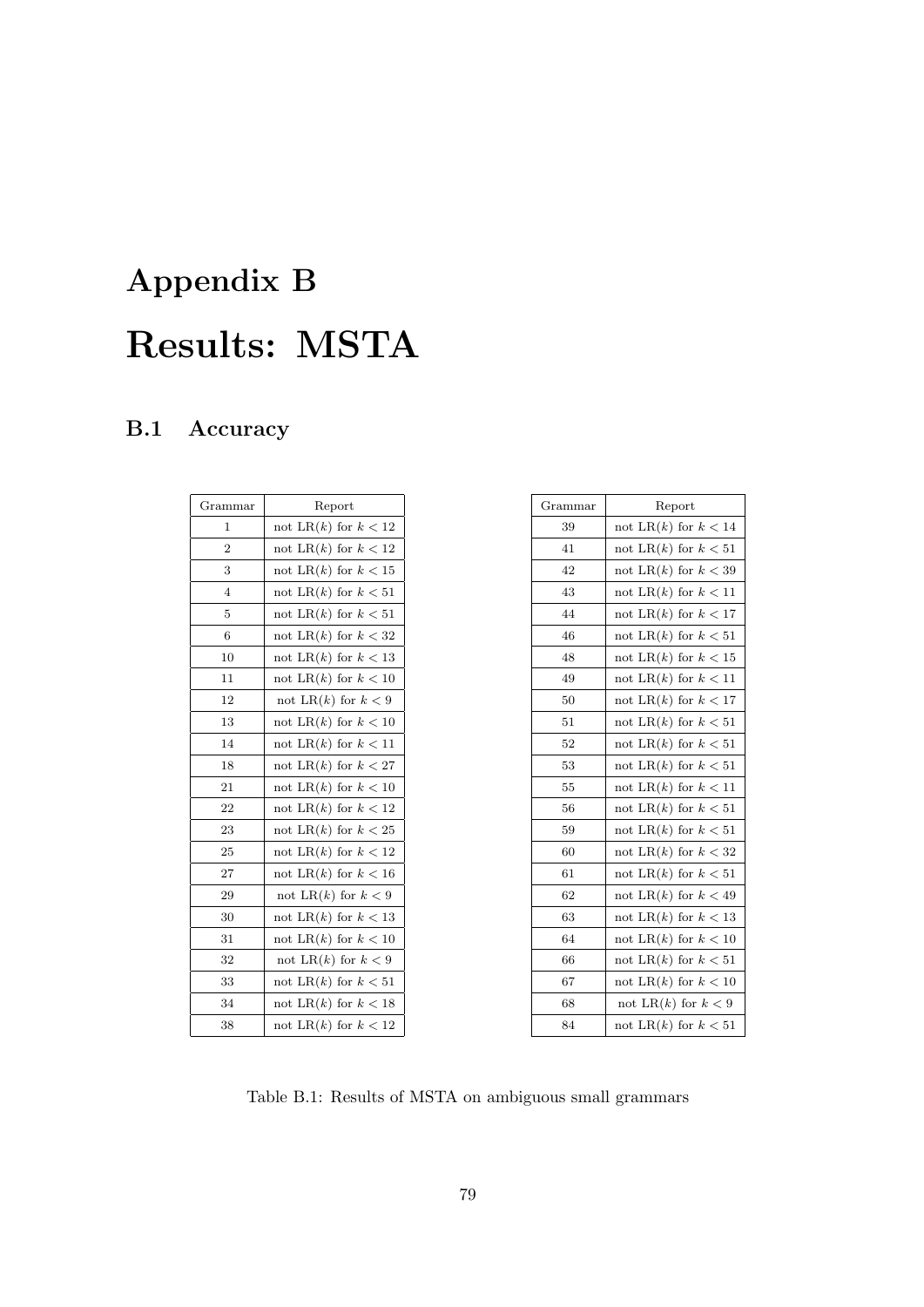| Grammar | Report                 |
|---------|------------------------|
| 7       | LR(1)                  |
| 8       | LR(1)                  |
| 9       | LR(1)                  |
| 15      | not LR(k) for $k < 14$ |
| 16      | LR(1)                  |
| 17      | LR(1)                  |
| 19      | LR(1)                  |
| 20      | LR(1)                  |
| 24      | LR(1)                  |
| 26      | LR(1)                  |
| 28      | LR(1)                  |
| 35      | LR(1)                  |
| 36      | LR(1)                  |
| 37      | LR(1)                  |
| 40      | LR(1)                  |
| 45      | LR(3)                  |
| 47      | not LR(k) for $k < 24$ |
| 54      | LR(1)                  |

÷.

| Grammar | Report                    |
|---------|---------------------------|
| 57      | not LR $(k)$ for $k < 51$ |
| 58      | LR(1)                     |
| 65      | LR(1)                     |
| 69      | not LR(k) for $k < 11$    |
| 70      | LR(1)                     |
| 71      | LR(1)                     |
| 72      | LR(1)                     |
| 73      | not LR $(k)$ for $k < 13$ |
| 74      | LR(1)                     |
| 75      | LR(1)                     |
| 76      | not LR $(k)$ for $k < 7$  |
| 77      | not LR $(k)$ for $k < 11$ |
| 78      | LR(1)                     |
| 79      | LR(1)                     |
| 80      | not LR(k) for $k < 51$    |
| 81      | not LR $(k)$ for $k < 14$ |
| 82      | LR(1)                     |
| 83      | LR(1)                     |

Table B.2: Results of MSTA on unambiguous small grammars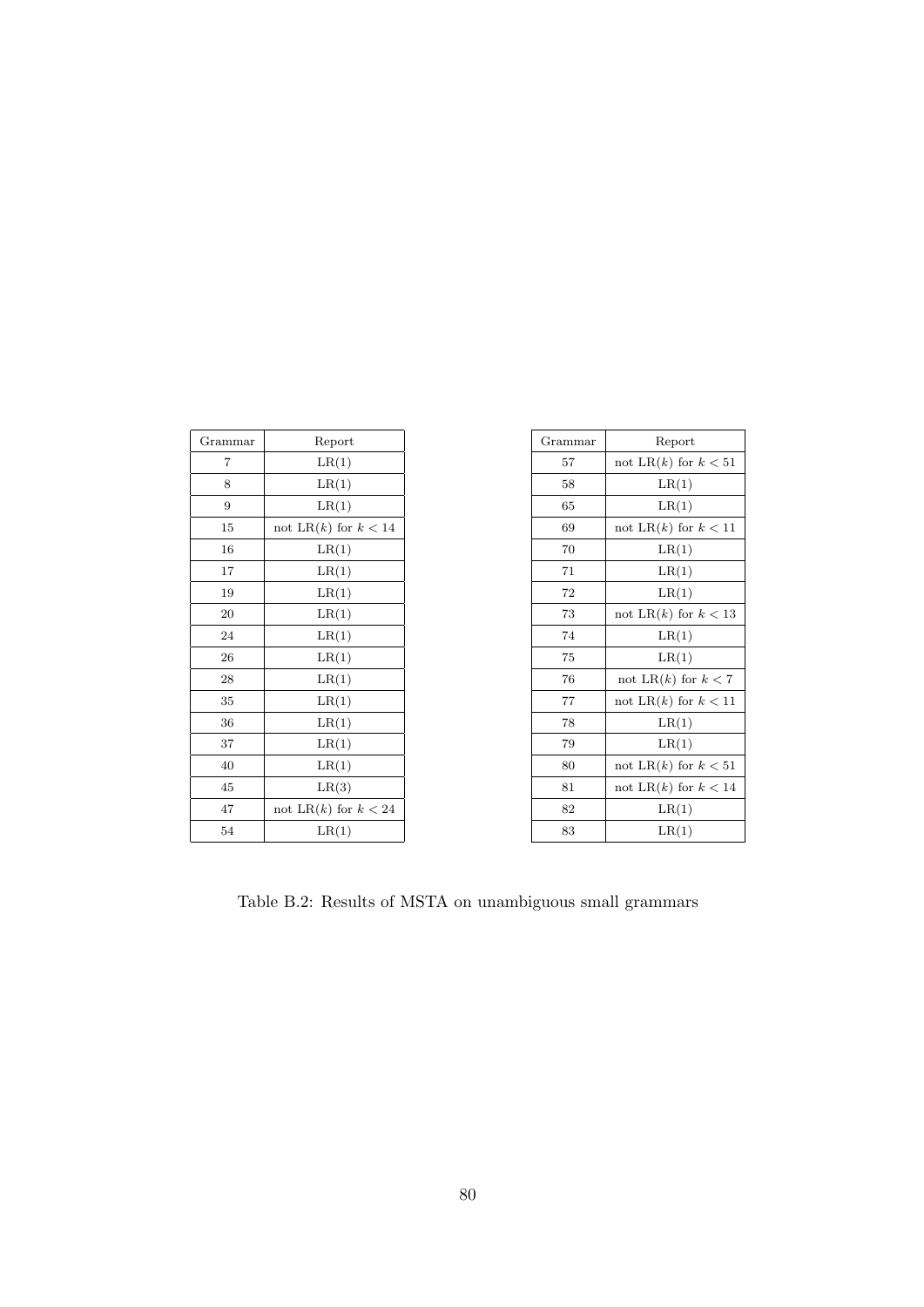#### B.2 Performance

| Grammar          | $\mathbf 1$ | $\overline{2}$ | 3        | $\overline{4}$ | 5       | 6        | 7       |
|------------------|-------------|----------------|----------|----------------|---------|----------|---------|
| HTML.0           | 0.02        |                |          |                |         |          |         |
| SQL.0            | 0.06        |                |          |                |         |          |         |
| SQL.1            | 0.07        | $0.08\,$       | 2.38     | 23.13          | 1223.62 | 25817.44 | aborted |
| SQL.2            | 0.12        | 0.08           | 1.59     | 25.09          | 1323.08 | 28553.91 | aborted |
| $\mathrm{SQL}.3$ | 0.04        | 0.08           | 2.08     | 38.05          | 2346.33 | aborted  |         |
| $\mathrm{SQL}.4$ | 0.03        | 0.09           | 1.77     | 23.00          | 1204.38 | 26046.56 | aborted |
| SQL.5            | 0.05        | 0.09           | 3.23     | 82.04          | 7313.19 | aborted  |         |
| Pascal.0         | 0.13        |                |          |                |         |          |         |
| Pascal.1         | 0.12        | 8.45           | 9335.29  | aborted        |         |          |         |
| Pascal.2         | 0.14        | 7.63           | 9276.70  | aborted        |         |          |         |
| Pascal.3         | 0.14        | 8.22           | 12465.26 | aborted        |         |          |         |
| Pascal.4         | 0.13        | 6.47           | 10005.75 | aborted        |         |          |         |
| Pascal.5         | 0.14        | 6.28           | 10356.06 | aborted        |         |          |         |
| C.0              | 0.38        |                |          |                |         |          |         |
| C.1              | 0.37        | 18.25          | 9107.87  | aborted        |         |          |         |
| C.2              | 0.45        | 20.59          | 14518.07 | aborted        |         |          |         |
| C.3              | 0.55        | 17.95          | 9197.41  | aborted        |         |          |         |
| C.4              | 0.39        | 17.92          | 9207.10  | aborted        |         |          |         |
| C.5              | 0.44        | 18.17          | 9633.65  | aborted        |         |          |         |
| Java.0           | 1.14        |                |          |                |         |          |         |
| Java.1           | 1.31        | 173.11         | aborted  |                |         |          |         |
| Java.2           | 1.20        | 107.98         | aborted  |                |         |          |         |
| Java.3           | 1.18        | 91.91          | aborted  |                |         |          |         |
| Java.4           | 1.06        | 109.80         | aborted  |                |         |          |         |
| Java.5           | 1.19        | 91.95          | aborted  |                |         |          |         |

Table B.3: Computation time (s) of MSTA on medium and large grammars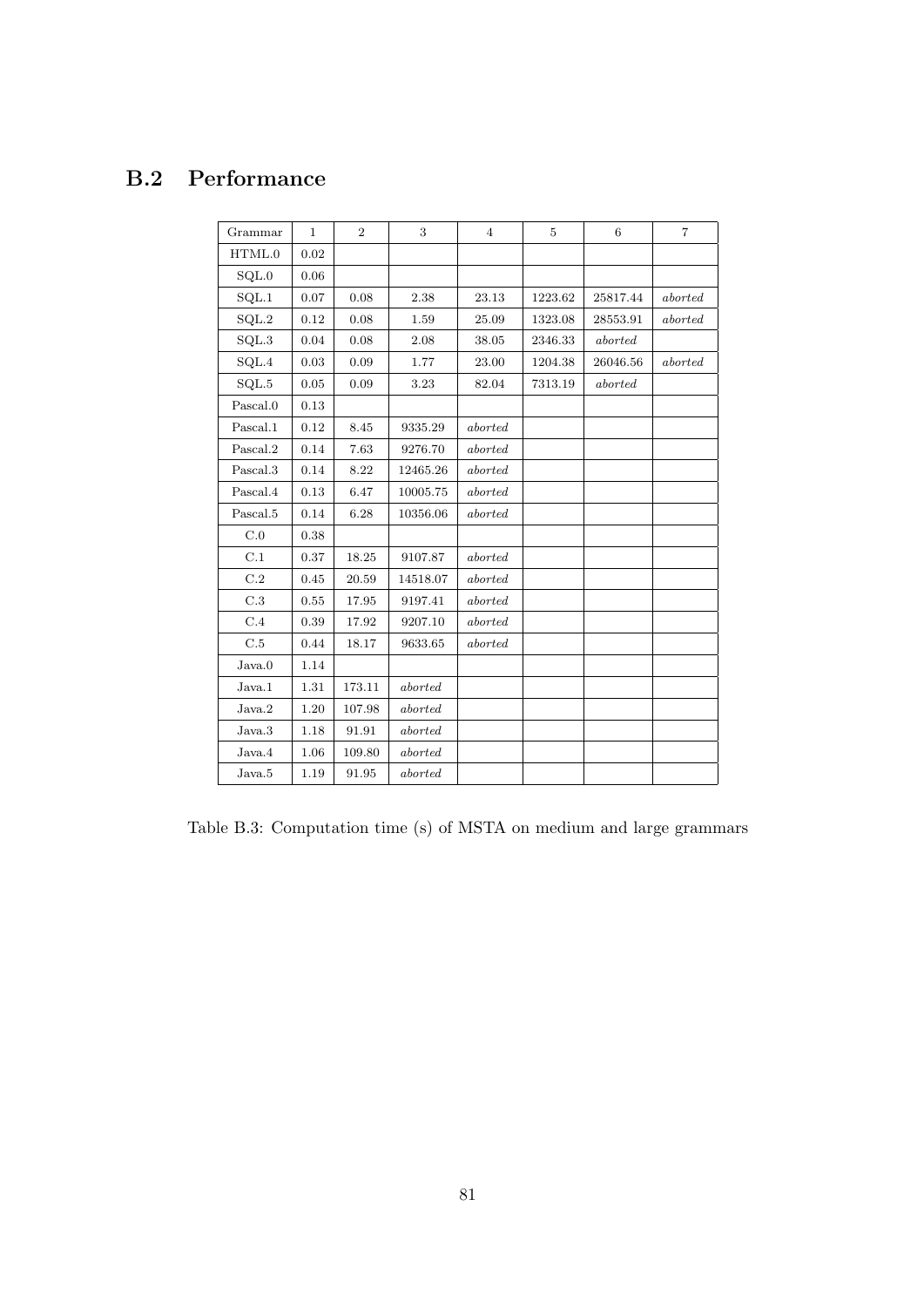| Grammar  | $\mathbf{1}$   | $\overline{2}$ | 3      | $\overline{4}$ | $\overline{5}$ | 6     |
|----------|----------------|----------------|--------|----------------|----------------|-------|
| HTML.0   | $\overline{a}$ |                |        |                |                |       |
| SQL.0    | $\overline{a}$ |                |        |                |                |       |
| SQL.1    |                |                | 2540   | 3132           | 6304           | 29356 |
| SQL.2    |                |                | 2536   | 3140           | 6440           | 32024 |
| SQL.3    | $\overline{a}$ |                | 2404   | 3240           | 8004           |       |
| SQL.4    |                |                | 2540   | 3128           | 6308           | 29004 |
| SQL.5    |                |                | 2800   | 4180           | 11752          |       |
| Pascal.0 |                |                |        |                |                |       |
| Pascal.1 |                | 7460           | 112888 |                |                |       |
| Pascal.2 | -              | 7752           | 117056 |                |                |       |
| Pascal.3 |                | 8760           | 154608 |                |                |       |
| Pascal.4 |                | 7328           | 112668 |                |                |       |
| Pascal.5 | $\overline{a}$ | 7328           | 113784 |                |                |       |
| C.0      |                |                |        |                |                |       |
| C.1      |                | 6108           | 56712  |                |                |       |
| C.2      |                | 6384           | 59936  |                |                |       |
| C.3      |                | 6116           | 56600  |                |                |       |
| C.4      |                | 6124           | 56716  |                |                |       |
| C.5      | $\overline{a}$ | 6196           | 59096  |                |                |       |
| Java.0   | 4304           |                |        |                |                |       |
| Java.1   | 3980           | 29740          |        |                |                |       |
| Java.2   | 3708           | 17176          |        |                |                |       |
| Java.3   | 4104           | 15312          |        |                |                |       |
| Java.4   | 4472           | 24412          |        |                |                |       |
| Java.5   | 3976           | 15172          |        |                |                |       |

Table B.4: Memory consumption (KB) of MSTA on medium and large grammars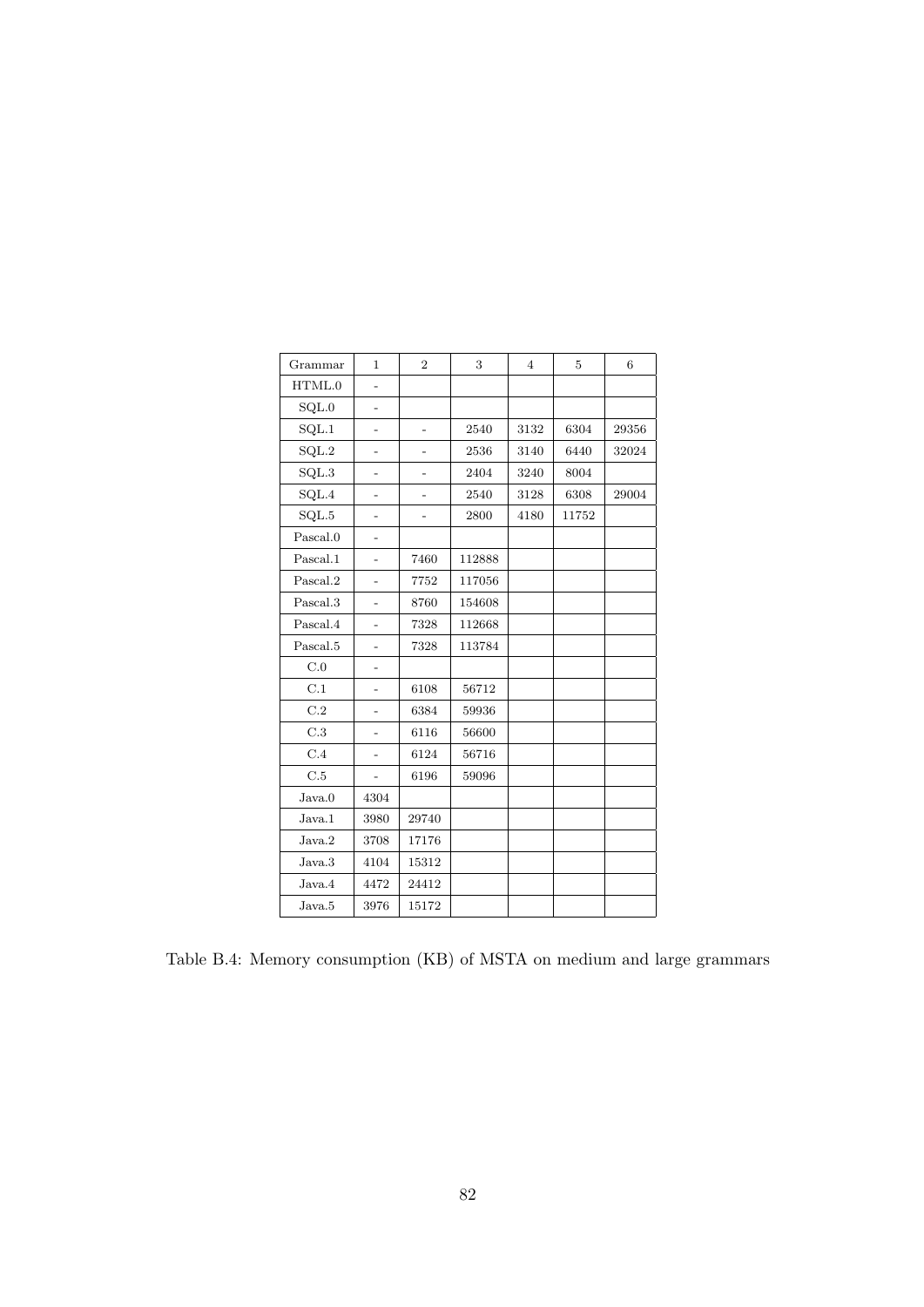### B.3 Termination

| Grammar  | Ambig. | Default   |                |
|----------|--------|-----------|----------------|
|          |        | Time(s)   | Max k          |
| HTML.0   | no     | 0.02      | 1              |
| SQL.0    | no     | 0.06      | 1              |
| SQL.1    | yes    | $>15$ h.  | 6              |
| SQL.2    | yes    | $>15$ h.  | 6              |
| SQL.3    | yes    | $>$ 15 h. | 6              |
| SQL.4    | yes    | $>$ 15 h. | 6              |
| SQL.5    | yes    | $>15$ h.  | 6              |
| Pascal.0 | no     | 0.13      | 1              |
| Pascal.1 | yes    | $>$ 15 h. | 3              |
| Pascal.2 | yes    | $>$ 15 h. | 3              |
| Pascal.3 | yes    | $>$ 15 h. | 3              |
| Pascal.4 | yes    | $>15$ h.  | 3              |
| Pascal.5 | yes    | $>15$ h.  | 3              |
| C.0      | no     | 0.38      | 1              |
| C.1      | yes    | $>$ 15 h. | 3              |
| C.2      | yes    | $>$ 15 h. | 3              |
| C.3      | yes    | $>15$ h.  | 3              |
| C.4      | yes    | $>$ 15 h. | 3              |
| C.5      | yes    | $>15$ h.  | 3              |
| Java.0   | no     | 1.14      | 1              |
| Java.1   | yes    | $>15$ h.  | $\overline{2}$ |
| Java.2   | yes    | $>15$ h.  | $\overline{2}$ |
| Java.3   | yes    | $>$ 15 h. | $\overline{2}$ |
| Java.4   | yes    | $>$ 15 h. | $\overline{2}$ |
| Java.5   | yes    | $>15$ h.  | $\overline{2}$ |

Table B.5: Termination time (s) of MSTA on medium and large grammars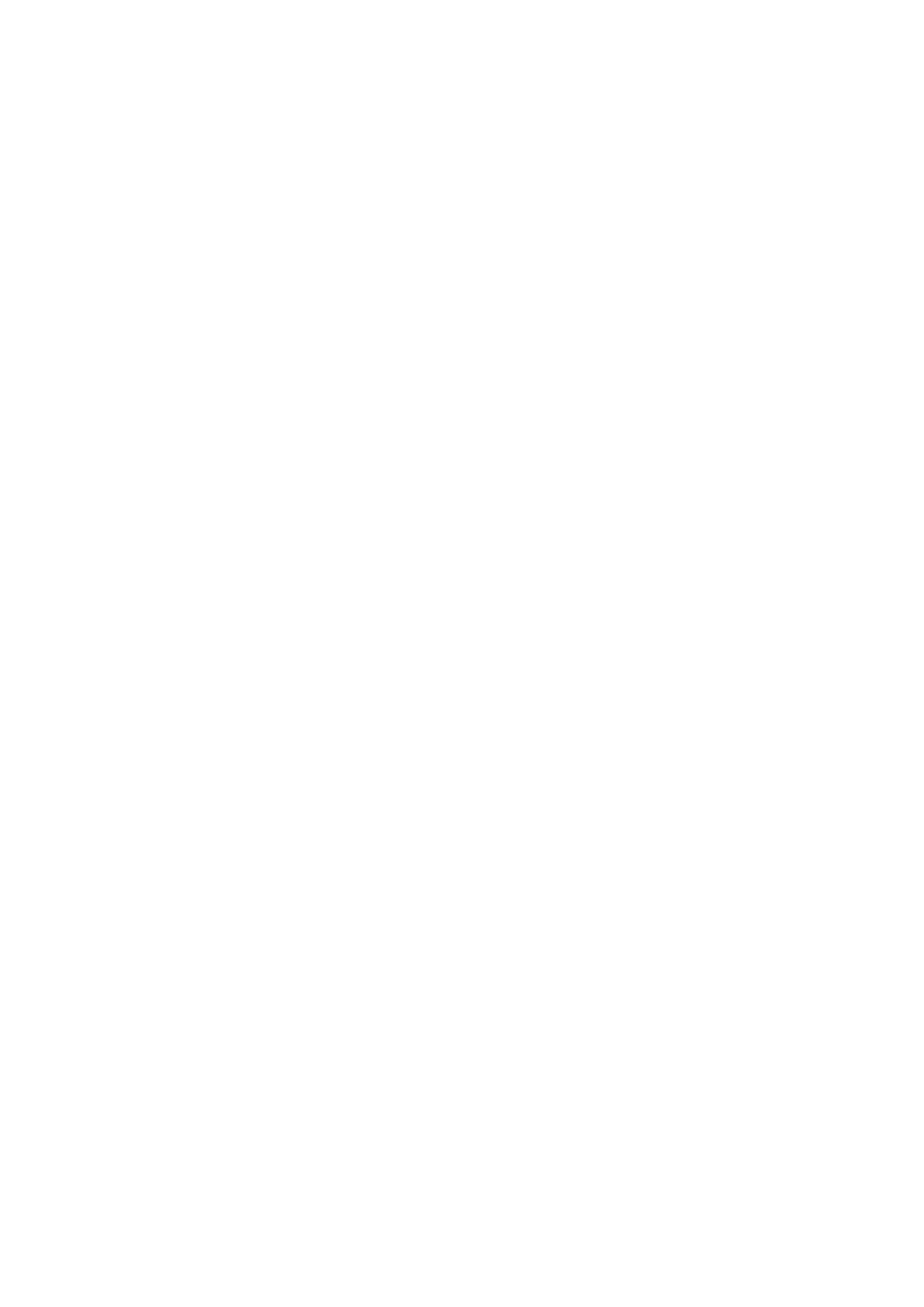# Appendix C Results: Schmitz' method

### C.1 Accuracy

| Grammar        | $\#$ A           | LR(0)            | SLR(1)         | LR(1)                   |
|----------------|------------------|------------------|----------------|-------------------------|
| $\,1$          | 3                | $\overline{4}$   | $\overline{4}$ | $\bf 4$                 |
| $\overline{2}$ | 3                | $\overline{4}$   | $\overline{4}$ | $\bf 4$                 |
| 3              | $\boldsymbol{2}$ | $\mathbf{1}$     | $\mathbf{1}$   | $\mathbf{1}$            |
| $\overline{4}$ | $\mathbf{1}$     | $\mathbf{1}$     | $\,1$          | $\mathbf{1}$            |
| 5              | 3                | 3                | 3              | 3                       |
| $\,6$          | $\boldsymbol{2}$ | $\mathbf{1}$     | $\,1$          | $\mathbf{1}$            |
| 10             | $\overline{2}$   | 6                | 6              | $\bf 5$                 |
| 11             | $\bf 5$          | $\bf 5$          | $\bf 5$        | $\sqrt{2}$              |
| 12             | $\overline{4}$   | 9                | 9              | 9                       |
| 13             | $\overline{2}$   | $\sqrt{2}$       | $\overline{2}$ | $\overline{2}$          |
| 14             | $\,6$            | $\,6$            | $\,6$          | $\mathbf 5$             |
| 18             | $\mathbf{1}$     | $\mathbf{1}$     | $\,1$          | $\mathbf{1}$            |
| 21             | $\,6$            | 20               | 12             | 10                      |
| 22             | $\bf 5$          | 8                | 8              | 8                       |
| $\bf 23$       | $\mathbf{1}$     | $\overline{2}$   | $\overline{2}$ | $\,2$                   |
| 25             | $\boldsymbol{2}$ | 3                | 3              | $\,3$                   |
| $27\,$         | $\boldsymbol{2}$ | $\overline{2}$   | $\overline{2}$ | $\overline{\mathbf{2}}$ |
| 29             | $\,1$            | $\mathbf{1}$     | $\,1$          | $\,1$                   |
| 30             | $\overline{2}$   | 6                | 6              | $\bf 5$                 |
| 31             | $\bf 5$          | $\bf 5$          | $\overline{5}$ | $\overline{2}$          |
| 32             | $\overline{4}$   | $\boldsymbol{9}$ | 9              | $\boldsymbol{9}$        |
| 33             | $\boldsymbol{2}$ | $\mathbf{1}$     | $\,1$          | $\,1$                   |
| 34             | 8                | $\,6$            | $\,6$          | $\,$ 6 $\,$             |
| 38             | $\boldsymbol{6}$ | 9                | 9              | 9                       |

| Grammar | # A            | LR(0)          | SLR(1)         | LR(1)          |
|---------|----------------|----------------|----------------|----------------|
| 39      | $\mathbf{1}$   | $\overline{2}$ | $\sqrt{2}$     | $\overline{2}$ |
| 41      | $\mathbf{1}$   | $\mathbf{1}$   | $\overline{1}$ | $\mathbf{1}$   |
| 42      | $\overline{4}$ | $\overline{4}$ | $\overline{4}$ | $\overline{4}$ |
| 43      | $\mathbf{1}$   | 3              | 3              | 3              |
| 44      | 3              | 6              | $\overline{6}$ | $\,6$          |
| 46      | 3              | $\overline{2}$ | $\overline{2}$ | $\overline{2}$ |
| $48\,$  | $\,1$          | $\mathbf{1}$   | $\mathbf{1}$   | $\,1$          |
| $49\,$  | $\bf 5$        | 9              | 9              | 9              |
| $50\,$  | $\,1$          | $\overline{4}$ | $\overline{4}$ | 3              |
| $51\,$  | $\,1$          | $\mathbf{1}$   | $\mathbf{1}$   | $\mathbf{1}$   |
| $52\,$  | $\,1$          | $\mathbf{1}$   | $\,1$          | $\,1$          |
| $53\,$  | $\,1$          | $\overline{2}$ | $\overline{2}$ | $\overline{2}$ |
| 55      | $\mathbf 1$    | $\mathbf{1}$   | $\mathbf{1}$   | $\mathbf{1}$   |
| 56      | $\mathbf 1$    | $\mathbf{1}$   | $\mathbf{1}$   | $\mathbf 1$    |
| $59\,$  | $\mathbf 1$    | 8              | $\overline{1}$ | $\mathbf{1}$   |
| 60      | 3              | 3              | 3              | 3              |
| 61      | $\,1$          | 5              | $\mathbf{1}$   | $\mathbf{1}$   |
| 62      | $\mathbf 1$    | 5              | 5              | 5              |
| 63      | 3              | 3              | 3              | 3              |
| 64      | $\overline{2}$ | 14             | 14             | 14             |
| 66      | $\,1$          | $\mathbf{1}$   | $\mathbf 1$    | $\,1$          |
| 67      | $\bf 5$        | 15             | 14             | 14             |
| 68      | $\,6$          | 18             | 15             | 15             |
| 84      | $\,1$          | $\mathbf 1$    | $\mathbf 1$    | $\,1$          |

Table C.1: Number of potential ambiguities reported by Schmitz method on ambiguous small grammars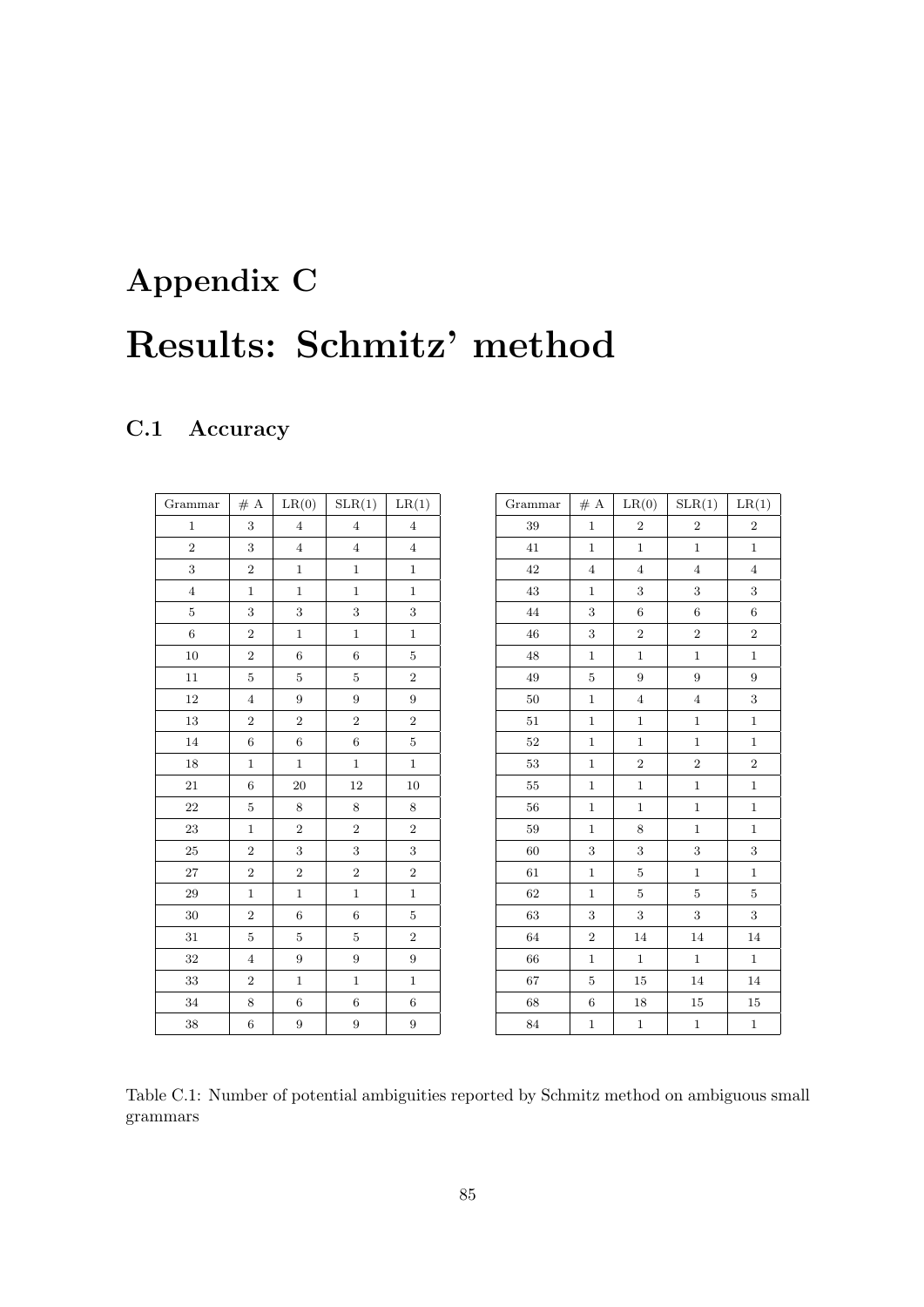| Grammar   | LR(0)       | SLR(1)       | LR(1) |
|-----------|-------------|--------------|-------|
| 7         |             |              |       |
| 8         |             |              |       |
| 9         |             |              |       |
| $15\,$    | $\mathbf 1$ | $\mathbf{1}$ |       |
| 16        |             |              |       |
| $17\,$    |             |              |       |
| 19        |             |              |       |
| $20\,$    |             |              |       |
| 24        |             |              |       |
| 26        |             |              |       |
| <b>28</b> |             |              |       |
| $35\,$    |             |              |       |
| 36        |             |              |       |
| 37        |             |              |       |
| 40        |             |              |       |
| $\rm 45$  |             |              |       |
| 47        |             |              |       |
| $54\,$    |             |              |       |

| Grammar | LR(0)          | SLR(1)         | LR(1)       |
|---------|----------------|----------------|-------------|
| 57      | $\mathbf 1$    | $\mathbf 1$    | $\mathbf 1$ |
| 58      | $\,6$          |                |             |
| 65      |                |                |             |
| 69      | $\overline{4}$ | $\overline{4}$ | $\,2$       |
| 70      | $\bf 5$        |                |             |
| 71      | $\bf 5$        |                |             |
| 72      | $\mathbf{1}$   | $\mathbf{1}$   |             |
| $73\,$  | 8              | 8              | 3           |
| 74      | 8              | 3              |             |
| $75\,$  |                |                |             |
| 76      | 14             | 13             | 12          |
| $77\,$  | $\mathbf 1$    | $\mathbf 1$    |             |
| 78      |                |                |             |
| 79      | $\mathbf 1$    | $\mathbf 1$    |             |
| 80      |                |                |             |
| 81      | 10             | 9              | 8           |
| 82      | $\mathbf 1$    | $\mathbf 1$    |             |
| 83      |                |                |             |

Table C.2: Number of potential ambiguities reported by Schmitz method on unambiguous small grammars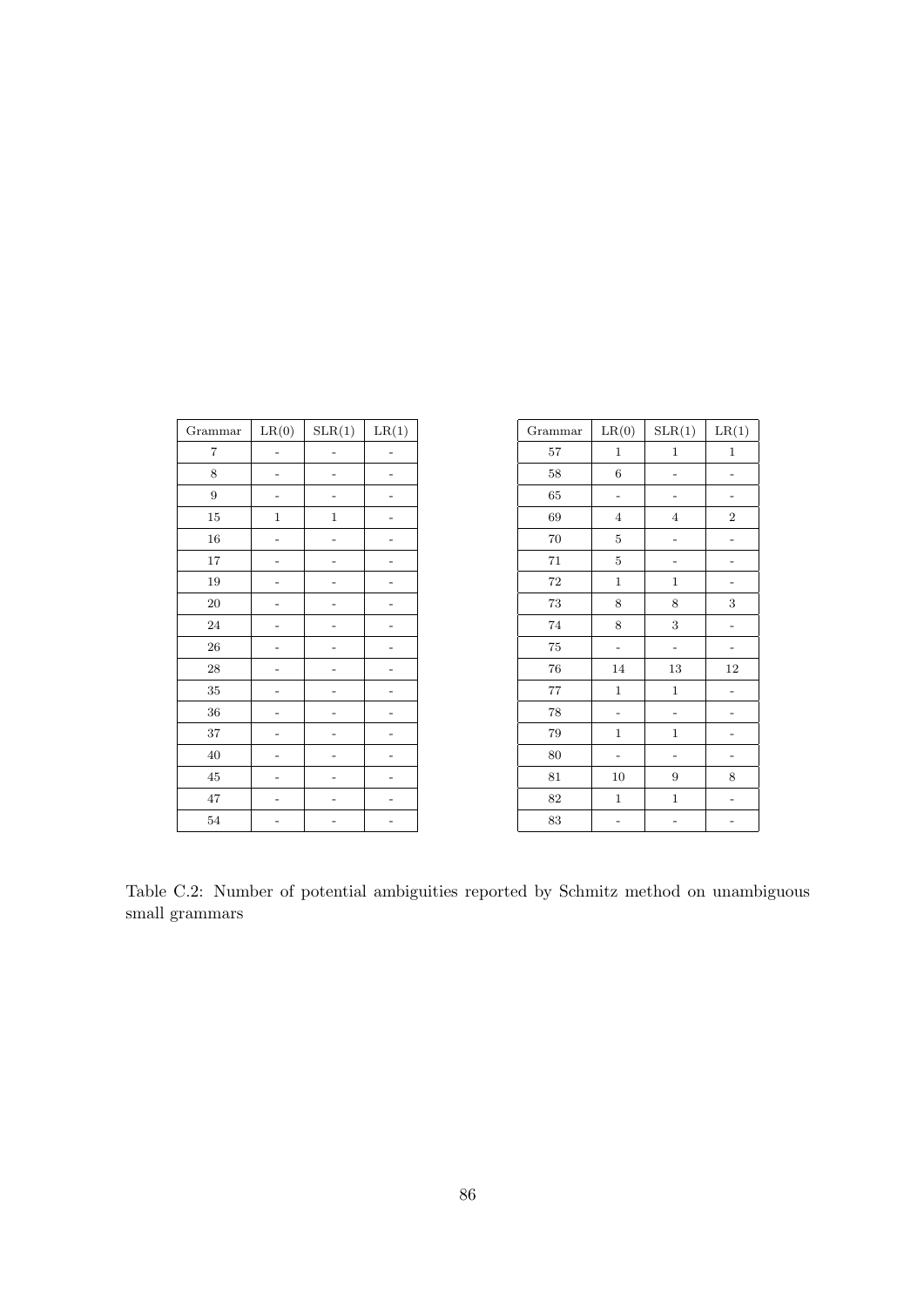| Grammar          | Amb. | LR(0)          | SLR(1)         | LR(1)          |
|------------------|------|----------------|----------------|----------------|
| HTML.0           | no   | 9              | 3              | $\overline{0}$ |
| SQL.0            | no   | $\overline{0}$ | $\overline{0}$ | $\overline{0}$ |
| SQL.1            | yes  | $\mathbf{1}$   | $\mathbf{1}$   | $\mathbf{1}$   |
| SQL.2            | yes  | 3              | 3              | 3              |
| SQL.3            | yes  | $\overline{4}$ | $\overline{4}$ | $\overline{4}$ |
| $\mathrm{SQL}.4$ | yes  | $\mathbf{1}$   | $\mathbf{1}$   | $\mathbf{1}$   |
| SQL.5            | yes  | 3              | 3              | 3              |
| Pascal.0         | no   | 228            | 36             | $\overline{0}$ |
| Pascal.1         | yes  | 236            | 38             | $\overline{2}$ |
| Pascal.2         | yes  | 232            | 38             | $\overline{2}$ |
| Pascal.3         | yes  | 235            | 37             | $\mathbf{1}$   |
| Pascal.4         | yes  | 229            | 37             | $\mathbf{1}$   |
| Pascal.5         | yes  | 229            | 37             | 3              |
| C.0              | no   | 3              | 3              | $\overline{0}$ |
| C.1              | yes  | $\overline{4}$ | $\overline{4}$ | $\mathbf{1}$   |
| C.2              | yes  | $\overline{4}$ | $\overline{4}$ | $\mathbf{1}$   |
| C.3              | yes  | 62             | 59             | 58             |
| C.4              | yes  | 56             | 56             | 55             |
| C.5              | yes  | 54             | 54             | Mem exc.       |
| Java.0           | no   | 160            | 129            | 0              |
| Java.1           | yes  | 163            | 132            | $\overline{2}$ |
| Java.2           | yes  | 273            | 236            | Mem exc.       |
| Java.3           | yes  | 163            | 132            | $\overline{2}$ |
| Java.4           | yes  | 169            | 138            | Mem exc.       |
| Java.5           | yes  | 165            | 134            | 5              |

Table C.3: Number of potential ambiguities reported by Schmitz method on medium and large grammars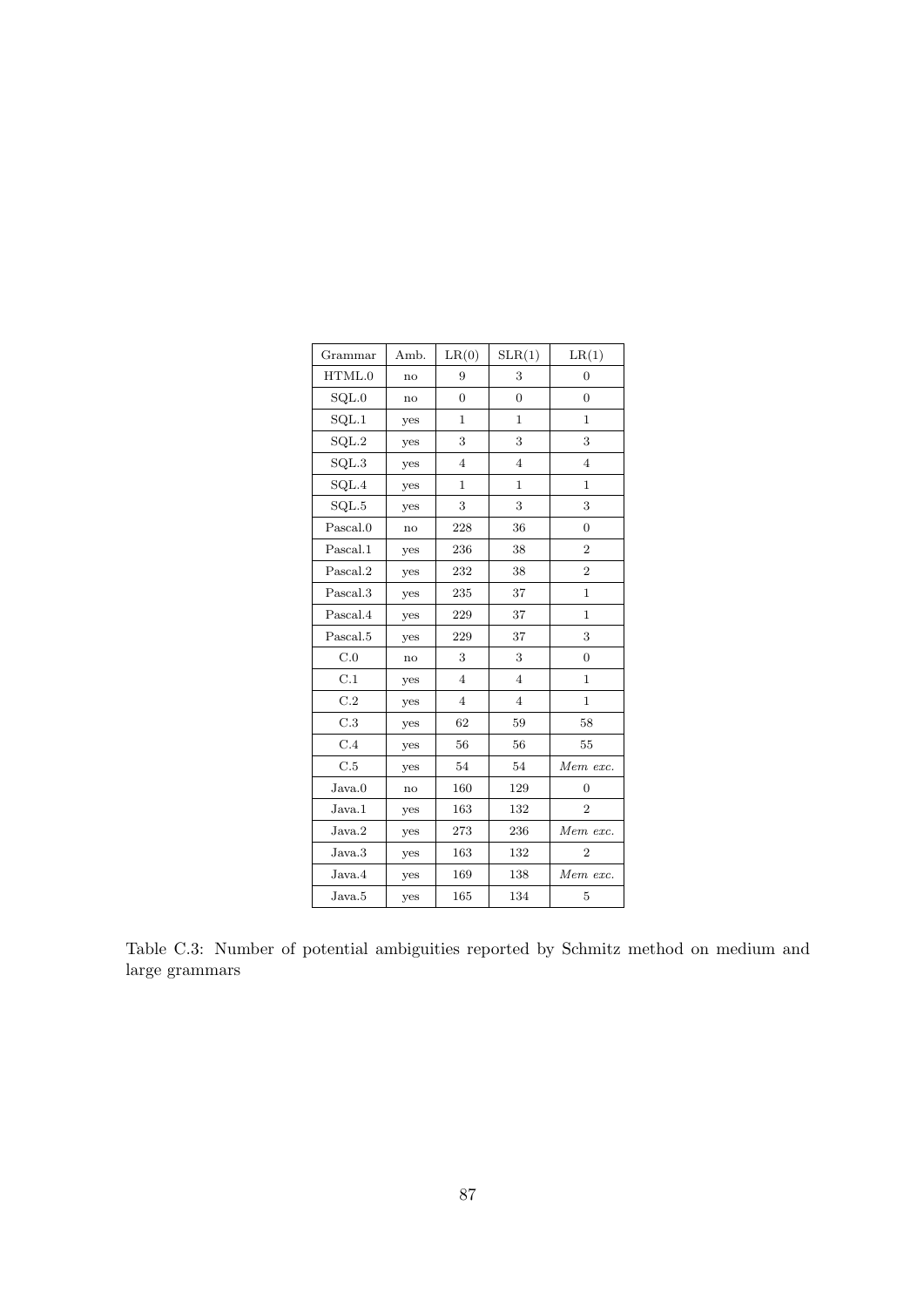#### C.2 Performance

|                               |            | LR(0)                    |            | SLR(1)                       |          | LR(1)                    |
|-------------------------------|------------|--------------------------|------------|------------------------------|----------|--------------------------|
| Grammar                       | Time $(s)$ | Mem (KB)                 | Time $(s)$ | Mem (KB)                     | Time(s)  | Mem (KB)                 |
| HTML.0                        | 0.02       |                          | 0.00       | $\overline{a}$               | 0.04     | $\overline{\phantom{0}}$ |
| SQL.0                         | 0.05       |                          | 0.01       |                              | 0.28     |                          |
| SQL.1                         | 0.02       | $\overline{a}$           | 0.02       | $\overline{a}$               | 0.31     | $\overline{\phantom{0}}$ |
| $\operatorname{SQL}.2$        | 0.09       |                          | 0.01       | $\overline{a}$               | 0.32     | $\qquad \qquad -$        |
| SQL.3                         | 0.02       | $\overline{a}$           | 0.01       | $\overline{a}$               | 0.32     | $\overline{\phantom{a}}$ |
| $\ensuremath{\mathrm{SQL}}.4$ | 0.05       |                          | 0.01       |                              | 0.29     |                          |
| $\mathrm{SQL.5}$              | 0.03       | $\overline{a}$           | 0.01       | $\overline{a}$               | 0.30     |                          |
| Pascal.0                      | 0.25       | $\overline{a}$           | 0.14       | $\overline{\phantom{m}}$     | 2.97     | 56748                    |
| Pascal.1                      | 0.25       |                          | 0.15       |                              | $3.35\,$ | 76948                    |
| $\operatorname{Pascal.2}$     | 0.28       |                          | 0.17       |                              | $3.43\,$ | 81056                    |
| Pascal.3                      | 0.28       |                          | 0.16       |                              | 2.52     | $64028\,$                |
| Pascal.4                      | 0.28       |                          | 0.16       | $\overline{a}$               | 3.29     | 91872                    |
| Pascal.5                      | 0.28       | $\overline{a}$           | 0.16       | $\overline{a}$               | 2.74     | 65868                    |
| C.0                           | 0.09       | $\overline{\phantom{0}}$ | 0.20       | $\overline{\phantom{0}}$     | 177.66   | 1564392                  |
| C.1                           | 0.15       |                          | 0.13       |                              | 182.84   | 1582620                  |
| C.2                           | 0.17       | $\overline{a}$           | 0.19       | $\overline{a}$               | 163.57   | 1603228                  |
| $\rm C.3$                     | 0.54       | $\overline{a}$           | 0.45       | $\overline{a}$               | 2165.17  | 3083368                  |
| C.4                           | 0.55       | $\overline{a}$           | 0.21       | $\overline{\phantom{0}}$     | 2461.39  | 3092424                  |
| C.5                           | $\rm 0.56$ |                          | $0.45\,$   |                              | Mem exc. | >3GB                     |
| Java.0                        | 1.47       | 64560                    | 1.19       | 59664                        | 2166.30  | 2579848                  |
| Java.1                        | 2.19       | 4072                     | 1.03       | $\overline{a}$               | 4796.19  | 2609176                  |
| Java.2                        | 0.99       | $\overline{a}$           | 0.49       |                              | Mem exc. | >3GB                     |
| Java.3                        | 1.25       | 68180                    | 0.90       | $\overline{a}$               | 1849.14  | 2645232                  |
| Java.4                        | 1.22       | 67372                    | 0.92       |                              | Mem exc. | >3GB                     |
| Java.5                        | 1.23       | 65904                    | 0.90       | $\qquad \qquad \blacksquare$ | 2153.50  | 2585276                  |

Table C.4: Performance of Schmitz method on medium and large grammars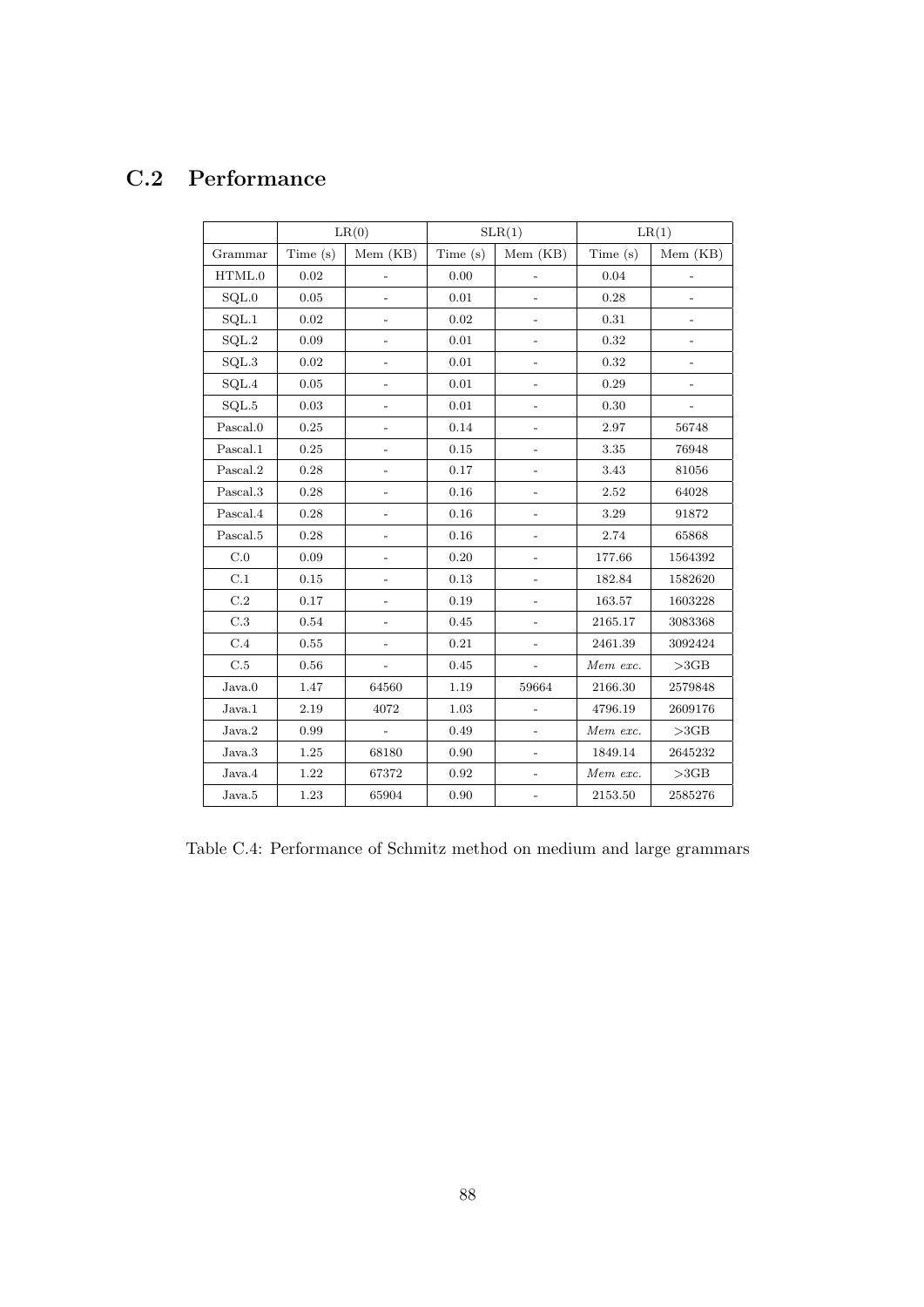## Appendix D

# Grammar collections

#### D.1 Small grammars

The following list contains the collection of small grammars that was used for the accuracy measurements. Grammar 1 - 50 were taken from Jampana's Master thesis [\[17\]](#page-65-0). Of all other grammars the author is referenced if it was taken from literature.

The following modifications were made to the grammars of Jampana:

- Grammars 3, 13, 23, 33, 41 and 43 are ambiguous, but were originally marked unambiguous.
- Grammar 20: removed duplicate production rule C->c
- Grammar 25: removed duplicate production rule A->AS
- Grammar 25: changed S->b to B->b

| Grammar 1: | Ambiguous              | $C->aDd$   |
|------------|------------------------|------------|
| Ambiguous  | $E->E*T$               | $D->bDc$   |
| $S->AB$    | $E->T$                 | $D->bc$    |
| $S->a$     | $T->T*F$               |            |
| $A->SB$    | $T->F$                 | Grammar 5: |
| $A->b$     | $F->(E)$               | Ambiguous  |
| $B->BA$    | $F - \ge a$            | $S->AB$    |
| $B->a$     |                        | $S->CD$    |
|            | Grammar 4:             | $S->EF$    |
| Grammar 2: | Ambiguous (inherently) | A->a       |
| Ambiguous  | $S->AB$                | $B->b$     |
| $E->E+E$   | $S->C$                 | $C->a$     |
| $E->E*E$   | A->aAb                 | $D->b$     |
| $E->(E)$   | $A$ ->ab               | $E->a$     |
| $E->a$     | B->cBd                 | $F->b$     |
|            | $B - > c d$            |            |
| Grammar 3: | C->aCd                 | Grammar 6: |
|            |                        |            |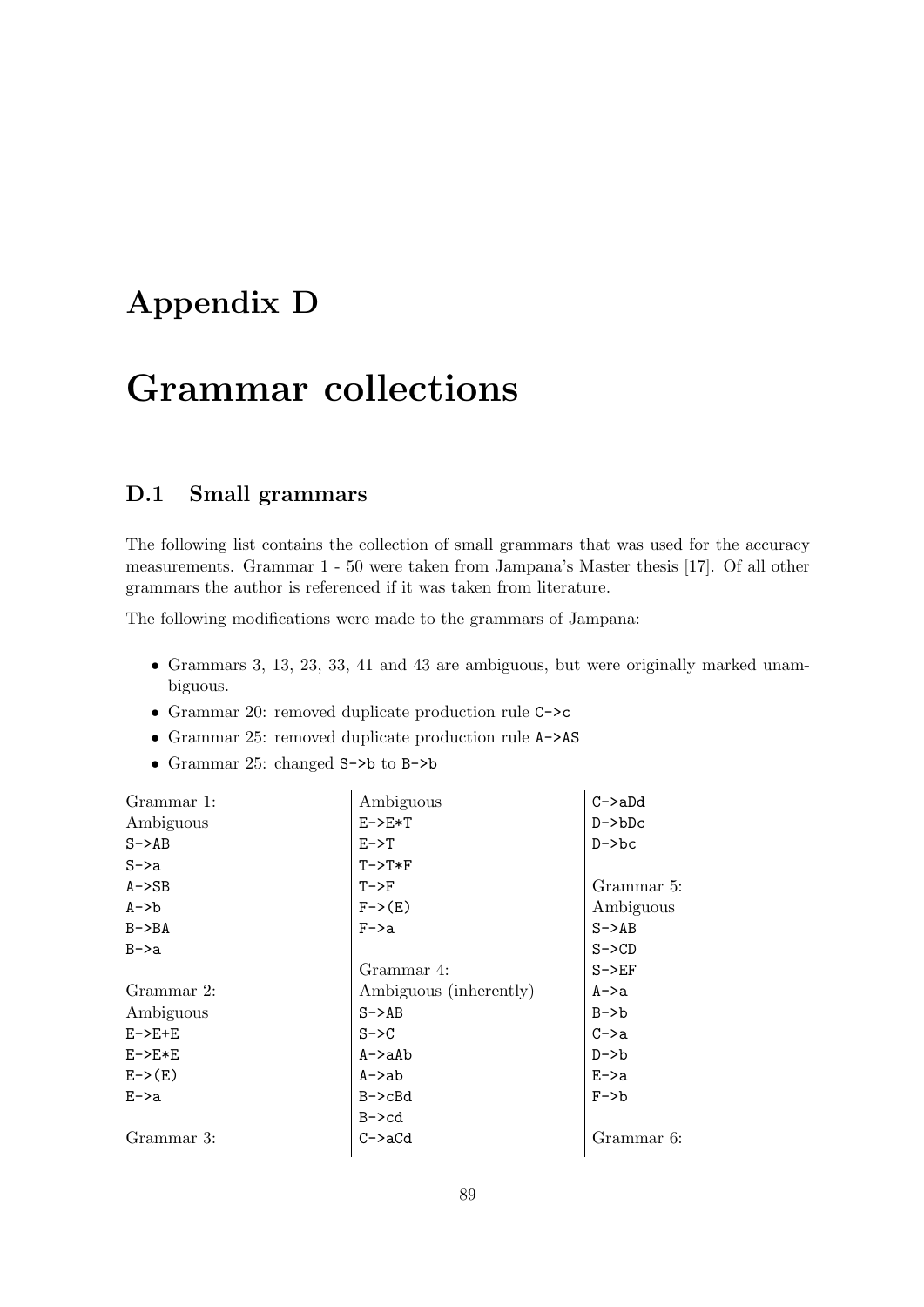| Ambiguous dangling else | $C->c$             | $N1 - >DN3S1$                 |
|-------------------------|--------------------|-------------------------------|
| $S \rightarrow ictS$    | $D->d$             | $N2->DN4$                     |
| S->ictSeS               |                    | $V1 - > V3N2$                 |
| $S->a$                  | Grammar 12:        | $V2->V4S1$                    |
|                         | Ambiguous          | V2->stink                     |
| Grammar 7:              | $S->bA$            | $S1 - \text{SCS}$             |
| Unambiguous if-else     | $S->aB$            | $D$ ->the                     |
| $S->M$                  | $A->bAA$           | N3->fact                      |
| $S->U$                  | $A \rightarrow aS$ | $N4$ ->cats                   |
| M->ictMeM               | $A->a$             | $N4 - > dogs$                 |
| $M->a$                  | $B->bBB$           | $C$ ->that                    |
| U->ictS                 | $B->b$             | V4->think                     |
| U->ictMeU               | $B->SB$            | V3->amazes                    |
|                         |                    | V3->bothers                   |
| Grammar 8:              | Grammar 13:        |                               |
| Unambiguous             | Ambiguous          | Grammar 17:                   |
| $S->aSa$                | $S->AA$            | Unambiguous (same as 16 but   |
| $S->bSb$                | $S->a$             | with single letter terminals) |
| $S->c$                  | $A->SS$            | $S->N1V1$                     |
|                         | $A \rightarrow b$  | $S->N2V2$                     |
| Grammar 9:              |                    | $N1->DN3S1$                   |
|                         | Grammar 14:        |                               |
| Unambiguous             |                    | $N2->DN4$                     |
| $S->AB$                 | Ambiguous          | $V1 - > V3N2$                 |
| $S->ASB$                | $S->AB$            | $V2 - Y4S1$                   |
| $A->a$                  | $S->BC$            | $V2->s$                       |
| $B->b$                  | $A->BA$            | $S1 - > CS$                   |
|                         | $A->a$             | $D->t$                        |
| Grammar 10:             | $B->CC$            | $N3->f$                       |
| Ambiguous               | $B->b$             | $N4->c$                       |
| $S->AB$                 | $C->AB$            | $N4 - > d$                    |
| $S->CA$                 | $C->a$             | $C->h$                        |
| $A \rightarrow a$       |                    | $V4->i$                       |
| $B->BC$                 | Grammar 15:        | $V3->a$                       |
| $B->AB$                 | Unambiguous        | $V3->b$                       |
| $C->aB$                 | $S->ABCD$          |                               |
| $C->b$                  | $A->CS$            | Grammar 18:                   |
| $B->b$                  | $B->bD$            | Ambiguous                     |
|                         | $D->SB$            | $S->PQ$                       |
| Grammar 11:             | $A \rightarrow a$  | $P->ROT$                      |
| Ambiguous               | $B->b$             | $P->a$                        |
| $S->AB$                 | $C->c$             | $R->MP$                       |
| $S->BC$                 | $D->d$             | $0->a$                        |
| $A->BAD$                |                    | $0$ ->ab                      |
| A->a                    | Grammar 16:        | $T->b$                        |
| $B->CC$                 | Unambiguous        | $T->bb$                       |
| $B->bD$                 | $S->N1V1$          | $M->a$                        |
| $C->AB$                 | $S->N2V2$          | $Q->CeD$                      |
|                         |                    |                               |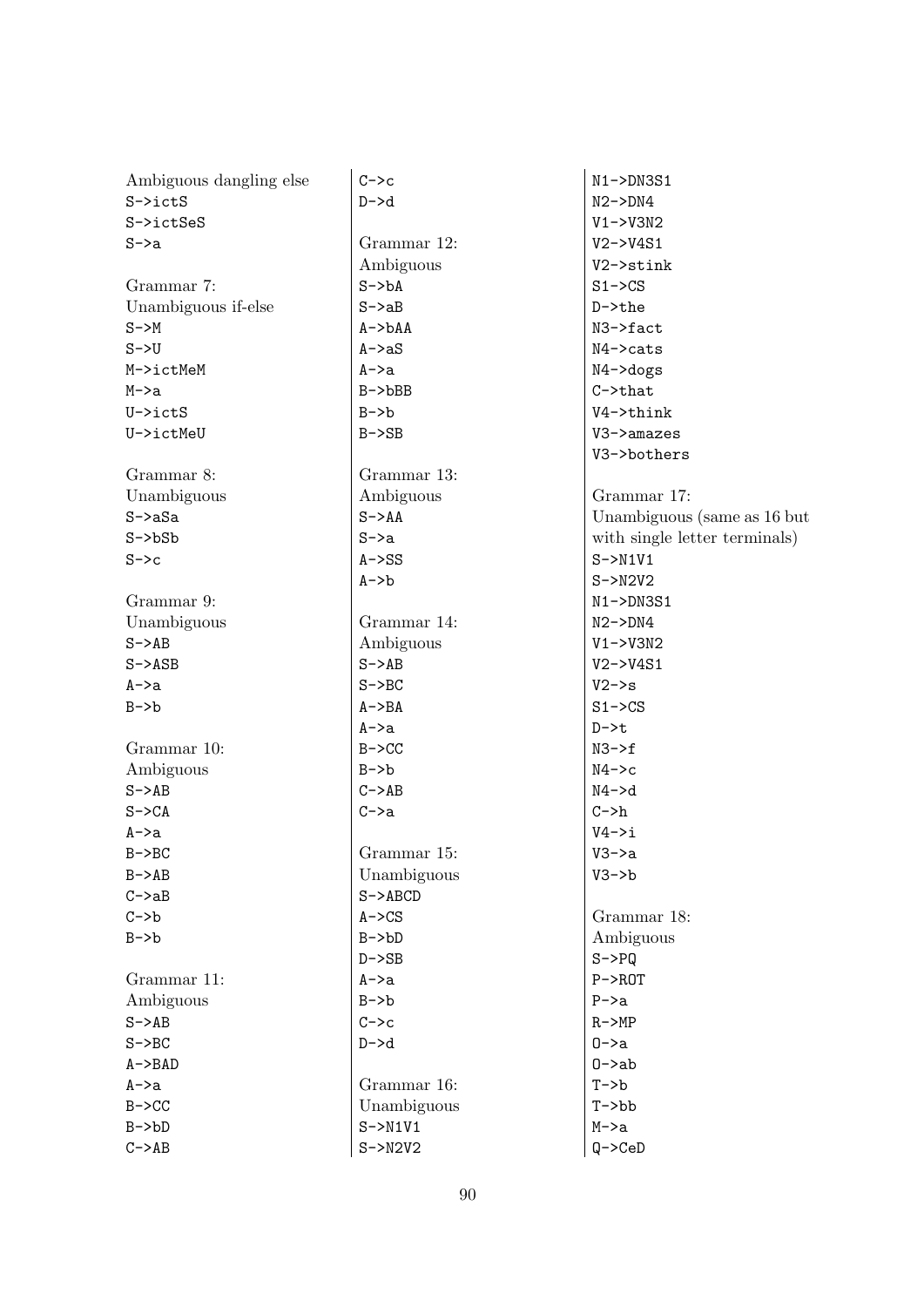| $C->a$           | Grammar 23:  | $D->d$      |
|------------------|--------------|-------------|
| $C->ab$          | Ambiguous    | $D->dD$     |
| $D->d$           | $S->ACA$     | D->ad       |
| $D->ed$          | A->aAa       | $C->bc$     |
|                  | $A->B$       | $C->c$      |
| Grammar 19:      | $A->C$       | $C->CC$     |
| Unambiguous      | $B->bB$      |             |
| $S->ABD$         | $B->b$       | Grammar 28: |
| $S->ABC$         | $C->cC$      | Unambiguous |
| $A->AE$          | $C->c$       | $Z->aXY$    |
| A->a             |              | $Z->bXZ$    |
| $B->SE$          | Grammar 24:  | $Z->z$      |
| $B->b$           | Unambiguous  | $X->aY$     |
| $D->d$           | $T->ABC$     | X->az       |
| $C->c$           | $T->ABD$     | $X->y$      |
| $E - > dc$       | $A->AD$      | $Y->y$      |
|                  | $A - > AC$   |             |
| Grammar 20:      | A->a         | Grammar 29: |
| Unambiguous      | $B->AB$      | Ambiguous   |
| $S->BC$          | $B->b$       | S->NVNDJ    |
| $S->AB$          | $C->c$       | $N->a$      |
| $A->CF$          | D->d         | $N->h$      |
| $C->c$           |              | $N->PJN$    |
| $F$ ->ged        | Grammar 25:  | N->PN       |
| $B->ab$          | Ambiguous    | $V->f$      |
| $B->aC$          | $A->AS$      | $V->e$      |
|                  | $S->AB$      | $P->f$      |
| Grammar 21:      | $S->BB$      | $P->p$      |
| Ambiguous        | $B->b$       | $D->r$      |
| $S->U$           | $A->bA$      | $D->v$      |
| $S->V$           | A->a         | J->b        |
| $U->TaU$         |              | $J->g$      |
| $U->TaT$         | Grammar 26:  | J->PJ       |
| $V->TbV$         | Unambiguous  |             |
| $V->TbT$         | $S->AB$      | Grammar 30: |
| $T$ ->a $TbT$    | $B->bb$      | Ambiguous   |
| $T$ -> $b$ $TaT$ | $B->bB$      | $S->AB$     |
| $T->$            | $A->a$       | $S->CA$     |
|                  | $A$ ->a $Ab$ | A->a        |
| Grammar 22:      |              | $B->BC$     |
| Ambiguous        | Grammar 27:  | $B->AB$     |
| $S->AA$          | Ambiguous    | $C->aB$     |
| $A->AAA$         | $A->a$       | $C->b$      |
| $A->bA$          | $A->B$       | $B->b$      |
| $A$ ->Ab         | $A->CA$      |             |
| A->a             | $B->bD$      | Grammar 31: |
|                  | $B->b$       | Ambiguous   |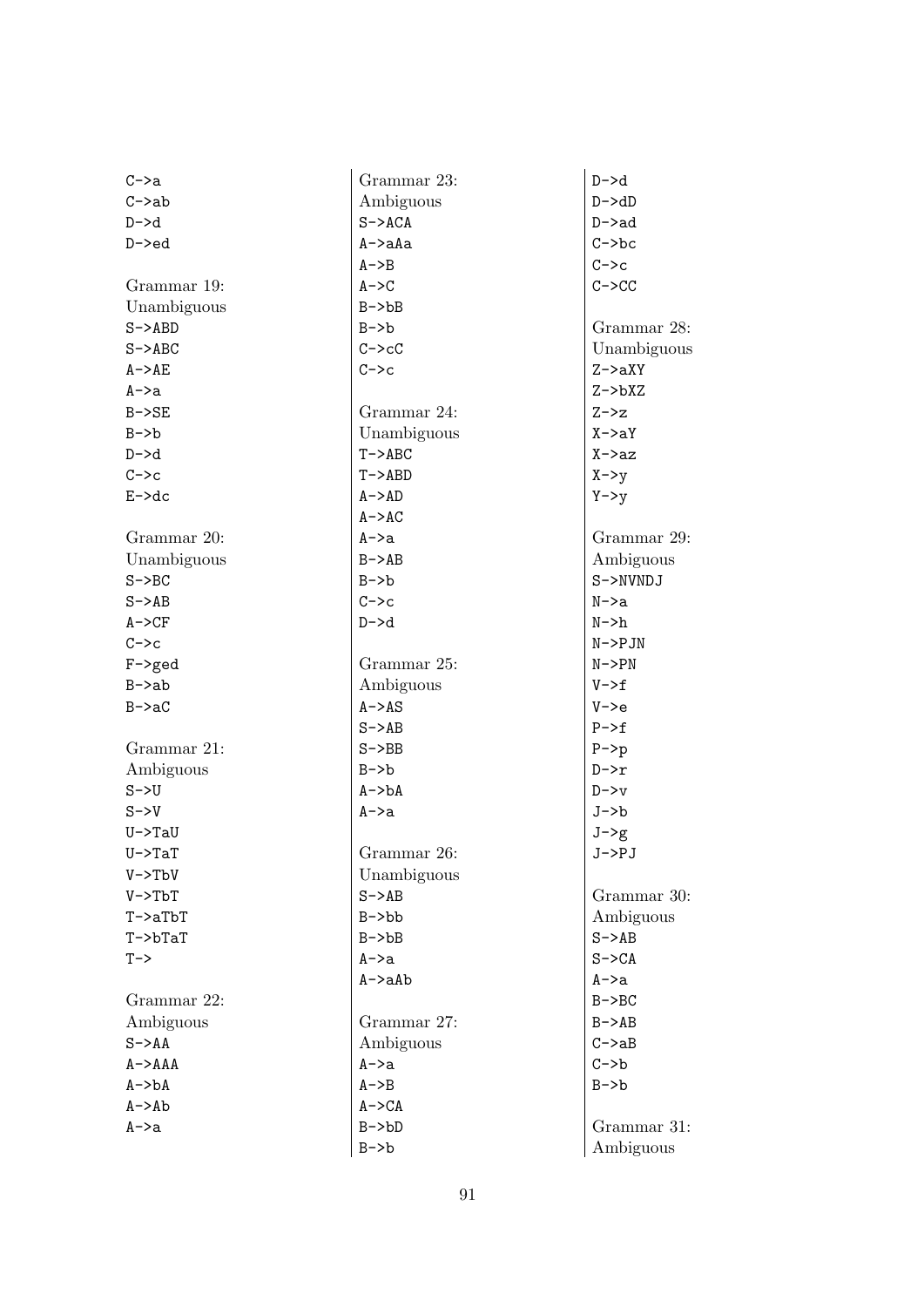| $S->AB$            | W->while           | $Q->aQ$            |
|--------------------|--------------------|--------------------|
| $S->BC$            | C->bconditionb     |                    |
| $A->BAD$           | $T->bRb$           | Grammar 40:        |
| $A->a$             | R->statement       | Unambiguous        |
| $B - > CC$         | R->statementR      | $T->rXr$           |
| $B->bD$            |                    | $T->rXrT$          |
| $C->AB$            | Grammar 36:        | X->text            |
| $C->c$             | Unambiguous        | $X - > C$          |
| $D \rightarrow d$  | $S->WCT$           | C->dtextd          |
|                    | $W->w$             | C->dtextdC         |
| Grammar 32:        | $C->bcb$           |                    |
| Ambiguous          | $T->bRb$           | Grammar 41:        |
| $S->bA$            | $R->s$             | Ambiguous          |
| $S->aB$            | $R->sR$            | $S->UVP0$          |
| $A->bAA$           |                    | S->UVCPO           |
| $A \rightarrow aS$ | Grammar 37:        | U->house           |
| $A->a$             | Unambiguous        | U->houseflies      |
| $A$ -> $b$ BB      | S->wbcbbRb         | V->flies           |
| $B->b$             | $R->s$             | V->like            |
| $B->SB$            | $R->sR$            | $C->like$          |
|                    |                    | $P->a$             |
| Grammar 33:        | Grammar 38:        | $P\rightarrow$ the |
| Ambiguous          | Ambiguous          | 0->banana          |
| $S->T$             | $S->SS$            |                    |
| $S->a$             | $S->AS$            | Grammar 42:        |
| $T->A$             | $S->a$             | Ambiguous          |
| $T->b$             | $S->b$             | $S->MN$            |
| $T->T$             | $A->AA$            | $S->PQ$            |
| $A$ ->ab           | $A \rightarrow AS$ | $M->aM$            |
| A->aab             | $A->a$             | $M->MC$            |
|                    |                    | $M->b$             |
| Grammar 34:        | Grammar 39:        | $N->Nc$            |
| Ambiguous          | Ambiguous          | $N->bN$            |
| $S - > t$          | $S->b$             | $N->c$             |
| $S->e$             | $S->Tb$            | $P->Pd$            |
| $S->he$            | $S->TQ$            | $P->cP$            |
| $S->S$             | $T$ ->ba $T$       | $P->d$             |
| $S->eH$            | $T->caT$           | $Q$ ->ad           |
| $S->eHS$           | $T->aT$            |                    |
| $S->H$             | $T->ba$            | Grammar 43:        |
| $H->hH$            | $T->ca$            | Ambiguous          |
| $H->h$             | $T->a$             | $A - BDE$          |
| $H->ht$            | $Q->bc$            | $B->cA$            |
|                    | $Q->bcQ$           | $B->c$             |
| Grammar 35:        | $Q->caQ$           | $B->a$             |
| Unambiguous        | $Q->ca$            | $D->cD$            |
| $S->WCT$           | $Q->a$             | $D->d$             |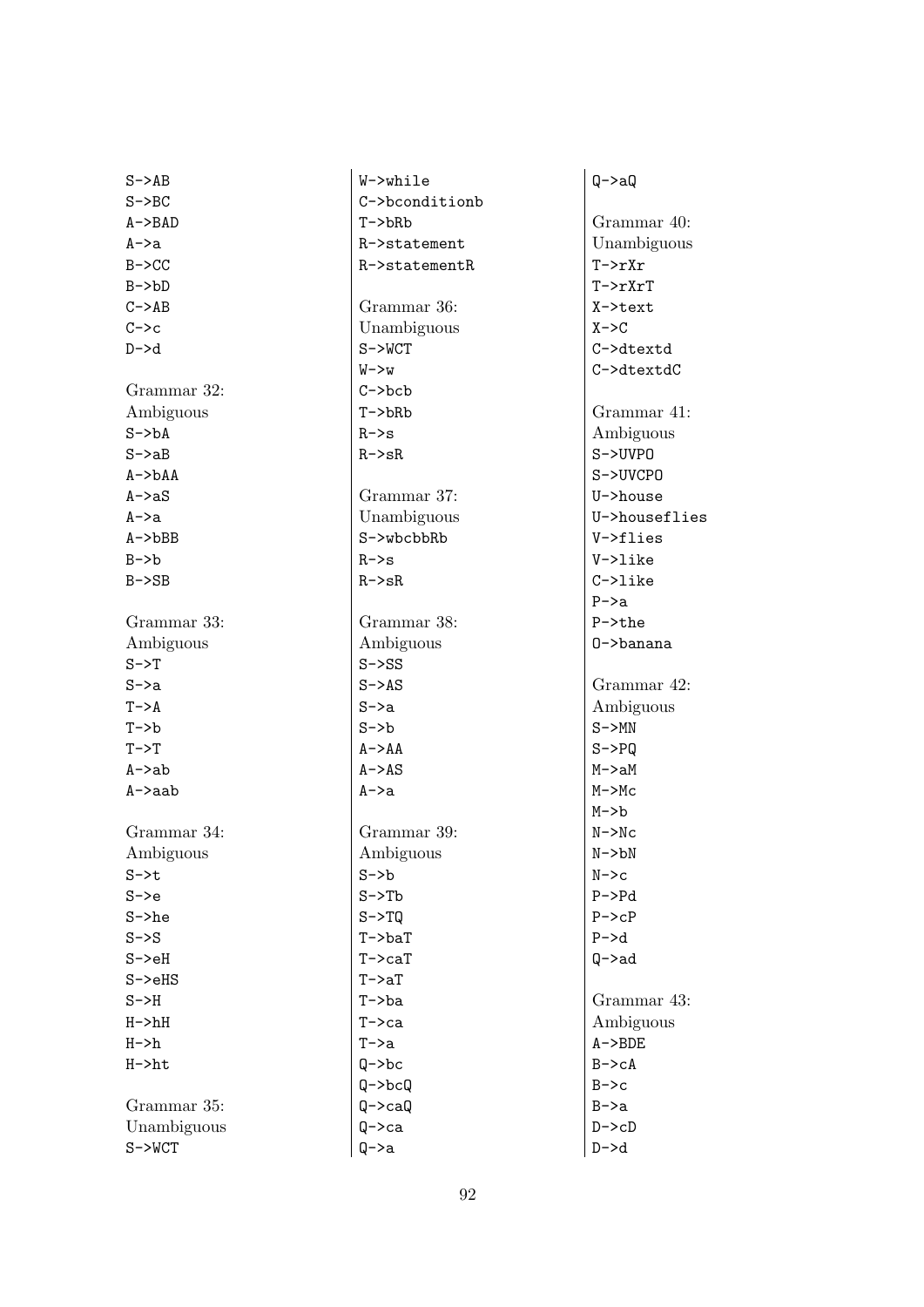| $D->aB$     | Ambiguous         |                                 |
|-------------|-------------------|---------------------------------|
| $E->e$      | $P->PRQ$          | Grammar 53:                     |
| $E - >de$   | $P->p$            | Ambiguous [13] system 1         |
| $E->ce$     | $R->pr$           | $A \rightarrow a$               |
|             | $R->r$            | $A \rightarrow b$               |
| Grammar 44: | $R->rR$           | $A->aA$                         |
|             |                   |                                 |
| Ambiguous   | $Q->q$            | $A \rightarrow Ab$              |
| $S->SAB$    | $Q->qQ$           |                                 |
| $S->ASB$    | $Q->rq$           | Grammar 54:                     |
| $S->b$      |                   | Unambiguous [13] system 2       |
| $A$ ->ab    | Grammar 49:       | $A->B$                          |
| $A->Ba$     | Ambiguous         | $A->C$                          |
| $B->b$      | $S->ABSB$         | $A->BC$                         |
| $B->bB$     | $S->ASB$          | $B->a$                          |
|             | $S->a$            | $B->aB$                         |
| Grammar 45: | $A->aA$           | $C->b$                          |
| Unambiguous | $A \rightarrow a$ | $C->bC$                         |
| $L->AND$    | $B->ab$           |                                 |
| $L->GA$     | $B->AB$           | Grammar 55:                     |
| $A->a$      | $B->b$            | Ambiguous $[2]$ exercise 2.6.27 |
| $A$ ->a $A$ | $B->bB$           | $S->aSbSc$                      |
| $A$ ->ab    |                   | $S->aSb$                        |
| $N->ab$     | Grammar 50:       | $S->bSc$                        |
| $D->ba$     | Ambiguous         | $S->d$                          |
| $D->Da$     | $S->AC$           |                                 |
| $G->bG$     | $S->BA$           | Grammar 56:                     |
| $G->baG$    | $A->Ba$           | Ambiguous [2] example 6.11      |
| $G->ba$     | $A->aB$           | $S->A$                          |
|             | $A->a$            | $S->B$                          |
| Grammar 46: | $C->CB$           | $A->aA$                         |
| Ambiguous   | $C->c$            | $A->a$                          |
| $S->NVN$    | $B->Bc$           | $B->Ba$                         |
|             | $B->b$            |                                 |
| S->NVNVingN | $B->bc$           | B->a                            |
| $N$ ->dogs  |                   |                                 |
| N->NVingN   |                   | Grammar 57:                     |
| $V$ ->eat   | Grammar 51:       | Unambiguous but not LR          |
|             | Ambiguous         | $S->aSa$                        |
| Grammar 47: | $S->E$            | $S->a$                          |
| Unambiguous | $E->E+E$          |                                 |
| $A->SB$     | $E->a$            | Grammar 58:                     |
| $A->AS$     |                   | Unambiguous<br>produces         |
| $S->ab$     | Grammar 52:       | empty string                    |
| $B->b$      | Ambiguous         | $S->AB$                         |
| $B->bB$     | $S->A$            | $A->aA$                         |
| $B->SB$     | $S->B$            | $A->$                           |
|             | A->a              | $B->bB$                         |
| Grammar 48: | $B->a$            | $B->$                           |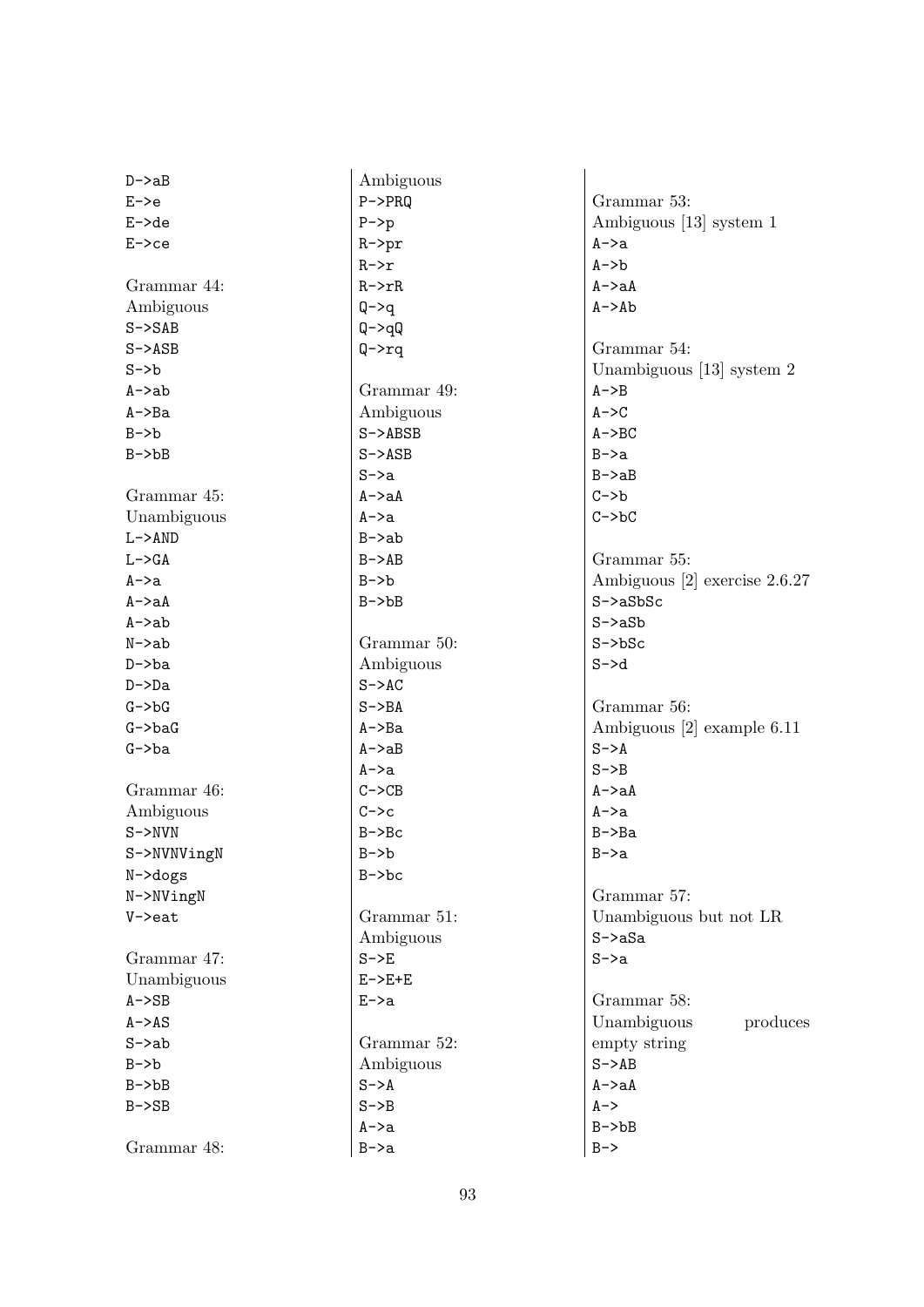|                           | A->a                           | $S->.S$                           |
|---------------------------|--------------------------------|-----------------------------------|
| Grammar 59:               | $B->b$                         | $S->S$ .                          |
| Ambiguous produces empty  |                                | $S->SS$                           |
| string                    | Grammar 64:                    | $S->$                             |
| $S->A$                    | Ambiguous [7]                  | $P->(P)$                          |
| $S->B$                    | $S->aB$                        | $P->S$                            |
| $A->aA$                   | $S->bA$                        |                                   |
| $A->$                     | A->a                           | Grammar 69:                       |
| $B->bB$                   | $A \rightarrow aS$             | Unambiguous $[10]$ G <sub>3</sub> |
| $B->$                     | $A$ ->ba $A$                   | $S \rightarrow (S)$               |
|                           | A->bbAAa                       | $S->.L$                           |
| Grammar 60:               | $B->b$                         | $S->R$ .                          |
| Ambiguous [4] grammar C.3 | $B->bS$                        | $S->LS$                           |
| $S->N1$ V                 | $B->aBB$                       | $L->(S)$                          |
| $S->S P$                  |                                | $L->.L$                           |
| $N1 - > N2$               | Grammar 65:                    | $R->R$ .                          |
| $N1->a N2$                | Unambiguous [3]                | $R->$                             |
| $N1->N1$ P                | $S->I$                         |                                   |
| $N2->i$                   | $S->A$                         | Grammar 70:                       |
| $N2$ ->man                | I->ifEthenS                    | Unambiguous $[10]$ G4             |
| $N2$ ->home               | $A->D=E$                       | $S->.S$                           |
| $P->at N1$                | $E->D=D$                       | $S->T$                            |
| $V->$ see N1              | $D \rightarrow if$             | $S->$                             |
|                           | $D$ ->then                     | $T->T$ .                          |
| Grammar 61:               |                                | $T\rightarrow(S)$                 |
| Ambiguous [27] grammar 2  | Grammar 66:                    | $T->T(S)$                         |
| $S->A$                    | Ambiguous C pointer dec-       |                                   |
| $A->B$                    | laration vs.<br>multiplication | Grammar 71:                       |
| $A->BC$                   | expression                     | Unambiguous $[10]$ G <sub>5</sub> |
| $B->b$                    | $S->E$                         | $S->.S$                           |
| $C->c$                    | $S->D$                         | $S->(S)S$                         |
| $C->$                     | $E->I*I$                       | $S->$                             |
|                           | $D->T*I$                       |                                   |
| Grammar 62:               | $I \rightarrow a$              | Grammar 72:                       |
| Ambiguous SDF layout con- | $T->a$                         | Unambiguous $[10]$ G <sub>6</sub> |
| flict                     |                                | $S->LS$                           |
| $S$ ->a $LALa$            | Grammar 67:                    | $S->L$                            |
| $L-> L$                   | Ambiguous [10] G1              | $L->(F)$                          |
| $L->$                     | $S \rightarrow (S)$            | $L->$ .                           |
| $A->Ab$                   | $S->.S$                        | $F \rightarrow (F)$               |
| $A - >$                   | $S->S$ .                       | $F->LS$                           |
|                           | $S->SS$                        |                                   |
| Grammar 63:               | $S->$                          | Grammar 73:                       |
| Ambiguous [7]             |                                | Unambiguous [10] G7               |
| $A \rightarrow Ab$        | Grammar 68:                    | $S \rightarrow (P)$               |
| $A->BA$                   | Ambiguous [10] G <sub>2</sub>  | $S->.L$                           |
| $B->BA$                   | $S \rightarrow (P)$            | $S->R$ .                          |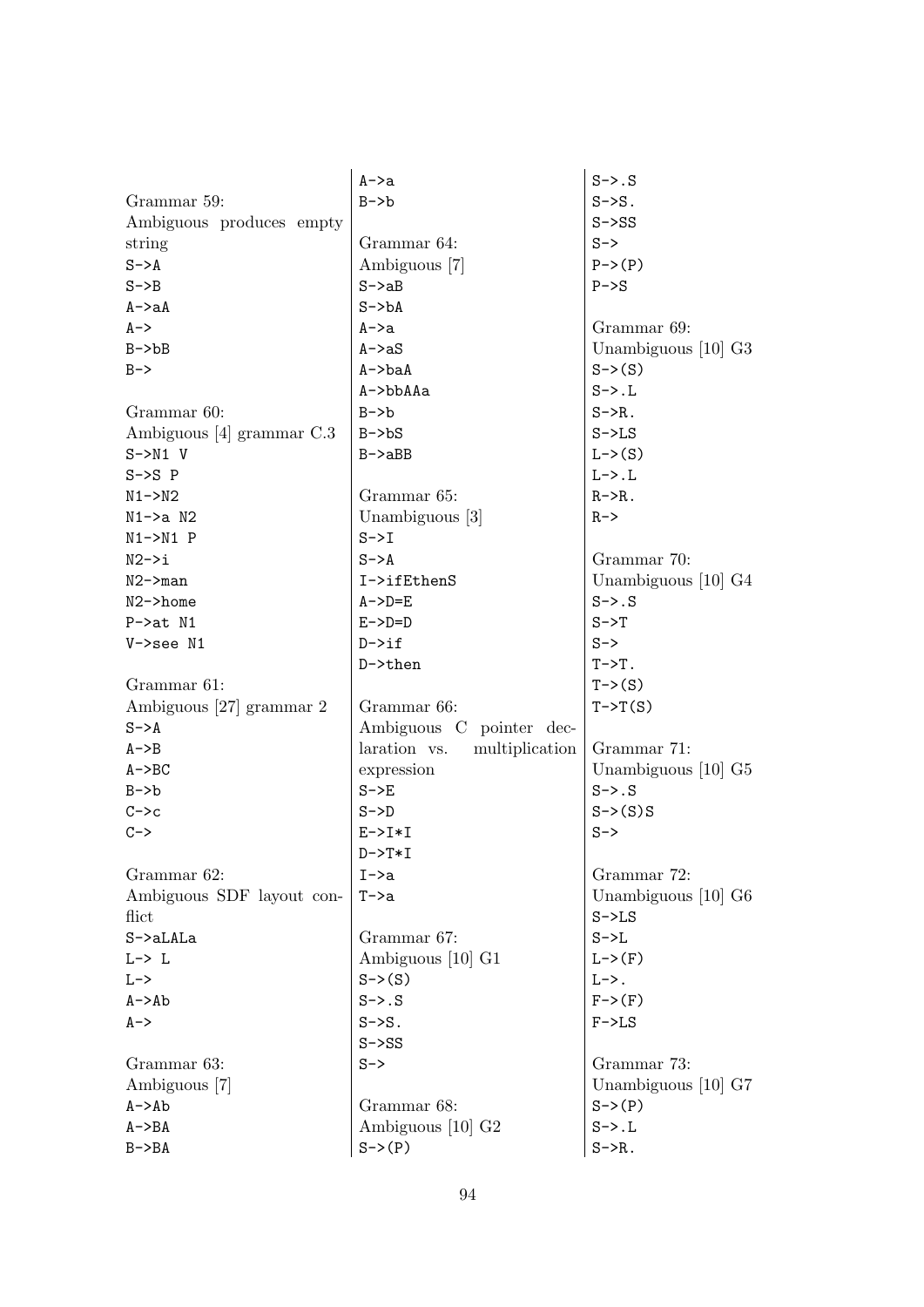| $S->LS$                      |                            | $B->a$                                    |
|------------------------------|----------------------------|-------------------------------------------|
| $L \rightarrow (P)$          | Grammar 77:                | $C->cCb$                                  |
| $L->.L$                      | Unambiguous [6] example 13 | $C->cb$                                   |
| $R->R$ .                     | Voss-Light                 |                                           |
| $R->$                        | $P->(P)$                   | Grammar 81:                               |
| $P \rightarrow (P)$          | $P->(0)$                   | Unambiguous [23] G6                       |
| $P->(N)$                     | $0->LP$                    | $S->aSa$                                  |
| $N->.L$                      | $0->PR$                    | $S->bSb$                                  |
| $N->R$ .                     | $0->SPS$                   | $S->a$                                    |
| $N->LS$                      | $0->H$                     | $S->b$                                    |
|                              | $L->.L$                    | $S->$                                     |
| Grammar 74:                  | $L->$ .                    |                                           |
| Unambiguous [10] G8          | $R->.R$                    | Grammar 82:                               |
| $S->.S$                      | $R->$ .                    | Unambiguous<br>$\vert 1 \vert$<br>grammar |
| $S->T$                       | $S->.S$                    | 4.20 NOT SLR                              |
| $S->$                        | $S->$ .                    | $S->L=R$                                  |
| $T->T$ .                     | $H->.H$                    | $S->R$                                    |
| $T->(P)$                     | $H->.$                     | $L->*R$                                   |
| $T->T(P)$                    | Grammar 78:                | $L->a$                                    |
| $P->(P)$                     | Unambiguous [12] Grammar   | $R->L$                                    |
| $P->(N)$                     | $2.8$ SLR(1), not LR(0)    |                                           |
| $N->.S$                      | $S->aBc$                   | Grammar 83:                               |
| $N->T$ .                     | $S->aDd$                   | Unambiguous (same as 80                   |
| $N->T(P)$                    | $B->b$                     | without $B$ and $C$ for a)                |
|                              | $D->b$                     | $S->aC$                                   |
| Grammar 75:                  |                            | $S->aCb$                                  |
| Unambiguous [6] example 18   | Grammar 79:                | $C->cCb$                                  |
| $S->AA$                      | Unambiguous [12] Grammar   | $C->cb$                                   |
| $A \rightarrow xAx$          | $2.9$ LR(1), not SLR(1)    |                                           |
| $A->y$                       | $S->aBc$                   | Grammar 84:                               |
|                              | $S->aDd$                   | Ambiguous [6] Horizontal am-              |
| Grammar 76:                  | $S->Bd$                    | biguity example                           |
| Unambiguous $[6]$ example 12 | $B->b$                     | $S->AB$                                   |
| $R$ -> $c$ $R$ $g$           | $D->b$                     | A->xa                                     |
| $R->gRc$                     |                            | $A->x$                                    |
| $R$ ->a $Ru$                 | Grammar 80:                | $B->ay$                                   |
| $R$ ->u $Ra$                 | Unambiguous [23] G5        | $B->y$                                    |
| $R$ ->g $Ru$                 | $S->AC$                    |                                           |
| $R->uRg$                     | $S->BCD$                   |                                           |
| $R->$                        | A->a                       |                                           |
|                              |                            |                                           |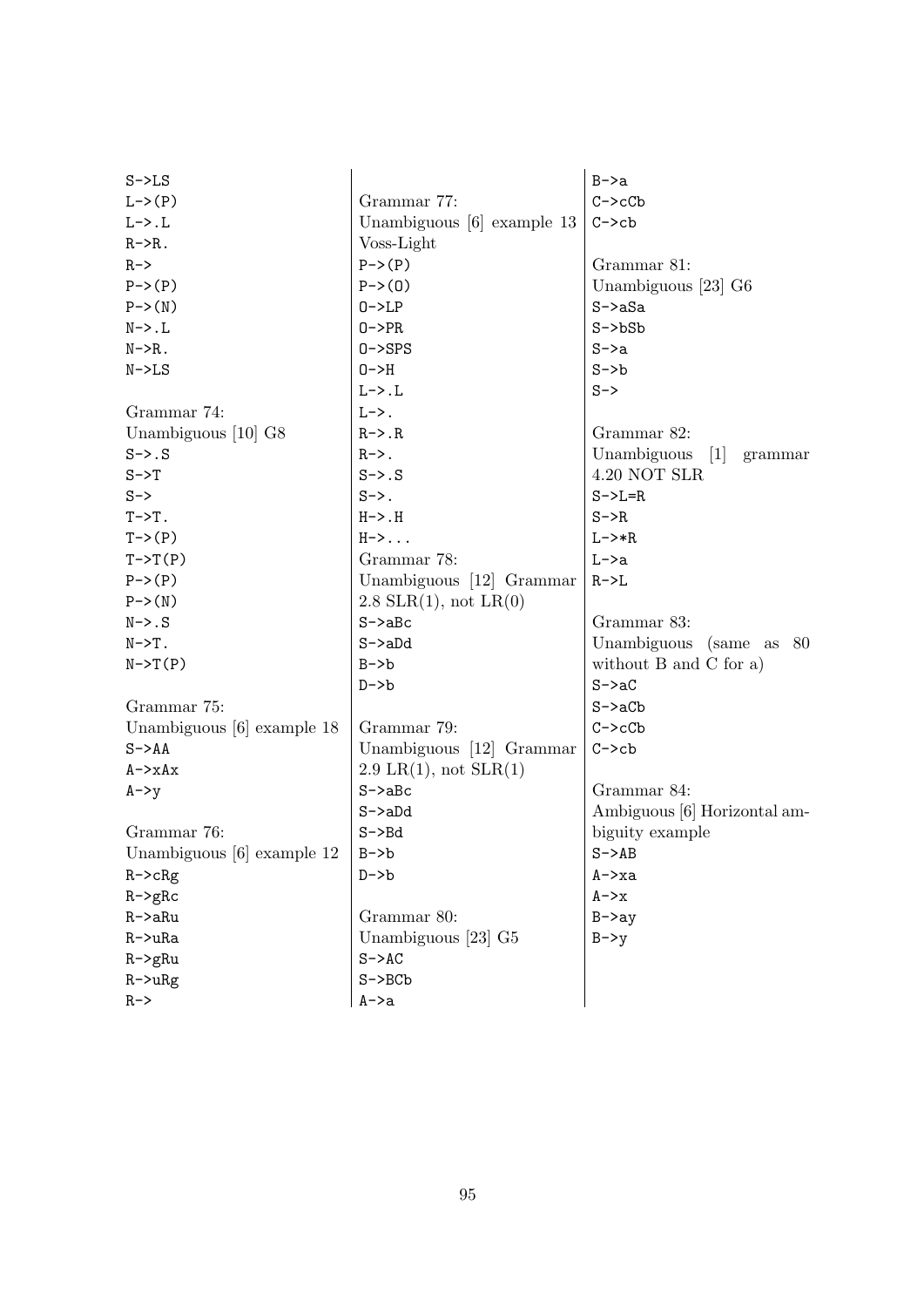#### D.2 Medium and large grammars

The medium and large grammars were taken from the Internet in Yacc format:

#### Medium grammars

- Grammar HTML size: 29 production rules source: [http://www.graphviz.org/pub/graphviz/CURRENT/graphviz-2.13.2007030](http://www.graphviz.org/pub/graphviz/CURRENT/graphviz-2.13.20070308.0540.tar.gz)8. [0540.tar.gz](http://www.graphviz.org/pub/graphviz/CURRENT/graphviz-2.13.20070308.0540.tar.gz) modification: removed string : string T\_string
- Grammar SQL size: 79 production rules source: grass-6.2.0RC1/lib/db/sqlp/yac.y from [http://grass.itc.it/grass62/](http://grass.itc.it/grass62/source/grass-6.2.0RC1.tar.gz) [source/grass-6.2.0RC1.tar.gz](http://grass.itc.it/grass62/source/grass-6.2.0RC1.tar.gz)
- Grammar Pascal size: 176 production rules source: <ftp://ftp.iecc.com/pub/file/pascal-grammar> modification: removed statement : IF expression THEN statement

#### Large grammars

- Grammar C size: 212 production rules source: <ftp://ftp.iecc.com/pub/file/c-grammar.gz> modification: removed selection\_statement : IF '(' expr ')' statement
- Grammar Java size: 349 production rules source: [http://gcc.gnu.org/cgi-bin/cvsweb.cgi/gcc/gcc/java/parse.y?rev=1.](http://gcc.gnu.org/cgi-bin/cvsweb.cgi/gcc/gcc/java/parse.y?rev=1.475) [475](http://gcc.gnu.org/cgi-bin/cvsweb.cgi/gcc/gcc/java/parse.y?rev=1.475)

All conflicts were removed to disambiguate them, these versions are labeled *grammar.*0. Of each grammar 5 ambiguous versions were made, labeled *grammar*.1 to *grammar*.5. The following modifications were made:

- Grammar SQL.1: changed y\_sub\_condition : y\_sub\_condition OR y\_sub\_condition2 into y\_sub\_condition : y\_sub\_condition OR y\_sub\_condition
- Grammar SQL.2: added y\_expression : '(' y\_expression ')'
- Grammar SQL.3: added y\_value : NULL\_VALUE
- Grammar SQL.4: added y\_columndef : NAME INT ',' NAME INT
- Grammar SQL.5: added y\_sub\_condition2 : y\_boolean ORDER BY y\_order
- Grammar Pascal.1: added actuals\_list : actual\_param ":" expression